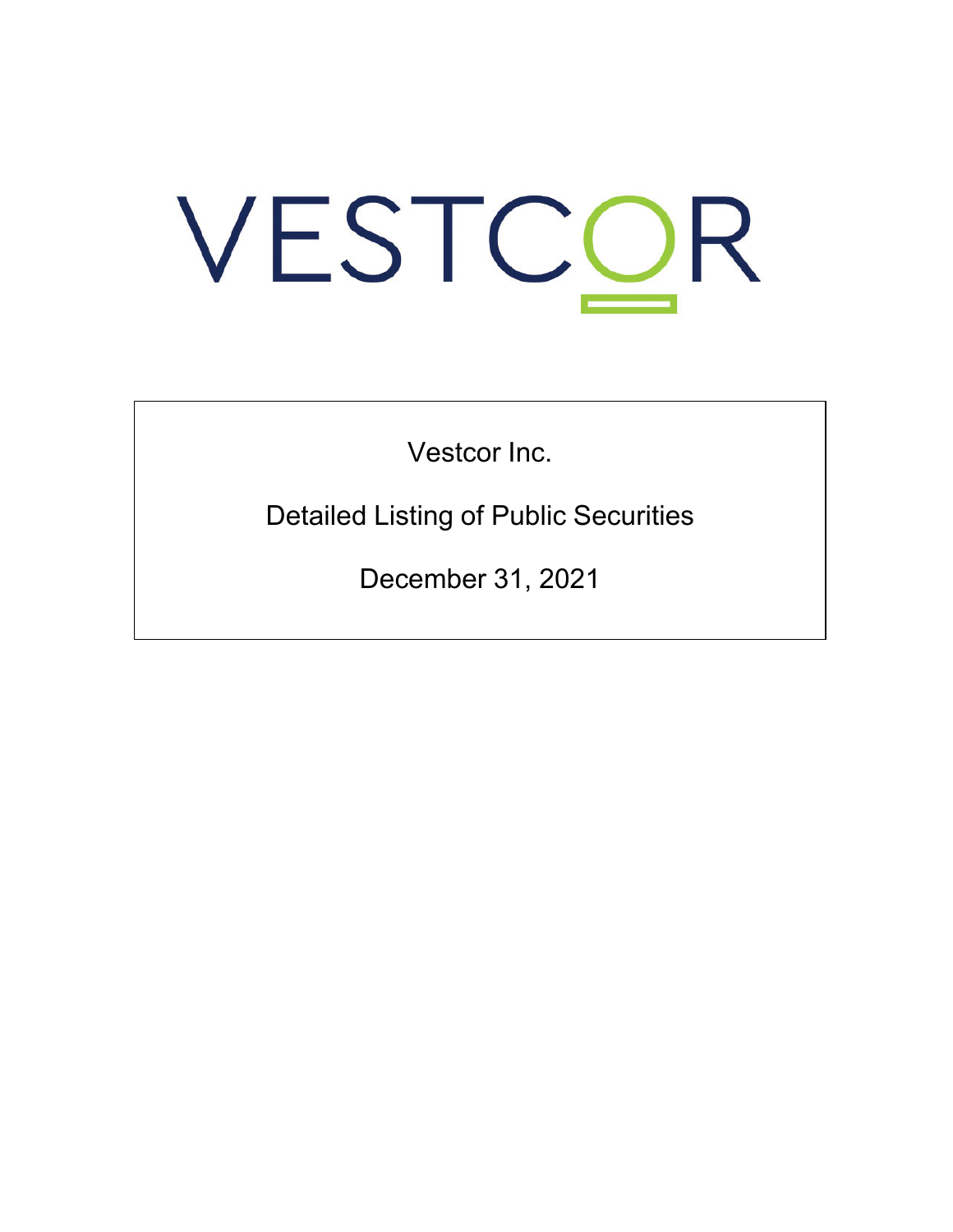Detailed Holdings at **December 31, 2021**

|                                   | <b>Shares</b>     |          | <b>Fair Value</b>    |
|-----------------------------------|-------------------|----------|----------------------|
| <b>EQUITIES</b>                   |                   |          |                      |
| 10X GENOMICS INC                  | 951               | \$       | 178,939              |
| 361 DEGREES INTE                  | 449,577           | \$       | 291,360              |
| 31 GROUP                          | 25,323            | \$       | 627,771              |
| 3I INFRASTRUCTUR                  | 24,306            | \$       | 147,417              |
| <b>3M COMPANY</b>                 | 4,541             | \$       | 1,018,879            |
| 7 ACQUISITION CO                  | 50,000            | \$       | 640,417              |
| A&W REV ROYAL IN                  | 3,459             | \$       | 138,204              |
| A.P. MOLLER-MAER                  | 247               | \$       | 1,092,218            |
| AAON INC                          | 1,323             | \$       | 132,739              |
| ABB LTD                           | 45,736            | \$       | 2,212,833            |
| ABBOTT LABS                       | 46,126            | \$       | 8,200,083            |
| ABBVIE INC<br>ABDULLAH AL OTHA    | 27,628            | \$<br>\$ | 4,725,231            |
| ABOITIZ POWER CO                  | 28,259<br>669,564 | \$       | 1,028,723<br>492,603 |
| <b>ABRDN PLC</b>                  | 59,998            | \$       | 247,281              |
| ABSOLUTE SOFTWAR                  | 13,286            | \$       | 157,572              |
| ABU DHABI NATL C                  | 3,276,675         | \$       | 4,811,598            |
| <b>ACADEMY SPORTS &amp;</b>       | 42,866            | \$       | 2,377,018            |
| <b>ACCENTURE PLC</b>              | 56,035            | \$       | 29,342,102           |
| <b>ACCOR</b>                      | 3,838             | \$       | 156,848              |
| <b>ACCTON TECHNOLOG</b>           | 22,234            | \$       | 263,927              |
| ACE AVIATION HLD                  | 2,208,100         | \$       | 320,175              |
| <b>ACS ACTIVIDADES</b>            | 7,336             | \$       | 248,377              |
| <b>ACTIVISION BLIZZ</b>           | 171,898           | \$       | 14,445,856           |
| ADECCO GROUP AG                   | 4,772             | \$       | 308,284              |
| ADEVINTA ASA                      | 7,063             | \$       | 118,674              |
| ADIDAS AG                         | 5,110             | \$       | 1,858,559            |
| <b>ADMIRAL GROUP</b>              | 5,546             | \$       | 299,552              |
| ADOBE INC                         | 37,320            | \$       | 26,731,638           |
| ADP                               | 1,818             | \$       | 295,880              |
| ADVANCE AUTO PAR                  | 777               | \$       | 236,416              |
| ADVANCED INFO SE                  | 1,277,315         | \$       | 11,180,817           |
| ADVANCED MERGER                   | 10,000            | \$       | 122,841              |
| ADVANCED PETROCH                  | 44,231            | \$       | 1,047,644            |
| ADVANTAGE ENERGY                  | 143,568           | \$       | 1,063,839            |
| ADVANTECH CO LTD                  | 126,476           | \$       | 2,289,519            |
| ADVANTEST                         | 5,237             | \$       | 626,154              |
| ADVENTUS MINING                   | 450,000           | \$       | 427,500              |
| ADYEN NV<br>AEA-BRIDGES IMPA      | 539               | \$<br>\$ | 1,789,676            |
| <b>AECON GROUP</b>                | 16,275<br>87,456  | \$       | 205,372<br>1,491,562 |
| <b>AEGON NV</b>                   | 48,718            | \$       | 307,427              |
| AENA SME S.A.                     | 4,990             | \$       | 994,905              |
| AEON CO                           | 16,169            | \$       | 480,468              |
| AEQUI ACQUISITIO                  | 83,045            | \$       | 1,022,758            |
| <b>AES CORP</b>                   | 8,224             | \$       | 252,432              |
| AFFIRM HLDGS INC                  | 1,077             | \$       | 136,803              |
| AFLAC INC                         | 7,865             |          | 580,086              |
| AFTERPAY LTD                      | 5,990             | \$\$     | 456,643              |
| AGC INC                           | 5,886             |          | 354,458              |
| AGCO CORP                         | 2,611             |          | 382,644              |
| AGEAS                             | 5,101             | \$       | 333,761              |
| AGF MANAGEMENT L                  | 12,228            | \$       | 102,104              |
| AGILE GROWTH COR                  | 98,847            | \$       | 1,211,128            |
| <b>AGILENT TECHN IN</b>           | 4,924             | \$       | 992,983              |
| <b>AGILITY PUBLIC W</b>           | 71,200            | \$       | 281,190              |
| AGNC INVT CORP                    | 6,479             | \$       | 124,069              |
| <b>AGNICO EAGLE MIN</b>           | 208,682           | \$       | 14,021,344           |
| <b>AGRICULTURAL BK</b>            | 26,165,267        | \$       | 13,331,189           |
| AIA GROUP LTD                     | 323,812           | \$       | 4,123,651            |
| AIR CANADA                        | 577,948           | \$       | 12,212,041           |
| AIR LIQUIDE(L')                   | 12,756            | \$       | 2,809,345            |
| AIR PRODS & CHEM                  | 2,732             | \$       | 1,055,155            |
| AIRBNB INC                        | 2,908             | \$       | 611,558              |
| AIRBOSS OF AMERI                  | 7,287             | \$       | 337,169              |
| <b>AIRBUS</b><br>AISIN CORPORATIO | 15,647<br>4,132   | \$<br>\$ | 2,525,426<br>199,881 |
| AJINOMOTO CO INC                  | 13,040            | \$       | 500,202              |
|                                   |                   |          |                      |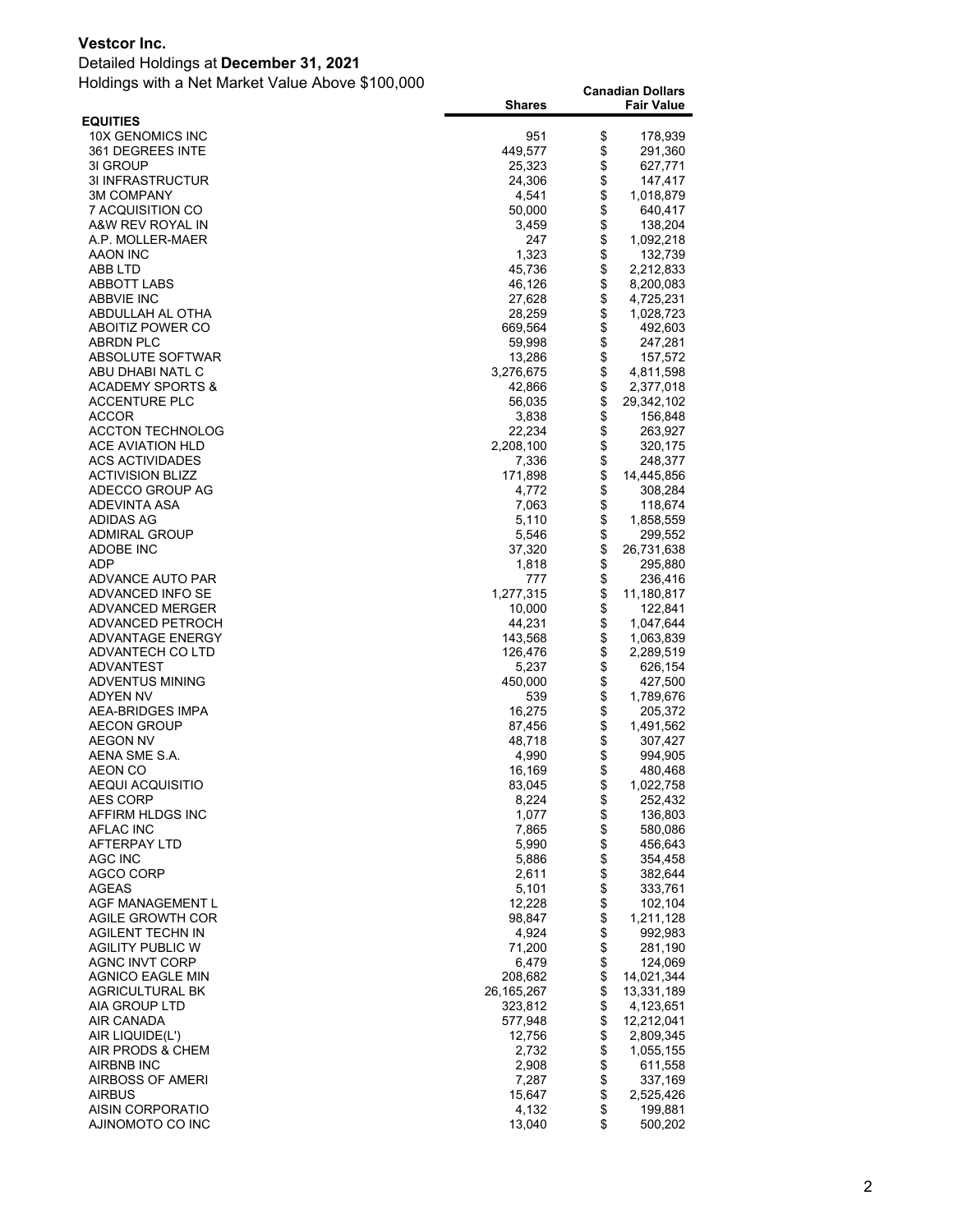#### Detailed Holdings at **December 31, 2021**

| 43,884<br>\$<br>6,487,770<br>AKAMAI TECH INC<br>\$<br>AKER BP ASA<br>3,550<br>138,111<br>\$<br>AKZO NOBEL NV<br>5,181<br>718,179<br>\$<br>AL RAJHI BANK<br>145,644<br>6,948,374<br>\$<br>ALAMOS GOLD IN<br>186,324<br>1,812,933<br>\$<br><b>ALBANY INTL CORP</b><br>1,980<br>221,217<br>\$<br>ALBEMARLE CORP<br>1,443<br>426,809<br>\$<br>ALCOA CORPORATIO<br>107,300<br>8,075,235<br>\$<br>ALCON AG<br>13,787<br>1,543,205<br>\$<br>\$<br>2,153,505<br><b>ALDAR PROPERTIES</b><br>2,954,928<br>ALEXANDER & BALD<br>12,510<br>399,317<br>\$<br>ALEXANDRIA REAL<br>6,637<br>1,878,832<br>\$<br>ALFA LAVAL AB<br>9,139<br>464,621<br>\$<br>ALIBABA GROUP HL<br>28,081<br>1,660,348<br>\$<br>295<br>ALIGN TECH INC<br>244,884<br>\$<br>ALIMENT COUCHE-T<br>557,028<br>29,522,484<br>\$<br>ALITHYA GROUP IN<br>335,532<br>1,087,124<br>\$<br>ALLEGHANY CORP D<br>171<br>144,199<br>\$<br><b>ALLEGION PLC</b><br>4,026<br>673,516<br>\$<br>ALLIANCE BANK MA<br>732,709<br>635,380<br>\$<br>ALLIANT ENERGY C<br>3,089<br>239,848<br>\$<br>11,152<br><b>ALLIANZ SE</b><br>3,326,415<br><b>ALLIED PROPERTIE</b><br>185,689<br>8,187,344<br>\$<br><b>ALLISON TRANSMIS</b><br>5,449<br>250,194<br>\$<br><b>ALLSTATE CORP</b><br>7,378<br>1,100,735<br>\$<br><b>ALLY FINL INC</b><br>4,450<br>267,617<br>\$<br>72,274<br>ALMARAI CO<br>1,185,417<br>\$<br>ALNYLAM PHARMACU<br>1,467<br>314,239<br>\$<br>ALPHA COGNITION<br>450,000<br>486,000<br>\$<br><b>ALPHABET INC</b><br>14,889<br>54,452,003<br>\$<br>ALSP ORCHID ACQ<br>250,000<br>3,173,664<br>\$<br><b>ALSTOM</b><br>7,828<br>351,055<br>\$<br>ALTAGAS LTD<br>87,936<br>2,401,532<br>$\ddot{\theta}$<br>ALTICE USA INC<br>6,459<br>132,008<br>ALTIMAR ACQUISIT<br>12,500<br>154,104<br>\$<br>ALTIUS MINERALS<br>174,914<br>3,045,253<br>\$<br><b>ALTIUS RENEWABLE</b><br>300,000<br>3,297,000<br>\$<br>ALTRA INDL MOTIO<br>3,420<br>222,781<br>\$<br>ALTRIA GROUP INC<br>22,760<br>1,388,303<br>\$<br>ALTUS GROUP LTD<br>39,507<br>2,809,738<br>\$<br>\$<br>AMADEUS IT GROUP<br>12,466<br>1,067,964<br>AMAZON COM INC<br>11,129<br>46,872,806<br>\$<br>AMBU A/S<br>4,265<br>142,504<br>\$<br>AMC ENTMT HLDGS<br>6,336<br>217,690<br>\$<br>AMCOR PLC<br>18,987<br>288,041<br>\$<br>AMEDISYS INC<br>1,123<br>229,630<br><b>AMERCO</b><br>5,730<br>\$<br>\$<br>5,256,343<br>24,448<br>AMEREN CORPORATI<br>2,748,762<br>\$<br>AMERICA MOVIL<br>10,693<br>285,130<br>\$<br><b>AMERICAN ASSETS</b><br>21,325<br>1,010,933<br>64,293<br>AMERICAN HOMES 4<br>3,541,642<br>\$<br>AMERICAN NATIONA<br>16,938<br>4,040,276<br>\$<br>1,331<br>AMERICAN STS WTR<br>173,909<br>\$<br>49,966<br>18,520,138<br>AMERICAN TOWER C<br>AMERICAN WTR WKS<br>8,735<br>2,083,809<br>\$<br>4,325<br>AMERICOLD RLTY T<br>180,338<br>\$<br>1,404<br><b>AMERIPRISE FINAN</b><br>534,983<br>\$\$<br>1,924<br>AMERISOURCE-BERG<br>322,963<br>AMERN ELEC PWR I<br>35,684<br>4,010,256<br>889<br>154,202<br>AMERN FINL GROUP<br>\$<br>758,089<br>AMERN INTL GROUP<br>10,555<br>\$<br>\$<br>529,898<br><b>AMETEK INC</b><br>2,853<br>38,078<br>10,820,658<br>AMGEN INC<br>\$<br>AMPHENOL CORPORA<br>23,090<br>2,552,735<br>\$\$<br>AMPLIFON<br>3,436<br>234,197<br><b>AMPOL LTD</b><br>202,440<br>7,432<br>1,527<br>AMUNDI<br>159,136<br>\$<br>5,273<br>139,077<br>ANA HOLDINGS INC<br>\$<br>4,393,500<br>ANAERGIA INC<br>217,500 | <b>Shares</b> | <b>Fair Value</b> |
|-------------------------------------------------------------------------------------------------------------------------------------------------------------------------------------------------------------------------------------------------------------------------------------------------------------------------------------------------------------------------------------------------------------------------------------------------------------------------------------------------------------------------------------------------------------------------------------------------------------------------------------------------------------------------------------------------------------------------------------------------------------------------------------------------------------------------------------------------------------------------------------------------------------------------------------------------------------------------------------------------------------------------------------------------------------------------------------------------------------------------------------------------------------------------------------------------------------------------------------------------------------------------------------------------------------------------------------------------------------------------------------------------------------------------------------------------------------------------------------------------------------------------------------------------------------------------------------------------------------------------------------------------------------------------------------------------------------------------------------------------------------------------------------------------------------------------------------------------------------------------------------------------------------------------------------------------------------------------------------------------------------------------------------------------------------------------------------------------------------------------------------------------------------------------------------------------------------------------------------------------------------------------------------------------------------------------------------------------------------------------------------------------------------------------------------------------------------------------------------------------------------------------------------------------------------------------------------------------------------------------------------------------------------------------------------------------------------------------------------------------------------------------------------------------------------------------------------------------------------------------------------------------------------------------------------------------------------------------------------------------------------------------------------------------------------------------------------------------------------------------------------------------------------------------------------------------------------------------------------------------------------------------------------------------------------------------------------------------|---------------|-------------------|
|                                                                                                                                                                                                                                                                                                                                                                                                                                                                                                                                                                                                                                                                                                                                                                                                                                                                                                                                                                                                                                                                                                                                                                                                                                                                                                                                                                                                                                                                                                                                                                                                                                                                                                                                                                                                                                                                                                                                                                                                                                                                                                                                                                                                                                                                                                                                                                                                                                                                                                                                                                                                                                                                                                                                                                                                                                                                                                                                                                                                                                                                                                                                                                                                                                                                                                                                                 |               |                   |
|                                                                                                                                                                                                                                                                                                                                                                                                                                                                                                                                                                                                                                                                                                                                                                                                                                                                                                                                                                                                                                                                                                                                                                                                                                                                                                                                                                                                                                                                                                                                                                                                                                                                                                                                                                                                                                                                                                                                                                                                                                                                                                                                                                                                                                                                                                                                                                                                                                                                                                                                                                                                                                                                                                                                                                                                                                                                                                                                                                                                                                                                                                                                                                                                                                                                                                                                                 |               |                   |
|                                                                                                                                                                                                                                                                                                                                                                                                                                                                                                                                                                                                                                                                                                                                                                                                                                                                                                                                                                                                                                                                                                                                                                                                                                                                                                                                                                                                                                                                                                                                                                                                                                                                                                                                                                                                                                                                                                                                                                                                                                                                                                                                                                                                                                                                                                                                                                                                                                                                                                                                                                                                                                                                                                                                                                                                                                                                                                                                                                                                                                                                                                                                                                                                                                                                                                                                                 |               |                   |
|                                                                                                                                                                                                                                                                                                                                                                                                                                                                                                                                                                                                                                                                                                                                                                                                                                                                                                                                                                                                                                                                                                                                                                                                                                                                                                                                                                                                                                                                                                                                                                                                                                                                                                                                                                                                                                                                                                                                                                                                                                                                                                                                                                                                                                                                                                                                                                                                                                                                                                                                                                                                                                                                                                                                                                                                                                                                                                                                                                                                                                                                                                                                                                                                                                                                                                                                                 |               |                   |
|                                                                                                                                                                                                                                                                                                                                                                                                                                                                                                                                                                                                                                                                                                                                                                                                                                                                                                                                                                                                                                                                                                                                                                                                                                                                                                                                                                                                                                                                                                                                                                                                                                                                                                                                                                                                                                                                                                                                                                                                                                                                                                                                                                                                                                                                                                                                                                                                                                                                                                                                                                                                                                                                                                                                                                                                                                                                                                                                                                                                                                                                                                                                                                                                                                                                                                                                                 |               |                   |
|                                                                                                                                                                                                                                                                                                                                                                                                                                                                                                                                                                                                                                                                                                                                                                                                                                                                                                                                                                                                                                                                                                                                                                                                                                                                                                                                                                                                                                                                                                                                                                                                                                                                                                                                                                                                                                                                                                                                                                                                                                                                                                                                                                                                                                                                                                                                                                                                                                                                                                                                                                                                                                                                                                                                                                                                                                                                                                                                                                                                                                                                                                                                                                                                                                                                                                                                                 |               |                   |
|                                                                                                                                                                                                                                                                                                                                                                                                                                                                                                                                                                                                                                                                                                                                                                                                                                                                                                                                                                                                                                                                                                                                                                                                                                                                                                                                                                                                                                                                                                                                                                                                                                                                                                                                                                                                                                                                                                                                                                                                                                                                                                                                                                                                                                                                                                                                                                                                                                                                                                                                                                                                                                                                                                                                                                                                                                                                                                                                                                                                                                                                                                                                                                                                                                                                                                                                                 |               |                   |
|                                                                                                                                                                                                                                                                                                                                                                                                                                                                                                                                                                                                                                                                                                                                                                                                                                                                                                                                                                                                                                                                                                                                                                                                                                                                                                                                                                                                                                                                                                                                                                                                                                                                                                                                                                                                                                                                                                                                                                                                                                                                                                                                                                                                                                                                                                                                                                                                                                                                                                                                                                                                                                                                                                                                                                                                                                                                                                                                                                                                                                                                                                                                                                                                                                                                                                                                                 |               |                   |
|                                                                                                                                                                                                                                                                                                                                                                                                                                                                                                                                                                                                                                                                                                                                                                                                                                                                                                                                                                                                                                                                                                                                                                                                                                                                                                                                                                                                                                                                                                                                                                                                                                                                                                                                                                                                                                                                                                                                                                                                                                                                                                                                                                                                                                                                                                                                                                                                                                                                                                                                                                                                                                                                                                                                                                                                                                                                                                                                                                                                                                                                                                                                                                                                                                                                                                                                                 |               |                   |
|                                                                                                                                                                                                                                                                                                                                                                                                                                                                                                                                                                                                                                                                                                                                                                                                                                                                                                                                                                                                                                                                                                                                                                                                                                                                                                                                                                                                                                                                                                                                                                                                                                                                                                                                                                                                                                                                                                                                                                                                                                                                                                                                                                                                                                                                                                                                                                                                                                                                                                                                                                                                                                                                                                                                                                                                                                                                                                                                                                                                                                                                                                                                                                                                                                                                                                                                                 |               |                   |
|                                                                                                                                                                                                                                                                                                                                                                                                                                                                                                                                                                                                                                                                                                                                                                                                                                                                                                                                                                                                                                                                                                                                                                                                                                                                                                                                                                                                                                                                                                                                                                                                                                                                                                                                                                                                                                                                                                                                                                                                                                                                                                                                                                                                                                                                                                                                                                                                                                                                                                                                                                                                                                                                                                                                                                                                                                                                                                                                                                                                                                                                                                                                                                                                                                                                                                                                                 |               |                   |
|                                                                                                                                                                                                                                                                                                                                                                                                                                                                                                                                                                                                                                                                                                                                                                                                                                                                                                                                                                                                                                                                                                                                                                                                                                                                                                                                                                                                                                                                                                                                                                                                                                                                                                                                                                                                                                                                                                                                                                                                                                                                                                                                                                                                                                                                                                                                                                                                                                                                                                                                                                                                                                                                                                                                                                                                                                                                                                                                                                                                                                                                                                                                                                                                                                                                                                                                                 |               |                   |
|                                                                                                                                                                                                                                                                                                                                                                                                                                                                                                                                                                                                                                                                                                                                                                                                                                                                                                                                                                                                                                                                                                                                                                                                                                                                                                                                                                                                                                                                                                                                                                                                                                                                                                                                                                                                                                                                                                                                                                                                                                                                                                                                                                                                                                                                                                                                                                                                                                                                                                                                                                                                                                                                                                                                                                                                                                                                                                                                                                                                                                                                                                                                                                                                                                                                                                                                                 |               |                   |
|                                                                                                                                                                                                                                                                                                                                                                                                                                                                                                                                                                                                                                                                                                                                                                                                                                                                                                                                                                                                                                                                                                                                                                                                                                                                                                                                                                                                                                                                                                                                                                                                                                                                                                                                                                                                                                                                                                                                                                                                                                                                                                                                                                                                                                                                                                                                                                                                                                                                                                                                                                                                                                                                                                                                                                                                                                                                                                                                                                                                                                                                                                                                                                                                                                                                                                                                                 |               |                   |
|                                                                                                                                                                                                                                                                                                                                                                                                                                                                                                                                                                                                                                                                                                                                                                                                                                                                                                                                                                                                                                                                                                                                                                                                                                                                                                                                                                                                                                                                                                                                                                                                                                                                                                                                                                                                                                                                                                                                                                                                                                                                                                                                                                                                                                                                                                                                                                                                                                                                                                                                                                                                                                                                                                                                                                                                                                                                                                                                                                                                                                                                                                                                                                                                                                                                                                                                                 |               |                   |
|                                                                                                                                                                                                                                                                                                                                                                                                                                                                                                                                                                                                                                                                                                                                                                                                                                                                                                                                                                                                                                                                                                                                                                                                                                                                                                                                                                                                                                                                                                                                                                                                                                                                                                                                                                                                                                                                                                                                                                                                                                                                                                                                                                                                                                                                                                                                                                                                                                                                                                                                                                                                                                                                                                                                                                                                                                                                                                                                                                                                                                                                                                                                                                                                                                                                                                                                                 |               |                   |
|                                                                                                                                                                                                                                                                                                                                                                                                                                                                                                                                                                                                                                                                                                                                                                                                                                                                                                                                                                                                                                                                                                                                                                                                                                                                                                                                                                                                                                                                                                                                                                                                                                                                                                                                                                                                                                                                                                                                                                                                                                                                                                                                                                                                                                                                                                                                                                                                                                                                                                                                                                                                                                                                                                                                                                                                                                                                                                                                                                                                                                                                                                                                                                                                                                                                                                                                                 |               |                   |
|                                                                                                                                                                                                                                                                                                                                                                                                                                                                                                                                                                                                                                                                                                                                                                                                                                                                                                                                                                                                                                                                                                                                                                                                                                                                                                                                                                                                                                                                                                                                                                                                                                                                                                                                                                                                                                                                                                                                                                                                                                                                                                                                                                                                                                                                                                                                                                                                                                                                                                                                                                                                                                                                                                                                                                                                                                                                                                                                                                                                                                                                                                                                                                                                                                                                                                                                                 |               |                   |
|                                                                                                                                                                                                                                                                                                                                                                                                                                                                                                                                                                                                                                                                                                                                                                                                                                                                                                                                                                                                                                                                                                                                                                                                                                                                                                                                                                                                                                                                                                                                                                                                                                                                                                                                                                                                                                                                                                                                                                                                                                                                                                                                                                                                                                                                                                                                                                                                                                                                                                                                                                                                                                                                                                                                                                                                                                                                                                                                                                                                                                                                                                                                                                                                                                                                                                                                                 |               |                   |
|                                                                                                                                                                                                                                                                                                                                                                                                                                                                                                                                                                                                                                                                                                                                                                                                                                                                                                                                                                                                                                                                                                                                                                                                                                                                                                                                                                                                                                                                                                                                                                                                                                                                                                                                                                                                                                                                                                                                                                                                                                                                                                                                                                                                                                                                                                                                                                                                                                                                                                                                                                                                                                                                                                                                                                                                                                                                                                                                                                                                                                                                                                                                                                                                                                                                                                                                                 |               |                   |
|                                                                                                                                                                                                                                                                                                                                                                                                                                                                                                                                                                                                                                                                                                                                                                                                                                                                                                                                                                                                                                                                                                                                                                                                                                                                                                                                                                                                                                                                                                                                                                                                                                                                                                                                                                                                                                                                                                                                                                                                                                                                                                                                                                                                                                                                                                                                                                                                                                                                                                                                                                                                                                                                                                                                                                                                                                                                                                                                                                                                                                                                                                                                                                                                                                                                                                                                                 |               |                   |
|                                                                                                                                                                                                                                                                                                                                                                                                                                                                                                                                                                                                                                                                                                                                                                                                                                                                                                                                                                                                                                                                                                                                                                                                                                                                                                                                                                                                                                                                                                                                                                                                                                                                                                                                                                                                                                                                                                                                                                                                                                                                                                                                                                                                                                                                                                                                                                                                                                                                                                                                                                                                                                                                                                                                                                                                                                                                                                                                                                                                                                                                                                                                                                                                                                                                                                                                                 |               |                   |
|                                                                                                                                                                                                                                                                                                                                                                                                                                                                                                                                                                                                                                                                                                                                                                                                                                                                                                                                                                                                                                                                                                                                                                                                                                                                                                                                                                                                                                                                                                                                                                                                                                                                                                                                                                                                                                                                                                                                                                                                                                                                                                                                                                                                                                                                                                                                                                                                                                                                                                                                                                                                                                                                                                                                                                                                                                                                                                                                                                                                                                                                                                                                                                                                                                                                                                                                                 |               |                   |
|                                                                                                                                                                                                                                                                                                                                                                                                                                                                                                                                                                                                                                                                                                                                                                                                                                                                                                                                                                                                                                                                                                                                                                                                                                                                                                                                                                                                                                                                                                                                                                                                                                                                                                                                                                                                                                                                                                                                                                                                                                                                                                                                                                                                                                                                                                                                                                                                                                                                                                                                                                                                                                                                                                                                                                                                                                                                                                                                                                                                                                                                                                                                                                                                                                                                                                                                                 |               |                   |
|                                                                                                                                                                                                                                                                                                                                                                                                                                                                                                                                                                                                                                                                                                                                                                                                                                                                                                                                                                                                                                                                                                                                                                                                                                                                                                                                                                                                                                                                                                                                                                                                                                                                                                                                                                                                                                                                                                                                                                                                                                                                                                                                                                                                                                                                                                                                                                                                                                                                                                                                                                                                                                                                                                                                                                                                                                                                                                                                                                                                                                                                                                                                                                                                                                                                                                                                                 |               |                   |
|                                                                                                                                                                                                                                                                                                                                                                                                                                                                                                                                                                                                                                                                                                                                                                                                                                                                                                                                                                                                                                                                                                                                                                                                                                                                                                                                                                                                                                                                                                                                                                                                                                                                                                                                                                                                                                                                                                                                                                                                                                                                                                                                                                                                                                                                                                                                                                                                                                                                                                                                                                                                                                                                                                                                                                                                                                                                                                                                                                                                                                                                                                                                                                                                                                                                                                                                                 |               |                   |
|                                                                                                                                                                                                                                                                                                                                                                                                                                                                                                                                                                                                                                                                                                                                                                                                                                                                                                                                                                                                                                                                                                                                                                                                                                                                                                                                                                                                                                                                                                                                                                                                                                                                                                                                                                                                                                                                                                                                                                                                                                                                                                                                                                                                                                                                                                                                                                                                                                                                                                                                                                                                                                                                                                                                                                                                                                                                                                                                                                                                                                                                                                                                                                                                                                                                                                                                                 |               |                   |
|                                                                                                                                                                                                                                                                                                                                                                                                                                                                                                                                                                                                                                                                                                                                                                                                                                                                                                                                                                                                                                                                                                                                                                                                                                                                                                                                                                                                                                                                                                                                                                                                                                                                                                                                                                                                                                                                                                                                                                                                                                                                                                                                                                                                                                                                                                                                                                                                                                                                                                                                                                                                                                                                                                                                                                                                                                                                                                                                                                                                                                                                                                                                                                                                                                                                                                                                                 |               |                   |
|                                                                                                                                                                                                                                                                                                                                                                                                                                                                                                                                                                                                                                                                                                                                                                                                                                                                                                                                                                                                                                                                                                                                                                                                                                                                                                                                                                                                                                                                                                                                                                                                                                                                                                                                                                                                                                                                                                                                                                                                                                                                                                                                                                                                                                                                                                                                                                                                                                                                                                                                                                                                                                                                                                                                                                                                                                                                                                                                                                                                                                                                                                                                                                                                                                                                                                                                                 |               |                   |
|                                                                                                                                                                                                                                                                                                                                                                                                                                                                                                                                                                                                                                                                                                                                                                                                                                                                                                                                                                                                                                                                                                                                                                                                                                                                                                                                                                                                                                                                                                                                                                                                                                                                                                                                                                                                                                                                                                                                                                                                                                                                                                                                                                                                                                                                                                                                                                                                                                                                                                                                                                                                                                                                                                                                                                                                                                                                                                                                                                                                                                                                                                                                                                                                                                                                                                                                                 |               |                   |
|                                                                                                                                                                                                                                                                                                                                                                                                                                                                                                                                                                                                                                                                                                                                                                                                                                                                                                                                                                                                                                                                                                                                                                                                                                                                                                                                                                                                                                                                                                                                                                                                                                                                                                                                                                                                                                                                                                                                                                                                                                                                                                                                                                                                                                                                                                                                                                                                                                                                                                                                                                                                                                                                                                                                                                                                                                                                                                                                                                                                                                                                                                                                                                                                                                                                                                                                                 |               |                   |
|                                                                                                                                                                                                                                                                                                                                                                                                                                                                                                                                                                                                                                                                                                                                                                                                                                                                                                                                                                                                                                                                                                                                                                                                                                                                                                                                                                                                                                                                                                                                                                                                                                                                                                                                                                                                                                                                                                                                                                                                                                                                                                                                                                                                                                                                                                                                                                                                                                                                                                                                                                                                                                                                                                                                                                                                                                                                                                                                                                                                                                                                                                                                                                                                                                                                                                                                                 |               |                   |
|                                                                                                                                                                                                                                                                                                                                                                                                                                                                                                                                                                                                                                                                                                                                                                                                                                                                                                                                                                                                                                                                                                                                                                                                                                                                                                                                                                                                                                                                                                                                                                                                                                                                                                                                                                                                                                                                                                                                                                                                                                                                                                                                                                                                                                                                                                                                                                                                                                                                                                                                                                                                                                                                                                                                                                                                                                                                                                                                                                                                                                                                                                                                                                                                                                                                                                                                                 |               |                   |
|                                                                                                                                                                                                                                                                                                                                                                                                                                                                                                                                                                                                                                                                                                                                                                                                                                                                                                                                                                                                                                                                                                                                                                                                                                                                                                                                                                                                                                                                                                                                                                                                                                                                                                                                                                                                                                                                                                                                                                                                                                                                                                                                                                                                                                                                                                                                                                                                                                                                                                                                                                                                                                                                                                                                                                                                                                                                                                                                                                                                                                                                                                                                                                                                                                                                                                                                                 |               |                   |
|                                                                                                                                                                                                                                                                                                                                                                                                                                                                                                                                                                                                                                                                                                                                                                                                                                                                                                                                                                                                                                                                                                                                                                                                                                                                                                                                                                                                                                                                                                                                                                                                                                                                                                                                                                                                                                                                                                                                                                                                                                                                                                                                                                                                                                                                                                                                                                                                                                                                                                                                                                                                                                                                                                                                                                                                                                                                                                                                                                                                                                                                                                                                                                                                                                                                                                                                                 |               |                   |
|                                                                                                                                                                                                                                                                                                                                                                                                                                                                                                                                                                                                                                                                                                                                                                                                                                                                                                                                                                                                                                                                                                                                                                                                                                                                                                                                                                                                                                                                                                                                                                                                                                                                                                                                                                                                                                                                                                                                                                                                                                                                                                                                                                                                                                                                                                                                                                                                                                                                                                                                                                                                                                                                                                                                                                                                                                                                                                                                                                                                                                                                                                                                                                                                                                                                                                                                                 |               |                   |
|                                                                                                                                                                                                                                                                                                                                                                                                                                                                                                                                                                                                                                                                                                                                                                                                                                                                                                                                                                                                                                                                                                                                                                                                                                                                                                                                                                                                                                                                                                                                                                                                                                                                                                                                                                                                                                                                                                                                                                                                                                                                                                                                                                                                                                                                                                                                                                                                                                                                                                                                                                                                                                                                                                                                                                                                                                                                                                                                                                                                                                                                                                                                                                                                                                                                                                                                                 |               |                   |
|                                                                                                                                                                                                                                                                                                                                                                                                                                                                                                                                                                                                                                                                                                                                                                                                                                                                                                                                                                                                                                                                                                                                                                                                                                                                                                                                                                                                                                                                                                                                                                                                                                                                                                                                                                                                                                                                                                                                                                                                                                                                                                                                                                                                                                                                                                                                                                                                                                                                                                                                                                                                                                                                                                                                                                                                                                                                                                                                                                                                                                                                                                                                                                                                                                                                                                                                                 |               |                   |
|                                                                                                                                                                                                                                                                                                                                                                                                                                                                                                                                                                                                                                                                                                                                                                                                                                                                                                                                                                                                                                                                                                                                                                                                                                                                                                                                                                                                                                                                                                                                                                                                                                                                                                                                                                                                                                                                                                                                                                                                                                                                                                                                                                                                                                                                                                                                                                                                                                                                                                                                                                                                                                                                                                                                                                                                                                                                                                                                                                                                                                                                                                                                                                                                                                                                                                                                                 |               |                   |
|                                                                                                                                                                                                                                                                                                                                                                                                                                                                                                                                                                                                                                                                                                                                                                                                                                                                                                                                                                                                                                                                                                                                                                                                                                                                                                                                                                                                                                                                                                                                                                                                                                                                                                                                                                                                                                                                                                                                                                                                                                                                                                                                                                                                                                                                                                                                                                                                                                                                                                                                                                                                                                                                                                                                                                                                                                                                                                                                                                                                                                                                                                                                                                                                                                                                                                                                                 |               |                   |
|                                                                                                                                                                                                                                                                                                                                                                                                                                                                                                                                                                                                                                                                                                                                                                                                                                                                                                                                                                                                                                                                                                                                                                                                                                                                                                                                                                                                                                                                                                                                                                                                                                                                                                                                                                                                                                                                                                                                                                                                                                                                                                                                                                                                                                                                                                                                                                                                                                                                                                                                                                                                                                                                                                                                                                                                                                                                                                                                                                                                                                                                                                                                                                                                                                                                                                                                                 |               |                   |
|                                                                                                                                                                                                                                                                                                                                                                                                                                                                                                                                                                                                                                                                                                                                                                                                                                                                                                                                                                                                                                                                                                                                                                                                                                                                                                                                                                                                                                                                                                                                                                                                                                                                                                                                                                                                                                                                                                                                                                                                                                                                                                                                                                                                                                                                                                                                                                                                                                                                                                                                                                                                                                                                                                                                                                                                                                                                                                                                                                                                                                                                                                                                                                                                                                                                                                                                                 |               |                   |
|                                                                                                                                                                                                                                                                                                                                                                                                                                                                                                                                                                                                                                                                                                                                                                                                                                                                                                                                                                                                                                                                                                                                                                                                                                                                                                                                                                                                                                                                                                                                                                                                                                                                                                                                                                                                                                                                                                                                                                                                                                                                                                                                                                                                                                                                                                                                                                                                                                                                                                                                                                                                                                                                                                                                                                                                                                                                                                                                                                                                                                                                                                                                                                                                                                                                                                                                                 |               |                   |
|                                                                                                                                                                                                                                                                                                                                                                                                                                                                                                                                                                                                                                                                                                                                                                                                                                                                                                                                                                                                                                                                                                                                                                                                                                                                                                                                                                                                                                                                                                                                                                                                                                                                                                                                                                                                                                                                                                                                                                                                                                                                                                                                                                                                                                                                                                                                                                                                                                                                                                                                                                                                                                                                                                                                                                                                                                                                                                                                                                                                                                                                                                                                                                                                                                                                                                                                                 |               |                   |
|                                                                                                                                                                                                                                                                                                                                                                                                                                                                                                                                                                                                                                                                                                                                                                                                                                                                                                                                                                                                                                                                                                                                                                                                                                                                                                                                                                                                                                                                                                                                                                                                                                                                                                                                                                                                                                                                                                                                                                                                                                                                                                                                                                                                                                                                                                                                                                                                                                                                                                                                                                                                                                                                                                                                                                                                                                                                                                                                                                                                                                                                                                                                                                                                                                                                                                                                                 |               |                   |
|                                                                                                                                                                                                                                                                                                                                                                                                                                                                                                                                                                                                                                                                                                                                                                                                                                                                                                                                                                                                                                                                                                                                                                                                                                                                                                                                                                                                                                                                                                                                                                                                                                                                                                                                                                                                                                                                                                                                                                                                                                                                                                                                                                                                                                                                                                                                                                                                                                                                                                                                                                                                                                                                                                                                                                                                                                                                                                                                                                                                                                                                                                                                                                                                                                                                                                                                                 |               |                   |
|                                                                                                                                                                                                                                                                                                                                                                                                                                                                                                                                                                                                                                                                                                                                                                                                                                                                                                                                                                                                                                                                                                                                                                                                                                                                                                                                                                                                                                                                                                                                                                                                                                                                                                                                                                                                                                                                                                                                                                                                                                                                                                                                                                                                                                                                                                                                                                                                                                                                                                                                                                                                                                                                                                                                                                                                                                                                                                                                                                                                                                                                                                                                                                                                                                                                                                                                                 |               |                   |
|                                                                                                                                                                                                                                                                                                                                                                                                                                                                                                                                                                                                                                                                                                                                                                                                                                                                                                                                                                                                                                                                                                                                                                                                                                                                                                                                                                                                                                                                                                                                                                                                                                                                                                                                                                                                                                                                                                                                                                                                                                                                                                                                                                                                                                                                                                                                                                                                                                                                                                                                                                                                                                                                                                                                                                                                                                                                                                                                                                                                                                                                                                                                                                                                                                                                                                                                                 |               |                   |
|                                                                                                                                                                                                                                                                                                                                                                                                                                                                                                                                                                                                                                                                                                                                                                                                                                                                                                                                                                                                                                                                                                                                                                                                                                                                                                                                                                                                                                                                                                                                                                                                                                                                                                                                                                                                                                                                                                                                                                                                                                                                                                                                                                                                                                                                                                                                                                                                                                                                                                                                                                                                                                                                                                                                                                                                                                                                                                                                                                                                                                                                                                                                                                                                                                                                                                                                                 |               |                   |
|                                                                                                                                                                                                                                                                                                                                                                                                                                                                                                                                                                                                                                                                                                                                                                                                                                                                                                                                                                                                                                                                                                                                                                                                                                                                                                                                                                                                                                                                                                                                                                                                                                                                                                                                                                                                                                                                                                                                                                                                                                                                                                                                                                                                                                                                                                                                                                                                                                                                                                                                                                                                                                                                                                                                                                                                                                                                                                                                                                                                                                                                                                                                                                                                                                                                                                                                                 |               |                   |
|                                                                                                                                                                                                                                                                                                                                                                                                                                                                                                                                                                                                                                                                                                                                                                                                                                                                                                                                                                                                                                                                                                                                                                                                                                                                                                                                                                                                                                                                                                                                                                                                                                                                                                                                                                                                                                                                                                                                                                                                                                                                                                                                                                                                                                                                                                                                                                                                                                                                                                                                                                                                                                                                                                                                                                                                                                                                                                                                                                                                                                                                                                                                                                                                                                                                                                                                                 |               |                   |
|                                                                                                                                                                                                                                                                                                                                                                                                                                                                                                                                                                                                                                                                                                                                                                                                                                                                                                                                                                                                                                                                                                                                                                                                                                                                                                                                                                                                                                                                                                                                                                                                                                                                                                                                                                                                                                                                                                                                                                                                                                                                                                                                                                                                                                                                                                                                                                                                                                                                                                                                                                                                                                                                                                                                                                                                                                                                                                                                                                                                                                                                                                                                                                                                                                                                                                                                                 |               |                   |
|                                                                                                                                                                                                                                                                                                                                                                                                                                                                                                                                                                                                                                                                                                                                                                                                                                                                                                                                                                                                                                                                                                                                                                                                                                                                                                                                                                                                                                                                                                                                                                                                                                                                                                                                                                                                                                                                                                                                                                                                                                                                                                                                                                                                                                                                                                                                                                                                                                                                                                                                                                                                                                                                                                                                                                                                                                                                                                                                                                                                                                                                                                                                                                                                                                                                                                                                                 |               |                   |
|                                                                                                                                                                                                                                                                                                                                                                                                                                                                                                                                                                                                                                                                                                                                                                                                                                                                                                                                                                                                                                                                                                                                                                                                                                                                                                                                                                                                                                                                                                                                                                                                                                                                                                                                                                                                                                                                                                                                                                                                                                                                                                                                                                                                                                                                                                                                                                                                                                                                                                                                                                                                                                                                                                                                                                                                                                                                                                                                                                                                                                                                                                                                                                                                                                                                                                                                                 |               |                   |
|                                                                                                                                                                                                                                                                                                                                                                                                                                                                                                                                                                                                                                                                                                                                                                                                                                                                                                                                                                                                                                                                                                                                                                                                                                                                                                                                                                                                                                                                                                                                                                                                                                                                                                                                                                                                                                                                                                                                                                                                                                                                                                                                                                                                                                                                                                                                                                                                                                                                                                                                                                                                                                                                                                                                                                                                                                                                                                                                                                                                                                                                                                                                                                                                                                                                                                                                                 |               |                   |
|                                                                                                                                                                                                                                                                                                                                                                                                                                                                                                                                                                                                                                                                                                                                                                                                                                                                                                                                                                                                                                                                                                                                                                                                                                                                                                                                                                                                                                                                                                                                                                                                                                                                                                                                                                                                                                                                                                                                                                                                                                                                                                                                                                                                                                                                                                                                                                                                                                                                                                                                                                                                                                                                                                                                                                                                                                                                                                                                                                                                                                                                                                                                                                                                                                                                                                                                                 |               |                   |
|                                                                                                                                                                                                                                                                                                                                                                                                                                                                                                                                                                                                                                                                                                                                                                                                                                                                                                                                                                                                                                                                                                                                                                                                                                                                                                                                                                                                                                                                                                                                                                                                                                                                                                                                                                                                                                                                                                                                                                                                                                                                                                                                                                                                                                                                                                                                                                                                                                                                                                                                                                                                                                                                                                                                                                                                                                                                                                                                                                                                                                                                                                                                                                                                                                                                                                                                                 |               |                   |
|                                                                                                                                                                                                                                                                                                                                                                                                                                                                                                                                                                                                                                                                                                                                                                                                                                                                                                                                                                                                                                                                                                                                                                                                                                                                                                                                                                                                                                                                                                                                                                                                                                                                                                                                                                                                                                                                                                                                                                                                                                                                                                                                                                                                                                                                                                                                                                                                                                                                                                                                                                                                                                                                                                                                                                                                                                                                                                                                                                                                                                                                                                                                                                                                                                                                                                                                                 |               |                   |
|                                                                                                                                                                                                                                                                                                                                                                                                                                                                                                                                                                                                                                                                                                                                                                                                                                                                                                                                                                                                                                                                                                                                                                                                                                                                                                                                                                                                                                                                                                                                                                                                                                                                                                                                                                                                                                                                                                                                                                                                                                                                                                                                                                                                                                                                                                                                                                                                                                                                                                                                                                                                                                                                                                                                                                                                                                                                                                                                                                                                                                                                                                                                                                                                                                                                                                                                                 |               |                   |
|                                                                                                                                                                                                                                                                                                                                                                                                                                                                                                                                                                                                                                                                                                                                                                                                                                                                                                                                                                                                                                                                                                                                                                                                                                                                                                                                                                                                                                                                                                                                                                                                                                                                                                                                                                                                                                                                                                                                                                                                                                                                                                                                                                                                                                                                                                                                                                                                                                                                                                                                                                                                                                                                                                                                                                                                                                                                                                                                                                                                                                                                                                                                                                                                                                                                                                                                                 |               |                   |
|                                                                                                                                                                                                                                                                                                                                                                                                                                                                                                                                                                                                                                                                                                                                                                                                                                                                                                                                                                                                                                                                                                                                                                                                                                                                                                                                                                                                                                                                                                                                                                                                                                                                                                                                                                                                                                                                                                                                                                                                                                                                                                                                                                                                                                                                                                                                                                                                                                                                                                                                                                                                                                                                                                                                                                                                                                                                                                                                                                                                                                                                                                                                                                                                                                                                                                                                                 |               |                   |
|                                                                                                                                                                                                                                                                                                                                                                                                                                                                                                                                                                                                                                                                                                                                                                                                                                                                                                                                                                                                                                                                                                                                                                                                                                                                                                                                                                                                                                                                                                                                                                                                                                                                                                                                                                                                                                                                                                                                                                                                                                                                                                                                                                                                                                                                                                                                                                                                                                                                                                                                                                                                                                                                                                                                                                                                                                                                                                                                                                                                                                                                                                                                                                                                                                                                                                                                                 |               |                   |
|                                                                                                                                                                                                                                                                                                                                                                                                                                                                                                                                                                                                                                                                                                                                                                                                                                                                                                                                                                                                                                                                                                                                                                                                                                                                                                                                                                                                                                                                                                                                                                                                                                                                                                                                                                                                                                                                                                                                                                                                                                                                                                                                                                                                                                                                                                                                                                                                                                                                                                                                                                                                                                                                                                                                                                                                                                                                                                                                                                                                                                                                                                                                                                                                                                                                                                                                                 |               |                   |
|                                                                                                                                                                                                                                                                                                                                                                                                                                                                                                                                                                                                                                                                                                                                                                                                                                                                                                                                                                                                                                                                                                                                                                                                                                                                                                                                                                                                                                                                                                                                                                                                                                                                                                                                                                                                                                                                                                                                                                                                                                                                                                                                                                                                                                                                                                                                                                                                                                                                                                                                                                                                                                                                                                                                                                                                                                                                                                                                                                                                                                                                                                                                                                                                                                                                                                                                                 |               |                   |
|                                                                                                                                                                                                                                                                                                                                                                                                                                                                                                                                                                                                                                                                                                                                                                                                                                                                                                                                                                                                                                                                                                                                                                                                                                                                                                                                                                                                                                                                                                                                                                                                                                                                                                                                                                                                                                                                                                                                                                                                                                                                                                                                                                                                                                                                                                                                                                                                                                                                                                                                                                                                                                                                                                                                                                                                                                                                                                                                                                                                                                                                                                                                                                                                                                                                                                                                                 |               |                   |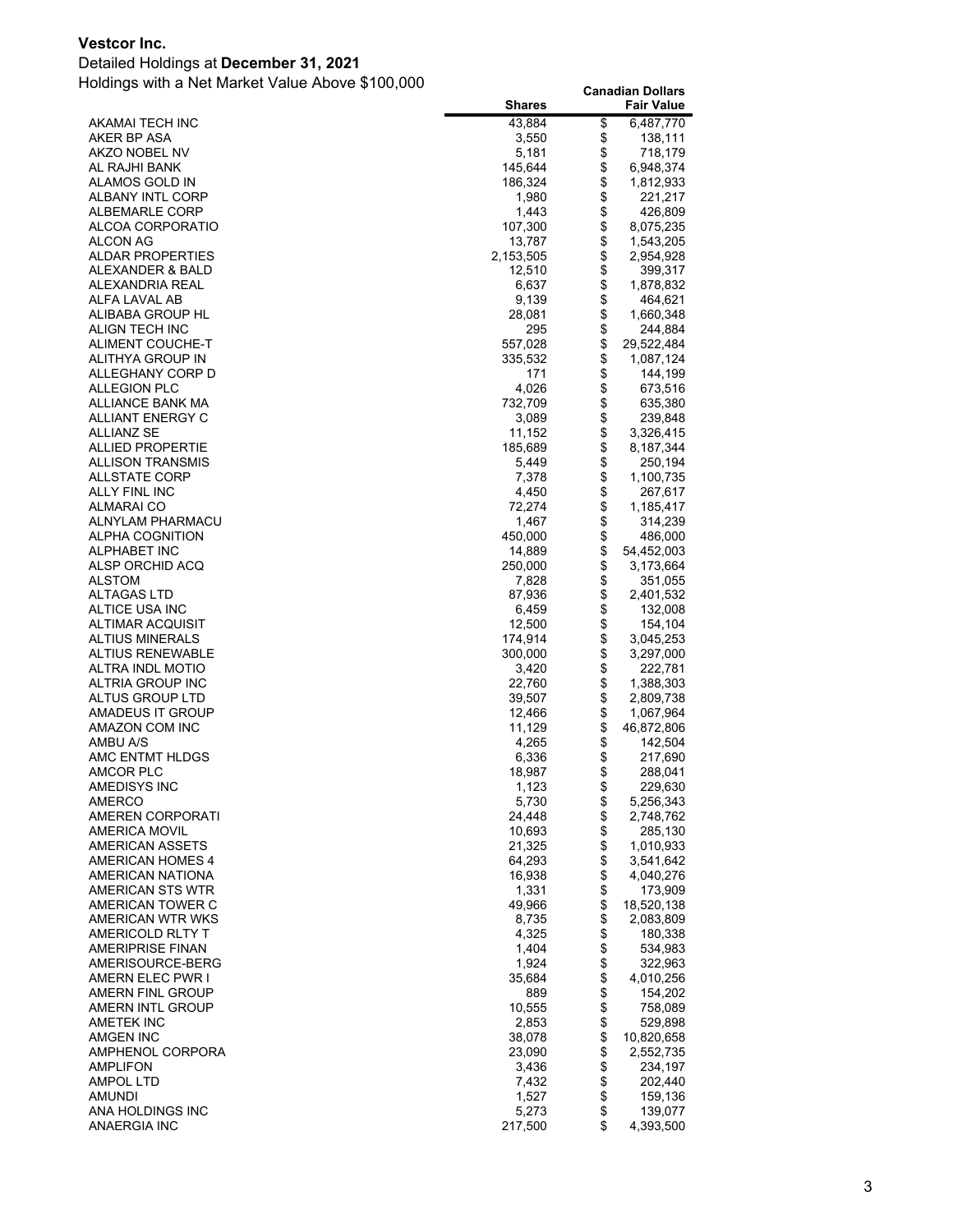#### Detailed Holdings at **December 31, 2021**

|                                     | <b>Shares</b>     |          | <b>Fair Value</b>    |
|-------------------------------------|-------------------|----------|----------------------|
| ANALOG DEVICES I                    | 18,069            | \$       | 4,011,749            |
| ANDLAUER HEALTHC                    | 4,250             | \$       | 229,840              |
| ANGEL YEAST CO L                    | 69,200            | \$       | 829,694              |
| ANGLO AMERICAN                      | 35,793            | \$       | 1,846,917            |
| ANGLOGOLD ASHANT                    | 23,698            | \$       | 616,501              |
| ANHEUSER-BUSCH I                    | 21,173            | \$       | 1,617,115            |
| ANHUI CONCH CEME                    | 27,206            | \$       | 171,687              |
| ANHUI GUJING DIS                    | 41,844            | \$       | 752,528              |
| ANJOY FOODS GROU                    | 4,700             | \$       | 159,440              |
| ANSYS INC                           | 1,185             | \$       | 600,410              |
| ANTA SPORTS PROD                    | 85,828            | \$       | 1,625,586            |
| ANTERO MIDSTREAM                    | 11,660            | \$       | 142,570              |
| ANTHEM INC                          | 4,939             | \$       | 2,891,886            |
| ANTHEMIS DIGITAL                    | 175,000           | \$       | 2,239,249            |
| ANTOFAGASTA                         | 11,719            | \$       | 268,366              |
| ANZU SPECIAL ACQ                    | 500,000           | \$       | 6,157,856            |
| AP (THAILAND) PC                    | 2,479,856         | \$       | 901,317              |
| AP ACQUISITION C                    | 100,000           | \$       | 1,279,571            |
| APA CORPORATION                     | 34,600            | \$       | 1,175,227            |
| APA GROUP                           | 84,567            | \$       | 781,301              |
| APELOA PHARMACEU                    | 84,200            | \$       | 586,892              |
| APOLLO SILVER                       | 1,200,000         | \$       | 852,000              |
| APOLLO STRATG GR                    | 570,100           | \$       | 7,042,791            |
| APPLE INC                           | 276,896           | \$       | 62,107,093           |
| <b>APPLIED MATERIAL</b>             | 16,259            | \$       | 3,231,790            |
| <b>APTIV PLC</b>                    | 3,338             | \$       | 695,494              |
| ARAMARK                             | 2,835             | \$       | 131,961              |
| ARAMEX COMPANY                      | 202,764           | \$       | 285,893              |
| ARCA CONTINENTAL                    | 63,567            | \$       | 512,097              |
| ARCBEST CORP                        | 1,692             | \$       | 256,149              |
| ARCELORMITTAL                       | 18,469            | \$       | 746,683              |
| ARCH CAP GROUP L                    | 4,888             | \$       | 274,447              |
| ARCHER DANIELS M                    | 67,204            | \$       | 5,737,629            |
| ARENA PHARMACEUT                    | 20,000            | \$       | 2,347,943            |
| ARGENX SE                           | 1,156             | \$       | 523,569              |
| ARGONAUT GOLD IN                    | 73,816            | \$       | 177,158              |
| ARISTA NETWORKS                     | 5,595             | \$       | 1,015,928            |
| ARISTOCRAT LEISU                    | 16,451            | \$       | 658,262              |
| ARITZIA INC                         | 29,430            | \$       | 1,540,661            |
| ARKEMA                              | 1,860             | \$       | 330,903              |
| AROUNDTOWN SA                       | 27,068<br>528,675 | \$<br>\$ | 206,852              |
| ARRIYADH DEV CO<br>ARROW ELECTRS IN | 887               | \$       | 4,517,903<br>150,438 |
| <b>ARTIS</b>                        | 63,078            | \$       | 756,305              |
| <b>ARTISAN ACQUISIT</b>             | 200,000           | \$       | 2,503,563            |
| ARTISAN PARTNERS                    | 49,755            | \$       | 2,994,080            |
| ASAHI GROUP HLDG                    | 12,394            | \$       | 608,246              |
| ASAHI INTECC CO                     | 6,077             | \$       | 164,715              |
| ASAHI KASEI CORP                    | 31,352            | \$       | 371,760              |
| ASCENDAS REAL ES                    | 79,412            | \$       | 219,495              |
| <b>ASHTEAD GROUP</b>                | 12,438            | \$       | 1,264,448            |
| ASM INTL                            | 1,304             | \$       | 728,088              |
| ASML HOLDING NV                     | 11,352            | \$       | 11,523,894           |
| ASSA ABLOY                          | 27,651            | \$       | 1,065,507            |
| ASSECO POLAND SA                    | 75,986            | \$       | 2,058,758            |
| ASSICURAZIONI GE                    | 29,122            | \$       | 779,338              |
| ASSOC BRITISH FO                    | 10,668            | \$       | 366,492              |
| ASSURANT INC                        | 726               | \$       | 142,931              |
| ASTELLAS PHARMA                     | 51,314            | \$       | 1,052,848            |
| <b>ASTRAZENECA</b>                  | 41,931            | \$       | 6,225,479            |
| <b>ASUSTEK COMPUTER</b>             | 306,967           | \$       | 5,269,536            |
| ASX LIMITED                         | 5,173             | \$       | 441,344              |
| AT&T INC                            | 214,100           | \$       | 6,652,834            |
| ATHENE HLDG LTD                     | 33,259            | \$       | 3,500,785            |
| ATLANTIA                            | 34,382            | \$       | 862,070              |
| ATLAS AIR WORLDW                    | 19,978            | \$       | 2,375,138            |
| ATLAS ARTERIA                       | 38,619            | \$       | 245,429              |
| ATLAS COPCO AB                      | 28,249            | \$       | 2,333,027            |
| <b>ATMOS ENERGY COR</b>             | 6,258             | \$       | 828,185              |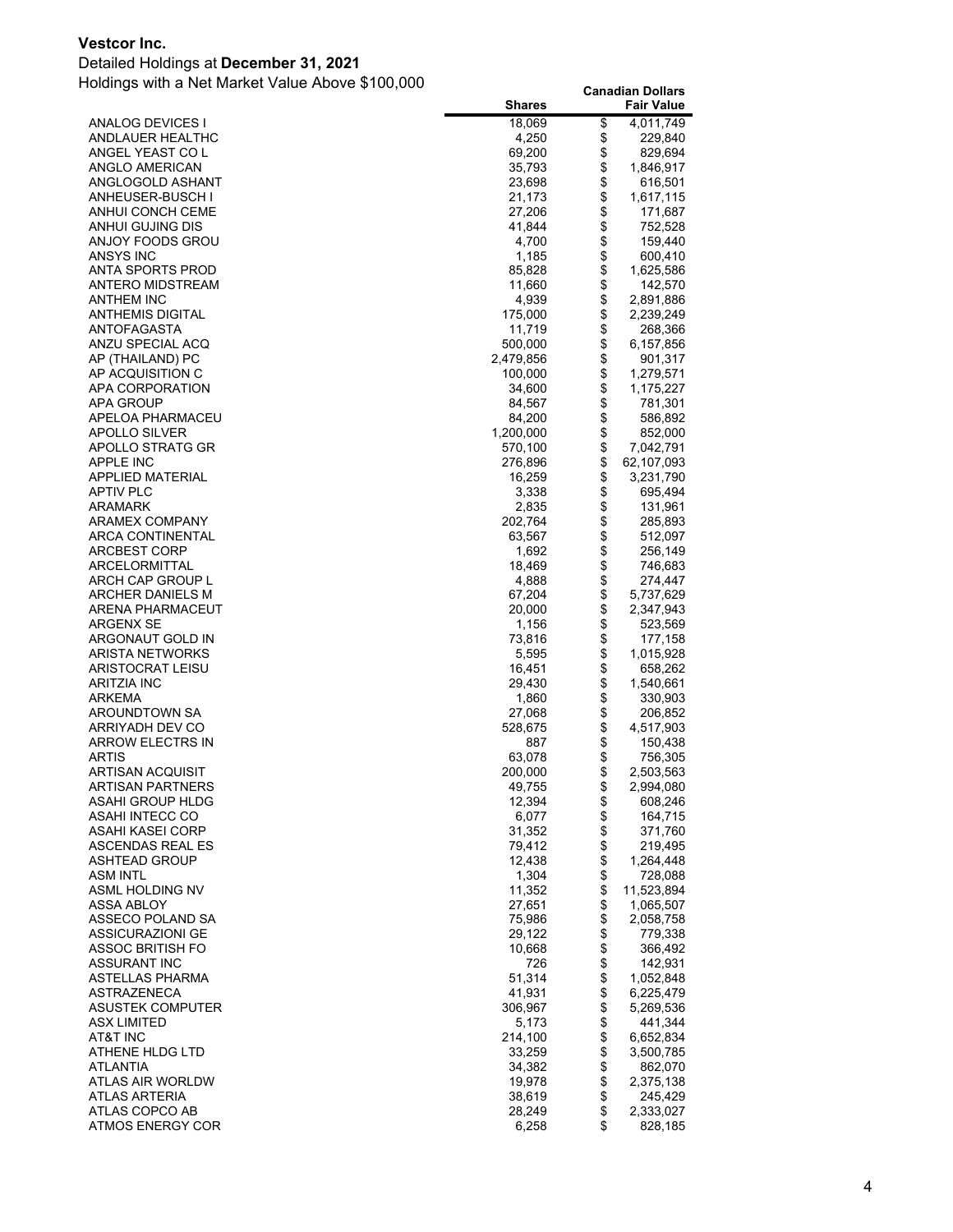#### Detailed Holdings at **December 31, 2021**

|                                             | <b>Shares</b>     |            | <b>Fair Value</b>       |
|---------------------------------------------|-------------------|------------|-------------------------|
| ATRIUM MTG INVES                            | 10,131            | \$         | 143,100                 |
| ATS AUTOM TOOLIN                            | 31,039            | \$         | 1,559,399               |
| <b>AUCKLAND INTL</b>                        | 79,498            | \$         | 529,384                 |
| AUGUSTA GOLD COR                            | 895,278           | \$         | 1,074,334               |
| <b>AURIZON HLDGS</b>                        | 49,205            | \$         | 157,708                 |
| AURORA ACQUISITI                            | 37,500            | \$         | 468,944                 |
| AURORA CANNABIS                             | 62,208            | \$         | 426,125                 |
| <b>AUSNET SERVICES</b>                      | 115,539           | \$         | 272,697                 |
| AUST & NZ BANK G                            | 76,591            | \$         | 1,935,029               |
| AUSTERLITZ ACQ I                            | 75,000            | \$         | 919,889                 |
| <b>AUSTERLITZ ACQUI</b>                     | 400,000           | \$<br>\$   | 4,911,127               |
| AUTO TRADER GROU<br>AUTOCANADA              | 29,434<br>33,042  | \$         | 372,648<br>1,410,893    |
| AUTODESK INC                                | 4,509             | \$         | 1,601,530               |
| AUTOMATIC DATA P                            | 5,222             | \$         | 1,634,150               |
| AUTOZONE INC                                | 513               | \$         | 1,358,452               |
| AVALARA INC                                 | 1,065             | \$         | 173,686                 |
| AVALONBAY COMMUN                            | 2,578             | \$         | 827,712                 |
| <b>AVANTOR INC</b>                          | 6,489             |            | 345,404                 |
| AVERY DENNISON C                            | 1,023             | \$         | 279,852                 |
| AVEVA GROUP                                 | 3,445             | \$         | 200,630                 |
| AVID TECHNOLOGY                             | 4,474             | \$\$       | 184,064                 |
| <b>AVIVA</b>                                | 101,976           |            | 716,017                 |
| <b>AXA</b>                                  | 54,093            |            | 2,034,630               |
| AYA GOLD & SILVE                            | 20,857            | \$         | 199,184                 |
| AZBIL CORP                                  | 3,737             | \$         | 214,796                 |
| AZRIELI GROUP                               | 1,414             | \$         | 170,438                 |
| <b>B RILEY FINANCIA</b>                     | 47,236            | \$         | 5,301,934               |
| <b>B2GOLD CORP</b>                          | 601,855           | \$         | 2,997,238               |
| <b>BACHEM AG</b>                            | 4,724             | \$         | 4,689,083               |
| BADGER INFRASTRU                            | 81,422            | \$         | 2,592,680               |
| BADGER METER INC                            | 2,902             | \$         | 390,613                 |
| BAE SYSTEMS                                 | 88,149            | \$         | 829,163                 |
| <b>BAIDU INC</b><br>BAKER HUGHES A G        | 600<br>10,226     | \$         | 112,766<br>310,782      |
| BALL CORP                                   | 4,031             | \$         | 490,184                 |
| BALLARD POWER SY                            | 78,471            | \$         | 1,246,904               |
| BALLARD PWR SYS                             | 87,197            | \$         | 1,383,395               |
| BALOISE HOLDING                             | 1,226             | \$         | 253,415                 |
| <b>BANCO SANTANDER</b>                      | 461,482           | \$         | 1,949,251               |
| BANDAI NAMCO HLD                            | 5,331             |            | 525,937                 |
| BANGKOK BANK                                | 32,667            | \$<br>\$   | 151,054                 |
| <b>BANGKOK CHAIN HO</b>                     | 914,092           | \$         | 699,252                 |
| BANGKOK DUSIT ME                            | 2,166,300         | \$         | 1,896,244               |
| <b>BANGKOK EXP&amp;METR</b>                 | 742,563           | \$         | 238,802                 |
| BANK HAPOALIM BM                            | 27,808            | \$         | 362,272                 |
| <b>BANK OF BEIJING</b>                      | 1,174,589         | \$         | 1,035,933               |
| <b>BANK OF CHENGDU</b>                      | 106,682           | \$         | 254,293                 |
| <b>BANK OF CHINA LT</b>                     | 37,659,092        | \$         | 19,467,405              |
| <b>BANK OF COMMUNIC</b>                     | 6,919,994         | \$         | 5,813,064               |
| <b>BANK OF JIANGSU</b>                      | 744,500           |            | 862,176                 |
| <b>BANK OF MONTREAL</b>                     | 465,426           |            | 63,386,367              |
| BANK OF NEW YORK<br><b>BANK OF NOVA SCO</b> | 10,121<br>857,803 | \$\$\$\$\$ | 742,515                 |
| <b>BARCLAYS</b>                             | 469,161           |            | 77,676,862<br>1,501,003 |
| <b>BARRATT DEVEL</b>                        | 26,127            | \$         | 334,356                 |
| <b>BARRICK GOLD COR</b>                     | 894,100           |            | 21,503,105              |
| BARRY CALLEBAUT                             | 94                | \$         | 288,777                 |
| <b>BARWA REAL ESTAT</b>                     | 1,502,378         |            | 1,594,905               |
| <b>BASF SE</b>                              | 24,448            | \$         | 2,169,617               |
| <b>BATH&amp; BODY WORKS</b>                 | 2,065             |            | 182,041                 |
| BAUSCH HEALTH CO                            | 181,226           | \$         | 6,332,036               |
| BAXTER INTL INC                             | 8,171             | \$         | 889,152                 |
| BAYER AG                                    | 27,201            | \$         | 1,836,431               |
| BAYER MOTOREN WE                            | 10,630            |            | 1,321,938               |
| <b>BAYTEX ENERGY CO</b>                     | 409,326           | \$\$       | 1,600,465               |
| BBVA (BILB-VIZ-A                            | 185,874           |            | 1,401,747               |
| <b>BCE INC</b>                              | 172,822           | \$         | 11,477,694              |
| <b>BECHTLE AG</b>                           | 2,157             | \$         | 195,015                 |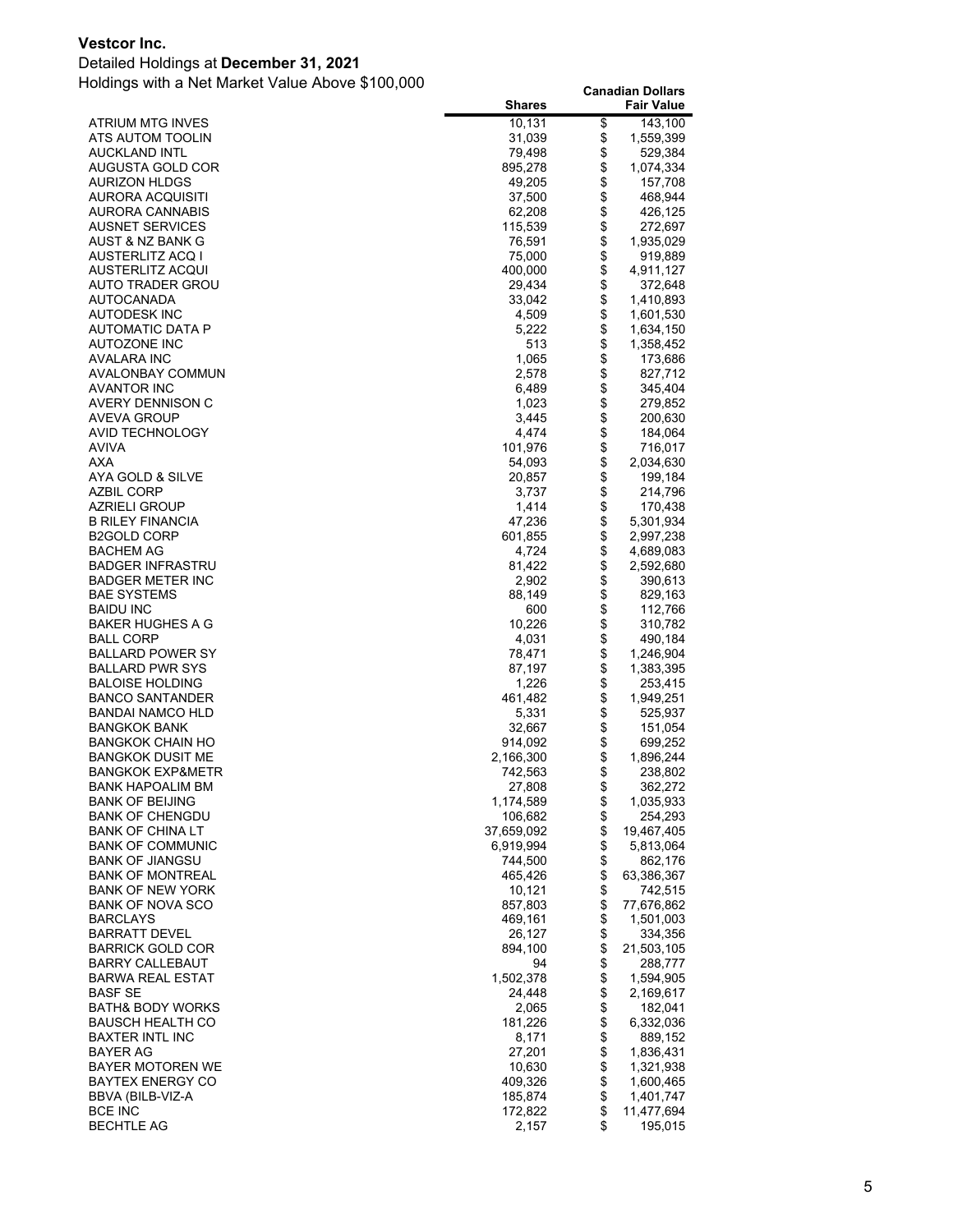#### Detailed Holdings at **December 31, 2021**

|                                                   | <b>Shares</b>    |          | <b>Fair Value</b>       |
|---------------------------------------------------|------------------|----------|-------------------------|
| <b>BECTON DICKINSON</b>                           | 3,544            | \$       | 1,125,776               |
| BEIERSDORF AG                                     | 2,961            | \$       | 384,417                 |
| <b>BEIGENE LIMITED</b>                            | 3,185            | \$       | 1,089,987               |
| <b>BEIJING JINGNENG</b>                           | 3,775,515        | \$       | 1,547,616               |
| <b>BELLUS HEALTH IN</b>                           | 66,648           | \$       | 677,810                 |
| BENEFIT ONE INC                                   | 2,211            | \$       | 119,687                 |
| BENTLEY SYS INC                                   | 2,167            | \$       | 132,291                 |
| BERKELEY GP HLDG                                  | 3,443            | \$       | 281,273                 |
| <b>BERKLEY W R CORP</b>                           | 1,753            | \$       | 182,436                 |
| <b>BERKSHIRE HATHAW</b>                           | 35,651           | \$       | 13,464,736              |
| <b>BEST BUY INC</b><br><b>BHP GROUP LTD</b>       | 5,747<br>79,005  | \$<br>\$ | 742,919<br>3,011,077    |
| BHP GROUP PLC                                     | 56,249           | \$       | 2,116,687               |
| BILL COM HLDGS I                                  | 921              | \$       | 289,851                 |
| <b>BIM BIRLESIK MAG</b>                           | 587,030          | \$       | 3,422,834               |
| <b>BIO RAD LABS INC</b>                           | 12,247           | \$       | 11,688,515              |
| <b>BIO TECHNE CORP</b>                            | 607              | \$       | 396,661                 |
| <b>BIOGEN INC</b>                                 | 4,029            | \$       | 1,221,008               |
| BIOMARIN PHARMAC                                  | 4,513            | \$       | 503,648                 |
| <b>BIOMERIEUX</b>                                 | 994              | \$       | 178,337                 |
| BIRD CONSTRUCTIO                                  | 36,536           | \$       | 359,971                 |
| BK LEUMI LE ISRA                                  | 815,587          | \$       | 11,071,996              |
| BLACK KNIGHT INC                                  | 1,933            | \$       | 202,390                 |
| BLACKBERRY LIMIT                                  | 160,694          | \$       | 1,899,403               |
| <b>BLACKROCK INC</b>                              | 1,878            | \$       | 2,171,887               |
| <b>BLACKSTONE INC</b>                             | 4,466            | \$       | 729,918                 |
| BLEUACACIA LTD                                    | 200,000          | \$       | 2,549,037               |
| <b>BLOCK INC</b>                                  | 4,905            | \$       | 1,000,676               |
| BLUESCOPE STEEL                                   | 15,236           | \$       | 292,440                 |
| BMO CORP BD                                       | 4,614            | \$       | 237,390                 |
| <b>BMO EQUAL WEIGHT</b>                           | 165,750          | \$       | 6,479,168               |
| BMO FLOATING RAT<br><b>BMO LONG FEDERAL</b>       | 19,654           | \$<br>\$ | 286,654                 |
| <b>BMO LONG PROVINC</b>                           | 26,490<br>14,277 |          | 480,078<br>240,211      |
| <b>BMO MID PROVINCI</b>                           | 30,922           | \$       | 473,540                 |
| BMO SHORT FEDERA                                  | 16,734           | \$       | 235,983                 |
| <b>BMO SHORT PROVIN</b>                           | 32,951           | \$       | 425,463                 |
| <b>BNP PARIBAS</b>                                | 30,189           | \$       | 2,635,298               |
| BOARDWALK                                         | 12,607           | \$       | 692,293                 |
| <b>BOC HONG KONG HL</b>                           | 1,446,466        | \$       | 5,987,776               |
| <b>BOEING CO</b>                                  | 6,873            | \$       | 1,747,786               |
| BOLIDEN AB                                        | 6,258            | \$       | 305,580                 |
| <b>BOLLORE INVMT</b>                              | 24,877           | \$       | 175,815                 |
| <b>BOMBARDIER INC</b>                             | 669,458          | \$       | 1,124,689               |
| BOOKING HLDGS IN                                  | 107              | \$       | 324,273                 |
| BOOZ ALLEN HAMIL                                  | 6,478            | \$       | 693,810                 |
| <b>BORALEX INC</b>                                | 666,398          | \$       | 23,110,683              |
| BORG WARNER INC<br><b>BOSTON PROPERTIE</b>        | 22,160           | \$       | 1,261,573               |
| <b>BOSTON SCIENTIFI</b>                           | 15,313           | \$<br>\$ | 2,246,838<br>942,943    |
| <b>BOUYGUES</b>                                   | 17,573<br>6,708  | \$       | 303,429                 |
| <b>BOYD GROUP SVCS</b>                            | 9,473            |          | 1,892,364               |
| BP PLC                                            | 547,410          | \$       | 3,095,295               |
| <b>BRAMBLES LTD</b>                               | 38,506           | \$       | 375,907                 |
| BRANDYWINE RLTY                                   | 23,313           | \$       | 395,190                 |
| <b>BRENNTAG SE</b>                                | 4,184            | \$       | 478,286                 |
| <b>BRIDGESTONE CORP</b>                           | 175,801          | \$       | 9,543,572               |
| <b>BRISTOL MYERS SQ</b>                           | 27,426           | \$       | 2,160,001               |
| BRIT AMER TOBACC                                  | 58,728           | \$       | 2,746,516               |
| <b>BRITISH LAND CO</b>                            | 26,546           | \$       | 241,163                 |
| <b>BRIXMOR PROPERTY</b>                           | 38,888           | \$       | 1,248,174               |
| <b>BROADCOM INC</b>                               | 5,354            | \$       | 4,500,105               |
| <b>BROADRIDGE FINL</b>                            | 20,174           | \$       | 4,660,059               |
| BROADSCALE ACQUI                                  | 27,000           | \$       | 339,004                 |
| <b>BROADSTONE NET L</b>                           | 440,982          | \$       | 13,847,482              |
| <b>BROOKFIELD ASSET</b>                           | 789,113          | \$       | 60,280,342              |
| <b>BROOKFIELD BUSIN</b>                           | 23,749           | \$       | 1,378,629               |
| <b>BROOKFIELD INFR</b><br><b>BROOKFIELD RENEW</b> | 376,098          | \$<br>\$ | 28,954,756<br>4,624,685 |
|                                                   | 99,901           |          |                         |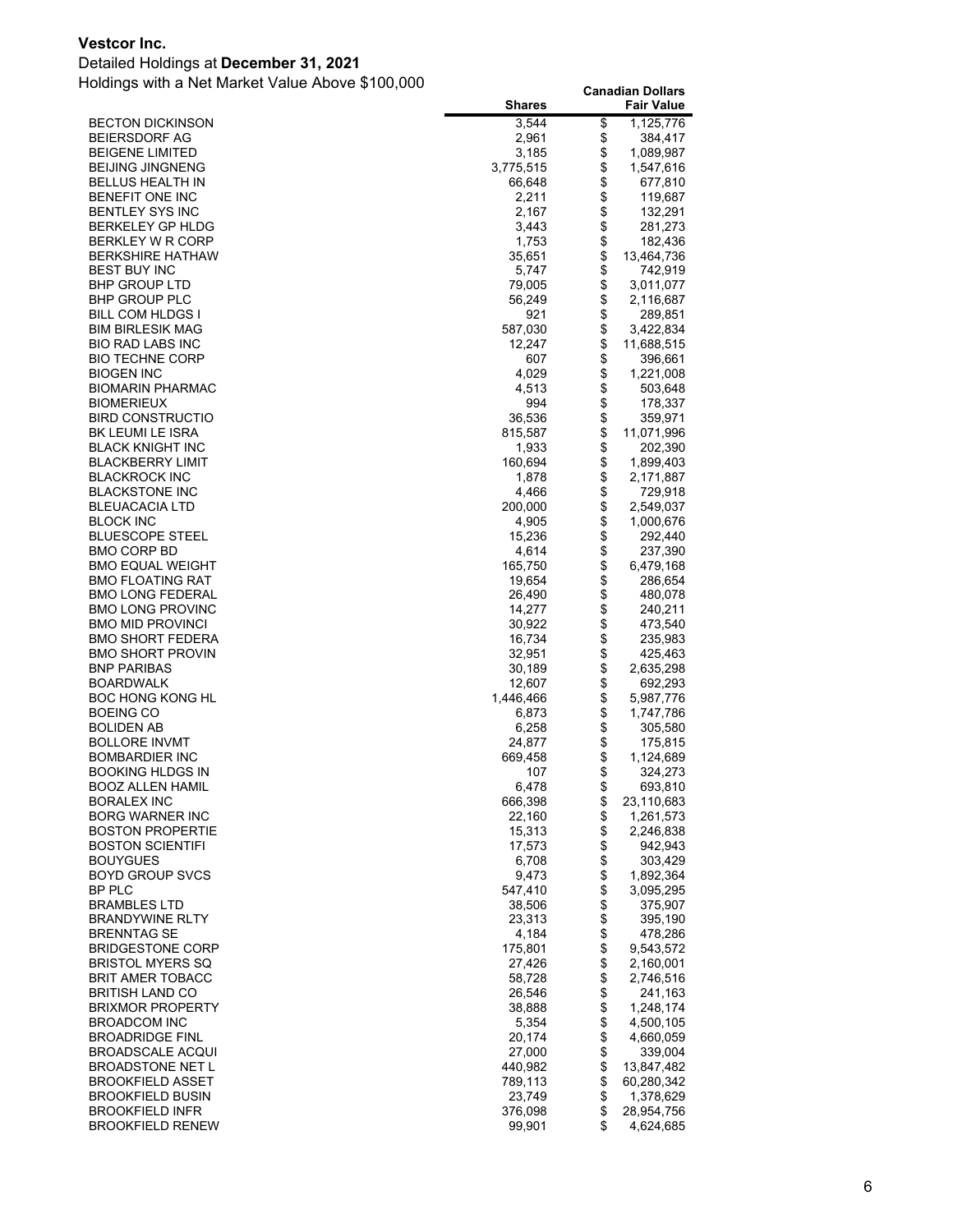#### Detailed Holdings at **December 31, 2021**

|                                                 | <b>Shares</b>     |          | <b>Fair Value</b>  |
|-------------------------------------------------|-------------------|----------|--------------------|
| <b>BROTHER INDUSTRI</b>                         | 5,659             | \$       | 137,246            |
| BROWN & BROWN IN                                | 2,954             | \$       | 262,239            |
| <b>BRP INC</b>                                  | 15,539            | \$       | 1,723,741          |
| <b>BSR</b>                                      | 67,128            | \$       | 1,546,137          |
| BT GROUP PLC                                    | 231,722           | \$       | 672,176            |
| <b>BTS GROUP HOLDIN</b>                         | 4,529,887         | \$       | 1,611,932          |
| <b>BUDWEISER BREWIN</b>                         | 51,888            | \$       | 171,920            |
| <b>BUNKA SHUTTER CO</b>                         | 157,447           | \$       | 1,854,859          |
| <b>BUNZL</b>                                    | 8,533             | \$       | 421,178            |
| <b>BURBERRY GROUP</b>                           | 12,151            | \$       | 377,837            |
| <b>BUREAU VERITAS</b>                           | 8,981             | \$       | 376,445            |
| <b>BURLINGTON STORE</b>                         | 954               | \$       | 351,283            |
| BW LPG LTD                                      | 64,555            | \$       | 462,811            |
| BYD CO                                          | 8,978             | \$       | 387,799            |
| C H ROBINSON WLD<br><b>C&amp;S PAPER CO LTD</b> | 63,528<br>112,800 | \$\$     | 8,640,139          |
| CABLE ONE INC                                   | 332               |          | 374,411<br>739,531 |
| <b>CADENCE DESIGN S</b>                         | 20,136            | \$       | 4,739,773          |
| <b>CAE INC</b>                                  | 48,073            | \$       | 1,534,009          |
| <b>CAESARS ENTERTAI</b>                         | 2,635             | \$       | 311,305            |
| CAIXABANK SA                                    | 121,038           | \$       | 419,711            |
| CALIAN GROUP LTD                                | 2,675             | \$       | 164,620            |
| CALIFORNIA WTR S                                | 1,885             | \$       | 171,101            |
| <b>CAMBIUM NETWORKS</b>                         | 4,062             | \$       | 131,505            |
| CAMDEN PPTY TR                                  | 10,993            | \$       | 2,494,029          |
| CAMECO CORP                                     | 422,009           | \$       | 11,639,008         |
| <b>CAMIL ALIMENTOS</b>                          | 290,331           | \$       | 749,265            |
| CAMPBELL SOUP CO                                | 2,432             | \$       | 133,508            |
| <b>CANACCORD GENUIT</b>                         | 214,397           | \$       | 3,233,107          |
| CANADA GOOSE HLD                                | 16,524            | \$       | 774,645            |
| <b>CANADIAN IMPERIA</b>                         | 366,839           | \$       | 54,672,649         |
| <b>CANADIAN TIRE CO</b>                         | 23,034            | \$       | 4,179,289          |
| <b>CANON INC</b>                                | 246,372           | \$       | 7,569,664          |
| <b>CANOPY GROWTH CO</b>                         | 76,449            | \$       | 843,997            |
| CAPCOM CO                                       | 4,908             | \$       | 145,789            |
| <b>CAPGEMINI</b>                                | 4,454             | \$       | 1,378,762          |
| CAPITAL ONE FINL                                | 11,306            | \$       | 2,072,056          |
| CAPITAL POWER CO                                | 102,597           | \$       | 4,104,649          |
| CAPITALAND INT C                                | 108,882           | \$       | 208,115            |
| <b>CAPITALAND INVES</b>                         | 966,786           | \$       | 3,088,883          |
| <b>CAPITALWORKS EME</b>                         | 150,000           | \$       | 1,907,988          |
| <b>CAPSTONE MINING</b><br>CARABAO GROUP PC      | 910,422           | \$<br>\$ | 5,080,155          |
| <b>CARDINAL ENERGY</b>                          | 77,968<br>29,828  | \$       | 354,594<br>127,366 |
| <b>CARDINAL HEALTH</b>                          | 3,584             | \$       | 235,324            |
| <b>CARERX CORP</b>                              | 139,821           | \$       | 795,581            |
| <b>CARETRUST REIT I</b>                         | 40,310            |          | 1,175,941          |
| <b>CARGOJET INC</b>                             | 22,409            | \$<br>\$ | 3,740,159          |
| <b>CARL ZEISS MEDIT</b>                         | 1,043             | \$       | 276,946            |
| <b>CARLSBERG AS</b>                             | 2,697             |          | 588,339            |
| CARLYLE GROUP IN                                | 1,969             | \$       | 136,544            |
| <b>CARMAX INC</b>                               | 2,011             |          | 330,810            |
| <b>CARREFOUR SA</b>                             | 18,177            | \$\$     | 420,508            |
| <b>CARRIER GLOBAL C</b>                         | 10,174            |          | 698,982            |
| <b>CARVANA CO</b>                               | 938               | \$       | 274,633            |
| CASA SYSTEMS INC                                | 17,322            | \$       | 124,061            |
| <b>CASCADE ACQUISIT</b>                         | 89,278            | \$       | 1,120,949          |
| <b>CASCADES INC</b>                             | 319,266           | \$       | 4,460,146          |
| <b>CASEYS GEN STORE</b>                         | 7,607             | \$       | 1,896,293          |
| <b>CATALENT INC</b>                             | 2,102             | \$       | 339,938            |
| <b>CATERPILLAR INC</b>                          | 6,757             | \$       | 1,764,548          |
| <b>CAVCO INDUSTRIES</b>                         | 624               | \$       | 250,374            |
| <b>CAWACHI LIMITED</b>                          | 128,734           | \$       | 3,109,444          |
| CAZOO GROUP LTD                                 | 112,346           | \$       | 855,716            |
| <b>CBOE GLOBAL MARK</b>                         | 1,316             | \$       | 216,765            |
| <b>CBRE GROUP INC</b>                           | 4,144             |          | 567,995            |
| CC NEUBERGER PR                                 | 74,511            | \$       | 931,774            |
| <b>CCL INDUSTRIES I</b>                         | 95,988            | \$       | 6,510,866          |
| <b>CDN APARTMENT PP</b>                         | 162,103           | \$       | 9,739,283          |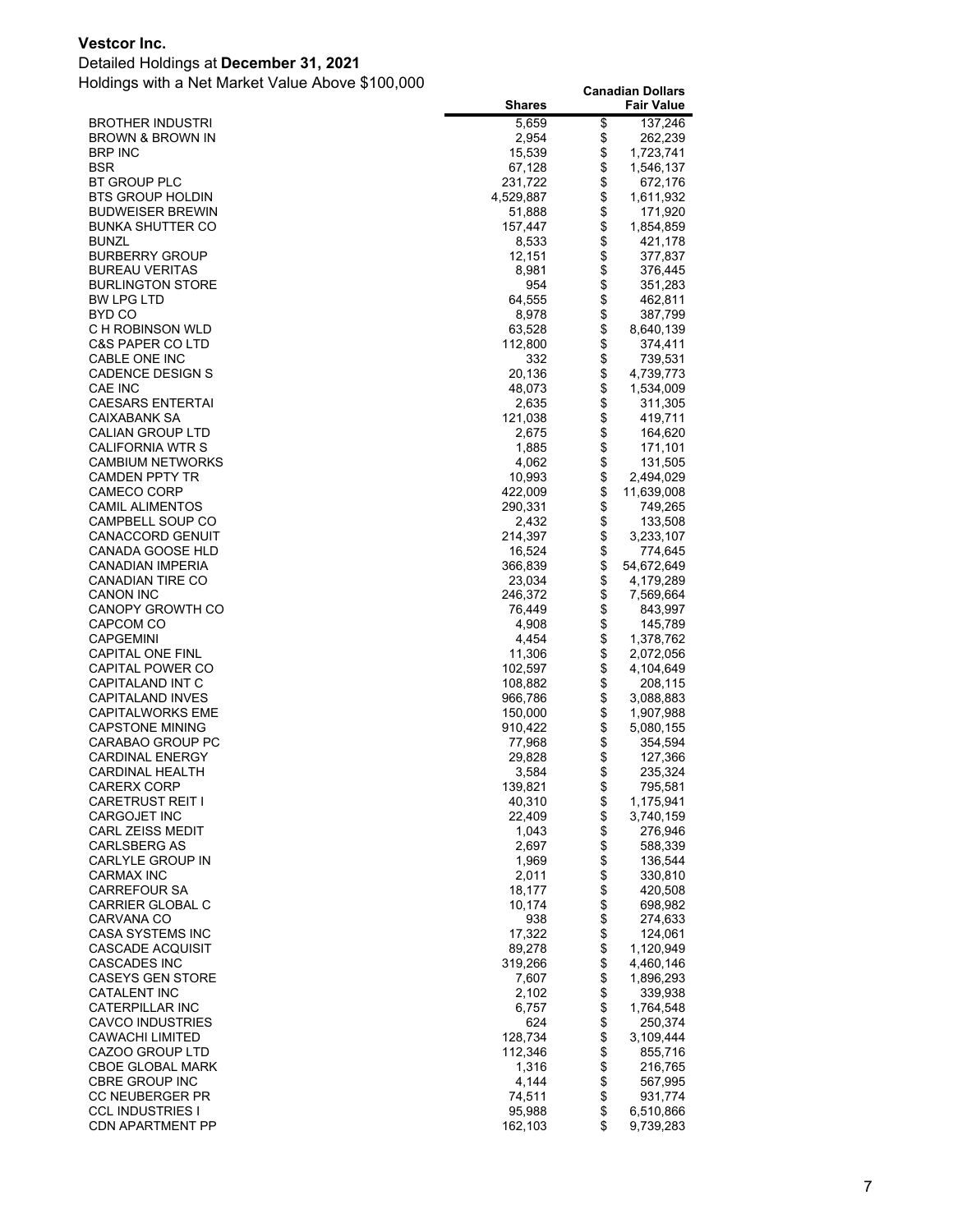#### Detailed Holdings at **December 31, 2021**

| \$<br>270,845<br>42,084,654<br><b>CDN NATL RAILWAY</b><br>\$<br><b>CDN NATURAL RES</b><br>501,804<br>27,126,069<br>\$<br>CDN PACIFIC RAIL<br>813,198<br>74,135,502<br>\$<br>CDN UTILITIES LT<br>126,522<br>4,642,092<br>\$<br>CDN WESTERN BANK<br>9,986<br>365,795<br>\$<br>1,697<br>CDW CORP<br>438,959<br>\$<br><b>CELANESE CORP</b><br>6,571<br>1,394,925<br>\$<br><b>CELESTICA INC</b><br>134,032<br>1,889,851<br>\$<br><b>CELLNEX TELECOM</b><br>36,984<br>2,718,980<br>\$<br><b>CENOVUS ENERGY</b><br>1,506,632<br>23,367,862<br>\$<br><b>CENTENE CORP DEL</b><br>7,195<br>748,881<br>\$<br><b>CENTERPOINT ENER</b><br>28,357<br>999,712<br>\$<br>294,242<br><b>CENTERRA GOLD</b><br>2,868,860<br>\$<br><b>CENTRAL GARDEN &amp;</b><br>81,553<br>4,929,204<br>\$<br>CENTRAL JAPAN RL<br>3,996<br>672,612<br>\$<br><b>CENTRE TESTING G</b><br>158,806<br>847,612<br>\$<br><b>CERIDIAN HCM HLD</b><br>1,665<br>219,695<br>\$<br><b>CERNER CORP</b><br>95,767<br>11,252,603<br>\$<br><b>CES ENERGY SOLUT</b><br>1,513,150<br>3,095,905<br>\$<br><b>CEZ</b><br>68,987<br>3,297,908<br>\$<br>CF INDUSTRIES HL<br>18,255<br>1,632,102<br>\$<br><b>CGI INC</b><br>246,449<br>27,565,321<br>\$<br><b>CGN NEW ENERGY H</b><br>1,091,080<br>1,442,491<br>\$<br><b>CHANGCHUN HIGH N</b><br>371,982<br>6,900<br>\$<br><b>CHARLES RIV LABS</b><br>622<br>296,028<br>\$<br>CHAROEN POK FOOD<br>333,143<br>323,310<br>\$<br><b>CHARTER COMMUNIC</b><br>21,129,461<br>25,657<br>\$<br><b>CHARTWELL RETIRE</b><br>200,944<br>2,385,406<br>\$<br><b>CHECK POINT SOFT</b><br>49,758<br>7,326,008<br>\$<br><b>CHEMED CORP NEW</b><br>408<br>272,649<br>\$<br><b>CHENG LOONG</b><br>1,216,377<br>1,960,360<br>\$<br><b>CHENGDU XINGRONG</b><br>822,933<br>1,033,104<br>\$<br><b>CHENIERE ENERGY</b><br>13,149<br>1,554,804<br>\$<br><b>CHESAPEAKE UTILS</b><br>663<br>122,111<br>\$<br>CHIBA BANK<br>18,332<br>132,516<br>\$<br>2,667,091<br><b>CHICONY ELECTRON</b><br>709,815<br>\$<br>CHINA CITIC BK C<br>6,533,471<br>3,577,891<br>\$<br>CHINA COMM SERVI<br>3,626,031<br>2,232,449<br>\$<br><b>CHINA CONCH VENT</b><br>106,367<br>656,596<br>\$<br>CHINA CONST BK<br>6,816,784<br>6,247,275<br>\$<br><b>CHINA EVERBRIGHT</b><br>2,529,550<br>5,656,760<br>\$<br><b>CHINA FEIHE LTD</b><br>872,062<br>1,477,901<br>\$<br>CHINA GAS HOLDIN<br>98,558<br>258,686<br>\$<br>CHINA LESSO GROU<br>68,025<br>123,439<br>\$<br>CHINA MEDICAL SY<br>167,335<br>79,325<br>\$<br>123,563<br>804,787<br>CHINA MEIDONG AU<br>CHINA MENGNIU DA<br>140,068<br>\$<br>\$<br>1,003,062<br>253,375<br>CHINA MERCHANTS<br>582,933<br>\$\$\$\$\$<br><b>CHINA MINSHENG B</b><br>676,159<br>438,851<br>CHINA MOTOR CO<br>360,308<br>1,042,932<br>CHINA PETE & CHE<br>12,930<br>759,626<br>CHINA PETRO & CH<br>3,890,246<br>2,287,969<br>CHINA PETROLEUM<br>2,106,300<br>1,769,796<br>\$<br>177,690<br><b>CHINA REINSURANC</b><br>1,462,300<br>\$\$\$\$\$\$<br><b>CHINA RES CEMENT</b><br>304,861<br>290,927<br>CHINA RES GAS GP<br>232,168<br>1,656,970<br><b>CHINA RESOURCES</b><br>1,144,226<br>6,489,245<br>CHINA SCE GP HLD<br>694,691<br>212,726<br><b>CHINA SHENHUA EN</b><br>2,260,880<br>6,696,072<br>CHINA TOURISM GR<br>102,758<br>4,478,522<br>\$<br><b>CHINA TOWER CORP</b><br>3,290,702<br>458,515<br>CHINA TRAD CHINE<br>390,636<br>327,212<br>\$<br>2,764,517<br>12,465,446<br>CHINA YANGTZE PO<br>\$<br>CHINA YUCHAI INT<br>26,336<br>496,333<br>\$\$<br><b>CHOICE PROPERTIE</b><br>66,139<br>1,008,730<br>56,549<br>188,469<br><b>CHONG HONG CONST</b><br>67,797<br><b>CHONG QING BREWE</b><br>2,037,837<br>\$<br><b>CHONGQING RURAL</b><br>4,900,469<br>2,199,297 |                         | <b>Shares</b> | <b>Fair Value</b> |
|---------------------------------------------------------------------------------------------------------------------------------------------------------------------------------------------------------------------------------------------------------------------------------------------------------------------------------------------------------------------------------------------------------------------------------------------------------------------------------------------------------------------------------------------------------------------------------------------------------------------------------------------------------------------------------------------------------------------------------------------------------------------------------------------------------------------------------------------------------------------------------------------------------------------------------------------------------------------------------------------------------------------------------------------------------------------------------------------------------------------------------------------------------------------------------------------------------------------------------------------------------------------------------------------------------------------------------------------------------------------------------------------------------------------------------------------------------------------------------------------------------------------------------------------------------------------------------------------------------------------------------------------------------------------------------------------------------------------------------------------------------------------------------------------------------------------------------------------------------------------------------------------------------------------------------------------------------------------------------------------------------------------------------------------------------------------------------------------------------------------------------------------------------------------------------------------------------------------------------------------------------------------------------------------------------------------------------------------------------------------------------------------------------------------------------------------------------------------------------------------------------------------------------------------------------------------------------------------------------------------------------------------------------------------------------------------------------------------------------------------------------------------------------------------------------------------------------------------------------------------------------------------------------------------------------------------------------------------------------------------------------------------------------------------------------------------------------------------------------------------------------------------------------------------------------------------------------------------------------------------------------------------------------------------------------------------------------------------------------------------------------------------------------------------------------------------------------------------------------------------------------------------------------------------------------------------------------------------------------------------------------------------------|-------------------------|---------------|-------------------|
|                                                                                                                                                                                                                                                                                                                                                                                                                                                                                                                                                                                                                                                                                                                                                                                                                                                                                                                                                                                                                                                                                                                                                                                                                                                                                                                                                                                                                                                                                                                                                                                                                                                                                                                                                                                                                                                                                                                                                                                                                                                                                                                                                                                                                                                                                                                                                                                                                                                                                                                                                                                                                                                                                                                                                                                                                                                                                                                                                                                                                                                                                                                                                                                                                                                                                                                                                                                                                                                                                                                                                                                                                                                   |                         |               |                   |
|                                                                                                                                                                                                                                                                                                                                                                                                                                                                                                                                                                                                                                                                                                                                                                                                                                                                                                                                                                                                                                                                                                                                                                                                                                                                                                                                                                                                                                                                                                                                                                                                                                                                                                                                                                                                                                                                                                                                                                                                                                                                                                                                                                                                                                                                                                                                                                                                                                                                                                                                                                                                                                                                                                                                                                                                                                                                                                                                                                                                                                                                                                                                                                                                                                                                                                                                                                                                                                                                                                                                                                                                                                                   |                         |               |                   |
|                                                                                                                                                                                                                                                                                                                                                                                                                                                                                                                                                                                                                                                                                                                                                                                                                                                                                                                                                                                                                                                                                                                                                                                                                                                                                                                                                                                                                                                                                                                                                                                                                                                                                                                                                                                                                                                                                                                                                                                                                                                                                                                                                                                                                                                                                                                                                                                                                                                                                                                                                                                                                                                                                                                                                                                                                                                                                                                                                                                                                                                                                                                                                                                                                                                                                                                                                                                                                                                                                                                                                                                                                                                   |                         |               |                   |
|                                                                                                                                                                                                                                                                                                                                                                                                                                                                                                                                                                                                                                                                                                                                                                                                                                                                                                                                                                                                                                                                                                                                                                                                                                                                                                                                                                                                                                                                                                                                                                                                                                                                                                                                                                                                                                                                                                                                                                                                                                                                                                                                                                                                                                                                                                                                                                                                                                                                                                                                                                                                                                                                                                                                                                                                                                                                                                                                                                                                                                                                                                                                                                                                                                                                                                                                                                                                                                                                                                                                                                                                                                                   |                         |               |                   |
|                                                                                                                                                                                                                                                                                                                                                                                                                                                                                                                                                                                                                                                                                                                                                                                                                                                                                                                                                                                                                                                                                                                                                                                                                                                                                                                                                                                                                                                                                                                                                                                                                                                                                                                                                                                                                                                                                                                                                                                                                                                                                                                                                                                                                                                                                                                                                                                                                                                                                                                                                                                                                                                                                                                                                                                                                                                                                                                                                                                                                                                                                                                                                                                                                                                                                                                                                                                                                                                                                                                                                                                                                                                   |                         |               |                   |
|                                                                                                                                                                                                                                                                                                                                                                                                                                                                                                                                                                                                                                                                                                                                                                                                                                                                                                                                                                                                                                                                                                                                                                                                                                                                                                                                                                                                                                                                                                                                                                                                                                                                                                                                                                                                                                                                                                                                                                                                                                                                                                                                                                                                                                                                                                                                                                                                                                                                                                                                                                                                                                                                                                                                                                                                                                                                                                                                                                                                                                                                                                                                                                                                                                                                                                                                                                                                                                                                                                                                                                                                                                                   |                         |               |                   |
|                                                                                                                                                                                                                                                                                                                                                                                                                                                                                                                                                                                                                                                                                                                                                                                                                                                                                                                                                                                                                                                                                                                                                                                                                                                                                                                                                                                                                                                                                                                                                                                                                                                                                                                                                                                                                                                                                                                                                                                                                                                                                                                                                                                                                                                                                                                                                                                                                                                                                                                                                                                                                                                                                                                                                                                                                                                                                                                                                                                                                                                                                                                                                                                                                                                                                                                                                                                                                                                                                                                                                                                                                                                   |                         |               |                   |
|                                                                                                                                                                                                                                                                                                                                                                                                                                                                                                                                                                                                                                                                                                                                                                                                                                                                                                                                                                                                                                                                                                                                                                                                                                                                                                                                                                                                                                                                                                                                                                                                                                                                                                                                                                                                                                                                                                                                                                                                                                                                                                                                                                                                                                                                                                                                                                                                                                                                                                                                                                                                                                                                                                                                                                                                                                                                                                                                                                                                                                                                                                                                                                                                                                                                                                                                                                                                                                                                                                                                                                                                                                                   |                         |               |                   |
|                                                                                                                                                                                                                                                                                                                                                                                                                                                                                                                                                                                                                                                                                                                                                                                                                                                                                                                                                                                                                                                                                                                                                                                                                                                                                                                                                                                                                                                                                                                                                                                                                                                                                                                                                                                                                                                                                                                                                                                                                                                                                                                                                                                                                                                                                                                                                                                                                                                                                                                                                                                                                                                                                                                                                                                                                                                                                                                                                                                                                                                                                                                                                                                                                                                                                                                                                                                                                                                                                                                                                                                                                                                   |                         |               |                   |
|                                                                                                                                                                                                                                                                                                                                                                                                                                                                                                                                                                                                                                                                                                                                                                                                                                                                                                                                                                                                                                                                                                                                                                                                                                                                                                                                                                                                                                                                                                                                                                                                                                                                                                                                                                                                                                                                                                                                                                                                                                                                                                                                                                                                                                                                                                                                                                                                                                                                                                                                                                                                                                                                                                                                                                                                                                                                                                                                                                                                                                                                                                                                                                                                                                                                                                                                                                                                                                                                                                                                                                                                                                                   |                         |               |                   |
|                                                                                                                                                                                                                                                                                                                                                                                                                                                                                                                                                                                                                                                                                                                                                                                                                                                                                                                                                                                                                                                                                                                                                                                                                                                                                                                                                                                                                                                                                                                                                                                                                                                                                                                                                                                                                                                                                                                                                                                                                                                                                                                                                                                                                                                                                                                                                                                                                                                                                                                                                                                                                                                                                                                                                                                                                                                                                                                                                                                                                                                                                                                                                                                                                                                                                                                                                                                                                                                                                                                                                                                                                                                   |                         |               |                   |
|                                                                                                                                                                                                                                                                                                                                                                                                                                                                                                                                                                                                                                                                                                                                                                                                                                                                                                                                                                                                                                                                                                                                                                                                                                                                                                                                                                                                                                                                                                                                                                                                                                                                                                                                                                                                                                                                                                                                                                                                                                                                                                                                                                                                                                                                                                                                                                                                                                                                                                                                                                                                                                                                                                                                                                                                                                                                                                                                                                                                                                                                                                                                                                                                                                                                                                                                                                                                                                                                                                                                                                                                                                                   |                         |               |                   |
|                                                                                                                                                                                                                                                                                                                                                                                                                                                                                                                                                                                                                                                                                                                                                                                                                                                                                                                                                                                                                                                                                                                                                                                                                                                                                                                                                                                                                                                                                                                                                                                                                                                                                                                                                                                                                                                                                                                                                                                                                                                                                                                                                                                                                                                                                                                                                                                                                                                                                                                                                                                                                                                                                                                                                                                                                                                                                                                                                                                                                                                                                                                                                                                                                                                                                                                                                                                                                                                                                                                                                                                                                                                   |                         |               |                   |
|                                                                                                                                                                                                                                                                                                                                                                                                                                                                                                                                                                                                                                                                                                                                                                                                                                                                                                                                                                                                                                                                                                                                                                                                                                                                                                                                                                                                                                                                                                                                                                                                                                                                                                                                                                                                                                                                                                                                                                                                                                                                                                                                                                                                                                                                                                                                                                                                                                                                                                                                                                                                                                                                                                                                                                                                                                                                                                                                                                                                                                                                                                                                                                                                                                                                                                                                                                                                                                                                                                                                                                                                                                                   |                         |               |                   |
|                                                                                                                                                                                                                                                                                                                                                                                                                                                                                                                                                                                                                                                                                                                                                                                                                                                                                                                                                                                                                                                                                                                                                                                                                                                                                                                                                                                                                                                                                                                                                                                                                                                                                                                                                                                                                                                                                                                                                                                                                                                                                                                                                                                                                                                                                                                                                                                                                                                                                                                                                                                                                                                                                                                                                                                                                                                                                                                                                                                                                                                                                                                                                                                                                                                                                                                                                                                                                                                                                                                                                                                                                                                   |                         |               |                   |
|                                                                                                                                                                                                                                                                                                                                                                                                                                                                                                                                                                                                                                                                                                                                                                                                                                                                                                                                                                                                                                                                                                                                                                                                                                                                                                                                                                                                                                                                                                                                                                                                                                                                                                                                                                                                                                                                                                                                                                                                                                                                                                                                                                                                                                                                                                                                                                                                                                                                                                                                                                                                                                                                                                                                                                                                                                                                                                                                                                                                                                                                                                                                                                                                                                                                                                                                                                                                                                                                                                                                                                                                                                                   |                         |               |                   |
|                                                                                                                                                                                                                                                                                                                                                                                                                                                                                                                                                                                                                                                                                                                                                                                                                                                                                                                                                                                                                                                                                                                                                                                                                                                                                                                                                                                                                                                                                                                                                                                                                                                                                                                                                                                                                                                                                                                                                                                                                                                                                                                                                                                                                                                                                                                                                                                                                                                                                                                                                                                                                                                                                                                                                                                                                                                                                                                                                                                                                                                                                                                                                                                                                                                                                                                                                                                                                                                                                                                                                                                                                                                   |                         |               |                   |
|                                                                                                                                                                                                                                                                                                                                                                                                                                                                                                                                                                                                                                                                                                                                                                                                                                                                                                                                                                                                                                                                                                                                                                                                                                                                                                                                                                                                                                                                                                                                                                                                                                                                                                                                                                                                                                                                                                                                                                                                                                                                                                                                                                                                                                                                                                                                                                                                                                                                                                                                                                                                                                                                                                                                                                                                                                                                                                                                                                                                                                                                                                                                                                                                                                                                                                                                                                                                                                                                                                                                                                                                                                                   |                         |               |                   |
|                                                                                                                                                                                                                                                                                                                                                                                                                                                                                                                                                                                                                                                                                                                                                                                                                                                                                                                                                                                                                                                                                                                                                                                                                                                                                                                                                                                                                                                                                                                                                                                                                                                                                                                                                                                                                                                                                                                                                                                                                                                                                                                                                                                                                                                                                                                                                                                                                                                                                                                                                                                                                                                                                                                                                                                                                                                                                                                                                                                                                                                                                                                                                                                                                                                                                                                                                                                                                                                                                                                                                                                                                                                   |                         |               |                   |
|                                                                                                                                                                                                                                                                                                                                                                                                                                                                                                                                                                                                                                                                                                                                                                                                                                                                                                                                                                                                                                                                                                                                                                                                                                                                                                                                                                                                                                                                                                                                                                                                                                                                                                                                                                                                                                                                                                                                                                                                                                                                                                                                                                                                                                                                                                                                                                                                                                                                                                                                                                                                                                                                                                                                                                                                                                                                                                                                                                                                                                                                                                                                                                                                                                                                                                                                                                                                                                                                                                                                                                                                                                                   |                         |               |                   |
|                                                                                                                                                                                                                                                                                                                                                                                                                                                                                                                                                                                                                                                                                                                                                                                                                                                                                                                                                                                                                                                                                                                                                                                                                                                                                                                                                                                                                                                                                                                                                                                                                                                                                                                                                                                                                                                                                                                                                                                                                                                                                                                                                                                                                                                                                                                                                                                                                                                                                                                                                                                                                                                                                                                                                                                                                                                                                                                                                                                                                                                                                                                                                                                                                                                                                                                                                                                                                                                                                                                                                                                                                                                   |                         |               |                   |
|                                                                                                                                                                                                                                                                                                                                                                                                                                                                                                                                                                                                                                                                                                                                                                                                                                                                                                                                                                                                                                                                                                                                                                                                                                                                                                                                                                                                                                                                                                                                                                                                                                                                                                                                                                                                                                                                                                                                                                                                                                                                                                                                                                                                                                                                                                                                                                                                                                                                                                                                                                                                                                                                                                                                                                                                                                                                                                                                                                                                                                                                                                                                                                                                                                                                                                                                                                                                                                                                                                                                                                                                                                                   |                         |               |                   |
|                                                                                                                                                                                                                                                                                                                                                                                                                                                                                                                                                                                                                                                                                                                                                                                                                                                                                                                                                                                                                                                                                                                                                                                                                                                                                                                                                                                                                                                                                                                                                                                                                                                                                                                                                                                                                                                                                                                                                                                                                                                                                                                                                                                                                                                                                                                                                                                                                                                                                                                                                                                                                                                                                                                                                                                                                                                                                                                                                                                                                                                                                                                                                                                                                                                                                                                                                                                                                                                                                                                                                                                                                                                   |                         |               |                   |
|                                                                                                                                                                                                                                                                                                                                                                                                                                                                                                                                                                                                                                                                                                                                                                                                                                                                                                                                                                                                                                                                                                                                                                                                                                                                                                                                                                                                                                                                                                                                                                                                                                                                                                                                                                                                                                                                                                                                                                                                                                                                                                                                                                                                                                                                                                                                                                                                                                                                                                                                                                                                                                                                                                                                                                                                                                                                                                                                                                                                                                                                                                                                                                                                                                                                                                                                                                                                                                                                                                                                                                                                                                                   |                         |               |                   |
|                                                                                                                                                                                                                                                                                                                                                                                                                                                                                                                                                                                                                                                                                                                                                                                                                                                                                                                                                                                                                                                                                                                                                                                                                                                                                                                                                                                                                                                                                                                                                                                                                                                                                                                                                                                                                                                                                                                                                                                                                                                                                                                                                                                                                                                                                                                                                                                                                                                                                                                                                                                                                                                                                                                                                                                                                                                                                                                                                                                                                                                                                                                                                                                                                                                                                                                                                                                                                                                                                                                                                                                                                                                   |                         |               |                   |
|                                                                                                                                                                                                                                                                                                                                                                                                                                                                                                                                                                                                                                                                                                                                                                                                                                                                                                                                                                                                                                                                                                                                                                                                                                                                                                                                                                                                                                                                                                                                                                                                                                                                                                                                                                                                                                                                                                                                                                                                                                                                                                                                                                                                                                                                                                                                                                                                                                                                                                                                                                                                                                                                                                                                                                                                                                                                                                                                                                                                                                                                                                                                                                                                                                                                                                                                                                                                                                                                                                                                                                                                                                                   |                         |               |                   |
|                                                                                                                                                                                                                                                                                                                                                                                                                                                                                                                                                                                                                                                                                                                                                                                                                                                                                                                                                                                                                                                                                                                                                                                                                                                                                                                                                                                                                                                                                                                                                                                                                                                                                                                                                                                                                                                                                                                                                                                                                                                                                                                                                                                                                                                                                                                                                                                                                                                                                                                                                                                                                                                                                                                                                                                                                                                                                                                                                                                                                                                                                                                                                                                                                                                                                                                                                                                                                                                                                                                                                                                                                                                   |                         |               |                   |
|                                                                                                                                                                                                                                                                                                                                                                                                                                                                                                                                                                                                                                                                                                                                                                                                                                                                                                                                                                                                                                                                                                                                                                                                                                                                                                                                                                                                                                                                                                                                                                                                                                                                                                                                                                                                                                                                                                                                                                                                                                                                                                                                                                                                                                                                                                                                                                                                                                                                                                                                                                                                                                                                                                                                                                                                                                                                                                                                                                                                                                                                                                                                                                                                                                                                                                                                                                                                                                                                                                                                                                                                                                                   |                         |               |                   |
|                                                                                                                                                                                                                                                                                                                                                                                                                                                                                                                                                                                                                                                                                                                                                                                                                                                                                                                                                                                                                                                                                                                                                                                                                                                                                                                                                                                                                                                                                                                                                                                                                                                                                                                                                                                                                                                                                                                                                                                                                                                                                                                                                                                                                                                                                                                                                                                                                                                                                                                                                                                                                                                                                                                                                                                                                                                                                                                                                                                                                                                                                                                                                                                                                                                                                                                                                                                                                                                                                                                                                                                                                                                   |                         |               |                   |
|                                                                                                                                                                                                                                                                                                                                                                                                                                                                                                                                                                                                                                                                                                                                                                                                                                                                                                                                                                                                                                                                                                                                                                                                                                                                                                                                                                                                                                                                                                                                                                                                                                                                                                                                                                                                                                                                                                                                                                                                                                                                                                                                                                                                                                                                                                                                                                                                                                                                                                                                                                                                                                                                                                                                                                                                                                                                                                                                                                                                                                                                                                                                                                                                                                                                                                                                                                                                                                                                                                                                                                                                                                                   |                         |               |                   |
|                                                                                                                                                                                                                                                                                                                                                                                                                                                                                                                                                                                                                                                                                                                                                                                                                                                                                                                                                                                                                                                                                                                                                                                                                                                                                                                                                                                                                                                                                                                                                                                                                                                                                                                                                                                                                                                                                                                                                                                                                                                                                                                                                                                                                                                                                                                                                                                                                                                                                                                                                                                                                                                                                                                                                                                                                                                                                                                                                                                                                                                                                                                                                                                                                                                                                                                                                                                                                                                                                                                                                                                                                                                   |                         |               |                   |
|                                                                                                                                                                                                                                                                                                                                                                                                                                                                                                                                                                                                                                                                                                                                                                                                                                                                                                                                                                                                                                                                                                                                                                                                                                                                                                                                                                                                                                                                                                                                                                                                                                                                                                                                                                                                                                                                                                                                                                                                                                                                                                                                                                                                                                                                                                                                                                                                                                                                                                                                                                                                                                                                                                                                                                                                                                                                                                                                                                                                                                                                                                                                                                                                                                                                                                                                                                                                                                                                                                                                                                                                                                                   |                         |               |                   |
|                                                                                                                                                                                                                                                                                                                                                                                                                                                                                                                                                                                                                                                                                                                                                                                                                                                                                                                                                                                                                                                                                                                                                                                                                                                                                                                                                                                                                                                                                                                                                                                                                                                                                                                                                                                                                                                                                                                                                                                                                                                                                                                                                                                                                                                                                                                                                                                                                                                                                                                                                                                                                                                                                                                                                                                                                                                                                                                                                                                                                                                                                                                                                                                                                                                                                                                                                                                                                                                                                                                                                                                                                                                   |                         |               |                   |
|                                                                                                                                                                                                                                                                                                                                                                                                                                                                                                                                                                                                                                                                                                                                                                                                                                                                                                                                                                                                                                                                                                                                                                                                                                                                                                                                                                                                                                                                                                                                                                                                                                                                                                                                                                                                                                                                                                                                                                                                                                                                                                                                                                                                                                                                                                                                                                                                                                                                                                                                                                                                                                                                                                                                                                                                                                                                                                                                                                                                                                                                                                                                                                                                                                                                                                                                                                                                                                                                                                                                                                                                                                                   |                         |               |                   |
|                                                                                                                                                                                                                                                                                                                                                                                                                                                                                                                                                                                                                                                                                                                                                                                                                                                                                                                                                                                                                                                                                                                                                                                                                                                                                                                                                                                                                                                                                                                                                                                                                                                                                                                                                                                                                                                                                                                                                                                                                                                                                                                                                                                                                                                                                                                                                                                                                                                                                                                                                                                                                                                                                                                                                                                                                                                                                                                                                                                                                                                                                                                                                                                                                                                                                                                                                                                                                                                                                                                                                                                                                                                   |                         |               |                   |
|                                                                                                                                                                                                                                                                                                                                                                                                                                                                                                                                                                                                                                                                                                                                                                                                                                                                                                                                                                                                                                                                                                                                                                                                                                                                                                                                                                                                                                                                                                                                                                                                                                                                                                                                                                                                                                                                                                                                                                                                                                                                                                                                                                                                                                                                                                                                                                                                                                                                                                                                                                                                                                                                                                                                                                                                                                                                                                                                                                                                                                                                                                                                                                                                                                                                                                                                                                                                                                                                                                                                                                                                                                                   |                         |               |                   |
|                                                                                                                                                                                                                                                                                                                                                                                                                                                                                                                                                                                                                                                                                                                                                                                                                                                                                                                                                                                                                                                                                                                                                                                                                                                                                                                                                                                                                                                                                                                                                                                                                                                                                                                                                                                                                                                                                                                                                                                                                                                                                                                                                                                                                                                                                                                                                                                                                                                                                                                                                                                                                                                                                                                                                                                                                                                                                                                                                                                                                                                                                                                                                                                                                                                                                                                                                                                                                                                                                                                                                                                                                                                   |                         |               |                   |
|                                                                                                                                                                                                                                                                                                                                                                                                                                                                                                                                                                                                                                                                                                                                                                                                                                                                                                                                                                                                                                                                                                                                                                                                                                                                                                                                                                                                                                                                                                                                                                                                                                                                                                                                                                                                                                                                                                                                                                                                                                                                                                                                                                                                                                                                                                                                                                                                                                                                                                                                                                                                                                                                                                                                                                                                                                                                                                                                                                                                                                                                                                                                                                                                                                                                                                                                                                                                                                                                                                                                                                                                                                                   |                         |               |                   |
|                                                                                                                                                                                                                                                                                                                                                                                                                                                                                                                                                                                                                                                                                                                                                                                                                                                                                                                                                                                                                                                                                                                                                                                                                                                                                                                                                                                                                                                                                                                                                                                                                                                                                                                                                                                                                                                                                                                                                                                                                                                                                                                                                                                                                                                                                                                                                                                                                                                                                                                                                                                                                                                                                                                                                                                                                                                                                                                                                                                                                                                                                                                                                                                                                                                                                                                                                                                                                                                                                                                                                                                                                                                   |                         |               |                   |
|                                                                                                                                                                                                                                                                                                                                                                                                                                                                                                                                                                                                                                                                                                                                                                                                                                                                                                                                                                                                                                                                                                                                                                                                                                                                                                                                                                                                                                                                                                                                                                                                                                                                                                                                                                                                                                                                                                                                                                                                                                                                                                                                                                                                                                                                                                                                                                                                                                                                                                                                                                                                                                                                                                                                                                                                                                                                                                                                                                                                                                                                                                                                                                                                                                                                                                                                                                                                                                                                                                                                                                                                                                                   |                         |               |                   |
|                                                                                                                                                                                                                                                                                                                                                                                                                                                                                                                                                                                                                                                                                                                                                                                                                                                                                                                                                                                                                                                                                                                                                                                                                                                                                                                                                                                                                                                                                                                                                                                                                                                                                                                                                                                                                                                                                                                                                                                                                                                                                                                                                                                                                                                                                                                                                                                                                                                                                                                                                                                                                                                                                                                                                                                                                                                                                                                                                                                                                                                                                                                                                                                                                                                                                                                                                                                                                                                                                                                                                                                                                                                   |                         |               |                   |
|                                                                                                                                                                                                                                                                                                                                                                                                                                                                                                                                                                                                                                                                                                                                                                                                                                                                                                                                                                                                                                                                                                                                                                                                                                                                                                                                                                                                                                                                                                                                                                                                                                                                                                                                                                                                                                                                                                                                                                                                                                                                                                                                                                                                                                                                                                                                                                                                                                                                                                                                                                                                                                                                                                                                                                                                                                                                                                                                                                                                                                                                                                                                                                                                                                                                                                                                                                                                                                                                                                                                                                                                                                                   |                         |               |                   |
|                                                                                                                                                                                                                                                                                                                                                                                                                                                                                                                                                                                                                                                                                                                                                                                                                                                                                                                                                                                                                                                                                                                                                                                                                                                                                                                                                                                                                                                                                                                                                                                                                                                                                                                                                                                                                                                                                                                                                                                                                                                                                                                                                                                                                                                                                                                                                                                                                                                                                                                                                                                                                                                                                                                                                                                                                                                                                                                                                                                                                                                                                                                                                                                                                                                                                                                                                                                                                                                                                                                                                                                                                                                   |                         |               |                   |
|                                                                                                                                                                                                                                                                                                                                                                                                                                                                                                                                                                                                                                                                                                                                                                                                                                                                                                                                                                                                                                                                                                                                                                                                                                                                                                                                                                                                                                                                                                                                                                                                                                                                                                                                                                                                                                                                                                                                                                                                                                                                                                                                                                                                                                                                                                                                                                                                                                                                                                                                                                                                                                                                                                                                                                                                                                                                                                                                                                                                                                                                                                                                                                                                                                                                                                                                                                                                                                                                                                                                                                                                                                                   |                         |               |                   |
|                                                                                                                                                                                                                                                                                                                                                                                                                                                                                                                                                                                                                                                                                                                                                                                                                                                                                                                                                                                                                                                                                                                                                                                                                                                                                                                                                                                                                                                                                                                                                                                                                                                                                                                                                                                                                                                                                                                                                                                                                                                                                                                                                                                                                                                                                                                                                                                                                                                                                                                                                                                                                                                                                                                                                                                                                                                                                                                                                                                                                                                                                                                                                                                                                                                                                                                                                                                                                                                                                                                                                                                                                                                   |                         |               |                   |
|                                                                                                                                                                                                                                                                                                                                                                                                                                                                                                                                                                                                                                                                                                                                                                                                                                                                                                                                                                                                                                                                                                                                                                                                                                                                                                                                                                                                                                                                                                                                                                                                                                                                                                                                                                                                                                                                                                                                                                                                                                                                                                                                                                                                                                                                                                                                                                                                                                                                                                                                                                                                                                                                                                                                                                                                                                                                                                                                                                                                                                                                                                                                                                                                                                                                                                                                                                                                                                                                                                                                                                                                                                                   |                         |               |                   |
|                                                                                                                                                                                                                                                                                                                                                                                                                                                                                                                                                                                                                                                                                                                                                                                                                                                                                                                                                                                                                                                                                                                                                                                                                                                                                                                                                                                                                                                                                                                                                                                                                                                                                                                                                                                                                                                                                                                                                                                                                                                                                                                                                                                                                                                                                                                                                                                                                                                                                                                                                                                                                                                                                                                                                                                                                                                                                                                                                                                                                                                                                                                                                                                                                                                                                                                                                                                                                                                                                                                                                                                                                                                   |                         |               |                   |
|                                                                                                                                                                                                                                                                                                                                                                                                                                                                                                                                                                                                                                                                                                                                                                                                                                                                                                                                                                                                                                                                                                                                                                                                                                                                                                                                                                                                                                                                                                                                                                                                                                                                                                                                                                                                                                                                                                                                                                                                                                                                                                                                                                                                                                                                                                                                                                                                                                                                                                                                                                                                                                                                                                                                                                                                                                                                                                                                                                                                                                                                                                                                                                                                                                                                                                                                                                                                                                                                                                                                                                                                                                                   |                         |               |                   |
|                                                                                                                                                                                                                                                                                                                                                                                                                                                                                                                                                                                                                                                                                                                                                                                                                                                                                                                                                                                                                                                                                                                                                                                                                                                                                                                                                                                                                                                                                                                                                                                                                                                                                                                                                                                                                                                                                                                                                                                                                                                                                                                                                                                                                                                                                                                                                                                                                                                                                                                                                                                                                                                                                                                                                                                                                                                                                                                                                                                                                                                                                                                                                                                                                                                                                                                                                                                                                                                                                                                                                                                                                                                   |                         |               |                   |
|                                                                                                                                                                                                                                                                                                                                                                                                                                                                                                                                                                                                                                                                                                                                                                                                                                                                                                                                                                                                                                                                                                                                                                                                                                                                                                                                                                                                                                                                                                                                                                                                                                                                                                                                                                                                                                                                                                                                                                                                                                                                                                                                                                                                                                                                                                                                                                                                                                                                                                                                                                                                                                                                                                                                                                                                                                                                                                                                                                                                                                                                                                                                                                                                                                                                                                                                                                                                                                                                                                                                                                                                                                                   |                         |               |                   |
|                                                                                                                                                                                                                                                                                                                                                                                                                                                                                                                                                                                                                                                                                                                                                                                                                                                                                                                                                                                                                                                                                                                                                                                                                                                                                                                                                                                                                                                                                                                                                                                                                                                                                                                                                                                                                                                                                                                                                                                                                                                                                                                                                                                                                                                                                                                                                                                                                                                                                                                                                                                                                                                                                                                                                                                                                                                                                                                                                                                                                                                                                                                                                                                                                                                                                                                                                                                                                                                                                                                                                                                                                                                   |                         |               |                   |
|                                                                                                                                                                                                                                                                                                                                                                                                                                                                                                                                                                                                                                                                                                                                                                                                                                                                                                                                                                                                                                                                                                                                                                                                                                                                                                                                                                                                                                                                                                                                                                                                                                                                                                                                                                                                                                                                                                                                                                                                                                                                                                                                                                                                                                                                                                                                                                                                                                                                                                                                                                                                                                                                                                                                                                                                                                                                                                                                                                                                                                                                                                                                                                                                                                                                                                                                                                                                                                                                                                                                                                                                                                                   |                         |               |                   |
|                                                                                                                                                                                                                                                                                                                                                                                                                                                                                                                                                                                                                                                                                                                                                                                                                                                                                                                                                                                                                                                                                                                                                                                                                                                                                                                                                                                                                                                                                                                                                                                                                                                                                                                                                                                                                                                                                                                                                                                                                                                                                                                                                                                                                                                                                                                                                                                                                                                                                                                                                                                                                                                                                                                                                                                                                                                                                                                                                                                                                                                                                                                                                                                                                                                                                                                                                                                                                                                                                                                                                                                                                                                   |                         |               |                   |
|                                                                                                                                                                                                                                                                                                                                                                                                                                                                                                                                                                                                                                                                                                                                                                                                                                                                                                                                                                                                                                                                                                                                                                                                                                                                                                                                                                                                                                                                                                                                                                                                                                                                                                                                                                                                                                                                                                                                                                                                                                                                                                                                                                                                                                                                                                                                                                                                                                                                                                                                                                                                                                                                                                                                                                                                                                                                                                                                                                                                                                                                                                                                                                                                                                                                                                                                                                                                                                                                                                                                                                                                                                                   |                         |               |                   |
|                                                                                                                                                                                                                                                                                                                                                                                                                                                                                                                                                                                                                                                                                                                                                                                                                                                                                                                                                                                                                                                                                                                                                                                                                                                                                                                                                                                                                                                                                                                                                                                                                                                                                                                                                                                                                                                                                                                                                                                                                                                                                                                                                                                                                                                                                                                                                                                                                                                                                                                                                                                                                                                                                                                                                                                                                                                                                                                                                                                                                                                                                                                                                                                                                                                                                                                                                                                                                                                                                                                                                                                                                                                   |                         |               |                   |
|                                                                                                                                                                                                                                                                                                                                                                                                                                                                                                                                                                                                                                                                                                                                                                                                                                                                                                                                                                                                                                                                                                                                                                                                                                                                                                                                                                                                                                                                                                                                                                                                                                                                                                                                                                                                                                                                                                                                                                                                                                                                                                                                                                                                                                                                                                                                                                                                                                                                                                                                                                                                                                                                                                                                                                                                                                                                                                                                                                                                                                                                                                                                                                                                                                                                                                                                                                                                                                                                                                                                                                                                                                                   |                         |               |                   |
|                                                                                                                                                                                                                                                                                                                                                                                                                                                                                                                                                                                                                                                                                                                                                                                                                                                                                                                                                                                                                                                                                                                                                                                                                                                                                                                                                                                                                                                                                                                                                                                                                                                                                                                                                                                                                                                                                                                                                                                                                                                                                                                                                                                                                                                                                                                                                                                                                                                                                                                                                                                                                                                                                                                                                                                                                                                                                                                                                                                                                                                                                                                                                                                                                                                                                                                                                                                                                                                                                                                                                                                                                                                   |                         |               |                   |
|                                                                                                                                                                                                                                                                                                                                                                                                                                                                                                                                                                                                                                                                                                                                                                                                                                                                                                                                                                                                                                                                                                                                                                                                                                                                                                                                                                                                                                                                                                                                                                                                                                                                                                                                                                                                                                                                                                                                                                                                                                                                                                                                                                                                                                                                                                                                                                                                                                                                                                                                                                                                                                                                                                                                                                                                                                                                                                                                                                                                                                                                                                                                                                                                                                                                                                                                                                                                                                                                                                                                                                                                                                                   |                         |               |                   |
|                                                                                                                                                                                                                                                                                                                                                                                                                                                                                                                                                                                                                                                                                                                                                                                                                                                                                                                                                                                                                                                                                                                                                                                                                                                                                                                                                                                                                                                                                                                                                                                                                                                                                                                                                                                                                                                                                                                                                                                                                                                                                                                                                                                                                                                                                                                                                                                                                                                                                                                                                                                                                                                                                                                                                                                                                                                                                                                                                                                                                                                                                                                                                                                                                                                                                                                                                                                                                                                                                                                                                                                                                                                   |                         |               |                   |
|                                                                                                                                                                                                                                                                                                                                                                                                                                                                                                                                                                                                                                                                                                                                                                                                                                                                                                                                                                                                                                                                                                                                                                                                                                                                                                                                                                                                                                                                                                                                                                                                                                                                                                                                                                                                                                                                                                                                                                                                                                                                                                                                                                                                                                                                                                                                                                                                                                                                                                                                                                                                                                                                                                                                                                                                                                                                                                                                                                                                                                                                                                                                                                                                                                                                                                                                                                                                                                                                                                                                                                                                                                                   |                         |               |                   |
|                                                                                                                                                                                                                                                                                                                                                                                                                                                                                                                                                                                                                                                                                                                                                                                                                                                                                                                                                                                                                                                                                                                                                                                                                                                                                                                                                                                                                                                                                                                                                                                                                                                                                                                                                                                                                                                                                                                                                                                                                                                                                                                                                                                                                                                                                                                                                                                                                                                                                                                                                                                                                                                                                                                                                                                                                                                                                                                                                                                                                                                                                                                                                                                                                                                                                                                                                                                                                                                                                                                                                                                                                                                   |                         |               |                   |
|                                                                                                                                                                                                                                                                                                                                                                                                                                                                                                                                                                                                                                                                                                                                                                                                                                                                                                                                                                                                                                                                                                                                                                                                                                                                                                                                                                                                                                                                                                                                                                                                                                                                                                                                                                                                                                                                                                                                                                                                                                                                                                                                                                                                                                                                                                                                                                                                                                                                                                                                                                                                                                                                                                                                                                                                                                                                                                                                                                                                                                                                                                                                                                                                                                                                                                                                                                                                                                                                                                                                                                                                                                                   |                         |               |                   |
|                                                                                                                                                                                                                                                                                                                                                                                                                                                                                                                                                                                                                                                                                                                                                                                                                                                                                                                                                                                                                                                                                                                                                                                                                                                                                                                                                                                                                                                                                                                                                                                                                                                                                                                                                                                                                                                                                                                                                                                                                                                                                                                                                                                                                                                                                                                                                                                                                                                                                                                                                                                                                                                                                                                                                                                                                                                                                                                                                                                                                                                                                                                                                                                                                                                                                                                                                                                                                                                                                                                                                                                                                                                   |                         |               |                   |
|                                                                                                                                                                                                                                                                                                                                                                                                                                                                                                                                                                                                                                                                                                                                                                                                                                                                                                                                                                                                                                                                                                                                                                                                                                                                                                                                                                                                                                                                                                                                                                                                                                                                                                                                                                                                                                                                                                                                                                                                                                                                                                                                                                                                                                                                                                                                                                                                                                                                                                                                                                                                                                                                                                                                                                                                                                                                                                                                                                                                                                                                                                                                                                                                                                                                                                                                                                                                                                                                                                                                                                                                                                                   |                         |               |                   |
|                                                                                                                                                                                                                                                                                                                                                                                                                                                                                                                                                                                                                                                                                                                                                                                                                                                                                                                                                                                                                                                                                                                                                                                                                                                                                                                                                                                                                                                                                                                                                                                                                                                                                                                                                                                                                                                                                                                                                                                                                                                                                                                                                                                                                                                                                                                                                                                                                                                                                                                                                                                                                                                                                                                                                                                                                                                                                                                                                                                                                                                                                                                                                                                                                                                                                                                                                                                                                                                                                                                                                                                                                                                   |                         |               |                   |
|                                                                                                                                                                                                                                                                                                                                                                                                                                                                                                                                                                                                                                                                                                                                                                                                                                                                                                                                                                                                                                                                                                                                                                                                                                                                                                                                                                                                                                                                                                                                                                                                                                                                                                                                                                                                                                                                                                                                                                                                                                                                                                                                                                                                                                                                                                                                                                                                                                                                                                                                                                                                                                                                                                                                                                                                                                                                                                                                                                                                                                                                                                                                                                                                                                                                                                                                                                                                                                                                                                                                                                                                                                                   | <b>CHONGQING ZHIFEI</b> | 19,500        | \$<br>482,631     |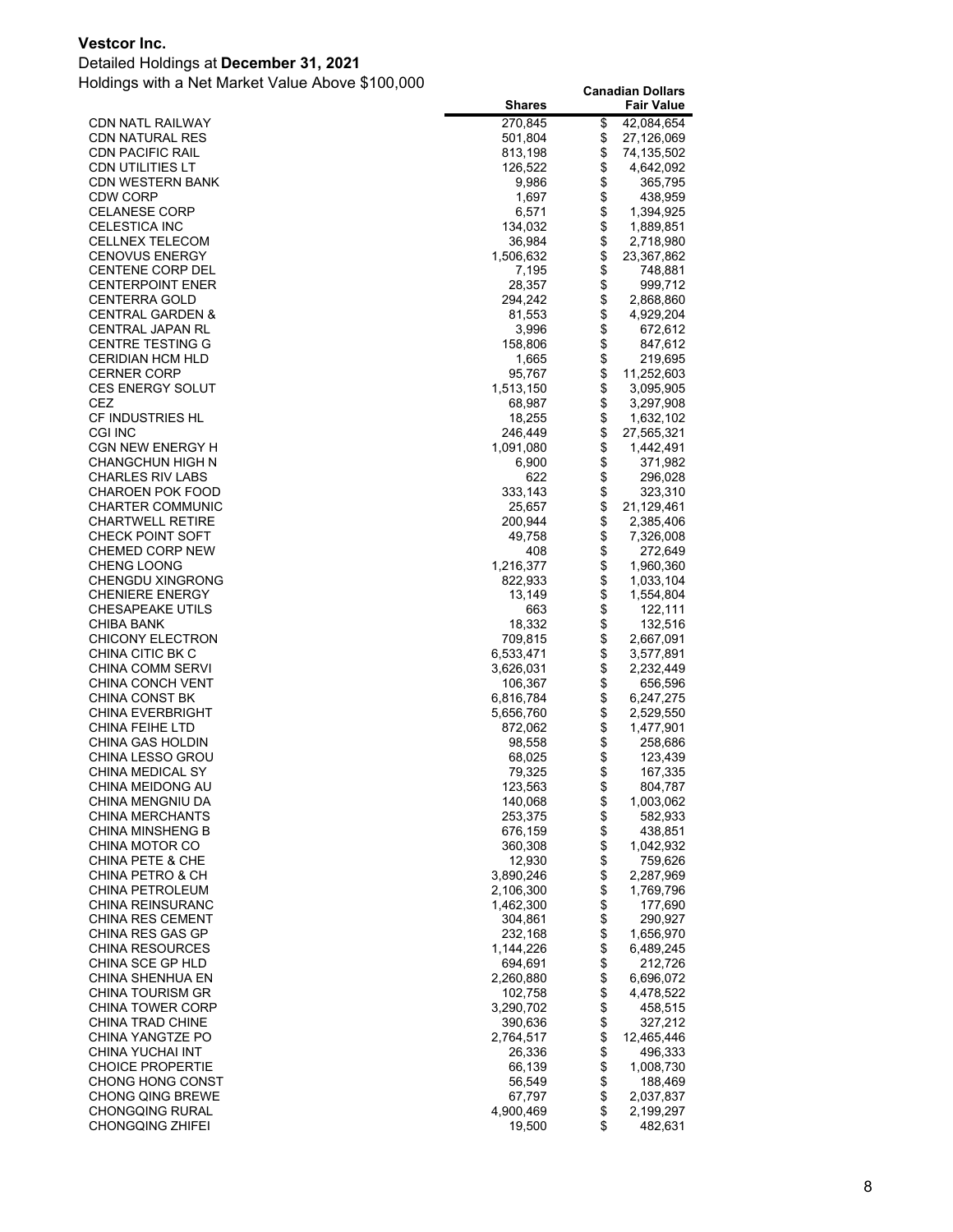#### Detailed Holdings at **December 31, 2021**

|                                          | <b>Shares</b>    |          | <b>Fair Value</b>  |
|------------------------------------------|------------------|----------|--------------------|
| CHORUS AVIATION                          | 8,929,703        | \$       | 29,646,614         |
| CHOW TAI FOOK JE                         | 1,425,227        | \$       | 3,237,415          |
| CHR.HANSEN HLDGS                         | 2,447            | \$       | 243,579            |
| CHUBB LIMITED                            | 5,415            | \$       | 1,327,704          |
| CHUBU ELEC POWER                         | 592,270          | \$       | 7,873,983          |
| CHUGAI PHARM CO                          | 18,513           |          | 758,472            |
| CHULARAT HOSPITA                         | 5,436,861        | \$       | 757,316            |
| CHUNGHWA TELECOM                         | 2,466,159        | \$       | 13,117,161         |
| CHURCH & DWIGHT                          | 32,614           |          | 4,222,628          |
| CI FINANCIAL COR                         | 34,420           | \$       | 916,260            |
| CIE DE ST-GOBAIN                         | 14,010           | \$       | 1,245,117          |
| CIENA CORPORATIO                         | 4,137            | \$       | 402,218            |
| CIGNA CORP                               | 5,454            | \$       | 1,581,972          |
| CINCINNATI FINL                          | 2,952            | \$       | 421,285            |
| CINTAS CORP                              | 1,591            | \$       | 890,626            |
| <b>CIRRUS LOGIC INC</b>                  | 1,586            | \$       | 184,349            |
| CISCO SYSTEMS IN                         | 274,703          | \$<br>\$ | 21,988,826         |
| <b>CITIC LIMITED</b>                     | 236,753          |          | 295,361            |
| CITIC TELECOM IN<br><b>CITIGROUP INC</b> | 8,958,380        | \$       | 3,817,259          |
| <b>CITIZENS FINANCI</b>                  | 89,415           | \$<br>\$ | 6,820,722          |
| CITRIX SYS INC                           | 12,816<br>39,076 | \$       | 764,908            |
| <b>CITY OFFICE REIT</b>                  |                  | \$       | 4,668,854          |
| CK ASSET HOLDING                         | 13,898           |          | 346,190<br>476,210 |
| CK HUTCHISON HLD                         | 59,801           | \$<br>\$ | 4,004,655          |
|                                          | 491,395          | \$       |                    |
| CK INFRASTRUCTUR<br>CLARIANT             | 16,429           |          | 132,159<br>162,809 |
| <b>CLARIVATE PLC</b>                     | 6,181<br>4,345   | \$<br>\$ | 129,087            |
| <b>CLEANTEK INDUSTR</b>                  | 286,000          | \$       | 286,000            |
| CLIMATE REAL IMP                         | 18,000           |          | 221,910            |
| CLOROX CO                                | 63,022           | \$       | 13,880,144         |
| <b>CLOUDFLARE INC</b>                    | 29,830           | \$       | 4,954,889          |
| <b>CLP HOLDINGS</b>                      | 516,078          | \$       | 6,584,644          |
| CMC MATERIALS IN                         | 6,000            | \$       | 1,456,286          |
| CME GROUP INC                            | 4,433            | \$       | 1,297,470          |
| CMNWLTH BK OF AU                         | 47,984           |          | 4,450,789          |
| CMS ENERGY CORP                          | 3,575            | \$       | 293,750            |
| CNH INDUSTRIAL N                         | 26,208           | \$       | 642,627            |
| <b>CNP ASSURANCES</b>                    | 4,171            | \$       | 130,314            |
| COCA COLA HBC                            | 20,582           | \$       | 894,640            |
| COCA-COLA CO                             | 50,653           | \$       | 3,788,394          |
| COCA-COLA EUROPA                         | 5,961            | \$       | 421,133            |
| COCHLEAR LTD                             | 1,611            | \$       | 319,749            |
| COGECO INC                               | 109,305          | \$       | 8,878,845          |
| COGENT COMM HLDG                         | 75,517           | \$       | 6,980,589          |
| COGNEX CORP                              | 4,671            | \$       | 458,798            |
| COGNIZANT TECH S                         | 6,487            | \$       | 726,976            |
| COHEN & STEERS I                         | 1,326            |          | 154,948            |
| COHN ROBBINS HLD                         | 86,638           | \$\$     | 1,075,764          |
| <b>COINBASE GLOBAL</b>                   | 466              |          | 148,552            |
| COLES GROUP LTD                          | 34,163           | \$       | 562,856            |
| <b>COLGATE PALMOLIV</b>                  | 250,962          | \$<br>\$ | 27,053,006         |
| COLLIERS INTL                            | 16,619           |          | 3,133,836          |
| COLONNADE ACQUIS                         | 100,000          | \$       | 1,226,519          |
| COLOPLAST                                | 69,769           | \$       | 15,509,521         |
| <b>COLRUYT SA</b>                        | 173,399          |          | 9,280,710          |
| COLUMBUS MCKINNO                         | 2,729            | \$       | 159,465            |
| COM7 PCL                                 | 2,243,329        | \$\$     | 6,979,566          |
| COMCAST CORP                             | 222,586          |          | 14, 150, 758       |
| COMFORTDELGRO CO                         | 737,970          |          | 968,018            |
| <b>COMINAR</b>                           | 658,471          | \$       | 7,697,526          |
| <b>COMMERCIAL INTL</b>                   | 108,518          |          | 452,346            |
| COMMERZBANK AG                           | 24,365           | \$       | 234,110            |
| <b>COMPAL ELECTRONI</b>                  | 3,149,954        | \$<br>\$ | 3,480,266          |
| COMPANHIA DE SAN                         | 13,650           |          | 126,556            |
| COMPANIA DE MINA                         | 22,868           | \$       | 211,443            |
| <b>COMPASS GROUP</b>                     | 48,881           | \$       | 1,380,718          |
| <b>COMPUTE HEALTH A</b>                  | 90,100           | \$       | 1,107,369          |
| COMPUTER MODELLI                         | 187,556          | \$       | 798,989            |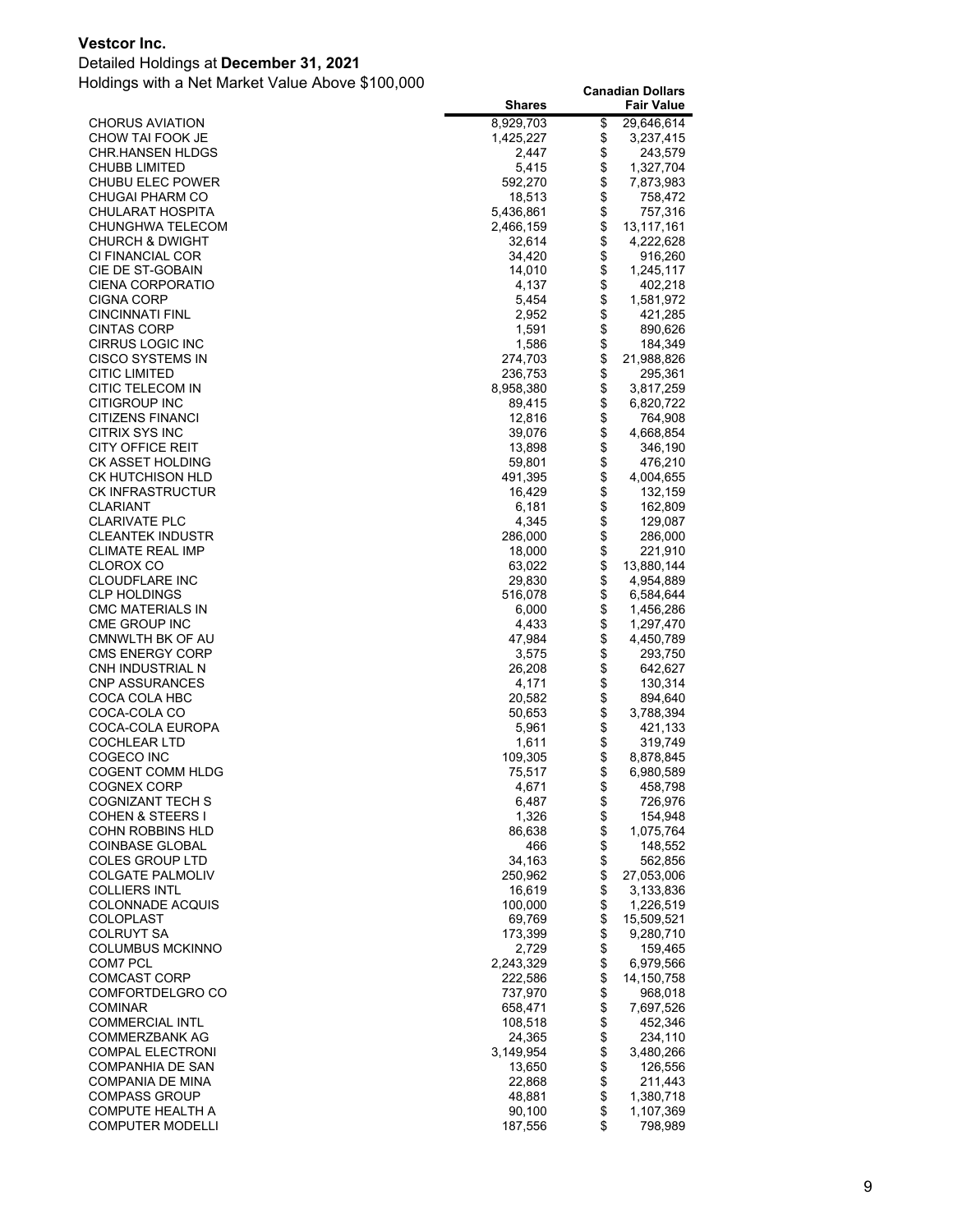#### Detailed Holdings at **December 31, 2021**

|                                               | <b>Shares</b>     |          | <b>Fair Value</b>    |
|-----------------------------------------------|-------------------|----------|----------------------|
| <b>COMPUTERSHARE LT</b>                       | 14,448            | \$       | 265,373              |
| CONAGRA BRANDS I                              | 18,778            | \$       | 810,019              |
| <b>CONOCOPHILLIPS</b>                         | 16,528            | \$       | 1,511,102            |
| CONSENSUS CLOUD                               | 16,022            | \$       | 1,171,184            |
| CONSOLDTD EDISON                              | 227,044           | \$       | 24,468,976           |
| CONSTELLATION AC                              | 435,000           | \$       | 5,362,830            |
| <b>CONSTELLATION BR</b>                       | 2,076             | \$       | 658,118              |
| <b>CONSTELLATION SF</b><br>CONTINENTAL AG     | 30,739<br>2,744   | \$<br>\$ | 72,181,696           |
| CONVERGE TECH SO                              | 81,659            | \$       | 367,005<br>887,633   |
| CONX CORP                                     | 192,987           | \$       | 2,393,836            |
| <b>COOPER COMPANIES</b>                       | 4,232             | \$       | 2,239,507            |
| <b>COPART INC</b>                             | 4,600             | \$       | 880,987              |
| COPPER MOUNTAIN                               | 49,725            | \$       | 170,060              |
| COPPERLEAF TECHN                              | 17,500            | \$       | 417,375              |
| <b>CORCEPT THERAPEU</b>                       | 6,010             | \$       | 150,312              |
| <b>CORNERSTONE BUIL</b>                       | 9,793             | \$       | 215,733              |
| <b>CORNING INCORPOR</b>                       | 10,013            | \$       | 470,882              |
| CORTEVA INC                                   | 9,062             | \$       | 541,198              |
| <b>CORUS ENTERTAINM</b>                       | 348,093           | \$       | 1,656,923            |
| COSCO SHIPPING P                              | 652,214           | \$       | 715,394              |
| COSTAR GROUP INC                              | 5,225             | \$       | 521,595              |
| <b>COSTCO WHSL CORP</b>                       | 43,445            | \$<br>\$ | 31,153,986           |
| COTERRA ENERGY I<br><b>COUNTRY GARDEN S</b>   | 80,198<br>107,014 | \$       | 1,924,740<br>809,699 |
| COUPA SOFTWARE I                              | 908               | \$       | 181,274              |
| COVEO SOLUTIONS                               | 111,000           | \$       | 1,831,500            |
| COVESTRO AG                                   | 5,575             | \$       | 434,046              |
| COVIVIO                                       | 1,258             | \$       | 130,470              |
| COWAY CO LTD                                  | 3,952             | \$       | 312,431              |
| CP ALL PLC                                    | 770,605           | \$       | 1,730,340            |
| <b>CREATE SD HOLDIN</b>                       | 29,231            | \$       | 1,021,234            |
| <b>CREDICORP LTD</b>                          | 17,059            | \$       | 2,630,374            |
| <b>CREDIT AGRICOLE</b>                        | 35,228            | \$       | 635,073              |
| <b>CREDIT SUISSE GR</b>                       | 70,291            | \$       | 864,542              |
| CRH                                           | 21,449            | \$       | 1,433,305            |
| <b>CRODA INTL</b>                             | 3,787             | \$       | 655,683              |
| <b>CROMBIE</b><br><b>CRONOS GROUP INC</b>     | 121,422<br>63,944 | \$<br>\$ | 2,269,884            |
| <b>CROWDSTRIKE HOLD</b>                       | 2,336             | \$       | 318,441<br>604,160   |
| <b>CROWN CASTLE INT</b>                       | 36,111            | \$       | 9,521,385            |
| CROWN HOLDINGS I                              | 1,622             | \$       | 226,641              |
| CROWN PROPTECH A                              | 90,100            | \$       | 1,126,717            |
| <b>CROWN RESORTS LT</b>                       | 13,415            | \$       | 147,347              |
| <b>CRUCIBLE ACQUISI</b>                       | 133,500           | \$       | 1,642,461            |
| CSL LTD                                       | 12,287            | \$       | 3,280,499            |
| <b>CSPC PHARMACEUTI</b>                       | 2,275,922         | \$       | 3,123,253            |
| CSX CORP                                      | 27,825            | \$       | 1,321,533            |
| <b>CUBESMART</b>                              | 47,880            | \$       | 3,467,902            |
| <b>CUBICFARM SYSTEM</b>                       | 8,646,100         | \$<br>\$ | 10,115,937           |
| <b>CUCKOO HOMESYS C</b><br><b>CUMMINS INC</b> | 5,385<br>2,291    | \$       | 224,304<br>631,270   |
| <b>CURTISS WRIGHT C</b>                       | 1,744             | \$       | 305,481              |
| <b>CVS HEALTH CORP</b>                        | 37,562            | \$       | 4,894,575            |
| <b>CYBER AGENT</b>                            | 11,376            | \$       | 238,838              |
| CYBERARK SOFTWAR                              | 1,145             | \$       | 250,616              |
| <b>CYFROWY POLSAT S</b>                       | 155,168           | \$       | 1,688,452            |
| CYMAT TECHNOLOGI                              | 1,322,616         | \$       | 886,153              |
| <b>CYRUSONE</b>                               | 148,420           | \$       | 16,917,899           |
| D AND Z MEDIA AC                              | 62,500            | \$       | 769,732              |
| D R HORTON INC                                | 4,882             | \$       | 668,778              |
| <b>D/S NORDEN</b>                             | 35,595            | \$       | 1,143,939            |
| DAAN GENE CO LTD                              | 145,560           | \$       | 580,010              |
| <b>DAI NIPPON PRINT</b>                       | 6,082             | \$       | 193,004              |
| DAIFUKU CO<br>DAI-ICHI LIFE HO                | 2,413             | \$<br>\$ | 248,804              |
| DAIICHI SANKYO C                              | 28,117<br>48,683  | \$       | 717,228<br>1,561,980 |
| DAIKIN INDUSTRIE                              | 6,649             | \$       | 1,902,841            |
| DAIMLER AG                                    | 23,042            | \$       | 2,237,146            |
|                                               |                   |          |                      |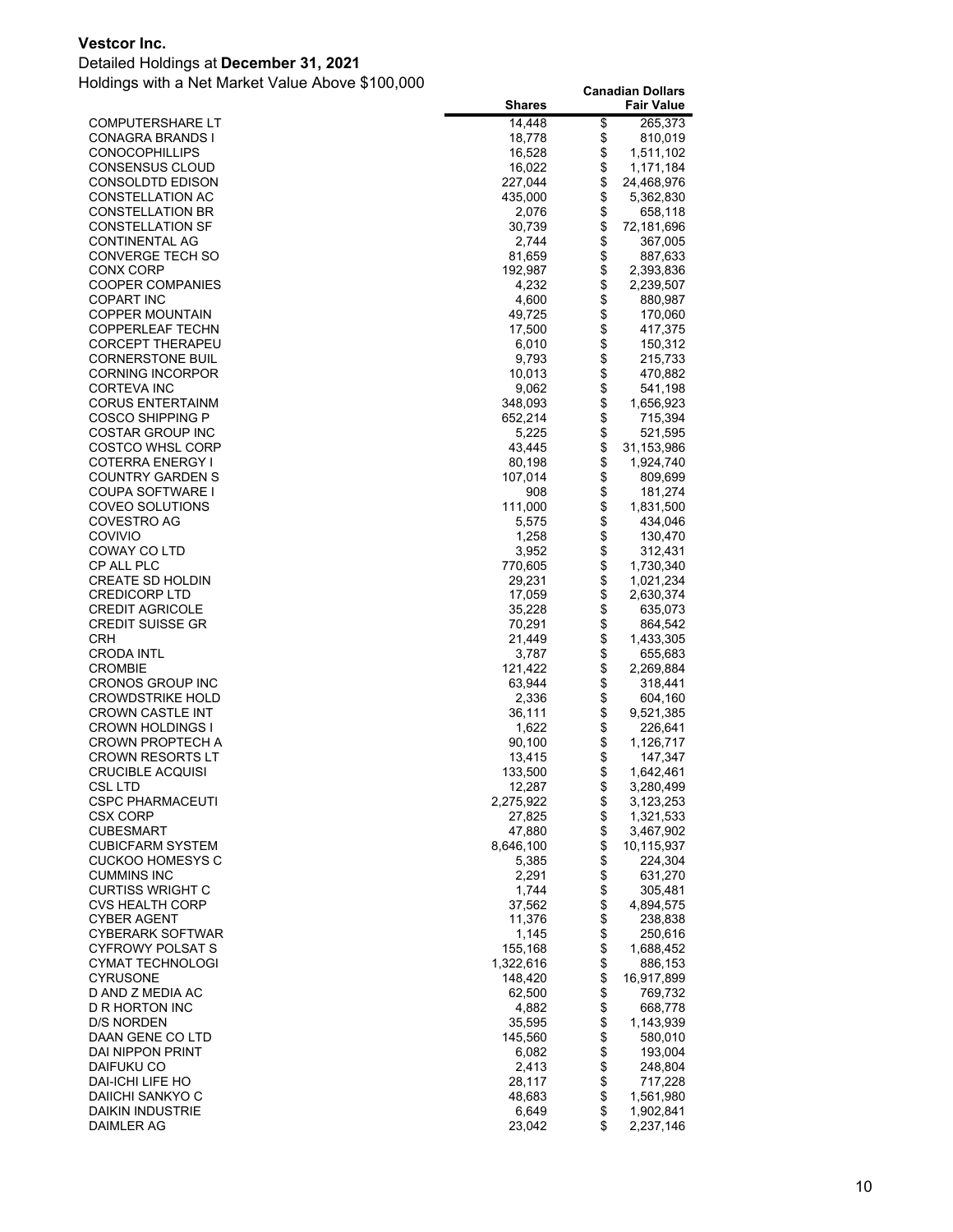#### Detailed Holdings at **December 31, 2021**

|                                             | <b>Shares</b>  |          | <b>Fair Value</b>  |
|---------------------------------------------|----------------|----------|--------------------|
| DAIMLER TRUCK HO                            | 11,520         | \$       | 537,808            |
| DAITO TRUST CONS                            | 1,819          | \$       | 262,779            |
| DAIWA HOUSE INDS                            | 15,314         | \$       | 555,682            |
| DAIWA HOUSE REIT                            | 65             | \$       | 248,478            |
| DAIWA SECS GROUP                            | 38,574         | \$       | 274,480            |
| DAIWABO HOLDINGS                            | 61,380         | \$       | 1,238,845          |
| DALI FOODS GROUP                            | 432,896        | \$       | 286,161            |
| DALLAH HEALTH CO                            | 31,800         | \$       | 803,492            |
| <b>DANAHER CORP</b>                         | 45,955         | \$       | 19,100,495         |
| <b>DANONE</b>                               | 18,183         | \$       | 1,425,839          |
| DANSKE BANK A/S                             | 16,948         | \$       | 369,713            |
| DARDEN RESTAURAN                            | 1,608          | \$       | 305,972            |
| DASHENLIN PHARMA                            | 58,113         | \$       | 486,095            |
| <b>DASSAULT AVIATIO</b>                     | 880            | \$       | 120,088            |
| DASSAULT SYSTEME                            | 17,181         | \$       | 1,290,996          |
| DATADOG INC                                 | 2,367          | \$       | 532,527            |
| DAVIDE CAMPARI M                            | 13,650         | \$       | 252,056            |
| DAVITA INC                                  | 2,975          | \$       | 427,495            |
| DBS GROUP HLDGS                             | 124,740        | \$       | 3,817,145          |
| <b>DCC</b>                                  | 2,931          | \$       | 303,382            |
| DCP MIDSTREAM LP                            | 3,300          | \$       | 114,547            |
| <b>DECARBONIZATION</b>                      | 50,000         | \$       | 629,680            |
| <b>DECIBEL CANNABIS</b>                     | 1,129,500      | \$       | 163,778            |
| DECKERS OUTDOOR                             | 629            | \$       | 291,041            |
| DEERE & CO                                  | 7,445          | \$       | 3,229,412          |
| <b>DEFINITY FINANCI</b>                     | 76,500         | \$       | 2,259,045          |
| DELIVERY HERO SE                            | 4,459          | \$       | 627,705            |
| <b>DELL TECHNOLOGIE</b>                     | 3,426          | \$       | 243,079            |
| <b>DELWINDS INSURAN</b>                     | 239,875        | \$       | 3,002,711          |
| DEMANT A/S                                  | 3,444          | \$       | 222,894            |
| <b>DENISON MINES CO</b>                     | 409,349        | \$       | 712,267            |
| <b>DENSO CORP</b><br><b>DENTSPLY SIRONA</b> | 11,891         | \$<br>\$ | 1,242,905          |
| DENTSU GROUP INC                            | 2,698<br>4,973 | \$       | 190,506<br>223,653 |
| <b>DESCARTES SYSTEM</b>                     | 23,549         | \$       | 2,463,696          |
| DEUTSCHE BANK AG                            | 57,348         | \$       | 907,638            |
| DEUTSCHE BANK ME                            | 332,203        | \$       | 1,165,264          |
| DEUTSCHE BOERSE                             | 5,271          | \$       | 1,113,775          |
| DEUTSCHE LUFTHAN                            | 15,225         | \$       | 135,157            |
| DEUTSCHE POST AG                            | 43,690         | \$       | 3,548,376          |
| DEUTSCHE TELEKOM                            | 402,104        | \$       | 9,414,945          |
| <b>DEVON ENERGY COR</b>                     | 7,938          | \$       | 441,684            |
| <b>DEXCOM INC</b>                           | 1,248          | \$       | 846,454            |
| <b>DEXERIALS CORP</b>                       | 61,560         | \$       | 2,805,704          |
| <b>DEXUS</b>                                | 27,058         | \$       | 276,325            |
| DHB CAPITAL CORP                            | 200,000        | \$       | 2,463,143          |
| DIAGEO                                      | 63,250         | \$       | 4,367,467          |
| DIAMONDHEAD HOLD                            | 18,000         | \$       | 221,455            |
| DIASORIN SPA                                | 671            | \$       | 161,398            |
| DIGI.COM.BERHAD                             | 2,494,024      | \$       | 3,297,029          |
| <b>DIGITAL RLTY TR</b>                      | 10,503         | \$       | 2,363,898          |
| <b>DIGITAL TRANSFOR</b>                     | 200,000        | \$       | 2,447,985          |
| DINO POLSKA SA                              | 18,599         | \$       | 2,141,003          |
| <b>DIODES INC</b>                           | 1,198          | \$       | 166,170            |
| DIRECT SELLING A                            | 50,000         | \$       | 627,154            |
| <b>DISCO CORPORATIO</b>                     | 758            | \$       | 292,258            |
| <b>DISCOVERY INC</b>                        | 60,492         | \$       | 1,760,178          |
| <b>DISH NETWORK COR</b>                     | 14,038         | \$       | 575,229            |
| DNB BANK ASA                                | 24,812         | \$       | 717,932            |
| DOCEBO INC                                  | 8,139          | \$       | 690,757            |
| <b>DOCUSIGN INC</b>                         | 3,295          | \$       | 633,926            |
| DOHA BANK                                   | 2,120,267      | \$       | 2,353,828          |
| DOLLAR GEN CORP                             | 43,267         | \$       | 12,888,749         |
| DOLLAR TREE INC                             | 5,768          | \$       | 1,023,808          |
| <b>DOLLARAMA</b>                            | 170,314        | \$       | 10,782,579         |
| DOMAN BUILDING M                            | 16,243         | \$<br>\$ | 128,482            |
| <b>DOMINION ENERGY</b><br>DOMINOS PIZZA EN  | 9,979<br>1,584 | \$       | 990,247<br>171,699 |
| DOMINOS PIZZA IN                            | 8,390          | \$       | 5,980,673          |
|                                             |                |          |                    |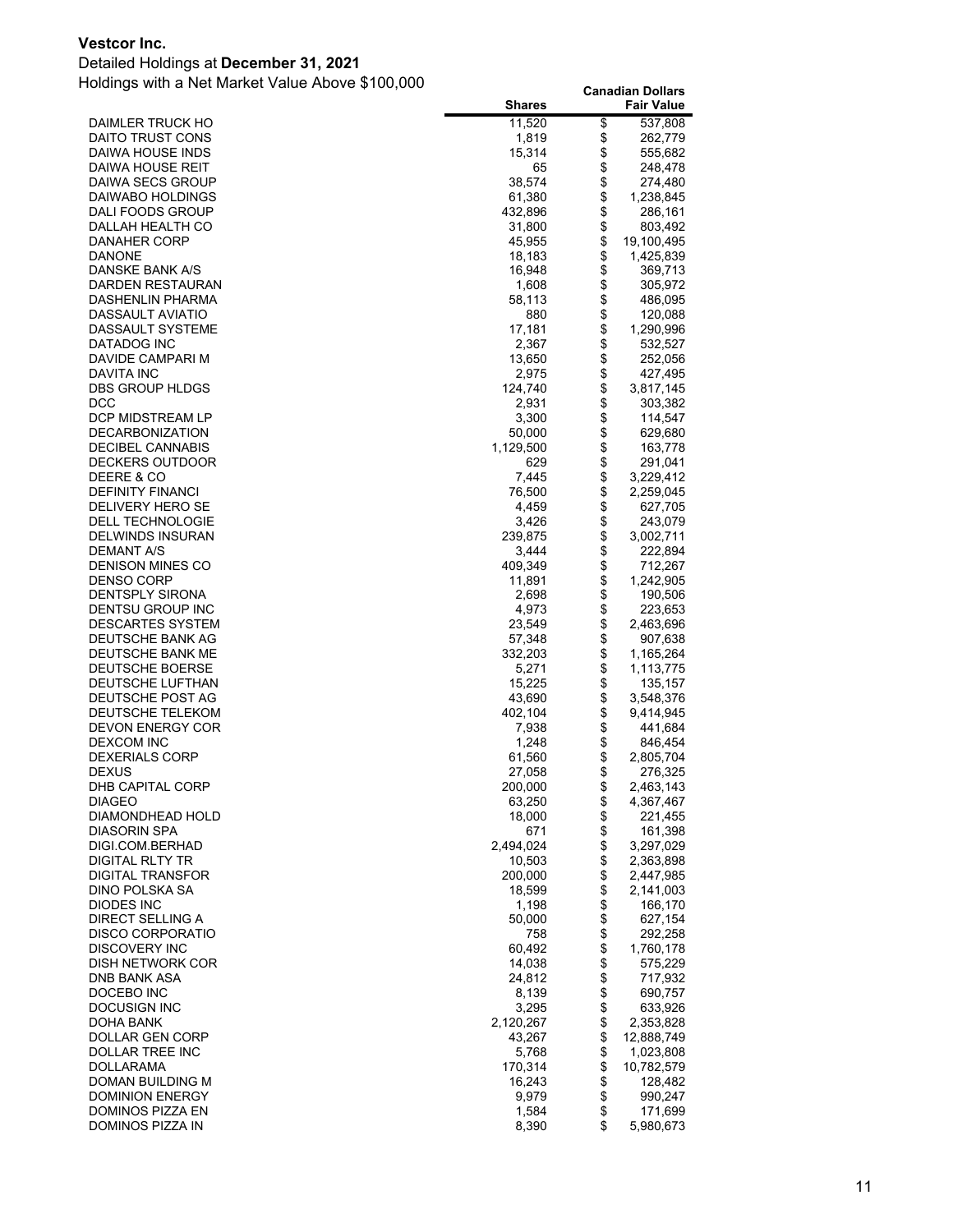#### Detailed Holdings at **December 31, 2021**

|                                             | <b>Shares</b>      |             | <b>Fair Value</b>      |
|---------------------------------------------|--------------------|-------------|------------------------|
| <b>DONG SUH</b>                             | 7,107              | \$          | 234,106                |
| DOORDASH INC                                | 1,324              | \$          | 249,022                |
| DOREL INDUSTRIES                            | 6,179              | \$          | 126,608                |
| DOVER CORP<br>DOW INC                       | 1,776              | \$<br>\$    | 407,393                |
| DPCM CAPITAL INC                            | 22,995<br>13,500   | \$          | 1,647,497<br>167,456   |
| DR REDDYS LABS L                            | 137,107            | \$          | 11,328,143             |
| DR SULAIMAN AL H                            | 55,926             | \$          | 3,036,908              |
| <b>DRAFTKINGS INC</b>                       | 3,983              | \$          | 138,205                |
| DREAM INDUSTRIAL                            | 313,297            | \$          | 5,413,249              |
| <b>DREAM OFFICE</b>                         | 35,423             | \$          | 875,420                |
| DREAM UNLIMITED                             | 35,158             | \$          | 1,365,185              |
| DROPBOX INC                                 | 3,891              | \$          | 120,612                |
| DSV A/S                                     | 5,342              | \$<br>\$    | 1,575,962              |
| DTE ENERGY CO<br><b>DUBAI INVESTMENT</b>    | 2,392<br>2,975,619 | \$          | 363,859<br>1,974,980   |
| <b>DUBAI ISLAMIC BA</b>                     | 310,567            | \$          | 574,600                |
| DUKE ENERGY CORP                            | 178,298            | \$          | 23,625,276             |
| DUKE REALTY CORP                            | 29,940             | \$          | 2,482,420              |
| DUNDEE PREC MTLS                            | 469,566            | \$          | 3,689,800              |
| DUPONT DE NEMOUR                            | 12,955             | \$          | 1,321,893              |
| DXC TECHNOLOGY C                            | 27,200             | \$          | 1,105,974              |
| DYE & DURHAM LTD                            | 24,956             | \$          | 1,120,025              |
| DYNASTY CERAMIC<br>DYNATRACE HOLDIN         | 8,419,486          | \$<br>\$    | 910,021                |
| E AUTOMOTIVE INC                            | 2,281<br>46,500    | \$          | 173,883<br>844,905     |
| E SUN FINANCIAL                             | 275,353            | \$          | 352,627                |
| E.ON SE                                     | 60,736             | \$          | 1,063,685              |
| EAST JAPAN RAILW                            | 8,201              | \$          | 636,272                |
| <b>EAST WEST BANCOR</b>                     | 21,100             | \$          | 2,097,016              |
| <b>EASTERLY GOVERNM</b>                     | 7,055              | \$          | 204,252                |
| <b>EASTERN POLYMER</b>                      | 783,624            | \$          | 334,021                |
| <b>EASTERN TOBACCO</b>                      | 582,056            | \$<br>\$    | 501,693                |
| EASTMAN CHEM CO<br><b>EATON CORPORATIO</b>  | 1,675<br>4,920     | \$          | 257,617<br>1,074,024   |
| <b>EBAY INC</b>                             | 62,744             | \$          | 5,270,463              |
| EBRO FOODS SA                               | 70,109             | \$          | 1,699,957              |
| <b>ECN CAPITAL CORP</b>                     | 474,081            | \$          | 2,531,593              |
| ECOLAB INC                                  | 3,178              | \$          | 944,000                |
| <b>ECP ENVIRONMENTA</b>                     | 8,740              | \$          | 108,854                |
| <b>EDENRED</b>                              | 6,108              | \$          | 355,956                |
| EDF                                         | 14,221             | \$<br>\$    | 211,019                |
| <b>EDION CORP</b><br><b>EDISON INTL</b>     | 527,187<br>18,189  | \$          | 6,204,925<br>1,572,217 |
| EDP ENERGIAS POR                            | 82,582             | \$          | 573,197                |
| EDP RENOVAVEIS S                            | 7,637              | \$          | 240,247                |
| <b>EDWARDS LIFESCIE</b>                     | 10,717             |             | 1,753,741              |
| <b>EIFFAGE</b>                              | 2,066              | \$          | 268,459                |
| EISAI CO                                    | 6,583              | \$          | 471,602                |
| EJF ACQUISITION                             | 10,000             |             | 125,431                |
| <b>ELAN MICROELECTR</b>                     | 37,750             |             | 292,994                |
| ELANCO ANIMAL HE<br><b>ELBIT SYSTEMS LT</b> | 5,254<br>699       |             | 188,346<br>152,906     |
| ELDORADO GOLD CO                            | 147,204            | 88888       | 1,745,839              |
| ELEC POWER DEV                              | 28,423             |             | 476,081                |
| ELECTROLUX AB                               | 6,923              | \$          | 212,007                |
| <b>ELECTRONIC ARTS</b>                      | 127,305            | \$          | 21,210,220             |
| ELEMENT FLEET MG                            | 130,719            |             | 1,693,791              |
| ELIA GROUP                                  | 2,151              | \$          | 357,491                |
| ELISA OYJ                                   | 75,940             | \$<br>\$    | 5,903,644              |
| ELLIOTT OPPORTUN<br><b>EMAAR PROPERTIES</b> | 200,000<br>470,488 | \$          | 2,468,195<br>791,199   |
| E-MART CO LTD                               | 14,598             |             | 2,342,258              |
| <b>EMBARK TECH</b>                          | 500,000            | \$\$        | 5,482,071              |
| <b>EMBARK TECHNOLOG</b>                     | 375,507            |             | 4,117,112              |
| <b>EMBRACER GROUP K</b>                     | 12,196             | \$          | 164,214                |
| <b>EMEMORY TECHNOLO</b>                     | 2,643              | $\ddot{\$}$ | 264,262                |
| <b>EMERA INC</b>                            | 382,669            | \$          | 24, 192, 334           |
| <b>EMERSON ELEC CO</b>                      | 7,378              | \$          | 866,436                |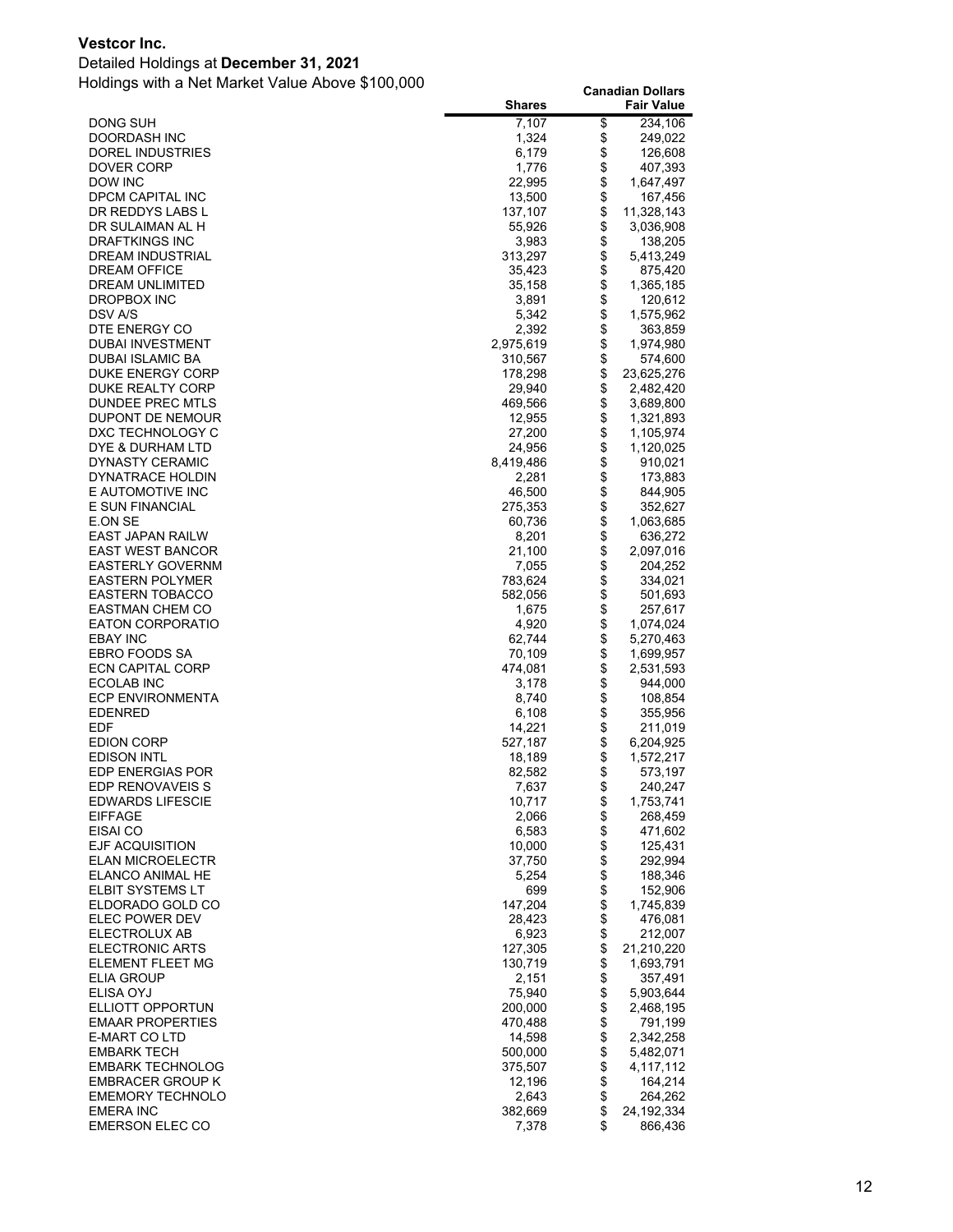#### Detailed Holdings at **December 31, 2021**

|                                                   | <b>Shares</b>     |          | <b>Fair Value</b>    |
|---------------------------------------------------|-------------------|----------|----------------------|
| <b>EMPIRE LTD</b>                                 | 452,992           | \$       | 17,458,312           |
| <b>EMS-CHEMIE HLDG</b>                            | 217               | \$       | 307,150              |
| <b>ENAGAS SA</b>                                  | 16,043            | \$       | 470,119              |
| <b>ENBRIDGE INC</b>                               | 1,153,745         | \$       | 57,002,295           |
| <b>ENCOMPASS HEALTH</b>                           | 1,781             | \$<br>\$ | 147,443              |
| <b>ENDEAVOUR GROUP</b><br><b>ENDEAVOUR MINING</b> | 37,266<br>147,226 | \$       | 230,670<br>4,082,577 |
| <b>ENDEAVOUR SILVER</b>                           | 93,942            | \$       | 502,590              |
| ENDESA SA                                         | 7,377             | \$       | 214,054              |
| <b>ENEL</b>                                       | 217,363           | \$       | 2,199,987            |
| <b>ENEOS HOLDINGS I</b>                           | 90,145            | \$       | 425,486              |
| <b>ENERFLEX LTD</b>                               | 66,529            | \$       | 509,929              |
| <b>ENERGY FUELS INC</b>                           | 85,764            | \$       | 828,480              |
| <b>ENERGY TRANSFER</b>                            | 82,703            | \$       | 859,758              |
| <b>ENERJISA ENERJI</b>                            | 386,168           | \$<br>\$ | 473,105              |
| <b>ENERPLUS CORP</b>                              | 419,674           |          | 5,598,451            |
| <b>ENGHOUSE SYSTEMS</b>                           | 27,697            | \$       | 1,341,366            |
| <b>ENGIE</b><br>ENI                               | 48,575<br>70,371  | \$       | 908,062<br>1,235,255 |
| <b>ENN ENERGY HOLDI</b>                           | 85,047            | \$<br>\$ | 2,022,793            |
| <b>ENTAIN PLC</b>                                 | 15,972            | \$       | 459,898              |
| <b>ENTERGY CORP</b>                               | 6,363             | \$       | 905,416              |
| <b>ENTERPRISE PRODS</b>                           | 53,176            | \$       | 1,475,037            |
| ENVIRONMENTAL IM                                  | 112,500           | \$       | 1,409,675            |
| EOG RESOURCES IN                                  | 7,206             | \$       | 808,554              |
| <b>EPAM SYS INC</b>                               | 2,514             | \$       | 2,122,702            |
| <b>EPIROC AB</b>                                  | 27,065            | \$       | 815,480              |
| EQT AB                                            | 7,950             | \$       | 546,809              |
| EQUIFAX INC                                       | 1,504             | \$       | 556,236              |
| EQUINIX INC                                       | 4,198<br>25,839   | \$<br>\$ | 4,485,239<br>873,120 |
| EQUINOR ASA<br>EQUINOX GOLD COR                   | 145,230           | \$       | 1,243,169            |
| <b>EQUITABLE GROUP</b>                            | 1,659             | \$       | 114,322              |
| EQUITABLE HOLDIN                                  | 2,552             |          | 105,700              |
| EQUITY COMMONWEA                                  | 313,113           | \$<br>\$ | 10,243,675           |
| EQUITY DISTRIBUT                                  | 69,288            | \$       | 859,458              |
| <b>EQUITY LIFESTYLE</b>                           | 24,952            | \$       | 2,774,304            |
| <b>EQUITY RESIDENTI</b>                           | 5,815             | \$       | 669,168              |
| <b>EREGLI DEMIR CEL</b>                           | 483,094           | \$       | 1,293,985            |
| ERICSSON(LM)TEL<br>ERIE INDEMNITY C               | 81,181<br>1,414   | \$<br>\$ | 1,130,220<br>344,109 |
| ERO COPPER CORP                                   | 126,429           | \$       | 2,440,080            |
| ERSTE GROUP BK A                                  | 9,312             | \$       | 553,108              |
| <b>ESM ACQUISITION</b>                            | 300,000           | \$       | 3,683,345            |
| <b>ESR CAYMAN LIMIT</b>                           | 55,191            | \$       | 235,622              |
| <b>ESSENTIAL PPTYS</b>                            | 18,181            | \$       | 668,061              |
| <b>ESSENTIAL UTILIT</b>                           | 5,085             | \$       | 344,857              |
| <b>ESSEX PPTY TR IN</b>                           | 802               | \$       | 358,943              |
| <b>ESSILORLUXOTTICA</b>                           | 7,625             | \$       | 2,050,833            |
| <b>ESSITY AB</b>                                  | 16,744            | \$       | 690,067              |
| <b>ESTEE LAUDER CO</b>                            | 4,783             | \$       | 2,236,618            |
| ETF SERIES SOLUT<br>ETIHAD ETISALAT               | 9,495<br>290,484  | \$<br>\$ | 252,945<br>3,044,351 |
| ETISALAT GROUP                                    | 1,360,385         | \$       | 14,830,274           |
| <b>EURAZEO</b>                                    | 1,379             | \$       | 152,131              |
| <b>EUROFINS SCIENTI</b>                           | 3,483             | \$       | 544,345              |
| <b>EURONEXT</b>                                   | 2,425             | \$       | 317,860              |
| EUROPEAN BIOTECH                                  | 35,000            |          | 428,839              |
| EUROPEAN RESIDEN                                  | 518,819           | \$\$     | 2,346,681            |
| EUTELSAT COMMUNI                                  | 75,275            |          | 1,160,766            |
| <b>EVEREST RE GROUP</b>                           | 492               |          | 170,233              |
| <b>EVERGEN INFRASTR</b>                           | 1,116,099         | \$\$     | 4,576,006            |
| <b>EVERGY INC</b><br><b>EVERSOURCE ENERG</b>      | 2,830<br>16,540   |          | 245,261<br>1,900,800 |
| <b>EVERTZ TECH</b>                                | 14,992            |          | 196,995              |
| <b>EVOLUTION AB</b>                               | 4,707             |          | 844,645              |
| <b>EVOLUTION MINING</b>                           | 44,378            | \$\$\$\$ | 165,468              |
| <b>EVONIK INDUSTRIE</b>                           | 6,502             | \$       | 265,905              |
| <b>EVRAZ PLC</b>                                  | 12,124            | \$       | 124,788              |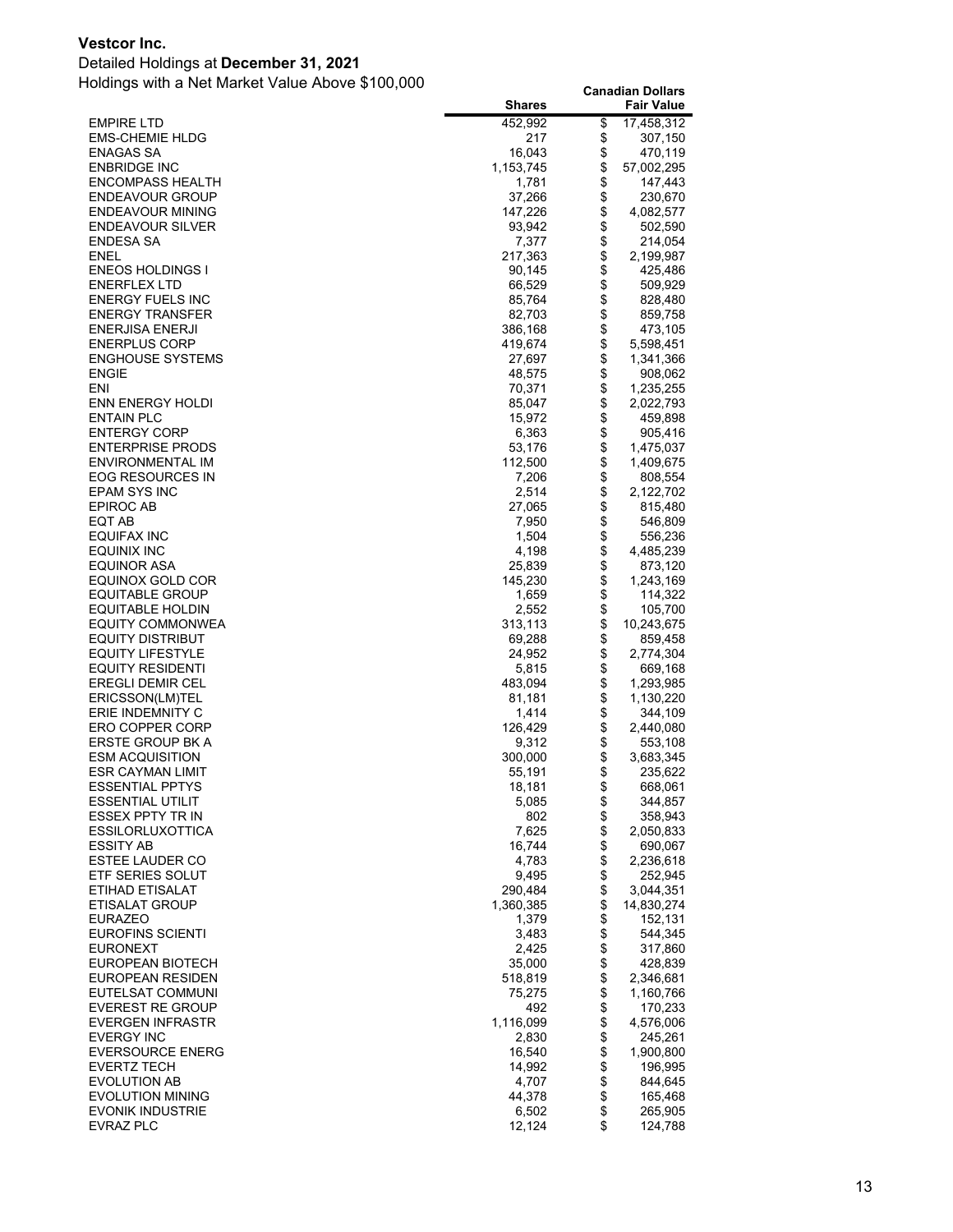#### Detailed Holdings at **December 31, 2021**

|                                                   | <b>Shares</b>        |          | <b>Fair Value</b>      |
|---------------------------------------------------|----------------------|----------|------------------------|
| <b>EXACT SCIENCES C</b>                           | 2,122                | \$       | 208,616                |
| <b>EXCHANGE INCOME</b>                            | 10,890               | \$       | 460,974                |
| <b>EXELIXIS INC</b>                               | 8,304                | \$       | 191,743                |
| <b>EXELON CORP</b>                                | 9,396                | \$       | 685,528                |
| EXOR NV                                           | 2,781                | \$       | 315,428                |
| <b>EXPEDITORS INTL</b>                            | 91,646               | \$       | 15,545,766             |
| <b>EXPERIAN</b>                                   | 25,551               | \$       | 1,587,712              |
| <b>EXPONET INC</b>                                | 2,009                | \$       | 296,222                |
| <b>EXRO TECHNOLOGIE</b><br><b>EXTENDICARE INC</b> | 1,914,000<br>18,907  | \$<br>\$ | 5,569,740<br>138,777   |
| <b>EXTRA SPACE STOR</b>                           | 50,372               | \$       | 14,426,239             |
| <b>EXXON MOBIL CORP</b>                           | 52,252               | \$       | 4,038,669              |
| <b>F&amp;F CO LTD</b>                             | 387                  | \$       | 388,604                |
| F <sub>5</sub> INC                                | 745                  | \$       | 230,284                |
| <b>FABRINET</b>                                   | 710                  | \$       | 106,248                |
| <b>FACTSET RESH SYS</b>                           | 1,044                | \$       | 640,915                |
| <b>FAIR ISAAC INC</b>                             | 792                  | \$       | 433,850                |
| <b>FAIRFAX FINL HOL</b>                           | 10,929               | \$       | 6,800,461              |
| <b>FANUC CORP</b>                                 | 5,327                | \$       | 1,424,586              |
| <b>FAR EAST HORIZON</b>                           | 208,881              | \$       | 234,192                |
| <b>FAR EASTERN NEW</b>                            | 694,033              | \$       | 928,412                |
| <b>FAR EASTONE TELE</b>                           | 2,424,074            | \$       | 7,149,427              |
| <b>FARMERS EDGE</b>                               | 32,500               | \$       | 102,700                |
| <b>FAST RETAILING C</b>                           | 1,610                | \$       | 1,153,394              |
| <b>FASTENAL CO</b>                                | 11,022               | \$       | 891,871                |
| <b>FASTIGHETS AB BA</b><br>FAURECIA S.E.          | 2,767<br>3,290       | \$<br>\$ | 251,620<br>197,686     |
| <b>FAWRY FOR BANKIN</b>                           | 201,059              | \$       | 207,086                |
| <b>FEDEX CORP</b>                                 | 4,789                | \$       | 1,564,572              |
| <b>FERGUSON PLC</b>                               | 6,176                | \$       | 1,384,721              |
| <b>FERRARI NV</b>                                 | 3,470                | \$       | 1,133,973              |
| <b>FERREXPO PLC</b>                               | 128,855              | \$       | 660,041                |
| <b>FERROVIAL SA</b>                               | 32,862               | \$       | 1,300,963              |
| FIDELITY NATIONA                                  | 3,345                | \$       | 220,473                |
| FIDELITY NATL IN                                  | 2,824                | \$       | 389,353                |
| FIFTH THIRD BANC                                  | 8,525                | \$       | 472,192                |
| <b>FINECOBANK SPA</b>                             | 17,627               | \$       | 390,820                |
| <b>FINNING INTL</b>                               | 79,093               | \$       | 2,521,485              |
| FIRM CAPITAL MOR                                  | 7,811                | \$       | 112,791                |
| FIRST ABU DHABI                                   | 194,073              | \$<br>\$ | 1,257,402              |
| <b>FIRST CAPITAL</b><br><b>FIRST FINANCIAL</b>    | 431,916<br>4,587,475 | \$       | 8,161,485<br>5,131,362 |
| FIRST INTL BANK                                   | 52,689               | \$       | 2,769,168              |
| <b>FIRST MAJESTIC S</b>                           | 68,408               | \$       | 962,501                |
| FIRST QUANTUM MN                                  | 179,618              | \$       | 5,437,037              |
| <b>FIRST REPUBLIC B</b>                           | 2,181                | \$       | 568,921                |
| FIRST RESERVE SU                                  | 10,000               | \$       | 125,052                |
| <b>FIRSTENERGY CORP</b>                           | 6,716                | \$       | 352,821                |
| <b>FIRSTMARK HORIZO</b>                           | 118,125              | \$       | 1,521,938              |
| <b>FIRSTSERVICE COR</b>                           | 19,673               | \$       | 4,895,243              |
| <b>FISERV INC</b>                                 | 1,556                |          | 203,995                |
| <b>FISHER &amp; PAYKEL</b>                        | 15,977               | \$       | 452,650                |
| <b>FIVERR INTERNATI</b>                           | 796                  | \$<br>\$ | 114,322                |
| <b>FLEETCOR TECHNOL</b>                           | 969                  |          | 273,978                |
| <b>FLOW TRADERS NV</b><br>FLOWERS FOODS IN        | 161,905              | \$<br>\$ | 7,488,725              |
| <b>FLUGHAFEN ZURICH</b>                           | 292,879<br>763       |          | 10,162,529<br>173,579  |
| <b>FLUTTER ENTERTAI</b>                           | 4,555                | \$<br>\$ | 909,484                |
| <b>FMC CORP</b>                                   | 1,588                |          | 221,490                |
| FORAN MINING COR                                  | 1,777,300            | \$\$     | 4,496,569              |
| FORD MOTOR CO                                     | 48,430               |          | 1,270,591              |
| <b>FOREST ROAD ACQU</b>                           | 100,000              | \$       | 1,229,045              |
| <b>FORTESCUE METALS</b>                           | 43,859               | \$       | 773,758                |
| FORTINET INC                                      | 2,738                | \$       | 1,242,987              |
| <b>FORTIS INC</b>                                 | 611,190              | \$       | 37,300,052             |
| <b>FORTISTAR SUSTAI</b>                           | 135,000              | \$       | 1,655,800              |
| <b>FORTIVE CORPORAT</b>                           | 4,203                | \$       | 405,025                |
| FORTRESS VAL ACQ                                  | 192,686              | \$       | 2,377,933              |
| FORTRESS VALUE A                                  | 400,000              | \$       | 4,926,285              |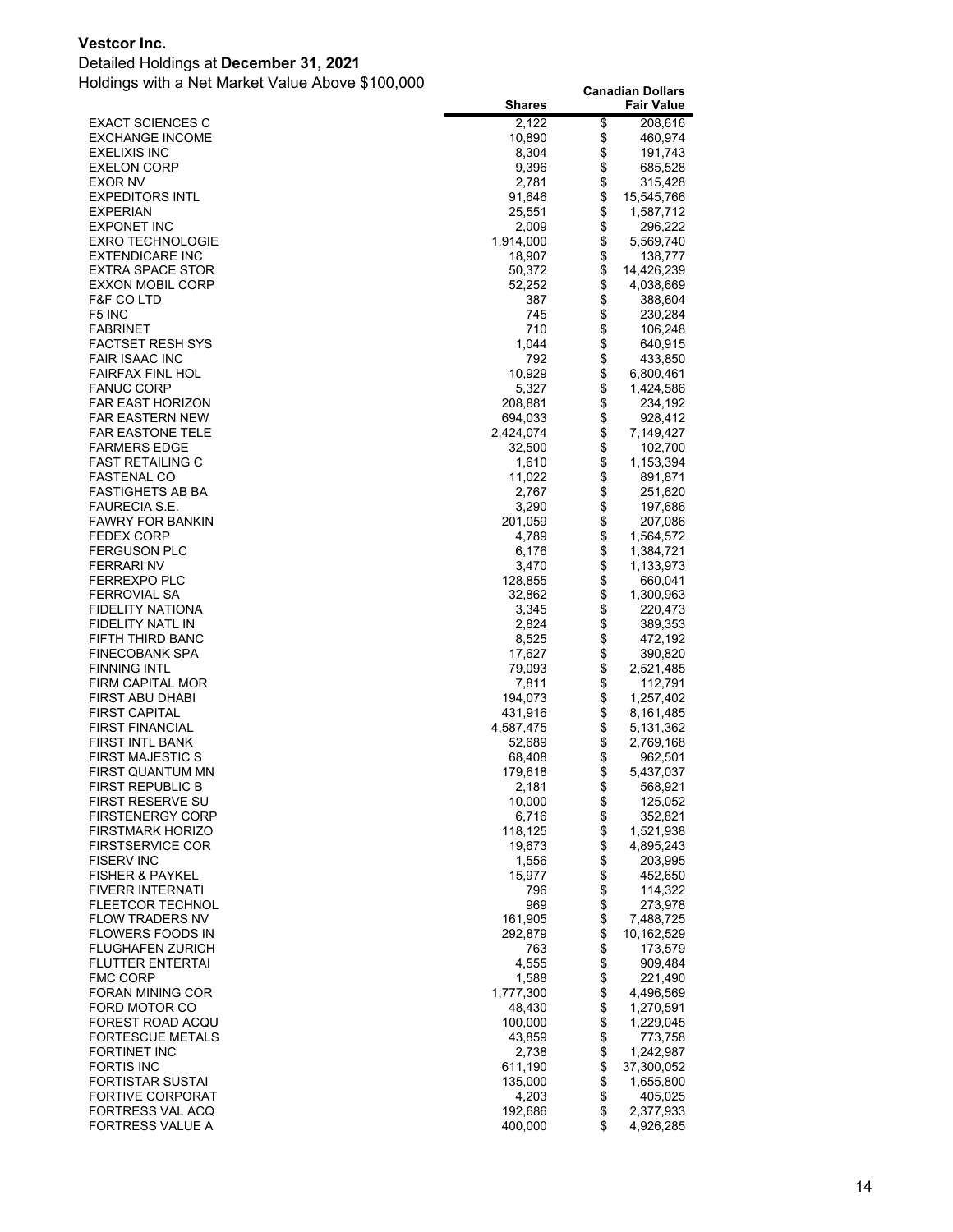#### Detailed Holdings at **December 31, 2021**

|                                                    | <b>Shares</b>      |              | <b>Fair Value</b>      |
|----------------------------------------------------|--------------------|--------------|------------------------|
| <b>FORTUM OYJ</b>                                  | 13,120             | \$           | 508,661                |
| FORTUNA SILVER M                                   | 92,053             | \$           | 454,742                |
| FORTUNE BRANDS H                                   | 2,495              | \$           | 336,902                |
| FORUM MERGER IV                                    | 25,000             | \$           | 307,577                |
| FOSHAN HAITIAN F                                   | 11,050             | \$           | 230,711                |
| <b>FOX CORPORATION</b>                             | 37,066             | \$           | 216,944                |
| FRANCO NEVADA CO                                   | 257,310            | \$           | 45,013,811             |
| <b>FRANKLIN ELEC IN</b><br><b>FRANKLIN RES INC</b> | 978<br>28,724      | \$           | 116,816<br>1,225,630   |
| <b>FRAPORT AG</b>                                  | 1,436              | $\ddot{\$}$  | 122,073                |
| <b>FRAZIER LIFESCIE</b>                            | 19,145             | \$           | 235,784                |
| FREEPORT-MCMORAN                                   | 117,319            | \$           | 6,184,031              |
| <b>FRESENIUS MED CA</b>                            | 5,544              | \$           | 455,046                |
| <b>FRESENIUS SE&amp;KGA</b>                        | 11,030             | \$           | 560,881                |
| <b>FRESHII INC</b>                                 | 401,400            |              | 778,716                |
| FRN AMRO BANK N.                                   | 10,734             | \$\$         | 199,151                |
| <b>FRONTERA ENERGY</b>                             | 14,524             |              | 148,726                |
| <b>FRONTIER ACQUISI</b>                            | 114,993            | \$           | 1,424,936              |
| <b>FRONTKEN CORPORA</b>                            | 263,629            | \$           | 319,734                |
| FTI CONSULTING I                                   | 40,951             | \$           | 7,935,996              |
| <b>FUCHS PETROLUB S</b><br><b>FUJI ELECTRIC CO</b> | 1,832              | \$           | 105,211                |
| FUJI FILM HLD CO                                   | 3,360<br>62,809    | \$<br>\$     | 231,457<br>5,874,073   |
| <b>FUJITSU</b>                                     | 5,492              | \$           | 1,188,584              |
| FUYAO GLASS INDU                                   | 52,532             | \$           | 491,899                |
| <b>G&amp;P ACQUISITION</b>                         | 125,000            | \$           | 1,548,938              |
| <b>GALAXY ENTERTAIN</b>                            | 63,788             | \$           | 417,529                |
| <b>GALLAGHER ARTHR</b>                             | 2,551              | \$           | 546,727                |
| <b>GALP ENERGIA</b>                                | 12,841             | \$           | 157,156                |
| <b>GAMING&amp;LEISURE P</b>                        | 26,892             | \$           | 1,661,066              |
| <b>GARMIN LTD</b>                                  | 35,984             | \$           | 6,189,361              |
| <b>GARTNER INC</b>                                 | 1,033              | \$           | 436,232                |
| <b>G-BITS NETWORK T</b>                            | 7,600              | \$\$         | 636,846                |
| <b>GCI LIBERTY INC</b>                             | 16,268             |              | 3,306,322              |
| <b>GCM MINING</b><br><b>GDI INTEGRATED F</b>       | 23,361             | \$           | 124,865                |
| <b>GEA GROUP AG</b>                                | 7,590<br>4,080     |              | 408,418<br>281,843     |
| <b>GEBERIT</b>                                     | 4,395              | \$           | 4,540,428              |
| <b>GECINA</b>                                      | 1,166              |              | 205,846                |
| <b>GEDEON RICHTER P</b>                            | 192,733            | \$           | 6,553,890              |
| <b>GENERAC HLDGS IN</b>                            | 1,245              | \$           | 553,437                |
| <b>GENERAL DYNAMICS</b>                            | 10,153             | \$           | 2,673,578              |
| <b>GENERAL MILLS IN</b>                            | 184,250            | \$           | 15,681,710             |
| <b>GENERAL MOTORS C</b>                            | 16,126             | \$           | 1,194,267              |
| <b>GENESIS GROWTH T</b>                            | 200,000            | \$           | 2,543,984              |
| <b>GENMAB AS</b>                                   | 1,797              | \$           | 912,776                |
| <b>GENTING SING LTD</b><br><b>GENUINE PARTS CO</b> | 158,473            | \$<br>\$     | 115,073                |
| <b>GEORGE WESTON LT</b>                            | 1,768<br>118,615   | \$           | 315,164<br>17,479,987  |
| GETINGE                                            | 6,145              | \$           | 338,728                |
| <b>GETLINK SE</b>                                  | 27,364             | \$           | 572,312                |
| <b>GFL ENVIRONMENTA</b>                            | 193,509            |              | 9,255,535              |
| <b>GIBSON ENERGY</b>                               | 90,476             | \$\$         | 2,058,075              |
| <b>GIGA-BYTE TECHNO</b>                            | 324,323            |              | 2,302,507              |
| <b>GILDAN ACTIVEWEA</b>                            | 38,313             | \$           | 2,054,726              |
| GILEAD SCIENCES                                    | 218,645            | \$           | 20,053,534             |
| <b>GIVAUDAN AG</b>                                 | 1,928              | \$           | 12,808,223             |
| <b>GJENSIDIGE FORSI</b>                            | 6,081              |              | 186,406                |
| GLAXOSMITHKLINE<br><b>GLENCORE PLC</b>             | 135,952<br>276,042 |              | 3,736,898<br>1,770,787 |
| <b>GLOBAL ATOMIC CO</b>                            | 35,007             |              | 146,679                |
| GLOBAL MED REIT                                    | 6,701              | \$\$\$\$\$\$ | 151,978                |
| <b>GLOBAL NET LEASE</b>                            | 41,621             |              | 803,324                |
| <b>GLOBAL PAYMENTS</b>                             | 3,625              |              | 618,978                |
| <b>GLOBAL SYNERGY A</b>                            | 146,310            |              | 1,813,001              |
| <b>GLOBAL TECHNOLOG</b>                            | 30,000             | \$\$\$\$     | 384,629                |
| <b>GLOBAL X FDS</b>                                | 15,387             |              | 771,042                |
| <b>GLOBAL X FDS US</b>                             | 73,740             | \$           | 2,686,647              |
| <b>GLOBANT S A</b>                                 | 689                | \$           | 273,356                |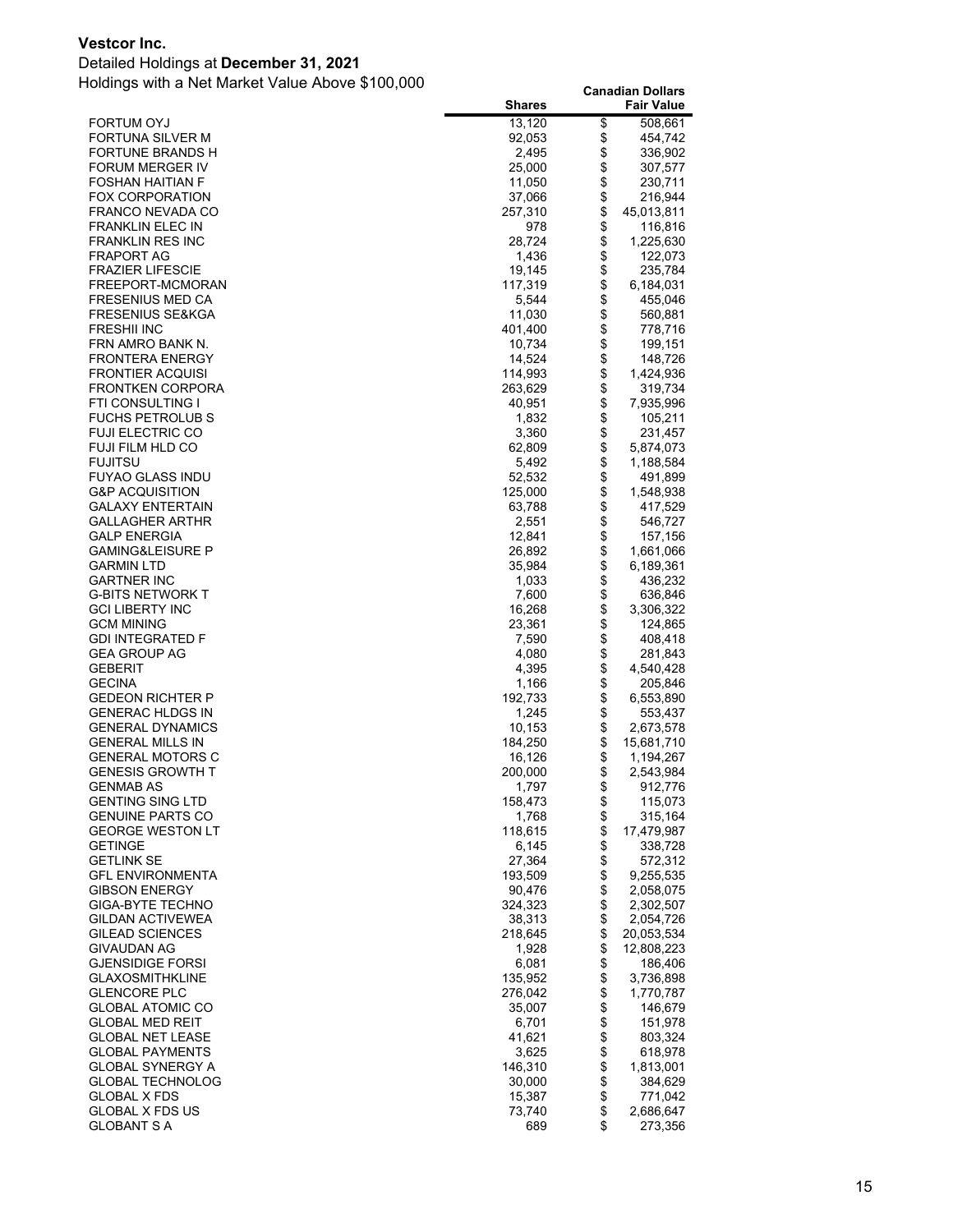#### Detailed Holdings at **December 31, 2021**

| \$<br>1,193<br>141,230<br><b>GLOBE LIFE INC</b><br>\$<br>GLOBE TELECOM IN<br>67,215<br>5,531,137<br>\$<br>24,104<br>306,335<br>GLODON CO LTD<br>\$<br>GLP J-REIT<br>126<br>274,902<br>\$<br>1,018<br>GMO PAYMENT GATE<br>160,240<br>\$<br>GN STORE NORD<br>2,853<br>226,632<br>\$<br>GO ACQUISITION C<br>75,983<br>944,423<br>\$<br>GODADDY INC<br>2,083<br>223,279<br>\$<br>GOEASY LTD<br>4,039<br>726,737<br>\$<br>GOGOLD RESOURCES<br>59,993<br>181,779<br>\$<br>GOLDMAN SACHS GR<br>10,528<br>5,087,319<br>\$<br>GOODMAN GROUP<br>45,524<br>1,107,913<br>\$<br>GORES HOLDINGS V<br>450,000<br>5,665,228<br>\$<br>GORES TECH PRTN<br>300,000<br>3,752,819<br>\$<br>GPO AEROPORTUARI<br>2,211<br>452,301<br>\$<br>GPT GROUP<br>60,868<br>302,976<br>\$<br>GRAINGER W W INC<br>855<br>559,696<br>\$<br>108,297<br>GRANITE REAL EST<br>11,442,477<br>\$<br>GREAT WALL ENTPR<br>119,529<br>291,412<br>\$<br><b>GREATEK ELECTRON</b><br>384,467<br>1,370,891<br>\$<br><b>GREAT-WEST LIFEC</b><br>427,817<br>16,239,933<br>\$<br>GREEN IMPACT PAR<br>874,665<br>5,247,990<br>\$<br><b>GRIFOLS SA</b><br>7,662<br>185,728<br>\$<br>GROUP NINE ACQUI<br>9,000<br>110,841<br>\$<br>10,556<br>GROUPE BRUXELLES<br>1,488,421<br>\$<br>GS RETAIL CO LTD<br>5,841<br>188,680<br>\$<br>GUANGDONG HAID G<br>161,200<br>2,347,101<br>\$<br>GUANGDONG INVEST<br>1,008,294<br>1,618,927<br>\$<br>GUANGXI WUZHOU Z<br>697,600<br>534,880<br>\$<br>GUANGZHOU KINGME<br>9,300<br>205,738<br>\$<br>GUIDEWIRE SOFTWA<br>975<br>139,820<br>\$<br>GULF WAREHOUSING<br>988,430<br>1,556,126<br>\$<br><b>GUNKUL ENGINEERI</b><br>2,061,480<br>439,354<br>\$<br><b>H&amp;R REAL EST</b><br>275,299<br>4,516,968<br><b>H2O INNOVATION</b><br>961,500<br>2,509,515<br>\$<br>HAIN CELESTIAL G<br>27,828<br>1,497,781<br>\$<br><b>HAKUHODO DY HLDG</b><br>7,791<br>163,742<br>\$<br>HALMA<br>10,141<br>555,199<br>\$<br><b>HAMAMATSU PHOTON</b><br>3,238<br>260,702<br>\$<br><b>HAMILTON LANE IN</b><br>1,063<br>139,603<br><b>HANG LUNG PROP</b><br>61,970<br>161,047<br>\$<br><b>HANG SENG BANK</b><br>97,382<br>2,251,485<br>\$<br><b>HANGZHOU TIGERME</b><br>8,710<br>139,708<br>\$<br>HANKYU HANSHIN H<br>5,716<br>204,714<br>\$<br><b>HANNOVER RUCK SE</b><br>1,822<br>437,468<br>\$<br><b>HANSOH PHARMACEU</b><br>472,905<br>1,455,774<br><b>HARDWOODS DISTRI</b><br>10,586<br>\$<br>474,253<br>\$<br>11,331<br>262,679<br><b>HARGREAVES LANSD</b><br>\$<br>376,121<br><b>HARTFORD FINL SV</b><br>4,285<br>\$<br><b>HASBRO INC</b><br>1,614<br>207,501<br>\$<br><b>HCA HEALTHCARE</b><br>3,161<br>1,025,835<br>\$<br><b>HEADWATER EXPLOR</b><br>2,498,377<br>12,866,642<br>\$<br><b>HEALTHCARE AI AC</b><br>75,000<br>948,310<br>\$<br><b>HEALTHPEAK PROPE</b><br>61,895<br>2,821,613<br>\$<br><b>HEARTLAND EXPRES</b><br>5,014<br>106,528<br>\$<br><b>HEICO CORP NEW</b><br>901<br>146,268<br>\$\$\$\$<br><b>HEIDELBERGCEMENT</b><br>3,703<br>316,598<br><b>HEINEKEN HOLDING</b><br>2,905<br>338,631<br><b>HEINEKEN NV</b><br>7,122<br>1,011,380<br>357<br>HELEN OF TROY CO<br>110,242<br>\$<br><b>HELLOFRESH SE</b><br>4,561<br>442,500<br>\$<br><b>HENDERSON LAND D</b><br>671,480<br>3,611,915<br>268,213<br><b>HENGAN INTERNATI</b><br>1,744,744<br>\$<br>HENKEL AG&CO. KG<br>7,464<br>753,366<br>\$<br><b>HENNES &amp; MAURITZ</b><br>19,668<br>488,649<br><b>HENRY JACK &amp; ASSOC</b><br>46,148<br>9,734,155<br>\$<br>1,724<br><b>HENRY SCHEIN INC</b><br>168,835<br>\$<br><b>HERMES INTL</b><br>878<br>1,937,214<br>\$<br>HEROUX-DEVTEK IN<br>6,704<br>120,672 | <b>Shares</b> | <b>Fair Value</b> |
|----------------------------------------------------------------------------------------------------------------------------------------------------------------------------------------------------------------------------------------------------------------------------------------------------------------------------------------------------------------------------------------------------------------------------------------------------------------------------------------------------------------------------------------------------------------------------------------------------------------------------------------------------------------------------------------------------------------------------------------------------------------------------------------------------------------------------------------------------------------------------------------------------------------------------------------------------------------------------------------------------------------------------------------------------------------------------------------------------------------------------------------------------------------------------------------------------------------------------------------------------------------------------------------------------------------------------------------------------------------------------------------------------------------------------------------------------------------------------------------------------------------------------------------------------------------------------------------------------------------------------------------------------------------------------------------------------------------------------------------------------------------------------------------------------------------------------------------------------------------------------------------------------------------------------------------------------------------------------------------------------------------------------------------------------------------------------------------------------------------------------------------------------------------------------------------------------------------------------------------------------------------------------------------------------------------------------------------------------------------------------------------------------------------------------------------------------------------------------------------------------------------------------------------------------------------------------------------------------------------------------------------------------------------------------------------------------------------------------------------------------------------------------------------------------------------------------------------------------------------------------------------------------------------------------------------------------------------------------------------------------------------------------------------------------------------------------------------------------------------------------------------------------------------------------------------------------------------------------------------------------------------------------------------------------------------------------------------------------------------------------------------------------------------------------------------------------------------------------------------------------------------------------------------------------|---------------|-------------------|
|                                                                                                                                                                                                                                                                                                                                                                                                                                                                                                                                                                                                                                                                                                                                                                                                                                                                                                                                                                                                                                                                                                                                                                                                                                                                                                                                                                                                                                                                                                                                                                                                                                                                                                                                                                                                                                                                                                                                                                                                                                                                                                                                                                                                                                                                                                                                                                                                                                                                                                                                                                                                                                                                                                                                                                                                                                                                                                                                                                                                                                                                                                                                                                                                                                                                                                                                                                                                                                                                                                                                                    |               |                   |
|                                                                                                                                                                                                                                                                                                                                                                                                                                                                                                                                                                                                                                                                                                                                                                                                                                                                                                                                                                                                                                                                                                                                                                                                                                                                                                                                                                                                                                                                                                                                                                                                                                                                                                                                                                                                                                                                                                                                                                                                                                                                                                                                                                                                                                                                                                                                                                                                                                                                                                                                                                                                                                                                                                                                                                                                                                                                                                                                                                                                                                                                                                                                                                                                                                                                                                                                                                                                                                                                                                                                                    |               |                   |
|                                                                                                                                                                                                                                                                                                                                                                                                                                                                                                                                                                                                                                                                                                                                                                                                                                                                                                                                                                                                                                                                                                                                                                                                                                                                                                                                                                                                                                                                                                                                                                                                                                                                                                                                                                                                                                                                                                                                                                                                                                                                                                                                                                                                                                                                                                                                                                                                                                                                                                                                                                                                                                                                                                                                                                                                                                                                                                                                                                                                                                                                                                                                                                                                                                                                                                                                                                                                                                                                                                                                                    |               |                   |
|                                                                                                                                                                                                                                                                                                                                                                                                                                                                                                                                                                                                                                                                                                                                                                                                                                                                                                                                                                                                                                                                                                                                                                                                                                                                                                                                                                                                                                                                                                                                                                                                                                                                                                                                                                                                                                                                                                                                                                                                                                                                                                                                                                                                                                                                                                                                                                                                                                                                                                                                                                                                                                                                                                                                                                                                                                                                                                                                                                                                                                                                                                                                                                                                                                                                                                                                                                                                                                                                                                                                                    |               |                   |
|                                                                                                                                                                                                                                                                                                                                                                                                                                                                                                                                                                                                                                                                                                                                                                                                                                                                                                                                                                                                                                                                                                                                                                                                                                                                                                                                                                                                                                                                                                                                                                                                                                                                                                                                                                                                                                                                                                                                                                                                                                                                                                                                                                                                                                                                                                                                                                                                                                                                                                                                                                                                                                                                                                                                                                                                                                                                                                                                                                                                                                                                                                                                                                                                                                                                                                                                                                                                                                                                                                                                                    |               |                   |
|                                                                                                                                                                                                                                                                                                                                                                                                                                                                                                                                                                                                                                                                                                                                                                                                                                                                                                                                                                                                                                                                                                                                                                                                                                                                                                                                                                                                                                                                                                                                                                                                                                                                                                                                                                                                                                                                                                                                                                                                                                                                                                                                                                                                                                                                                                                                                                                                                                                                                                                                                                                                                                                                                                                                                                                                                                                                                                                                                                                                                                                                                                                                                                                                                                                                                                                                                                                                                                                                                                                                                    |               |                   |
|                                                                                                                                                                                                                                                                                                                                                                                                                                                                                                                                                                                                                                                                                                                                                                                                                                                                                                                                                                                                                                                                                                                                                                                                                                                                                                                                                                                                                                                                                                                                                                                                                                                                                                                                                                                                                                                                                                                                                                                                                                                                                                                                                                                                                                                                                                                                                                                                                                                                                                                                                                                                                                                                                                                                                                                                                                                                                                                                                                                                                                                                                                                                                                                                                                                                                                                                                                                                                                                                                                                                                    |               |                   |
|                                                                                                                                                                                                                                                                                                                                                                                                                                                                                                                                                                                                                                                                                                                                                                                                                                                                                                                                                                                                                                                                                                                                                                                                                                                                                                                                                                                                                                                                                                                                                                                                                                                                                                                                                                                                                                                                                                                                                                                                                                                                                                                                                                                                                                                                                                                                                                                                                                                                                                                                                                                                                                                                                                                                                                                                                                                                                                                                                                                                                                                                                                                                                                                                                                                                                                                                                                                                                                                                                                                                                    |               |                   |
|                                                                                                                                                                                                                                                                                                                                                                                                                                                                                                                                                                                                                                                                                                                                                                                                                                                                                                                                                                                                                                                                                                                                                                                                                                                                                                                                                                                                                                                                                                                                                                                                                                                                                                                                                                                                                                                                                                                                                                                                                                                                                                                                                                                                                                                                                                                                                                                                                                                                                                                                                                                                                                                                                                                                                                                                                                                                                                                                                                                                                                                                                                                                                                                                                                                                                                                                                                                                                                                                                                                                                    |               |                   |
|                                                                                                                                                                                                                                                                                                                                                                                                                                                                                                                                                                                                                                                                                                                                                                                                                                                                                                                                                                                                                                                                                                                                                                                                                                                                                                                                                                                                                                                                                                                                                                                                                                                                                                                                                                                                                                                                                                                                                                                                                                                                                                                                                                                                                                                                                                                                                                                                                                                                                                                                                                                                                                                                                                                                                                                                                                                                                                                                                                                                                                                                                                                                                                                                                                                                                                                                                                                                                                                                                                                                                    |               |                   |
|                                                                                                                                                                                                                                                                                                                                                                                                                                                                                                                                                                                                                                                                                                                                                                                                                                                                                                                                                                                                                                                                                                                                                                                                                                                                                                                                                                                                                                                                                                                                                                                                                                                                                                                                                                                                                                                                                                                                                                                                                                                                                                                                                                                                                                                                                                                                                                                                                                                                                                                                                                                                                                                                                                                                                                                                                                                                                                                                                                                                                                                                                                                                                                                                                                                                                                                                                                                                                                                                                                                                                    |               |                   |
|                                                                                                                                                                                                                                                                                                                                                                                                                                                                                                                                                                                                                                                                                                                                                                                                                                                                                                                                                                                                                                                                                                                                                                                                                                                                                                                                                                                                                                                                                                                                                                                                                                                                                                                                                                                                                                                                                                                                                                                                                                                                                                                                                                                                                                                                                                                                                                                                                                                                                                                                                                                                                                                                                                                                                                                                                                                                                                                                                                                                                                                                                                                                                                                                                                                                                                                                                                                                                                                                                                                                                    |               |                   |
|                                                                                                                                                                                                                                                                                                                                                                                                                                                                                                                                                                                                                                                                                                                                                                                                                                                                                                                                                                                                                                                                                                                                                                                                                                                                                                                                                                                                                                                                                                                                                                                                                                                                                                                                                                                                                                                                                                                                                                                                                                                                                                                                                                                                                                                                                                                                                                                                                                                                                                                                                                                                                                                                                                                                                                                                                                                                                                                                                                                                                                                                                                                                                                                                                                                                                                                                                                                                                                                                                                                                                    |               |                   |
|                                                                                                                                                                                                                                                                                                                                                                                                                                                                                                                                                                                                                                                                                                                                                                                                                                                                                                                                                                                                                                                                                                                                                                                                                                                                                                                                                                                                                                                                                                                                                                                                                                                                                                                                                                                                                                                                                                                                                                                                                                                                                                                                                                                                                                                                                                                                                                                                                                                                                                                                                                                                                                                                                                                                                                                                                                                                                                                                                                                                                                                                                                                                                                                                                                                                                                                                                                                                                                                                                                                                                    |               |                   |
|                                                                                                                                                                                                                                                                                                                                                                                                                                                                                                                                                                                                                                                                                                                                                                                                                                                                                                                                                                                                                                                                                                                                                                                                                                                                                                                                                                                                                                                                                                                                                                                                                                                                                                                                                                                                                                                                                                                                                                                                                                                                                                                                                                                                                                                                                                                                                                                                                                                                                                                                                                                                                                                                                                                                                                                                                                                                                                                                                                                                                                                                                                                                                                                                                                                                                                                                                                                                                                                                                                                                                    |               |                   |
|                                                                                                                                                                                                                                                                                                                                                                                                                                                                                                                                                                                                                                                                                                                                                                                                                                                                                                                                                                                                                                                                                                                                                                                                                                                                                                                                                                                                                                                                                                                                                                                                                                                                                                                                                                                                                                                                                                                                                                                                                                                                                                                                                                                                                                                                                                                                                                                                                                                                                                                                                                                                                                                                                                                                                                                                                                                                                                                                                                                                                                                                                                                                                                                                                                                                                                                                                                                                                                                                                                                                                    |               |                   |
|                                                                                                                                                                                                                                                                                                                                                                                                                                                                                                                                                                                                                                                                                                                                                                                                                                                                                                                                                                                                                                                                                                                                                                                                                                                                                                                                                                                                                                                                                                                                                                                                                                                                                                                                                                                                                                                                                                                                                                                                                                                                                                                                                                                                                                                                                                                                                                                                                                                                                                                                                                                                                                                                                                                                                                                                                                                                                                                                                                                                                                                                                                                                                                                                                                                                                                                                                                                                                                                                                                                                                    |               |                   |
|                                                                                                                                                                                                                                                                                                                                                                                                                                                                                                                                                                                                                                                                                                                                                                                                                                                                                                                                                                                                                                                                                                                                                                                                                                                                                                                                                                                                                                                                                                                                                                                                                                                                                                                                                                                                                                                                                                                                                                                                                                                                                                                                                                                                                                                                                                                                                                                                                                                                                                                                                                                                                                                                                                                                                                                                                                                                                                                                                                                                                                                                                                                                                                                                                                                                                                                                                                                                                                                                                                                                                    |               |                   |
|                                                                                                                                                                                                                                                                                                                                                                                                                                                                                                                                                                                                                                                                                                                                                                                                                                                                                                                                                                                                                                                                                                                                                                                                                                                                                                                                                                                                                                                                                                                                                                                                                                                                                                                                                                                                                                                                                                                                                                                                                                                                                                                                                                                                                                                                                                                                                                                                                                                                                                                                                                                                                                                                                                                                                                                                                                                                                                                                                                                                                                                                                                                                                                                                                                                                                                                                                                                                                                                                                                                                                    |               |                   |
|                                                                                                                                                                                                                                                                                                                                                                                                                                                                                                                                                                                                                                                                                                                                                                                                                                                                                                                                                                                                                                                                                                                                                                                                                                                                                                                                                                                                                                                                                                                                                                                                                                                                                                                                                                                                                                                                                                                                                                                                                                                                                                                                                                                                                                                                                                                                                                                                                                                                                                                                                                                                                                                                                                                                                                                                                                                                                                                                                                                                                                                                                                                                                                                                                                                                                                                                                                                                                                                                                                                                                    |               |                   |
|                                                                                                                                                                                                                                                                                                                                                                                                                                                                                                                                                                                                                                                                                                                                                                                                                                                                                                                                                                                                                                                                                                                                                                                                                                                                                                                                                                                                                                                                                                                                                                                                                                                                                                                                                                                                                                                                                                                                                                                                                                                                                                                                                                                                                                                                                                                                                                                                                                                                                                                                                                                                                                                                                                                                                                                                                                                                                                                                                                                                                                                                                                                                                                                                                                                                                                                                                                                                                                                                                                                                                    |               |                   |
|                                                                                                                                                                                                                                                                                                                                                                                                                                                                                                                                                                                                                                                                                                                                                                                                                                                                                                                                                                                                                                                                                                                                                                                                                                                                                                                                                                                                                                                                                                                                                                                                                                                                                                                                                                                                                                                                                                                                                                                                                                                                                                                                                                                                                                                                                                                                                                                                                                                                                                                                                                                                                                                                                                                                                                                                                                                                                                                                                                                                                                                                                                                                                                                                                                                                                                                                                                                                                                                                                                                                                    |               |                   |
|                                                                                                                                                                                                                                                                                                                                                                                                                                                                                                                                                                                                                                                                                                                                                                                                                                                                                                                                                                                                                                                                                                                                                                                                                                                                                                                                                                                                                                                                                                                                                                                                                                                                                                                                                                                                                                                                                                                                                                                                                                                                                                                                                                                                                                                                                                                                                                                                                                                                                                                                                                                                                                                                                                                                                                                                                                                                                                                                                                                                                                                                                                                                                                                                                                                                                                                                                                                                                                                                                                                                                    |               |                   |
|                                                                                                                                                                                                                                                                                                                                                                                                                                                                                                                                                                                                                                                                                                                                                                                                                                                                                                                                                                                                                                                                                                                                                                                                                                                                                                                                                                                                                                                                                                                                                                                                                                                                                                                                                                                                                                                                                                                                                                                                                                                                                                                                                                                                                                                                                                                                                                                                                                                                                                                                                                                                                                                                                                                                                                                                                                                                                                                                                                                                                                                                                                                                                                                                                                                                                                                                                                                                                                                                                                                                                    |               |                   |
|                                                                                                                                                                                                                                                                                                                                                                                                                                                                                                                                                                                                                                                                                                                                                                                                                                                                                                                                                                                                                                                                                                                                                                                                                                                                                                                                                                                                                                                                                                                                                                                                                                                                                                                                                                                                                                                                                                                                                                                                                                                                                                                                                                                                                                                                                                                                                                                                                                                                                                                                                                                                                                                                                                                                                                                                                                                                                                                                                                                                                                                                                                                                                                                                                                                                                                                                                                                                                                                                                                                                                    |               |                   |
|                                                                                                                                                                                                                                                                                                                                                                                                                                                                                                                                                                                                                                                                                                                                                                                                                                                                                                                                                                                                                                                                                                                                                                                                                                                                                                                                                                                                                                                                                                                                                                                                                                                                                                                                                                                                                                                                                                                                                                                                                                                                                                                                                                                                                                                                                                                                                                                                                                                                                                                                                                                                                                                                                                                                                                                                                                                                                                                                                                                                                                                                                                                                                                                                                                                                                                                                                                                                                                                                                                                                                    |               |                   |
|                                                                                                                                                                                                                                                                                                                                                                                                                                                                                                                                                                                                                                                                                                                                                                                                                                                                                                                                                                                                                                                                                                                                                                                                                                                                                                                                                                                                                                                                                                                                                                                                                                                                                                                                                                                                                                                                                                                                                                                                                                                                                                                                                                                                                                                                                                                                                                                                                                                                                                                                                                                                                                                                                                                                                                                                                                                                                                                                                                                                                                                                                                                                                                                                                                                                                                                                                                                                                                                                                                                                                    |               |                   |
|                                                                                                                                                                                                                                                                                                                                                                                                                                                                                                                                                                                                                                                                                                                                                                                                                                                                                                                                                                                                                                                                                                                                                                                                                                                                                                                                                                                                                                                                                                                                                                                                                                                                                                                                                                                                                                                                                                                                                                                                                                                                                                                                                                                                                                                                                                                                                                                                                                                                                                                                                                                                                                                                                                                                                                                                                                                                                                                                                                                                                                                                                                                                                                                                                                                                                                                                                                                                                                                                                                                                                    |               |                   |
|                                                                                                                                                                                                                                                                                                                                                                                                                                                                                                                                                                                                                                                                                                                                                                                                                                                                                                                                                                                                                                                                                                                                                                                                                                                                                                                                                                                                                                                                                                                                                                                                                                                                                                                                                                                                                                                                                                                                                                                                                                                                                                                                                                                                                                                                                                                                                                                                                                                                                                                                                                                                                                                                                                                                                                                                                                                                                                                                                                                                                                                                                                                                                                                                                                                                                                                                                                                                                                                                                                                                                    |               |                   |
|                                                                                                                                                                                                                                                                                                                                                                                                                                                                                                                                                                                                                                                                                                                                                                                                                                                                                                                                                                                                                                                                                                                                                                                                                                                                                                                                                                                                                                                                                                                                                                                                                                                                                                                                                                                                                                                                                                                                                                                                                                                                                                                                                                                                                                                                                                                                                                                                                                                                                                                                                                                                                                                                                                                                                                                                                                                                                                                                                                                                                                                                                                                                                                                                                                                                                                                                                                                                                                                                                                                                                    |               |                   |
|                                                                                                                                                                                                                                                                                                                                                                                                                                                                                                                                                                                                                                                                                                                                                                                                                                                                                                                                                                                                                                                                                                                                                                                                                                                                                                                                                                                                                                                                                                                                                                                                                                                                                                                                                                                                                                                                                                                                                                                                                                                                                                                                                                                                                                                                                                                                                                                                                                                                                                                                                                                                                                                                                                                                                                                                                                                                                                                                                                                                                                                                                                                                                                                                                                                                                                                                                                                                                                                                                                                                                    |               |                   |
|                                                                                                                                                                                                                                                                                                                                                                                                                                                                                                                                                                                                                                                                                                                                                                                                                                                                                                                                                                                                                                                                                                                                                                                                                                                                                                                                                                                                                                                                                                                                                                                                                                                                                                                                                                                                                                                                                                                                                                                                                                                                                                                                                                                                                                                                                                                                                                                                                                                                                                                                                                                                                                                                                                                                                                                                                                                                                                                                                                                                                                                                                                                                                                                                                                                                                                                                                                                                                                                                                                                                                    |               |                   |
|                                                                                                                                                                                                                                                                                                                                                                                                                                                                                                                                                                                                                                                                                                                                                                                                                                                                                                                                                                                                                                                                                                                                                                                                                                                                                                                                                                                                                                                                                                                                                                                                                                                                                                                                                                                                                                                                                                                                                                                                                                                                                                                                                                                                                                                                                                                                                                                                                                                                                                                                                                                                                                                                                                                                                                                                                                                                                                                                                                                                                                                                                                                                                                                                                                                                                                                                                                                                                                                                                                                                                    |               |                   |
|                                                                                                                                                                                                                                                                                                                                                                                                                                                                                                                                                                                                                                                                                                                                                                                                                                                                                                                                                                                                                                                                                                                                                                                                                                                                                                                                                                                                                                                                                                                                                                                                                                                                                                                                                                                                                                                                                                                                                                                                                                                                                                                                                                                                                                                                                                                                                                                                                                                                                                                                                                                                                                                                                                                                                                                                                                                                                                                                                                                                                                                                                                                                                                                                                                                                                                                                                                                                                                                                                                                                                    |               |                   |
|                                                                                                                                                                                                                                                                                                                                                                                                                                                                                                                                                                                                                                                                                                                                                                                                                                                                                                                                                                                                                                                                                                                                                                                                                                                                                                                                                                                                                                                                                                                                                                                                                                                                                                                                                                                                                                                                                                                                                                                                                                                                                                                                                                                                                                                                                                                                                                                                                                                                                                                                                                                                                                                                                                                                                                                                                                                                                                                                                                                                                                                                                                                                                                                                                                                                                                                                                                                                                                                                                                                                                    |               |                   |
|                                                                                                                                                                                                                                                                                                                                                                                                                                                                                                                                                                                                                                                                                                                                                                                                                                                                                                                                                                                                                                                                                                                                                                                                                                                                                                                                                                                                                                                                                                                                                                                                                                                                                                                                                                                                                                                                                                                                                                                                                                                                                                                                                                                                                                                                                                                                                                                                                                                                                                                                                                                                                                                                                                                                                                                                                                                                                                                                                                                                                                                                                                                                                                                                                                                                                                                                                                                                                                                                                                                                                    |               |                   |
|                                                                                                                                                                                                                                                                                                                                                                                                                                                                                                                                                                                                                                                                                                                                                                                                                                                                                                                                                                                                                                                                                                                                                                                                                                                                                                                                                                                                                                                                                                                                                                                                                                                                                                                                                                                                                                                                                                                                                                                                                                                                                                                                                                                                                                                                                                                                                                                                                                                                                                                                                                                                                                                                                                                                                                                                                                                                                                                                                                                                                                                                                                                                                                                                                                                                                                                                                                                                                                                                                                                                                    |               |                   |
|                                                                                                                                                                                                                                                                                                                                                                                                                                                                                                                                                                                                                                                                                                                                                                                                                                                                                                                                                                                                                                                                                                                                                                                                                                                                                                                                                                                                                                                                                                                                                                                                                                                                                                                                                                                                                                                                                                                                                                                                                                                                                                                                                                                                                                                                                                                                                                                                                                                                                                                                                                                                                                                                                                                                                                                                                                                                                                                                                                                                                                                                                                                                                                                                                                                                                                                                                                                                                                                                                                                                                    |               |                   |
|                                                                                                                                                                                                                                                                                                                                                                                                                                                                                                                                                                                                                                                                                                                                                                                                                                                                                                                                                                                                                                                                                                                                                                                                                                                                                                                                                                                                                                                                                                                                                                                                                                                                                                                                                                                                                                                                                                                                                                                                                                                                                                                                                                                                                                                                                                                                                                                                                                                                                                                                                                                                                                                                                                                                                                                                                                                                                                                                                                                                                                                                                                                                                                                                                                                                                                                                                                                                                                                                                                                                                    |               |                   |
|                                                                                                                                                                                                                                                                                                                                                                                                                                                                                                                                                                                                                                                                                                                                                                                                                                                                                                                                                                                                                                                                                                                                                                                                                                                                                                                                                                                                                                                                                                                                                                                                                                                                                                                                                                                                                                                                                                                                                                                                                                                                                                                                                                                                                                                                                                                                                                                                                                                                                                                                                                                                                                                                                                                                                                                                                                                                                                                                                                                                                                                                                                                                                                                                                                                                                                                                                                                                                                                                                                                                                    |               |                   |
|                                                                                                                                                                                                                                                                                                                                                                                                                                                                                                                                                                                                                                                                                                                                                                                                                                                                                                                                                                                                                                                                                                                                                                                                                                                                                                                                                                                                                                                                                                                                                                                                                                                                                                                                                                                                                                                                                                                                                                                                                                                                                                                                                                                                                                                                                                                                                                                                                                                                                                                                                                                                                                                                                                                                                                                                                                                                                                                                                                                                                                                                                                                                                                                                                                                                                                                                                                                                                                                                                                                                                    |               |                   |
|                                                                                                                                                                                                                                                                                                                                                                                                                                                                                                                                                                                                                                                                                                                                                                                                                                                                                                                                                                                                                                                                                                                                                                                                                                                                                                                                                                                                                                                                                                                                                                                                                                                                                                                                                                                                                                                                                                                                                                                                                                                                                                                                                                                                                                                                                                                                                                                                                                                                                                                                                                                                                                                                                                                                                                                                                                                                                                                                                                                                                                                                                                                                                                                                                                                                                                                                                                                                                                                                                                                                                    |               |                   |
|                                                                                                                                                                                                                                                                                                                                                                                                                                                                                                                                                                                                                                                                                                                                                                                                                                                                                                                                                                                                                                                                                                                                                                                                                                                                                                                                                                                                                                                                                                                                                                                                                                                                                                                                                                                                                                                                                                                                                                                                                                                                                                                                                                                                                                                                                                                                                                                                                                                                                                                                                                                                                                                                                                                                                                                                                                                                                                                                                                                                                                                                                                                                                                                                                                                                                                                                                                                                                                                                                                                                                    |               |                   |
|                                                                                                                                                                                                                                                                                                                                                                                                                                                                                                                                                                                                                                                                                                                                                                                                                                                                                                                                                                                                                                                                                                                                                                                                                                                                                                                                                                                                                                                                                                                                                                                                                                                                                                                                                                                                                                                                                                                                                                                                                                                                                                                                                                                                                                                                                                                                                                                                                                                                                                                                                                                                                                                                                                                                                                                                                                                                                                                                                                                                                                                                                                                                                                                                                                                                                                                                                                                                                                                                                                                                                    |               |                   |
|                                                                                                                                                                                                                                                                                                                                                                                                                                                                                                                                                                                                                                                                                                                                                                                                                                                                                                                                                                                                                                                                                                                                                                                                                                                                                                                                                                                                                                                                                                                                                                                                                                                                                                                                                                                                                                                                                                                                                                                                                                                                                                                                                                                                                                                                                                                                                                                                                                                                                                                                                                                                                                                                                                                                                                                                                                                                                                                                                                                                                                                                                                                                                                                                                                                                                                                                                                                                                                                                                                                                                    |               |                   |
|                                                                                                                                                                                                                                                                                                                                                                                                                                                                                                                                                                                                                                                                                                                                                                                                                                                                                                                                                                                                                                                                                                                                                                                                                                                                                                                                                                                                                                                                                                                                                                                                                                                                                                                                                                                                                                                                                                                                                                                                                                                                                                                                                                                                                                                                                                                                                                                                                                                                                                                                                                                                                                                                                                                                                                                                                                                                                                                                                                                                                                                                                                                                                                                                                                                                                                                                                                                                                                                                                                                                                    |               |                   |
|                                                                                                                                                                                                                                                                                                                                                                                                                                                                                                                                                                                                                                                                                                                                                                                                                                                                                                                                                                                                                                                                                                                                                                                                                                                                                                                                                                                                                                                                                                                                                                                                                                                                                                                                                                                                                                                                                                                                                                                                                                                                                                                                                                                                                                                                                                                                                                                                                                                                                                                                                                                                                                                                                                                                                                                                                                                                                                                                                                                                                                                                                                                                                                                                                                                                                                                                                                                                                                                                                                                                                    |               |                   |
|                                                                                                                                                                                                                                                                                                                                                                                                                                                                                                                                                                                                                                                                                                                                                                                                                                                                                                                                                                                                                                                                                                                                                                                                                                                                                                                                                                                                                                                                                                                                                                                                                                                                                                                                                                                                                                                                                                                                                                                                                                                                                                                                                                                                                                                                                                                                                                                                                                                                                                                                                                                                                                                                                                                                                                                                                                                                                                                                                                                                                                                                                                                                                                                                                                                                                                                                                                                                                                                                                                                                                    |               |                   |
|                                                                                                                                                                                                                                                                                                                                                                                                                                                                                                                                                                                                                                                                                                                                                                                                                                                                                                                                                                                                                                                                                                                                                                                                                                                                                                                                                                                                                                                                                                                                                                                                                                                                                                                                                                                                                                                                                                                                                                                                                                                                                                                                                                                                                                                                                                                                                                                                                                                                                                                                                                                                                                                                                                                                                                                                                                                                                                                                                                                                                                                                                                                                                                                                                                                                                                                                                                                                                                                                                                                                                    |               |                   |
|                                                                                                                                                                                                                                                                                                                                                                                                                                                                                                                                                                                                                                                                                                                                                                                                                                                                                                                                                                                                                                                                                                                                                                                                                                                                                                                                                                                                                                                                                                                                                                                                                                                                                                                                                                                                                                                                                                                                                                                                                                                                                                                                                                                                                                                                                                                                                                                                                                                                                                                                                                                                                                                                                                                                                                                                                                                                                                                                                                                                                                                                                                                                                                                                                                                                                                                                                                                                                                                                                                                                                    |               |                   |
|                                                                                                                                                                                                                                                                                                                                                                                                                                                                                                                                                                                                                                                                                                                                                                                                                                                                                                                                                                                                                                                                                                                                                                                                                                                                                                                                                                                                                                                                                                                                                                                                                                                                                                                                                                                                                                                                                                                                                                                                                                                                                                                                                                                                                                                                                                                                                                                                                                                                                                                                                                                                                                                                                                                                                                                                                                                                                                                                                                                                                                                                                                                                                                                                                                                                                                                                                                                                                                                                                                                                                    |               |                   |
|                                                                                                                                                                                                                                                                                                                                                                                                                                                                                                                                                                                                                                                                                                                                                                                                                                                                                                                                                                                                                                                                                                                                                                                                                                                                                                                                                                                                                                                                                                                                                                                                                                                                                                                                                                                                                                                                                                                                                                                                                                                                                                                                                                                                                                                                                                                                                                                                                                                                                                                                                                                                                                                                                                                                                                                                                                                                                                                                                                                                                                                                                                                                                                                                                                                                                                                                                                                                                                                                                                                                                    |               |                   |
|                                                                                                                                                                                                                                                                                                                                                                                                                                                                                                                                                                                                                                                                                                                                                                                                                                                                                                                                                                                                                                                                                                                                                                                                                                                                                                                                                                                                                                                                                                                                                                                                                                                                                                                                                                                                                                                                                                                                                                                                                                                                                                                                                                                                                                                                                                                                                                                                                                                                                                                                                                                                                                                                                                                                                                                                                                                                                                                                                                                                                                                                                                                                                                                                                                                                                                                                                                                                                                                                                                                                                    |               |                   |
|                                                                                                                                                                                                                                                                                                                                                                                                                                                                                                                                                                                                                                                                                                                                                                                                                                                                                                                                                                                                                                                                                                                                                                                                                                                                                                                                                                                                                                                                                                                                                                                                                                                                                                                                                                                                                                                                                                                                                                                                                                                                                                                                                                                                                                                                                                                                                                                                                                                                                                                                                                                                                                                                                                                                                                                                                                                                                                                                                                                                                                                                                                                                                                                                                                                                                                                                                                                                                                                                                                                                                    |               |                   |
|                                                                                                                                                                                                                                                                                                                                                                                                                                                                                                                                                                                                                                                                                                                                                                                                                                                                                                                                                                                                                                                                                                                                                                                                                                                                                                                                                                                                                                                                                                                                                                                                                                                                                                                                                                                                                                                                                                                                                                                                                                                                                                                                                                                                                                                                                                                                                                                                                                                                                                                                                                                                                                                                                                                                                                                                                                                                                                                                                                                                                                                                                                                                                                                                                                                                                                                                                                                                                                                                                                                                                    |               |                   |
|                                                                                                                                                                                                                                                                                                                                                                                                                                                                                                                                                                                                                                                                                                                                                                                                                                                                                                                                                                                                                                                                                                                                                                                                                                                                                                                                                                                                                                                                                                                                                                                                                                                                                                                                                                                                                                                                                                                                                                                                                                                                                                                                                                                                                                                                                                                                                                                                                                                                                                                                                                                                                                                                                                                                                                                                                                                                                                                                                                                                                                                                                                                                                                                                                                                                                                                                                                                                                                                                                                                                                    |               |                   |
|                                                                                                                                                                                                                                                                                                                                                                                                                                                                                                                                                                                                                                                                                                                                                                                                                                                                                                                                                                                                                                                                                                                                                                                                                                                                                                                                                                                                                                                                                                                                                                                                                                                                                                                                                                                                                                                                                                                                                                                                                                                                                                                                                                                                                                                                                                                                                                                                                                                                                                                                                                                                                                                                                                                                                                                                                                                                                                                                                                                                                                                                                                                                                                                                                                                                                                                                                                                                                                                                                                                                                    |               |                   |
|                                                                                                                                                                                                                                                                                                                                                                                                                                                                                                                                                                                                                                                                                                                                                                                                                                                                                                                                                                                                                                                                                                                                                                                                                                                                                                                                                                                                                                                                                                                                                                                                                                                                                                                                                                                                                                                                                                                                                                                                                                                                                                                                                                                                                                                                                                                                                                                                                                                                                                                                                                                                                                                                                                                                                                                                                                                                                                                                                                                                                                                                                                                                                                                                                                                                                                                                                                                                                                                                                                                                                    |               |                   |
|                                                                                                                                                                                                                                                                                                                                                                                                                                                                                                                                                                                                                                                                                                                                                                                                                                                                                                                                                                                                                                                                                                                                                                                                                                                                                                                                                                                                                                                                                                                                                                                                                                                                                                                                                                                                                                                                                                                                                                                                                                                                                                                                                                                                                                                                                                                                                                                                                                                                                                                                                                                                                                                                                                                                                                                                                                                                                                                                                                                                                                                                                                                                                                                                                                                                                                                                                                                                                                                                                                                                                    |               |                   |
|                                                                                                                                                                                                                                                                                                                                                                                                                                                                                                                                                                                                                                                                                                                                                                                                                                                                                                                                                                                                                                                                                                                                                                                                                                                                                                                                                                                                                                                                                                                                                                                                                                                                                                                                                                                                                                                                                                                                                                                                                                                                                                                                                                                                                                                                                                                                                                                                                                                                                                                                                                                                                                                                                                                                                                                                                                                                                                                                                                                                                                                                                                                                                                                                                                                                                                                                                                                                                                                                                                                                                    |               |                   |
|                                                                                                                                                                                                                                                                                                                                                                                                                                                                                                                                                                                                                                                                                                                                                                                                                                                                                                                                                                                                                                                                                                                                                                                                                                                                                                                                                                                                                                                                                                                                                                                                                                                                                                                                                                                                                                                                                                                                                                                                                                                                                                                                                                                                                                                                                                                                                                                                                                                                                                                                                                                                                                                                                                                                                                                                                                                                                                                                                                                                                                                                                                                                                                                                                                                                                                                                                                                                                                                                                                                                                    |               |                   |
|                                                                                                                                                                                                                                                                                                                                                                                                                                                                                                                                                                                                                                                                                                                                                                                                                                                                                                                                                                                                                                                                                                                                                                                                                                                                                                                                                                                                                                                                                                                                                                                                                                                                                                                                                                                                                                                                                                                                                                                                                                                                                                                                                                                                                                                                                                                                                                                                                                                                                                                                                                                                                                                                                                                                                                                                                                                                                                                                                                                                                                                                                                                                                                                                                                                                                                                                                                                                                                                                                                                                                    |               |                   |
|                                                                                                                                                                                                                                                                                                                                                                                                                                                                                                                                                                                                                                                                                                                                                                                                                                                                                                                                                                                                                                                                                                                                                                                                                                                                                                                                                                                                                                                                                                                                                                                                                                                                                                                                                                                                                                                                                                                                                                                                                                                                                                                                                                                                                                                                                                                                                                                                                                                                                                                                                                                                                                                                                                                                                                                                                                                                                                                                                                                                                                                                                                                                                                                                                                                                                                                                                                                                                                                                                                                                                    |               |                   |
|                                                                                                                                                                                                                                                                                                                                                                                                                                                                                                                                                                                                                                                                                                                                                                                                                                                                                                                                                                                                                                                                                                                                                                                                                                                                                                                                                                                                                                                                                                                                                                                                                                                                                                                                                                                                                                                                                                                                                                                                                                                                                                                                                                                                                                                                                                                                                                                                                                                                                                                                                                                                                                                                                                                                                                                                                                                                                                                                                                                                                                                                                                                                                                                                                                                                                                                                                                                                                                                                                                                                                    |               |                   |
|                                                                                                                                                                                                                                                                                                                                                                                                                                                                                                                                                                                                                                                                                                                                                                                                                                                                                                                                                                                                                                                                                                                                                                                                                                                                                                                                                                                                                                                                                                                                                                                                                                                                                                                                                                                                                                                                                                                                                                                                                                                                                                                                                                                                                                                                                                                                                                                                                                                                                                                                                                                                                                                                                                                                                                                                                                                                                                                                                                                                                                                                                                                                                                                                                                                                                                                                                                                                                                                                                                                                                    |               |                   |
|                                                                                                                                                                                                                                                                                                                                                                                                                                                                                                                                                                                                                                                                                                                                                                                                                                                                                                                                                                                                                                                                                                                                                                                                                                                                                                                                                                                                                                                                                                                                                                                                                                                                                                                                                                                                                                                                                                                                                                                                                                                                                                                                                                                                                                                                                                                                                                                                                                                                                                                                                                                                                                                                                                                                                                                                                                                                                                                                                                                                                                                                                                                                                                                                                                                                                                                                                                                                                                                                                                                                                    |               |                   |
|                                                                                                                                                                                                                                                                                                                                                                                                                                                                                                                                                                                                                                                                                                                                                                                                                                                                                                                                                                                                                                                                                                                                                                                                                                                                                                                                                                                                                                                                                                                                                                                                                                                                                                                                                                                                                                                                                                                                                                                                                                                                                                                                                                                                                                                                                                                                                                                                                                                                                                                                                                                                                                                                                                                                                                                                                                                                                                                                                                                                                                                                                                                                                                                                                                                                                                                                                                                                                                                                                                                                                    |               |                   |
|                                                                                                                                                                                                                                                                                                                                                                                                                                                                                                                                                                                                                                                                                                                                                                                                                                                                                                                                                                                                                                                                                                                                                                                                                                                                                                                                                                                                                                                                                                                                                                                                                                                                                                                                                                                                                                                                                                                                                                                                                                                                                                                                                                                                                                                                                                                                                                                                                                                                                                                                                                                                                                                                                                                                                                                                                                                                                                                                                                                                                                                                                                                                                                                                                                                                                                                                                                                                                                                                                                                                                    |               |                   |
|                                                                                                                                                                                                                                                                                                                                                                                                                                                                                                                                                                                                                                                                                                                                                                                                                                                                                                                                                                                                                                                                                                                                                                                                                                                                                                                                                                                                                                                                                                                                                                                                                                                                                                                                                                                                                                                                                                                                                                                                                                                                                                                                                                                                                                                                                                                                                                                                                                                                                                                                                                                                                                                                                                                                                                                                                                                                                                                                                                                                                                                                                                                                                                                                                                                                                                                                                                                                                                                                                                                                                    |               |                   |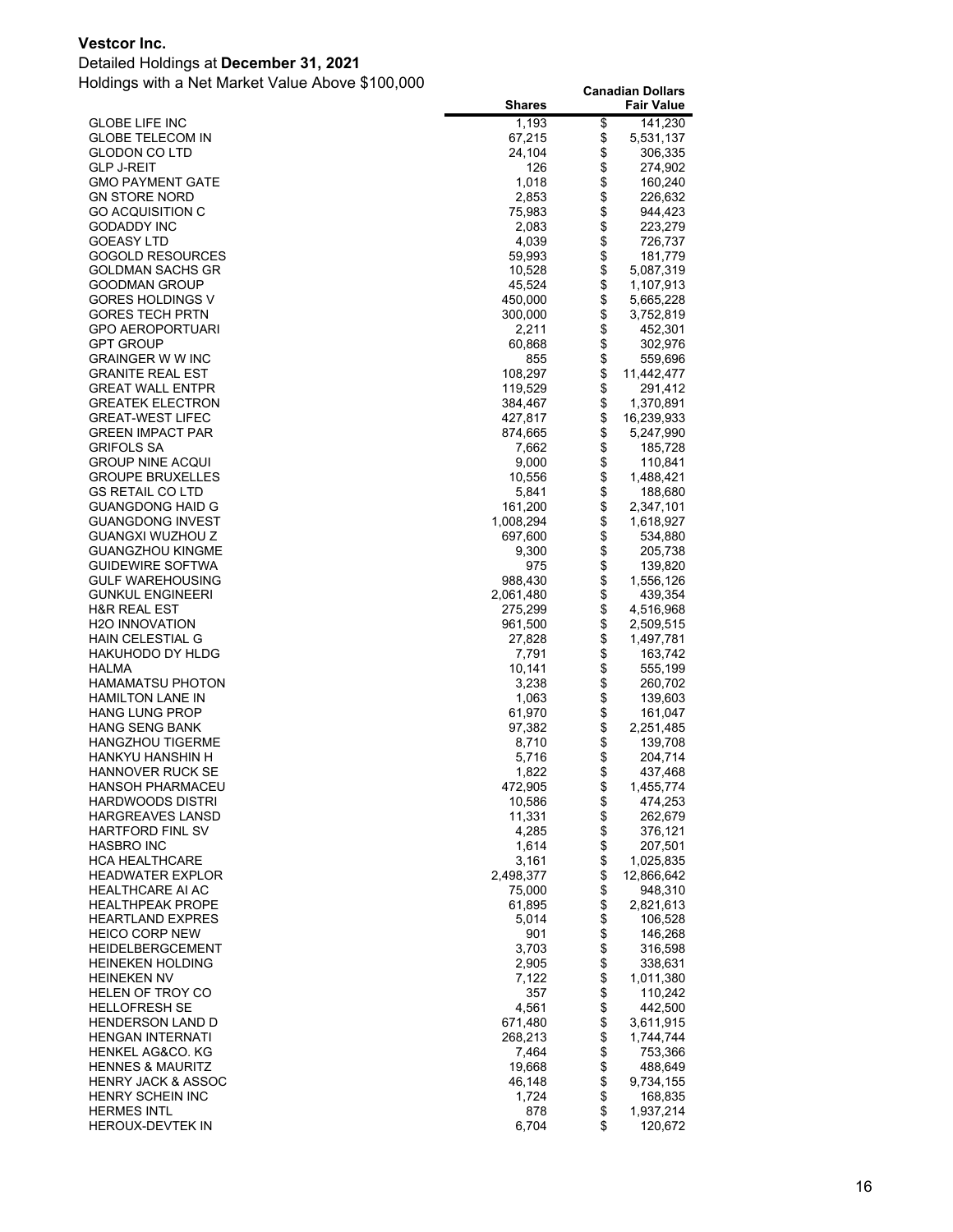#### Detailed Holdings at **December 31, 2021**

|                                                    | <b>Shares</b>        |          | <b>Fair Value</b>    |
|----------------------------------------------------|----------------------|----------|----------------------|
| <b>HESS CORPORATION</b>                            | 3,440                | \$       | 321,678              |
| <b>HEWLETT PACKARD</b>                             | 16,118               | \$       | 323,799              |
| <b>HEXAGON AB</b>                                  | 54,516               | \$       | 1,092,575            |
| <b>HICL INFRASTRUCT</b>                            | 77,994               | \$       | 235,651              |
| <b>HIGHLAND TRANSCE</b>                            | 24,767               | \$       | 310,342              |
| <b>HIGHWOODS PPTYS</b>                             | 8,874                | \$       | 499,818              |
| HIKARI TSUSHIN I                                   | 557                  | \$       | 108,205              |
| HIKMA PHARMACEUT<br><b>HIROSE ELECTRIC</b>         | 5,191<br>878         | \$       | 197,073<br>186,262   |
| <b>HITACHI</b>                                     | 25,803               | \$       | 1,763,317            |
| HITACHI CONST MA                                   | 3,483                | \$       | 127,033              |
| <b>HITACHI METALS</b>                              | 7,652                | \$       | 178,867              |
| HK ELECTRIC INVE                                   | 10,952,293           | \$       | 13,574,782           |
| HKT TRUST AND HK                                   | 4,670,021            | \$       | 7,929,513            |
| <b>HOKUTO CORP</b>                                 | 56,278               |          | 1,177,848            |
| <b>HOLCIM LTD</b>                                  | 14,273               | \$       | 920,294              |
| <b>HOLOGIC INC</b>                                 | 5,617                | \$       | 543,202              |
| HOME DEPOT INC                                     | 17,310               | \$       | 9,074,246            |
| <b>HOME PRODUCT CEN</b>                            | 910,945              | \$       | 502,699              |
| <b>HON HAI PRECISIO</b>                            | 173,100              | \$       | 821,908              |
| HONDA MOTOR CO                                     | 44,972               | \$       | 1,593,371            |
| <b>HONEYWELL INTL I</b>                            | 8,521                | \$       | 2,244,256            |
| <b>HONG KONG EXCHAN</b>                            | 32,076               | \$       | 2,366,680            |
| HONG KONG LAND H<br><b>HONG LEONG BANK</b>         | 28,432               | \$       | 186,752              |
| <b>HONGKONG&amp;CHINA G</b>                        | 335,124<br>2,915,309 | \$<br>\$ | 1,891,999            |
| <b>HOPSON DEVELOPME</b>                            | 118,509              | \$       | 5,734,158<br>312,204 |
| <b>HORIZON THERAPEU</b>                            | 7,320                | \$       | 996,377              |
| <b>HORMEL FOODS COR</b>                            | 194,695              | \$       | 12,003,794           |
| <b>HOSHIZAKI CORPOR</b>                            | 1,363                | \$       | 129,325              |
| <b>HOST HOTELS &amp; RE</b>                        | 116,545              | \$       | 2,560,048            |
| <b>HOSTESS BRANDS I</b>                            | 141,782              | \$       | 3,657,057            |
| HOULIHAN LOKEY I                                   | 180,795              | \$       | 23,640,987           |
| <b>HOWMET AEROSPACE</b>                            | 4,764                | \$       | 191,542              |
| <b>HOYA CORP</b>                                   | 17,164               | \$       | 3,221,370            |
| HP INC                                             | 11,343               | \$       | 543,865              |
| <b>HPX CORP</b>                                    | 66,659               | \$       | 831,057              |
| <b>HSBC HOLDINGS</b>                               | 552,116              |          | 4,237,951            |
| <b>HUA NAN FINANCIA</b>                            | 512,911              | \$       | 496,445              |
| <b>HUAKU DEVELOPMEN</b><br><b>HUAXIN CEMENT CO</b> | 147,562<br>213,011   | \$<br>\$ | 615,763<br>816,624   |
| <b>HUBSPOT INC</b>                                 | 551                  | \$       | 458,766              |
| <b>HUDSON PACIFIC P</b>                            | 10,258               | \$       | 320,177              |
| HUMAN SOFT HOLDI                                   | 57,596               | \$       | 776,025              |
| <b>HUMANA INC</b>                                  | 2,884                | \$       | 1,692,357            |
| HUNAN VALIN STEE                                   | 837,628              | \$       | 850,227              |
| HUNT JB TRANS SV                                   | 2,359                |          | 609,065              |
| <b>HUNTINGTON BANCS</b>                            | 39,124               | \$<br>\$ | 769,708              |
| <b>HUNTINGTON INGAL</b>                            | 2,686                | \$       | 633,575              |
| <b>HUSQVARNA AB</b>                                | 12,982               | \$       | 262,350              |
| <b>HUT 8 MINING COR</b>                            | 76,159               | \$       | 756,259              |
| <b>HYDRO ONE LTD</b>                               | 1,011,875            | \$       | 33,300,806           |
| <b>HYSAN DEVELOPMEN</b>                            | 287,047              | \$       | 1,120,821            |
| <b>HYUNDAI HOME SHO</b><br>IA FINANCIAL COR        | 7,762                | \$<br>\$ | 522,911<br>6,518,905 |
| IAC INTERACTIVEC                                   | 90,065<br>1,272      | \$       | 210,015              |
| IAMGOLD CORP                                       | 402,953              | \$       | 1,587,635            |
| IBERDROLA SA                                       | 157,596              |          | 2,356,610            |
| <b>IBERE PHARMACEUT</b>                            | 400,000              | \$\$     | 4,901,022            |
| <b>IBI GROUP INC</b>                               | 181,815              |          | 2,461,775            |
| <b>IBIDEN CO</b>                                   | 2,936                | \$       | 220,285              |
| <b>ICL GROUP LTD</b>                               | 16,326               | \$       | 198,841              |
| ICONIC SPORTS AC                                   | 50,000               | \$       | 638,522              |
| IDEMITSU KOSAN C                                   | 6,037                | \$       | 194,490              |
| <b>IDEX CORP</b>                                   | 938                  |          | 280,000              |
| <b>IDEXX LABS INC</b>                              | 6,380                | \$\$     | 5,306,461            |
| <b>IDP EDUCATION LT</b>                            | 5,852                |          | 186,220              |
| <b>IGG INC</b>                                     | 533,958              | \$<br>\$ | 599,524              |
| IGM FINANCIAL IN                                   | 106,898              |          | 4,936,817            |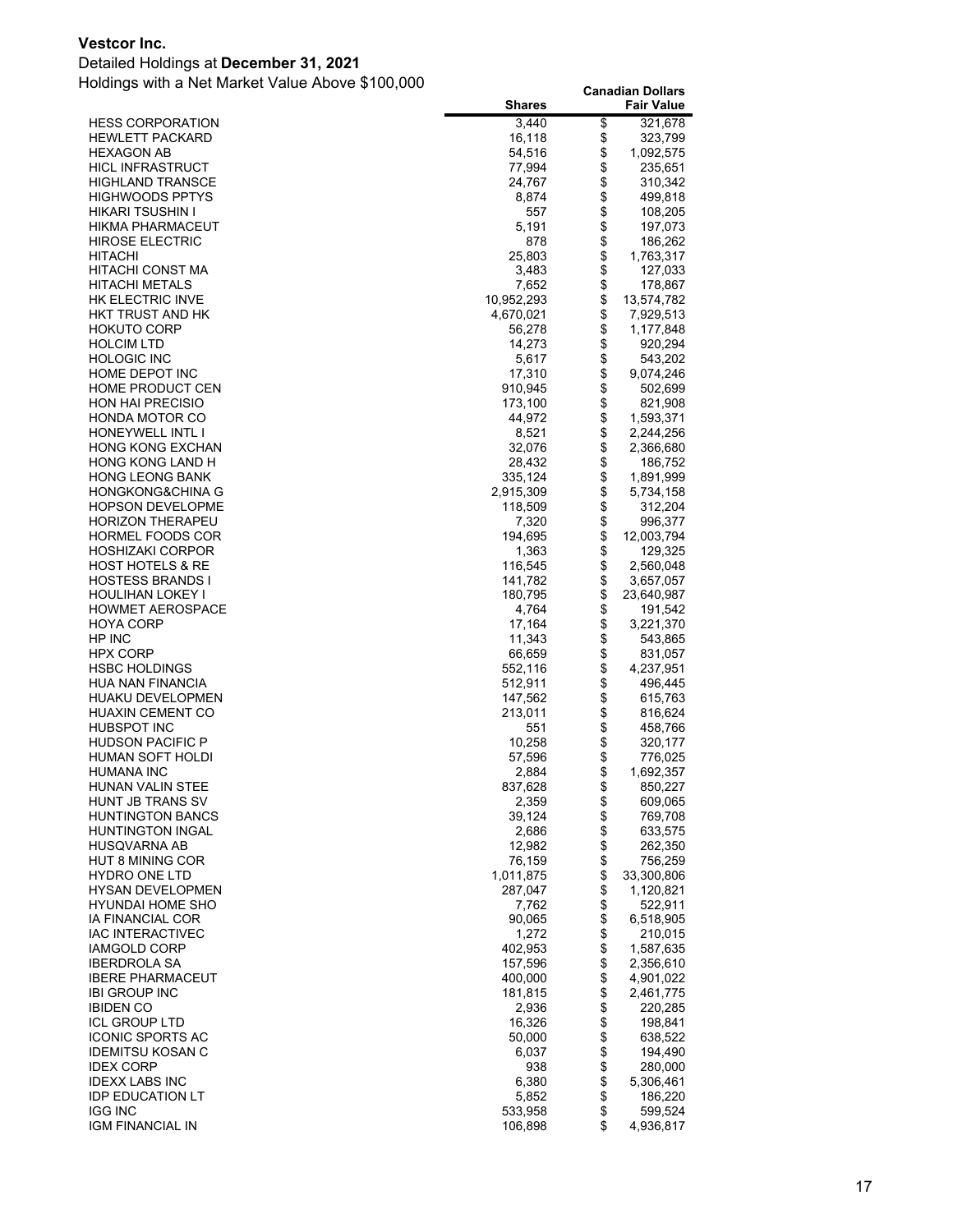#### Detailed Holdings at **December 31, 2021**

|                                      | <b>Shares</b>    |          | <b>Fair Value</b>      |
|--------------------------------------|------------------|----------|------------------------|
| IHH HEALTHCARE B                     | 893,696          | \$       | 1,988,939              |
| IHS MARKIT LTD                       | 6,928            | \$       | 1,163,197              |
| IIDA GROUP HOLDI                     | 89,741           | \$       | 2,634,202              |
| ILLINOIS TOOL WO                     | 5,606            | \$       | 1,756,284              |
| ILLUMINA INC                         | 1,295            | \$       | 622,316                |
| IMCD NV                              | 1,553            | \$       | 434,339                |
| <b>IMPERIAL BRANDS</b>               | 25,025           | \$       | 692,098                |
| IMPERIAL OIL LTD                     | 81,741           | \$       | 3,752,075              |
| INABATA & CO                         | 23,198           | \$       | 426,733                |
| INCYTE CORPORATI                     | 3,529            | \$       | 327,192                |
| IND & COM BK CHI                     | 3,813,700        | \$       | 3,507,440              |
| INDEPENDENCE REA                     | 29,286           | \$       | 960,456                |
| INDEXIQ ETF TR                       | 12,719           | \$       | 518,129                |
| <b>INDITEX</b>                       | 30,317           | \$       | 1,242,452              |
| INDUSTRIAL & COM                     | 11,012,230       | \$       | 7,850,446              |
| INDUSTRIAL LOGIS                     | 25,754           | \$       | 814,906                |
| INDUSTRIVARDEN                       | 7,798            | \$       | 310,976                |
| <b>INFINEON TECHNOL</b>              | 34,707           | \$       | 2,032,090              |
| <b>INFINITE ACQUISI</b>              | 200,000          | \$       | 2,543,984              |
| INFORMA PLC (GB)                     | 38,656           | \$       | 341,656                |
| <b>INFORMATION SERV</b>              | 41,700           | \$       | 1,104,216              |
| INFOSYS LIMITED                      | 405,678          | \$       | 12,969,658             |
| INFRASTRUTTURE W                     | 24,659           | \$       | 378,302                |
| ING GROEP N.V.                       | 104,090          | \$       | 1,830,430              |
| <b>INGERSOLL RAND I</b>              | 5,002            | \$       | 390,912                |
| <b>INGLES MKTS INC</b>               | 190,264          | \$       | 20,750,262             |
| <b>INMODE LTD</b>                    | 1,358            | \$       | 121,070                |
| INNERGEX RENEWAB                     | 45,997           | \$       | 863,824                |
| INNOVATIVE INDL                      | 2,573            | \$       | 859,355                |
| INNOVIVA INC                         | 78,056           | \$       | 1,700,789              |
| <b>INPEX CORPORATIO</b>              | 31,835           | \$       | 349,901                |
| <b>INSULET CORP</b>                  | 819              | \$       | 275,255                |
| INSURANCE AUST G                     | 73,470           | \$       | 287,434                |
| INTACT FINANCIAL                     | 196,697          | \$       | 32,340,921             |
| INTCO MEDICAL TE                     | 32,250           | \$       | 370,528                |
| INTEGRATED RAIL&                     | 980,000          | \$       | 12,440,764             |
| INTEGRATED WELLN                     | 10,000           | \$       | 127,326                |
| <b>INTEL CORP</b>                    | 67,604           | \$       | 4,397,791              |
| INTER CONTINENTA                     | 19,521           | \$       | 3,372,468              |
| <b>INTERCONTL HOTEL</b>              | 5,178            | \$<br>\$ | 423,544                |
| INTERFOR CORPORA<br>INTERNATIONAL PA | 97,924<br>26,613 | \$       | 3,966,901<br>1,579,290 |
| INTERNET INITIAT                     | 38,144           | \$       | 1,987,431              |
| INTERPRIVATE II                      | 150,000          | \$       | 1,837,883              |
| <b>INTERPRIVATE III</b>              | 200,000          | \$       | 2,503,563              |
| INTERPRIVATE IV                      | 200,000          | \$       | 2,465,669              |
| INTERPUBLIC GROU                     | 4,858            |          | 229,808                |
| INTERRENT REIT                       | 145,474          | \$<br>\$ | 2,522,301              |
| INTERTAPE POLYME                     | 29,785           | \$       | 783,941                |
| <b>INTERTEK GROUP</b>                | 3,974            | \$       | 382,784                |
| INTESA SANPAOLO                      | 431,559          | \$       | 1,409,686              |
| INTL BUSINESS MC                     | 23,813           |          | 4,020,411              |
| <b>INTL CONTAINER</b>                | 433,646          | \$       | 2,148,394              |
| INTL FLAVORS & F                     | 3,074            | \$       | 588,030                |
| INTL GAME SYSTEM                     | 75,658           |          | 2,739,182              |
| INTL PETROLEUM C                     | 49,200           | \$       | 347,844                |
| <b>INTOUCH HOLDINGS</b>              | 93,937           | \$       | 286,899                |
| <b>INTUIT</b>                        | 5,665            | \$       | 4,602,718              |
| <b>INTUITIVE SURGIC</b>              | 3,161            | \$       | 1,434,619              |
| INVESCO ETF TR I                     | 4,532            | \$       | 454,590                |
| INVESCO EXCHANGE                     | 290,400          | \$       | 59,699,753             |
| INVESCO LTD                          | 4,536            | \$       | 131,897                |
| INVESTCORP EUROP                     | 50,000           | \$       | 636,628                |
| <b>INVESTOR AB</b>                   | 129,060          |          | 4,123,550              |
| <b>INVESTORS BANCOR</b>              | 98,986           | \$       | 1,894,268              |
| INVITATION HOMES                     | 64,631           | \$       | 3,701,496              |
| IPG PHOTONICS CO                     | 462              | \$       | 100,457                |
| <b>IPSEN</b>                         | 1,042            | \$       | 120,491                |
| IQVIA HOLDINGS I                     | 2,365            | \$       | 842,851                |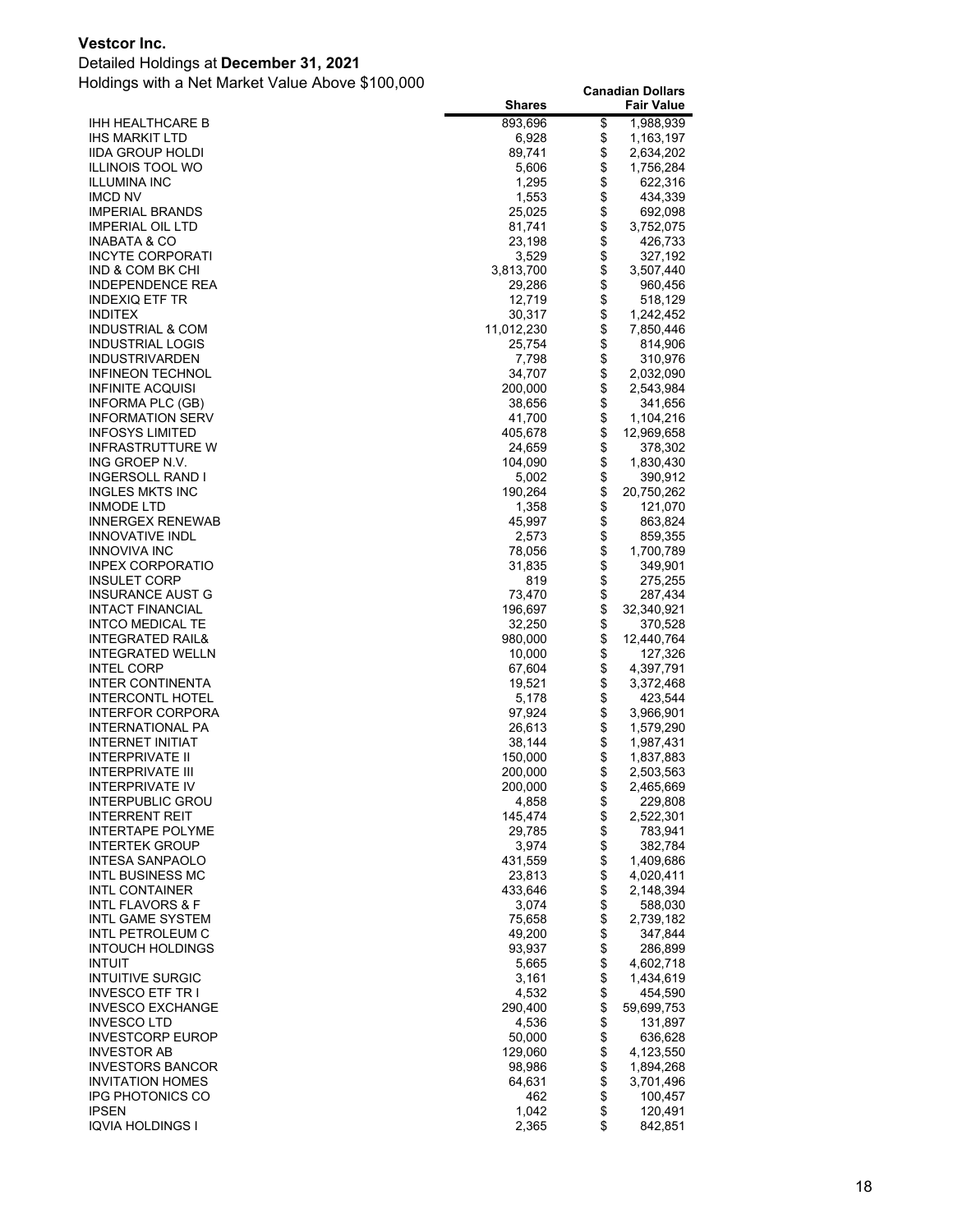#### Detailed Holdings at **December 31, 2021**

|                                                                  | <b>Shares</b>      |                                                  | <b>Fair Value</b>       |
|------------------------------------------------------------------|--------------------|--------------------------------------------------|-------------------------|
| IRON MOUNTAIN IN                                                 | 36,375             | \$                                               | 2,436,636               |
| ISHARES - EAFE VALUE ETF                                         | 240,781            | \$                                               | 15,351,761              |
| ISHARES - GL CLEAN ENE ETF                                       | 1,358,500          | \$                                               | 36,348,624              |
| ISHARES - MSCI EAFE ETF                                          | 8,220              | \$                                               | 816,942                 |
| ISHARES - RUSS 2000 VAL ETF                                      | 147,100            | \$                                               | 30,853,645              |
| ISHARES - SHRT TRS BD ETF                                        | 12,200             | \$<br>\$                                         | 1,701,620               |
| ISHARES S&P/TSX - CAP ENERGY INDEX                               | 1,624,451          | \$                                               | 17,282,329              |
| ISHARES TR - CORE S&P SMALL-CAP                                  | 3,373              | \$                                               | 487,882                 |
| ISHARES TR - CORE US AGGBD ET<br>ISHARES TR - ESG AWARE MSCI USA | 52,000<br>263,200  | \$                                               | 7,493,208<br>35,872,551 |
| ISHARES TR - MSCI CHINA A                                        | 22,934             | \$                                               | 1,263,052               |
| ISHARES TR - MSCI EAFE MIN VL                                    | 2,150              | \$                                               | 208,490                 |
| ISHARES TR - MSCI USA MIN VOL                                    | 222,235            | \$                                               | 22,709,936              |
| ISHARES TRUST - MSCI KUWAIT ETF                                  | 31,500             | \$                                               | 1,319,013               |
| ISHARES TRUST - MSCI SAUDI ARABIA CA                             | 168,074            | \$                                               | 8,681,056               |
| ISHARES INC - MSCI EMERG MRKT                                    | 620,809            | \$                                               | 49,261,866              |
| ISHARES INC - MSCI RUSSIA CAPPED E                               | 18,906             | \$                                               | 1,023,067               |
| ISHARES INC - MSCI TAIWAN ETF                                    | 192,660            |                                                  | 16,210,108              |
| ISHARES MSCI - INDIA INDEX FUND                                  | 266,941            | \$\$\$\$                                         | 15,456,630              |
| ISRAEL DISCOUNT                                                  | 27,641             |                                                  | 234,904                 |
| <b>ISTAR INC</b><br><b>ISUZU MOTORS</b>                          | 9,538<br>14,161    | \$                                               | 311,198<br>222,283      |
| <b>ITALGAS SPA</b>                                               | 19,225             | \$                                               | 167,131                 |
| <b>ITOCHU CORP</b>                                               | 33,044             | \$                                               | 1,275,148               |
| ITOCHU ENEX CO                                                   | 278,157            |                                                  | 3,041,987               |
| <b>ITOCHU TECHNO SO</b>                                          | 3,194              |                                                  | 129,631                 |
| <b>IVANHOE MINES</b>                                             | 331,706            | \$\$                                             | 3,423,206               |
| <b>IWATANI CORP</b>                                              | 34,327             | \$                                               | 2,183,916               |
| JACOBS ENGR GROU                                                 | 1,608              | \$                                               | 282,796                 |
| JAFRON BIOMEDICA                                                 | 77,835             | \$                                               | 824,071                 |
| JAMES HARDIE IND                                                 | 11,675             | <b>888888</b>                                    | 592,927                 |
| JAMIESON WELLNES                                                 | 135,292            |                                                  | 5,430,621               |
| JAPAN AIRPORT TE                                                 | 3,749              |                                                  | 197,392                 |
| JAPAN EXCHANGE G                                                 | 13,807<br>190      |                                                  | 381,353<br>206,538      |
| JAPAN METRO FUND<br>JAPAN POST BANK                              | 11,974             |                                                  | 138,568                 |
| JAPAN POST HOLD                                                  | 61,643             |                                                  | 606,389                 |
| JAPAN POST INSUR                                                 | 6,892              | \$\$\$                                           | 139,859                 |
| JAPAN REAL ESTAT                                                 | 32                 |                                                  | 229,211                 |
| JAPAN TOBACCO IN                                                 | 31,843             |                                                  | 811,226                 |
| JARDINE MATHESON                                                 | 5,405              | \$                                               | 375,571                 |
| JARIR MARKETING                                                  | 26,821             | \$                                               | 1,775,883               |
| JAWS HURRICANE A                                                 | 100,000            | \$\$                                             | 1,235,361               |
| <b>JAWS JUGGERNAUT</b>                                           | 150,000            |                                                  | 1,862,515               |
| JAWS MUSTANG ACQ<br>JAZZ PHARMA PLC                              | 310,226<br>755     | \$                                               | 3,820,654<br>121,499    |
| <b>JB FINANCIAL GRO</b>                                          | 27,684             |                                                  | 245,629                 |
| JD SPORTS FASHIO                                                 | 78,840             |                                                  | 293,780                 |
| <b>JD.COM INC</b>                                                | 42,273             |                                                  | 3,741,538               |
| <b>JERONIMO MARTINS</b>                                          | 5,978              |                                                  | 172,601                 |
| JFE HOLDINGS INC                                                 | 12,854             |                                                  | 206,843                 |
| JIANGSU EXPRESSW                                                 | 3,338,899          |                                                  | 4,322,315               |
| JIANGSU HENGLI H                                                 | 33,404             |                                                  | 542,768                 |
| <b>JIANGSU HENGRUI</b>                                           | 211,240            |                                                  | 2,127,808               |
| JIAYUAN INTERNAT                                                 | 424,632            |                                                  | 180,940                 |
| JIUGUI LIQUOR CO                                                 | 10,300             |                                                  | 434,769<br>317,035      |
| JMT NETWORK SERV<br>JOFF FINTECH ACQ                             | 121,610<br>372,200 |                                                  | 4,583,908               |
| JOHNSON & JOHNSO                                                 | 183,737            |                                                  | 39,703,190              |
| JOHNSON CONTROLS                                                 | 8,790              |                                                  | 906,567                 |
| JOHNSON MATTHEY                                                  | 5,851              |                                                  | 204,811                 |
| <b>JPMORGAN CHASE &amp;</b>                                      | 53,081             |                                                  | 10,617,251              |
| JSR CORP                                                         | 5,586              |                                                  | 268,072                 |
| JUEWEI FOOD CO L                                                 | 74,124             |                                                  | 1,006,081               |
| JULIUS BAER GRUP                                                 | 5,712              |                                                  | 484,465                 |
| JUNIPER NETWORKS                                                 | 207,750            | \$\$\$\$\$\$\$\$\$\$\$\$\$\$\$\$\$\$\$\$\$\$\$\$ | 9,370,997               |
| JUST EAT TAKEAWA                                                 | 4,877              |                                                  | 339,561                 |
| K. WAH INTL HLDG                                                 | 2,762,812          | \$                                               | 1,347,362               |
| K92 MINING INC                                                   | 139,500            | \$                                               | 1,003,005               |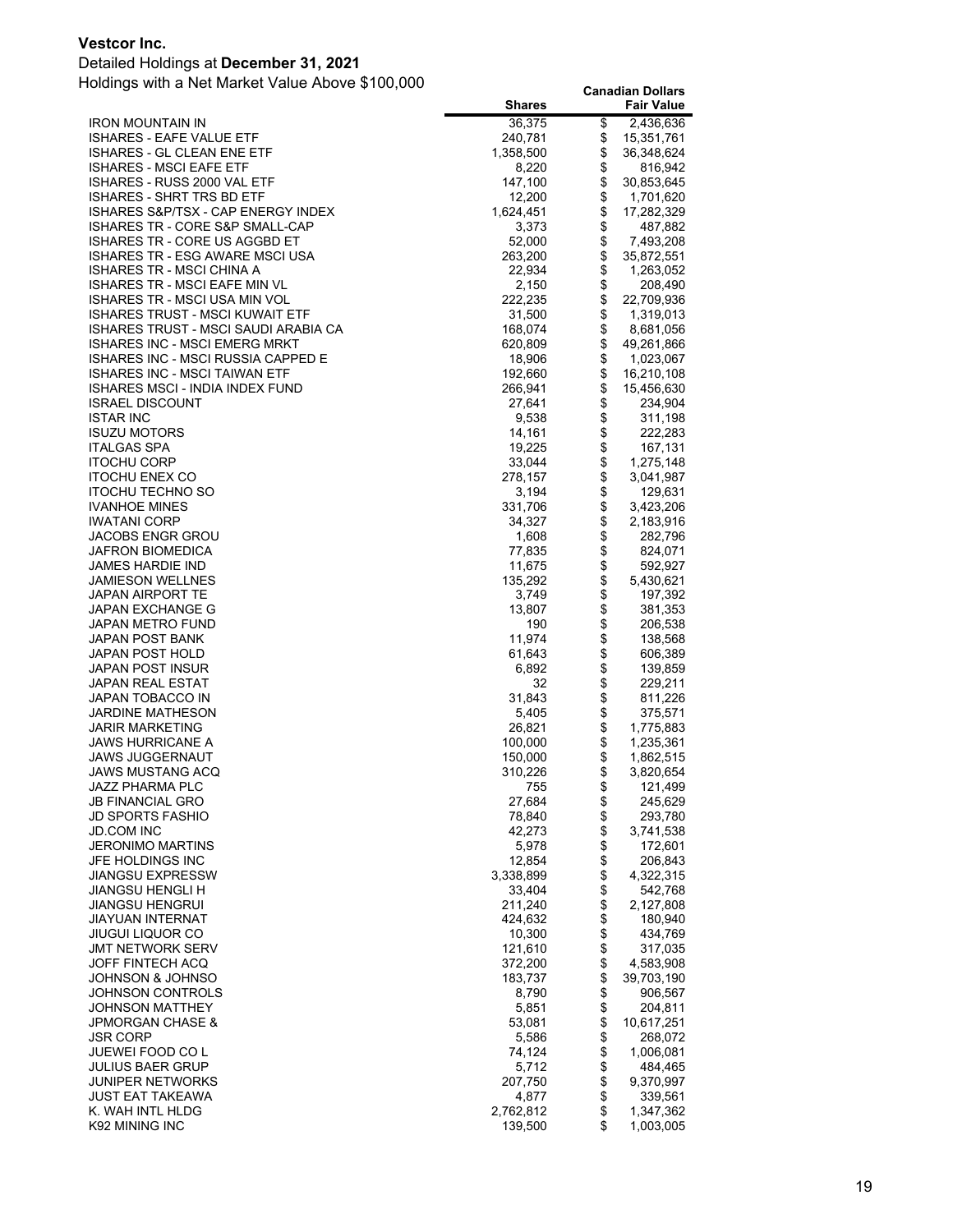#### Detailed Holdings at **December 31, 2021**

|                                            | <b>Shares</b>      |                   | <b>Fair Value</b>       |
|--------------------------------------------|--------------------|-------------------|-------------------------|
| KAJIMA CORP                                | 11,773             | \$                | 170,593                 |
| KAKAKU.COM. INC                            | 4,249              | \$                | 143,086                 |
| KAKAO CORP                                 | 16,537             | \$                | 1,976,850               |
| KANSAI ELEC POWE                           | 18,041             | \$                | 212,538                 |
| KANSAI PAINT CO<br>KAO CORP                | 5,435              | \$<br>\$          | 149,043                 |
| <b>KARORA RESOURCES</b>                    | 13,336<br>36,218   | \$                | 880,485<br>153,927      |
| <b>KBC GROEP NV</b>                        | 6,840              | \$                | 741,421                 |
| <b>KCE ELECTRONICS</b>                     | 163,558            | \$                | 547,775                 |
| KDDI CORP                                  | 43,067             | \$                | 1,588,234               |
| <b>KEIO CORP</b>                           | 3,186              | \$                | 177,185                 |
| KEISEI ELEC RY C                           | 3,206              | \$                | 109,369                 |
| KELLOGG CO                                 | 50,494             | \$                | 4,108,804               |
| <b>KELT EXPLORATION</b>                    | 341,228            | \$                | 1,644,719               |
| <b>KEPPEL CORP</b><br><b>KERING</b>        | 35,487<br>2,010    | \$<br>\$          | 170,238<br>2,041,013    |
| <b>KERRY GROUP</b>                         | 23,289             | \$                | 3,788,618               |
| <b>KERRY LOGISTICS</b>                     | 481,062            | \$                | 1,485,560               |
| <b>KERRY PROPERTIES</b>                    | 751,553            | \$                | 2,471,850               |
| KESKO OYJ                                  | 7,368              | \$                | 310,529                 |
| <b>KEURIG DR PEPPER</b>                    | 8,747              | \$                | 407,258                 |
| <b>KEYENCE CORP</b>                        | 5,226              | \$                | 4,143,427               |
| <b>KEYSIGHT TECHNOL</b>                    | 79,166             | \$                | 20,650,697              |
| <b>KHOSLA VENTURES</b>                     | 44,936             | \$                | 550,581                 |
| <b>KIKKOMAN CORP</b>                       | 4,211<br>163,117   | \$<br>\$          | 446,667                 |
| KILLAM APARTMENT<br>KILROY RLTY CORP       | 23,373             | \$                | 3,857,445<br>1,977,491  |
| KIMBERLY CLARK C                           | 27,742             | \$                | 5,020,414               |
| KIMBERLY CLARK M                           | 159,756            | \$                | 305,775                 |
| KIMCO REALTY COR                           | 11,053             | \$                | 344,153                 |
| KINAXIS INC                                | 16,010             | \$                | 2,839,053               |
| KINGBOARD HOLDIN                           | 991,595            | \$                | 6,096,948               |
| <b>KINGFISHER</b>                          | 55,995             | \$                | 324,093                 |
| KINGSPAN GROUP                             | 4,059              | \$                | 612,210                 |
| KINNEVIK AB                                | 7,326              | \$                | 329,879                 |
| KINROSS GOLD COR<br>KINTETSU GROUP H       | 2,433,067<br>5,367 | \$<br>\$          | 17,858,712<br>189,271   |
| KION GROUP AG                              | 1,908              | \$                | 264,428                 |
| KIRIN HOLDINGS C                           | 21,125             | \$                | 427,992                 |
| KIRKLAND LAKE GO                           | 299,534            | \$                | 15,949,239              |
| KIWETINOHK RES C                           | 5,000,000          | \$                | 5,000,000               |
| KISMET ACQ THREE                           | 200,000            | \$                | 2,447,985               |
| KISMET ACQ TWO C                           | 95,000             | \$                | 1,166,393               |
| KKR & CO INC                               | 6,476              | \$                | 609,422                 |
| <b>KL ACQUISITION C</b>                    | 36,600             | \$                | 451,680                 |
| <b>KLA CORPORATION</b><br><b>KLEPIERRE</b> | 2,231              | \$                | 1,212,088               |
| KNIGHT THERAPEUT                           | 5,172<br>405,344   | \$<br>$\ddot{\$}$ | 154,902<br>2,148,323    |
| KNORR BREMSE AG                            | 1,871              | \$                | 233,553                 |
| KOBAYASHI PHARMA                           | 1,277              |                   | 126,629                 |
| KOBE BUSSAN                                | 3,360              | \$\$\$\$          | 164,195                 |
| KOHNAN SHOJI                               | 37,717             |                   | 1,400,451               |
| KOITO MFG CO                               | 3,242              |                   | 216,572                 |
| <b>KOLON INDUSTRIES</b>                    | 4,202              | <b>\$\$\$\$\$</b> | 316,568                 |
| <b>KOMATSU</b>                             | 23,731             |                   | 701,141                 |
| KON KPN NV                                 | 89,068             |                   | 349,282<br>147,075      |
| KONAMI HOLDINGS<br>KONE CORP               | 2,429<br>8,687     |                   | 786,643                 |
| KONICA MINOLTA I                           | 168,241            | \$                | 967,020                 |
| KONINKLIJKE AHOL                           | 397,199            | $\ddot{\$}$       | 17,193,770              |
| KONINKLIJKE DSM                            | 4,840              | \$                | 1,376,583               |
| KONINKLIJKE PHIL                           | 25,146             | \$                | 1,183,507               |
| KOREAN REINSURAN                           | 111,242            | \$                | 1,093,390               |
| KORNIT DIGITAL L                           | 1,259              | \$                | 242,124                 |
| <b>KOSE CORPORATION</b>                    | 850                | \$                | 121,675                 |
| KOZA ALTIN ISLET                           | 63,883             | \$                | 703,046                 |
| <b>KP TISSUE INC</b>                       | 50,447             | $\ddot{\$}$<br>\$ | 534,234                 |
| <b>KRAFT HEINZ CO</b><br><b>KROGER CO</b>  | 32,636<br>734,071  | \$                | 1,479,947<br>41,966,963 |
|                                            |                    |                   |                         |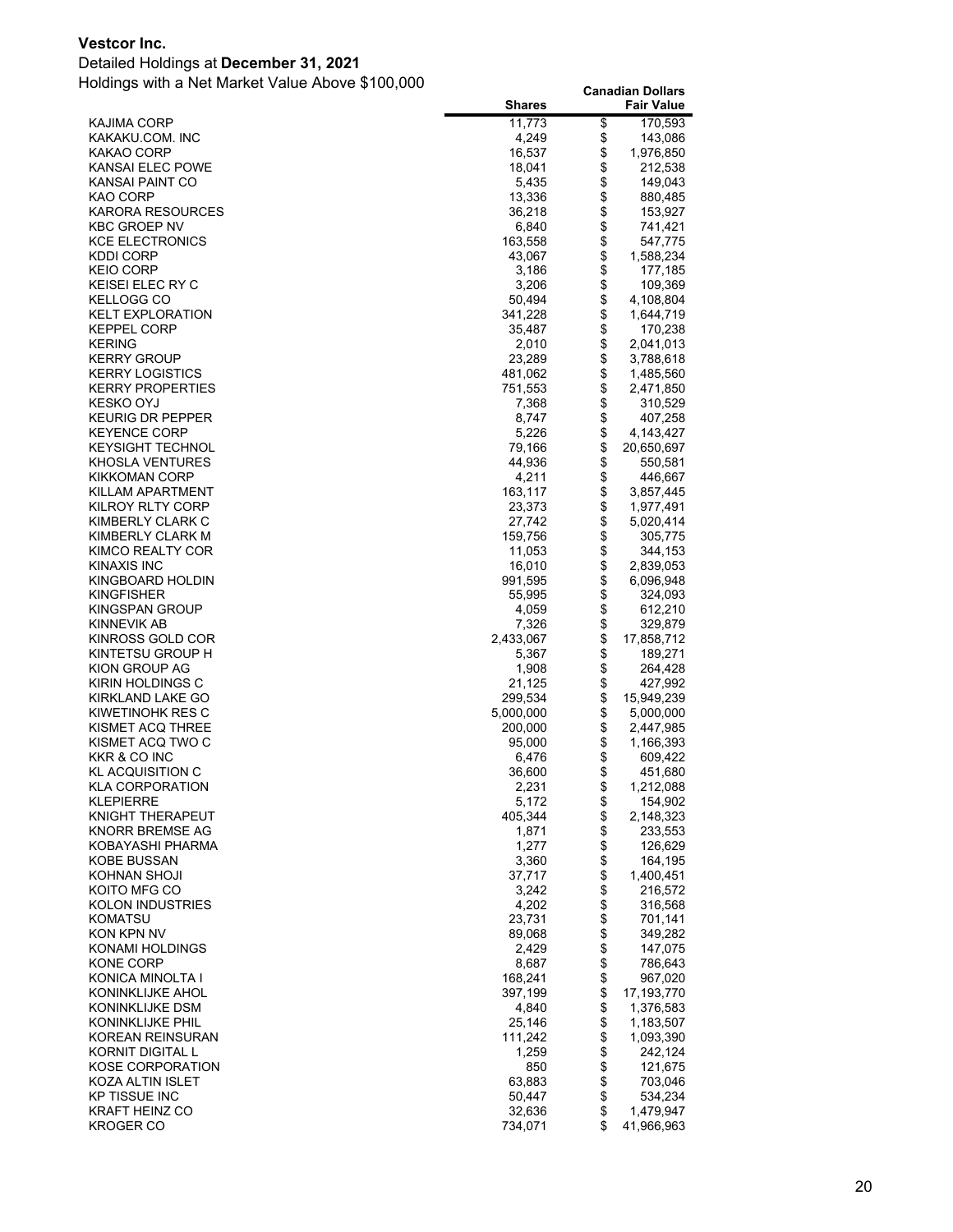#### Detailed Holdings at **December 31, 2021**

|                                             | <b>Shares</b>      |          | <b>Fair Value</b>      |
|---------------------------------------------|--------------------|----------|------------------------|
| <b>KRUNG THAI BNK L</b>                     | 478,622            | \$       | 240,444                |
| KT CORPORATION                              | 127,162            | \$       | 4,134,693              |
| <b>KT&amp;G CORPORATION</b>                 | 23,936             | \$       | 2,009,293              |
| KUALA LUMPUR KEP                            | 25,466             | \$       | 168,172                |
| <b>KUBOTA CORP</b>                          | 28,054             | \$       | 785,783                |
| KUEHNE & NAGEL A                            | 66,608             | \$       | 27,184,994             |
| KUNLUN ENERGY CO                            | 156,175            | \$       | 184,967                |
| KURITA WATER IND                            | 2,104              | \$       | 126,012                |
| <b>KWEICHOW MOUTAI</b>                      | 2,300              | \$       | 936,579                |
| KYOCERA CORP                                | 8,763              | \$       | 690,832                |
| KYOWA KIRIN CO L                            | 7,273              | \$<br>\$ | 250,106                |
| L CATTERTON ASIA<br><b>L3HARRIS TECHNOL</b> | 225,000<br>2,480   | \$       | 2,762,509              |
| LA FRANCAISE DES                            | 2,296              | \$       | 667,998<br>128,428     |
| LABORATORY CORP                             | 1,190              | \$       | 472,304                |
| LABRADOR IRON OR                            | 48,254             | \$       | 1,866,465              |
| LAM RESEARCH COR                            | 1,752              | \$       | 1,595,217              |
| LAMAR ADVERTISIN                            | 14,531             | \$       | 2,226,441              |
| <b>LAND SECURITIES</b>                      | 21,032             | \$       | 279,373                |
| LANDSTAR SYS INC                            | 46,086             | \$       | 10,421,386             |
| LANXESS AG                                  | 2,541              | \$       | 198,927                |
| LAOBAIXING PHARM                            | 40,713             | \$       | 399,344                |
| LASERTEC CORP                               | 2,044              | \$       | 791,234                |
| LATOUR INVESTMEN                            | 4,039              | \$       | 207,763                |
| LAURENTIAN BK CD                            | 67,463             | \$       | 2,739,672              |
| <b>LAWSON INC</b>                           | 72,981             |          | 4,362,932              |
| <b>LEAD EDGE GROWTH</b>                     | 200,000            | \$       | 2,458,090              |
| <b>LEAR CORPORATION</b>                     | 737                | \$       | 170,316                |
| LEG IMMOBILIEN S                            | 1,816              | \$       | 320,075                |
| LEGAL & GENERAL                             | 162,141            | \$       | 825,273                |
| LEGRAND SA                                  | 7,375              | \$       | 1,090,107              |
| LEIDOS HOLDINGS<br>LENDLEASE GROUP          | 1,660              | \$<br>\$ | 186,408                |
| <b>LENNAR CORP</b>                          | 17,281<br>3,391    | \$       | 169,655<br>497,553     |
| LENNOX INTL INC                             | 1,620              | \$       | 664,219                |
| LENOVO GROUP LIM                            | 1,749,639          | \$       | 2,539,936              |
| LEO HOLDINGS CRP                            | 192,547            | \$       | 2,371,354              |
| <b>LEONS FURNITURE</b>                      | 13,000             | \$       | 325,130                |
| LERER HIPPEAU AC                            | 45,000             | \$       | 559,323                |
| LF CAPITAL ACQ C                            | 50,000             | \$       | 631,575                |
| <b>LG ELECTRONICS I</b>                     | 1,527              | \$       | 223,915                |
| LG HOUSEHOLD&HEA                            | 3,408              | \$       | 2,230,719              |
| LG UPLUS CORP                               | 353,191            | \$       | 5,104,028              |
| LI NING CO LTD                              | 31,759             | \$       | 439,174                |
| LIBERTY GLOBAL P                            | 86,112             | \$       | 3,054,549              |
| LIBERTY MEDIA                               | 5,366              | \$       | 186,764                |
| LIBERTY MEDIA DE                            | 3,107              | \$       | 199,566                |
| LIFCO AB                                    | 6,134              | \$       | 231,661                |
| LIFE STORAGE INC                            | 18,851<br>131,763  | \$<br>\$ | 3,647,467              |
| LIFEWORKS INC<br>LIGHTSPEED COMME           | 75,906             | \$       | 3,372,474<br>3,877,278 |
| LILLY ELI & CO                              | 89,469             | \$       | 31,216,387             |
| <b>LINAMAR CORPORAT</b>                     | 62,944             | \$       | 4,716,394              |
| LINCOLN NATL COR                            | 15,003             | \$       | 1,293,598              |
| LINDE PLC                                   | 6,373              | \$       | 2,788,781              |
| LINDT & SPRUENGL                            | 31                 | \$       | 998,487                |
| <b>LINK REAL ESTATE</b>                     | 134,401            |          | 1,494,891              |
| LITE-ON TECHNOLO                            | 640,700            | \$       | 1,866,243              |
| LITHIUM AMERICAS                            | 25,271             | \$       | 930,478                |
| LIXIL CORPORATIO                            | 8,203              | \$       | 275,788                |
| <b>LKQ CORP</b>                             | 3,445              | \$       | 261,224                |
| LLOYDS BANKING G                            | 1,961,290          | \$       | 1,603,938              |
| LOBLAW COS LTD                              | 481,245            | \$       | 49,876,232             |
| LOCKHEED MARTIN                             | 8,104              | \$       | 3,638,178              |
| <b>LOEWS CORP</b>                           | 2,699              | \$       | 196,918                |
| LOGITECH INTL                               | 4,933              | \$       | 525,762                |
| LONDON STOCK EXC                            | 9,139              | \$<br>\$ | 1,083,552              |
| LONKING HOLDINGS<br>LONZA GROUP AG          | 1,950,811<br>1,989 | \$       | 692,191<br>2,100,036   |
|                                             |                    |          |                        |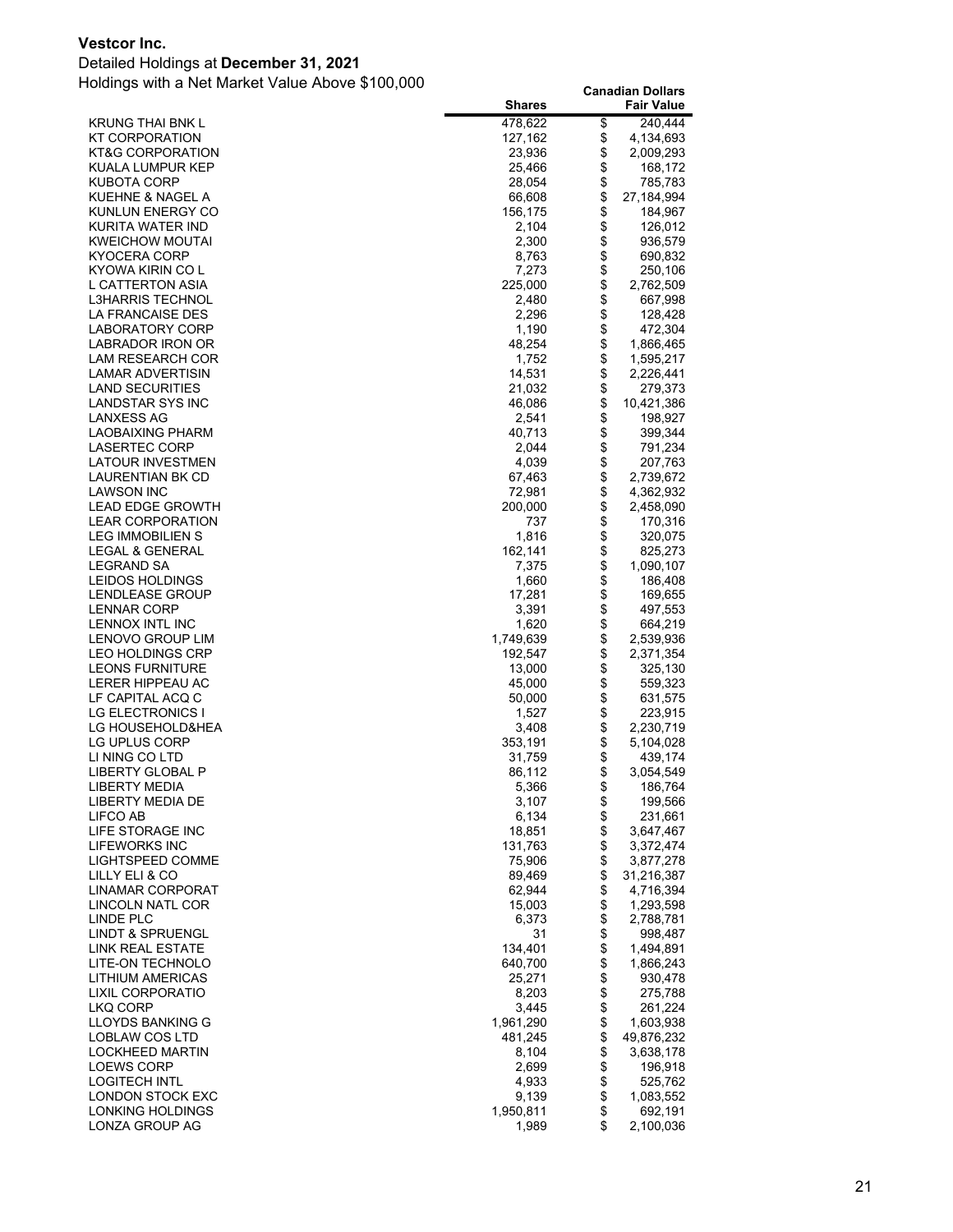#### Detailed Holdings at **December 31, 2021**

|                                                    | <b>Shares</b>     |          | <b>Fair Value</b>       |
|----------------------------------------------------|-------------------|----------|-------------------------|
| <b>L'OREAL</b>                                     | 15,677            | \$       | 9,389,419               |
| LOWES CO                                           | 12,065            | \$       | 3,939,211               |
| LUCID GROUP INC                                    | 4,995             | \$       | 240,074                 |
| LUCKY CEMENT (PA                                   | 78,266            | \$       | 380,480                 |
| LUENMEI QUANTUM                                    | 83,233<br>2,620   | \$<br>\$ | 148,965                 |
| LULULEMON ATHLET                                   |                   | \$       | 1,295,485               |
| LUMEN TECHNOLOGI<br>LUMENTUM HLDGS I               | 45,223<br>2,922   | \$       | 716,899<br>390,389      |
| LUNDBERGFORETAGE                                   | 1,877             | \$       | 133,030                 |
| <b>LUNDIN ENERGY AB</b>                            | 5,266             | \$       | 238,406                 |
| LUNDIN MINING CO                                   | 197,126           | \$       | 1,947,605               |
| LVMH MOET HENNES                                   | 7,513             | \$       | 7,845,842               |
| <b>LYFT INC</b>                                    | 3,224             | \$       | 174,013                 |
| LYONDELLBASELL I                                   | 5,956             | \$       | 693,876                 |
| M & T BK CORP                                      | 1,588             | \$       | 308,063                 |
| <b>M&amp;G PRUDENTIAL P</b>                        | 79,045            |          | 269,796                 |
| <b>M/I HOMES INC</b>                               | 2,395             | \$       | 188,110                 |
| M <sub>3</sub> INC                                 | 12,179            | \$       | 773,904                 |
| <b>MACQUARIE GP LTD</b>                            | 9,559             | \$       | 1,803,151               |
| <b>MAG SILVER CORP</b>                             | 25,289            | \$<br>\$ | 501,481                 |
| <b>MAGELLAN MIDSTRE</b><br><b>MAGNA INTL INC</b>   | 8,020<br>164,734  | \$       | 470,459<br>16,860,525   |
| <b>MAGNET FORENSICS</b>                            | 11,000            | \$       | 361,570                 |
| MAGNUM OPUS ACQU                                   | 200,000           | \$       | 2,506,090               |
| <b>MAGYAR TELEKOM</b>                              | 1,503,560         | \$       | 2,411,394               |
| <b>MAJOR DRILLING G</b>                            | 631,566           | \$       | 5,216,735               |
| <b>MAKITA CORP</b>                                 | 6,519             | \$       | 349,172                 |
| MALAYAN BKG BHD                                    | 1,977,442         | \$       | 4,976,426               |
| <b>MALAYSIAN PACIFI</b>                            | 42,273            | \$       | 632,665                 |
| <b>MANULIFE FINCL C</b>                            | 938,652           | \$       | 22,630,900              |
| <b>MAPLE LEAF FOODS</b>                            | 73,536            | \$       | 2,151,663               |
| MAPLETREE COMMER                                   | 75,461            | \$       | 139,992                 |
| <b>MAPLETREE LOGIST</b>                            | 78,891            | \$       | 140,442                 |
| <b>MARATHON GOLD</b>                               | 52,172            | \$<br>\$ | 169,037                 |
| <b>MARATHON PETROLE</b><br><b>MARKEL CORP</b>      | 6,062<br>169      | \$       | 489,985                 |
| MARKETAXESS HLDG                                   | 392               | \$       | 263,425<br>203,642      |
| <b>MARSH &amp; MCLENNAN</b>                        | 39,726            | \$       | 8,722,270               |
| <b>MARTIN MARIETTA</b>                             | 770               | \$       | 428,461                 |
| <b>MARTINREA INTL</b>                              | 39,715            | \$       | 458,708                 |
| <b>MARUBENI CORP</b>                               | 41,800            | \$       | 513,301                 |
| <b>MARVELL TECHNOLO</b>                            | 14,335            | \$       | 1,584,204               |
| MASCO CORP                                         | 6,981             | \$       | 619,203                 |
| <b>MASIMO CORP</b>                                 | 1,479             | \$       | 546,971                 |
| MASRAF AL-RAYAN                                    | 5,856,016         | \$       | 9,426,587               |
| <b>MASTEC INC</b>                                  | 2,879             | \$       | 335,586                 |
| MASTERCARD INC<br><b>MAXIS BHD</b>                 | 45,072<br>839,538 | \$       | 20,457,057<br>1,234,576 |
| <b>MAYFAIR GOLD</b>                                | 3,169,168         | \$<br>\$ | 2,883,943               |
| <b>MAZDA MOTOR CORP</b>                            | 14,133            | \$       | 137,199                 |
| <b>MCAFEE CORP</b>                                 | 104,400           | \$       | 3,401,001               |
| <b>MCCORMICK &amp; CO I</b>                        | 3,075             | \$       | 376,688                 |
| <b>MCDONALDS CORP</b>                              | 7,717             | \$       | 2,613,074               |
| <b>MCDONALD'S HOLDI</b>                            | 1,884             | \$       | 105,189                 |
| <b>MCKESSON CORP</b>                               | 3,100             | \$       | 975,365                 |
| <b>MDH ACQUISITION</b>                             | 67,500            | \$\$     | 835,574                 |
| <b>MEDIBANK PRIVATE</b>                            | 776,095           |          | 2,387,695               |
| <b>MEDICAL PPTYS TR</b>                            | 75,874            |          | 2,295,140               |
| <b>MEDIGEN VACCINE</b>                             | 19,900            | \$       | 271,655                 |
| <b>MEDIOBANCA SPA</b>                              | 16,033            |          | 232,840                 |
| <b>MEDIPAL HLDG COR</b><br><b>MEDPACE HOLDINGS</b> | 4,910<br>556      | \$       | 116,065<br>152,851      |
| <b>MEDTECH ACQUISIT</b>                            | 276,074           | \$       | 3,445,382               |
| <b>MEDTRONIC PLC</b>                               | 16,606            | \$       | 2,183,168               |
| <b>MEG ENERGY</b>                                  | 153,022           |          | 1,790,357               |
| <b>MEGA FINANCIAL H</b>                            | 359,907           | \$       | 584,148                 |
| <b>MEGA LIFESCIENCE</b>                            | 211,417           | \$       | 406,330                 |
| <b>MEGACABLE HOLDIN</b>                            | 112,867           | \$       | 485,978                 |
| MEIJI HOLDINGS C                                   | 3,493             | \$       | 262,842                 |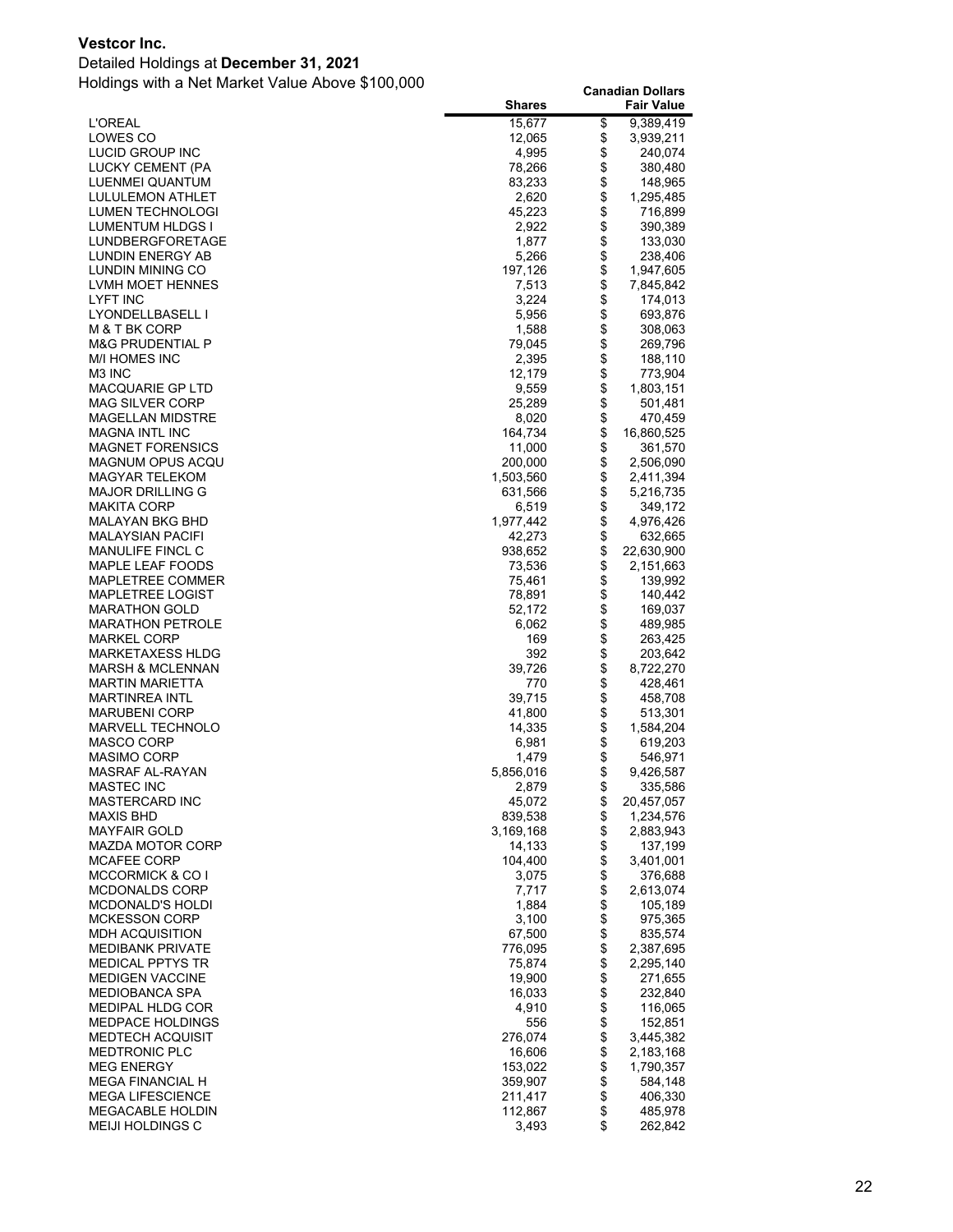#### Detailed Holdings at **December 31, 2021**

|                                                    | <b>Shares</b>    |          | <b>Fair Value</b>    |
|----------------------------------------------------|------------------|----------|----------------------|
| <b>MEITUAN</b>                                     | 61,365           | \$       | 2,240,996            |
| <b>MELROSE INDUST P</b>                            | 120,740          | \$       | 330,307              |
| MERCADOLIBRE INC                                   | 552              | \$       | 940,184              |
| <b>MERCARI INC</b>                                 | 3,099            | \$       | 199,201              |
| <b>MERCATO PARTNERS</b>                            | 100,000          | \$       | 1,266,939            |
| <b>MERCK &amp; CO INC</b>                          | 221,880          | \$       | 21,510,152           |
| <b>MERCK KGAA</b>                                  | 3,444            | \$       | 1,123,003            |
| <b>MERCURY GENERAL</b>                             | 74,544           | \$       | 4,996,143            |
| <b>MERCURY NZ LTD</b>                              | 23,054           | \$       | 122,017              |
| <b>MERIDIAN ENERGY</b>                             | 38,946           | \$       | 163,353              |
| <b>META PLATFORMS I</b>                            | 36,315           | \$       | 15,428,809           |
| <b>METHANEX CORP</b>                               | 20,897           | \$       | 1,045,686            |
| <b>METLIFE INC</b>                                 | 6,919            | \$       | 546,146              |
| <b>METRO BANK &amp; TRU</b>                        | 296,897          | \$       | 409,647              |
| <b>METRO INC</b>                                   | 503,987          | \$<br>\$ | 33,928,405           |
| <b>METTLER TOLEDO I</b><br><b>MGM GROWTH PROPE</b> | 632<br>10,375    | \$       | 1,354,901<br>542,227 |
| MICHELIN(CGDE)                                     | 4,616            | \$       | 955,811              |
| MICROCHIP TECHNO                                   | 21,307           | \$       | 2,343,127            |
| <b>MICRON TECHNOLOG</b>                            | 13,894           | \$       | 1,636,557            |
| <b>MICROSOFT CORP</b>                              | 197,425          | \$       | 83,870,603           |
| MID-AMER APT CMN                                   | 17,607           | \$       | 5,102,810            |
| <b>MILLENNIAL PRECI</b>                            | 11,874,900       | \$       | 8,312,430            |
| MINEBEA MITSUMI                                    | 8,614            | \$       | 308,504              |
| <b>MINERALS TECHNOL</b>                            | 2,173            | \$       | 200,784              |
| <b>MINTO APARTMENT</b>                             | 65,367           | \$       | 1,433,471            |
| <b>MIRVAC GROUP</b>                                | 100,874          | \$       | 269,582              |
| MISC BERHAD                                        | 344,767          | \$       | 736,971              |
| <b>MISUMI GROUP INC</b>                            | 7,604            | \$       | 393,692              |
| <b>MITSUBISHI CHEM</b>                             | 33,639           | \$       | 314,380              |
| <b>MITSUBISHI CORP</b>                             | 971,117          | \$       | 38,902,227           |
| <b>MITSUBISHI ELEC</b>                             | 50,110           | \$       | 801,684              |
| MITSUBISHI ESTAT                                   | 31,989           | \$       | 559,496              |
| MITSUBISHI HVY I                                   | 9,835            | \$       | 286,857              |
| MITSUBISHI UFJ F                                   | 1,446,584        |          | 9,915,767            |
| MITSUI & CO                                        | 206,984          | \$       | 6,183,527            |
| <b>MITSUI CHEMICALS</b>                            | 5,832            | \$       | 197,673              |
| MITSUI FUDOSAN C                                   | 25,006           | \$       | 624,979              |
| <b>MIURA CO</b>                                    | 2,383            | \$       | 103,512              |
| <b>MIZRAHI TEFAHOT</b>                             | 4,939            | \$       | 240,536              |
| <b>MIZUHO FINL GP</b>                              | 67,012           |          | 1,075,398            |
| <b>MOBILE TEL SYSTE</b>                            | 335,209          | \$       | 833,530              |
| MOBILE TELECOMMU                                   | 237,038          | \$       | 960,194              |
| <b>MOBILE TELESYS P</b>                            | 30,429           | \$       | 305,569              |
| <b>MODERNA INC</b>                                 | 15,840           | \$       | 5,081,707            |
| <b>MODINE MFG CO</b>                               | 10,029           | \$       | 127,821              |
| <b>MOELIS &amp; COMPANY</b>                        | 61,543           | \$<br>\$ | 4,859,405            |
| <b>MOHAWK INDS INC</b>                             | 5,525            | \$       | 1,271,417            |
| <b>MOLINA HEALTHCAR</b>                            | 1,465            |          | 588,612              |
| <b>MOLSON COORS BEV</b><br><b>MOMENTIVE GLOBAL</b> | 2,352<br>210,000 | \$       | 137,703              |
| MOMO COM INC                                       | 12,500           | \$       | 5,610,281<br>927,377 |
| <b>MONCLER SPA</b>                                 | 5,903            |          | 542,850              |
| MONDELEZ INTL IN                                   | 82,037           | \$       | 6,879,003            |
| <b>MONDI</b>                                       | 12,285           | \$       | 383,790              |
| MONGODB INC                                        | 479              |          | 320,283              |
| MONMOUTH RL EST                                    | 8,634            | \$       | 229,136              |
| <b>MONOTARO CO.LTD</b>                             | 6,664            | \$       | 151,533              |
| <b>MONSTER BEVERAGE</b>                            | 11,732           |          | 1,423,243            |
| <b>MONTAGE GOLD</b>                                | 975,000          | \$       | 624,000              |
| MOOG INC                                           | 1,986            | \$       | 203,123              |
| <b>MORGAN STANLEY</b>                              | 16,890           | \$       | 2,094,205            |
| <b>MORGUARD CORP</b>                               | 1,026            | \$       | 140,008              |
| <b>MORGUARD NA RES</b>                             | 7,040            | \$       | 125,089              |
| <b>MOTOROLA SOLUTIO</b>                            | 33,187           | \$       | 11,392,038           |
| <b>MOUNTAIN &amp; CO I</b>                         | 150,000          | \$       | 1,928,830            |
| MOUWASAT MEDICAL                                   | 11,553           | \$       | 675,552              |
| <b>MOWI ASA</b>                                    | 11,389           | \$       | 340,469              |
| <b>MPLX LP</b>                                     | 13,633           | \$       | 509,555              |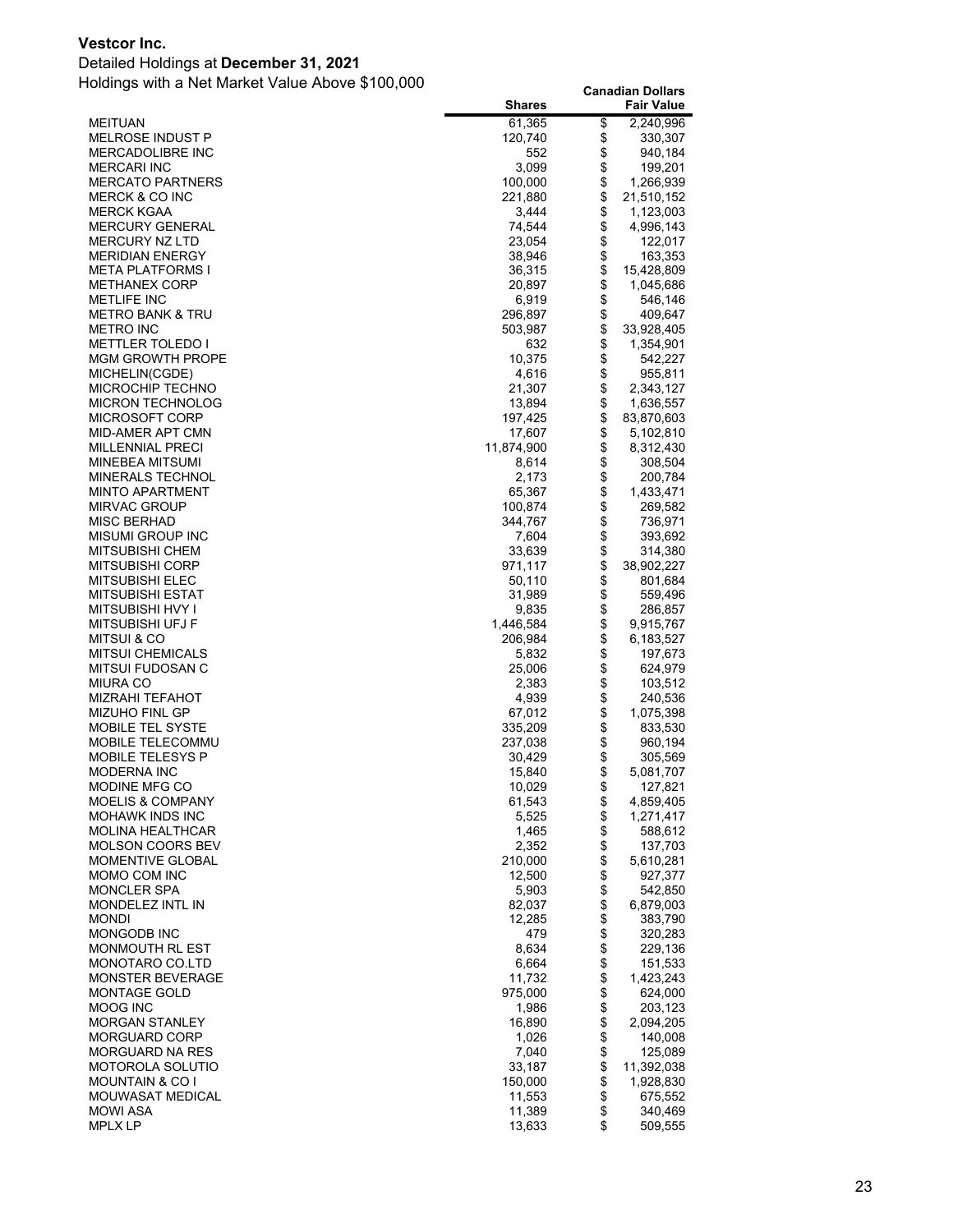#### Detailed Holdings at **December 31, 2021**

|                                            | <b>Shares</b>    |                                                  | <b>Fair Value</b>    |
|--------------------------------------------|------------------|--------------------------------------------------|----------------------|
| MS&AD INS GP HLD                           | 11,356           | \$                                               | 442,083              |
| <b>MSC INDL DIRECT</b>                     | 10,424           | \$                                               | 1,106,824            |
| MSCI INC                                   | 1,170            | \$                                               | 905,486              |
| MTR CORP                                   | 37,922           | \$                                               | 257,130              |
| MTU AERO ENGINES                           | 1,575            | \$                                               | 405,877              |
| MTY FOOD GROUP                             | 21,998           | \$                                               | 1,392,033            |
| MUENCHENER RUECK                           | 3,914            | \$                                               | 1,464,604            |
| MURATA MFG CO<br>MURPHY USA INC            | 15,951<br>1,029  | \$                                               | 1,602,187<br>258,968 |
| MUYUAN FOODS CO                            | 17,273           |                                                  | 183,082              |
| MY EG SERVICES B                           | 1,016,464        |                                                  | 329,770              |
| MYTILINEOS                                 | 10,014           | \$\$\$\$\$\$\$                                   | 217,640              |
| NANJING IRON & S                           | 1,121,417        |                                                  | 824,198              |
| NANTEX INDUSTRY                            | 300,375          |                                                  | 1,168,413            |
| NATIONAL BK CDA                            | 39,084           |                                                  | 3,803,264            |
| NATIONAL FUEL GA                           | 3,284            | \$<br>\$                                         | 265,235              |
| NATIONAL GRID                              | 253,701          |                                                  | 4,600,065            |
| NATIONAL PRESTO                            | 3,255            | \$\$\$\$                                         | 337,271              |
| NATL AUSTRALIA B                           | 88,586           |                                                  | 2,346,278            |
| NATURGY ENERGY G                           | 18,636           |                                                  | 766,418              |
| NATWEST GROUP PL                           | 149,405          |                                                  | 576,919              |
| <b>NAVER CORP</b>                          | 20,001           | \$                                               | 8,044,186            |
| <b>NCSOFT</b>                              | 3,256            |                                                  | 2,224,641            |
| <b>NEC CORP</b>                            | 6,678            | \$                                               | 388,967              |
| <b>NELNET INC</b><br>NEMETSCHEK SE         | 12,693<br>1,525  | \$\$\$\$                                         | 1,566,119            |
| NEO PERFORMANCE                            | 5,944            |                                                  | 247,099<br>120,544   |
| NEOPHOTONICS COR                           | 59,416           |                                                  | 1,153,539            |
| <b>NESTE OYJ</b>                           | 11,069           | \$                                               | 689,429              |
| NESTLE MALAY BHD                           | 166,534          | \$                                               | 6,776,276            |
| NESTLE SA                                  | 212,230          | \$                                               | 37,495,365           |
| NETAPP INC COM                             | 9,248            |                                                  | 1,074,591            |
| <b>NETEASE INC</b>                         | 11,740           |                                                  | 1,509,334            |
| NETFLIX INC                                | 15,856           | \$\$\$\$\$                                       | 12,065,973           |
| NEUROCRINE BIOSC                           | 3,396            |                                                  | 365,350              |
| NEW GOLD INC                               | 360,996          |                                                  | 682,282              |
| NEW JERSEY RES C                           | 3,469            | <b>88888888</b>                                  | 179,919              |
| NEW WORLD DEVEL                            | 47,644           |                                                  | 238,139              |
| NEW YORK CMNTY B                           | 443,331          |                                                  | 6,837,521            |
| NEW YORK TIMES C                           | 2,970            |                                                  | 181,200              |
| NEWCREST MINING<br><b>NEWELL BRANDS IN</b> | 20,898<br>43,525 |                                                  | 469,824<br>1,200,733 |
| NEWMONT CORPORAT                           | 182,282          |                                                  | 14,280,075           |
| <b>NEWS CORP NEW</b>                       | 27,861           |                                                  | 905,297              |
| NEXGEN ENERGY LT                           | 125,577          |                                                  | 695,697              |
| NEXI SPA                                   | 12,819           | \$                                               | 257,611              |
| <b>NEXLIVING COMMUN</b>                    | 1,725,000        |                                                  | 396,750              |
| NEXON CO LTD                               | 13,464           |                                                  | 328,459              |
| NEXSTAR MEDIA GR                           | 1,654            |                                                  | 315,435              |
| NEXT PLC                                   | 3,356            |                                                  | 467,948              |
| NEXTERA ENERGY I                           | 24,213           |                                                  | 2,855,383            |
| <b>NEXTPOINT FINANC</b>                    | 40,385           |                                                  | 260,163              |
| NEXUS REAL ESTAT                           | 70,276           |                                                  | 890,631              |
| <b>NGK INSULATORS</b>                      | 5,991            |                                                  | 127,752              |
| NIBE INDUSTRIER<br><b>NICE LTD</b>         | 39,151           |                                                  | 746,951              |
| NIDEC CORPORATIO                           | 1,725<br>12,417  |                                                  | 666,268<br>1,841,474 |
| NIGHTDRAGON ACQU                           | 25,000           |                                                  | 307,893              |
| NIHON M&A CENTER                           | 9,263            |                                                  | 286,633              |
| <b>NIKE INC</b>                            | 23,784           |                                                  | 5,007,227            |
| NINTENDO CO                                | 25,166           | \$\$\$\$\$\$\$\$\$\$\$\$\$\$\$\$\$\$\$\$\$\$\$\$ | 14,810,034           |
| NIPPN CORPORATIO                           | 110,604          |                                                  | 2,009,108            |
| NIPPON BUILDING                            | 36               |                                                  | 264,575              |
| NIPPON EXPRESS C                           | 10,760           |                                                  | 815,572              |
| NIPPON GAS CO                              | 71,320           |                                                  | 1,193,035            |
| NIPPON LIGHT MET                           | 40,793           |                                                  | 771,427              |
| NIPPON PAINT HLD                           | 19,389           |                                                  | 266,701              |
| NIPPON PROLOGIS                            | 52               | \$                                               | 232,151              |
| NIPPON SANSO HOL                           | 3,969            | \$                                               | 109,407              |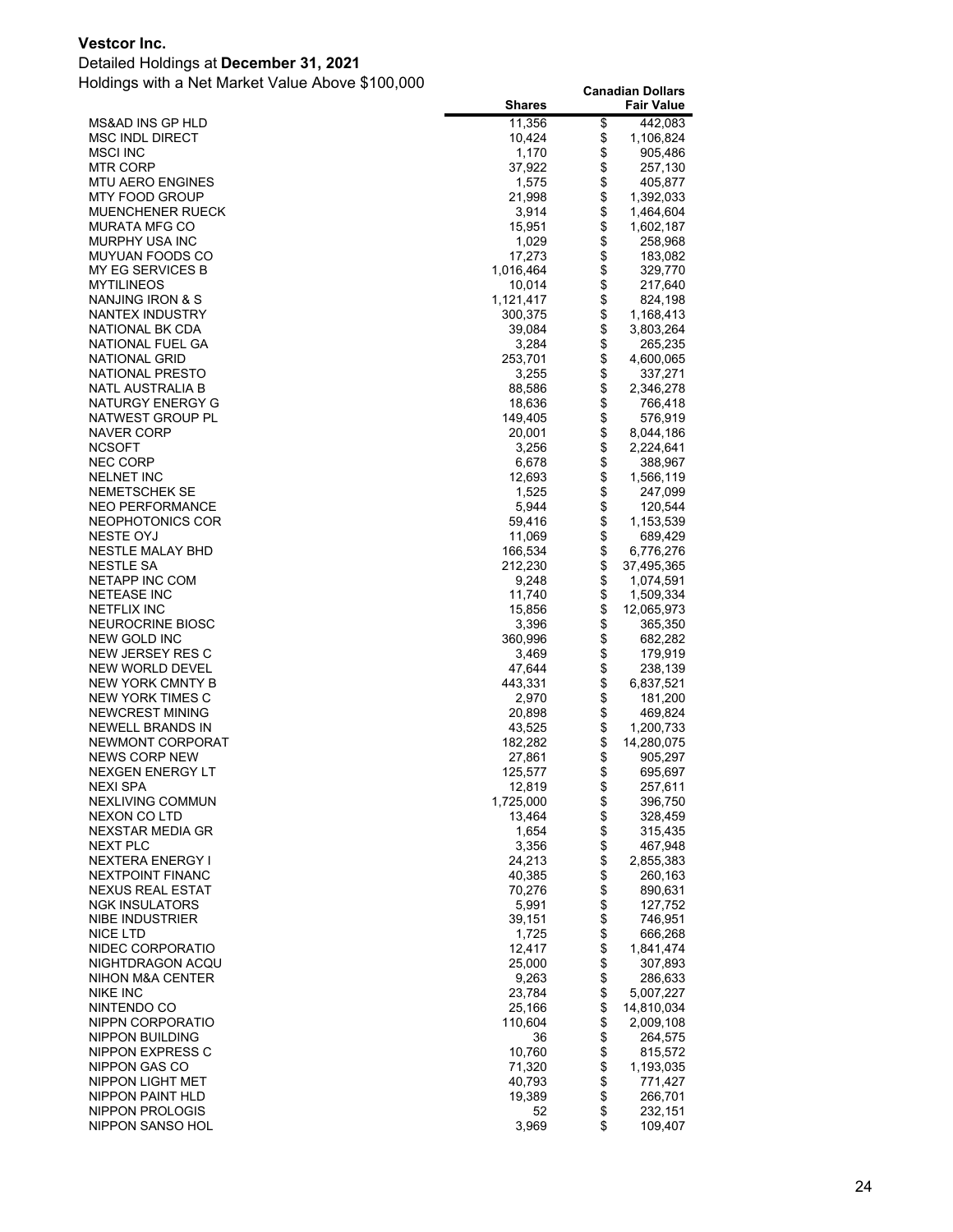#### Detailed Holdings at **December 31, 2021**

|                                         | <b>Shares</b>    |          | <b>Fair Value</b>  |
|-----------------------------------------|------------------|----------|--------------------|
| NIPPON SHINYAKU                         | 1,487            | \$       | 130,652            |
| NIPPON STEEL COR                        | 24,568           | \$       | 506,236            |
| NIPPON STEEL TRA                        | 8,462            | \$       | 465,960            |
| NIPPON TEL&TEL C                        | 1,073,407        | \$       | 37,089,170         |
| NIPPON TV HLDGS                         | 103,020          | \$       | 1,319,886          |
| NIPPON YUSEN KK                         | 4,444            | \$       | 427,022            |
| NISHIMATSU CONST                        | 235,563          | \$       | 9,418,392          |
| NISOURCE INC                            | 18,940           | \$       | 660,543            |
| NISSAN CHEMICAL                         | 3,275            | \$       | 239,972            |
| NISSAN MOTOR CO                         | 64,677           | \$       | 394,313            |
| NISSIN FOODS HLD<br>NITORI HOLDINGS     | 1,592            | \$<br>\$ | 146,513            |
| NITTO DENKO CORP                        | 2,001<br>3,795   | \$       | 378,075<br>370,072 |
| NN GROUP N.V.                           | 8,171            | \$       | 558,811            |
| NOAH HOLDINGS LT                        | 4,575            | \$       | 177,355            |
| NOBLE ROCK ACQUI                        | 180,000          | \$       | 2,205,460          |
| NOJIMA CORP                             | 21,373           | \$       | 564,539            |
| NOKIA OYJ                               | 149,483          | \$       | 1,196,880          |
| NOMAD ROYALTY                           | 124,650          | \$       | 1,215,338          |
| NOMURA HOLDINGS                         | 83,471           | \$       | 459,359            |
| NOMURA REAL EST                         | 129              | \$       | 228,950            |
| NOMURA RESEARCH                         | 9,717            | \$       | 526,007            |
| NONGSHIM CO                             | 685              | \$       | 231,827            |
| NORDEA BANK ABP                         | 90,533           | \$       | 1,395,696          |
| NORDSON CORP                            | 985              | \$       | 318,242            |
| NORSK HYDRO ASA                         | 890,836          | \$       | 8,871,102          |
| NORTH AMERICAN C                        | 6,405            | \$       | 123,057            |
| NORTH WEST CO                           | 214,226          | \$       | 7,414,362          |
| NORTHERN STAR RE                        | 33,253           | \$       | 287,369            |
| NORTHERN TR CORP                        | 2,443            | \$       | 371,516            |
| NORTHLAND POWER                         | 491,379          | \$       | 18,696,971         |
| NORTHROP GRUMMAN                        | 5,977            | \$       | 2,922,319          |
| NORTHWEST HEALTH<br>NORTHWESTERN COR    | 107,277<br>1,821 | \$<br>\$ | 1,488,648          |
| NORTONLIFELOCK I                        | 17,615           | \$       | 131,479<br>578,065 |
| NOVAGOLD RESOURC                        | 75,997           | \$       | 658,894            |
| NOVARTIS AG                             | 145,266          | \$       | 16,167,259         |
| NOVATEK MICROELE                        | 128,148          | \$       | 3,153,505          |
| NOVOCURE LTD                            | 2,710            | \$       | 257,009            |
| NOVO-NORDISK AS                         | 319,471          | \$       | 45,350,216         |
| NOVOZYMES A/S                           | 5,562            | \$       | 577,069            |
| NRG ENERGY INC                          | 3,022            | \$       | 164,447            |
| NTAL STORAGE AFF                        | 34,986           | \$       | 3,058,126          |
| NTT DATA CORP                           | 15,714           | \$       | 425,062            |
| NUANCE COMMUNICA                        | 98,687           | \$       | 6,895,997          |
| NUTRIEN LTD                             | 421,086          | \$       | 40,281,765         |
| NUVEI CORP                              | 22,193           | \$       | 1,819,826          |
| NUVISTA ENERGY L                        | 41,338           | \$       | 287,712            |
| NVIDIA CORP                             | 39,598           | \$       | 14,710,857         |
| NVR INC                                 | 42               | \$       | 313,479            |
| NXP SEMICONDUCTR                        | 3,272            | \$       | 944,019            |
| <b>02 CZECH REPUBLI</b>                 | 264,838          | \$<br>\$ | 4,087,495          |
| OASIS PETROLEUM<br><b>OBAYASHI CORP</b> | 4,746<br>13,607  |          | 755,299<br>132,839 |
| OBIC CO                                 | 1,733            | \$       | 410,605            |
| OCADO GROUP PLC                         | 13,285           | \$       | 381,392            |
| <b>OCCIDENTAL PETE</b>                  | 8,585            |          | 314,497            |
| OCEANAGOLD CORP                         | 594,400          | \$       | 1,307,680          |
| ODAKYU ELEC RLWY                        | 9,199            | \$       | 215,533            |
| ODONTOPREV SA                           | 464,686          | \$       | 1,327,791          |
| OFFICE PPTYS INC                        | 20,153           | \$       | 632,334            |
| OIL & GAS DEVELO                        | 762,786          | \$       | 470,566            |
| OIL CO LUKOIL PJ                        | 5,051            | \$       | 571,025            |
| OJI HLDGS CORP                          | 22,268           | \$       | 136,053            |
| OKINAWA ELEC POW                        | 67,833           | \$       | 1,082,620          |
| OKTA INC                                | 1,544            | \$       | 437,200            |
| <b>OLD DOMINION FGH</b>                 | 48,196           | \$       | 21,817,736         |
| OLYMPUS CORP                            | 30,842           | \$       | 896,352            |
| OMEGA HEALTHCARE                        | 69,349           | \$       | 2,592,030          |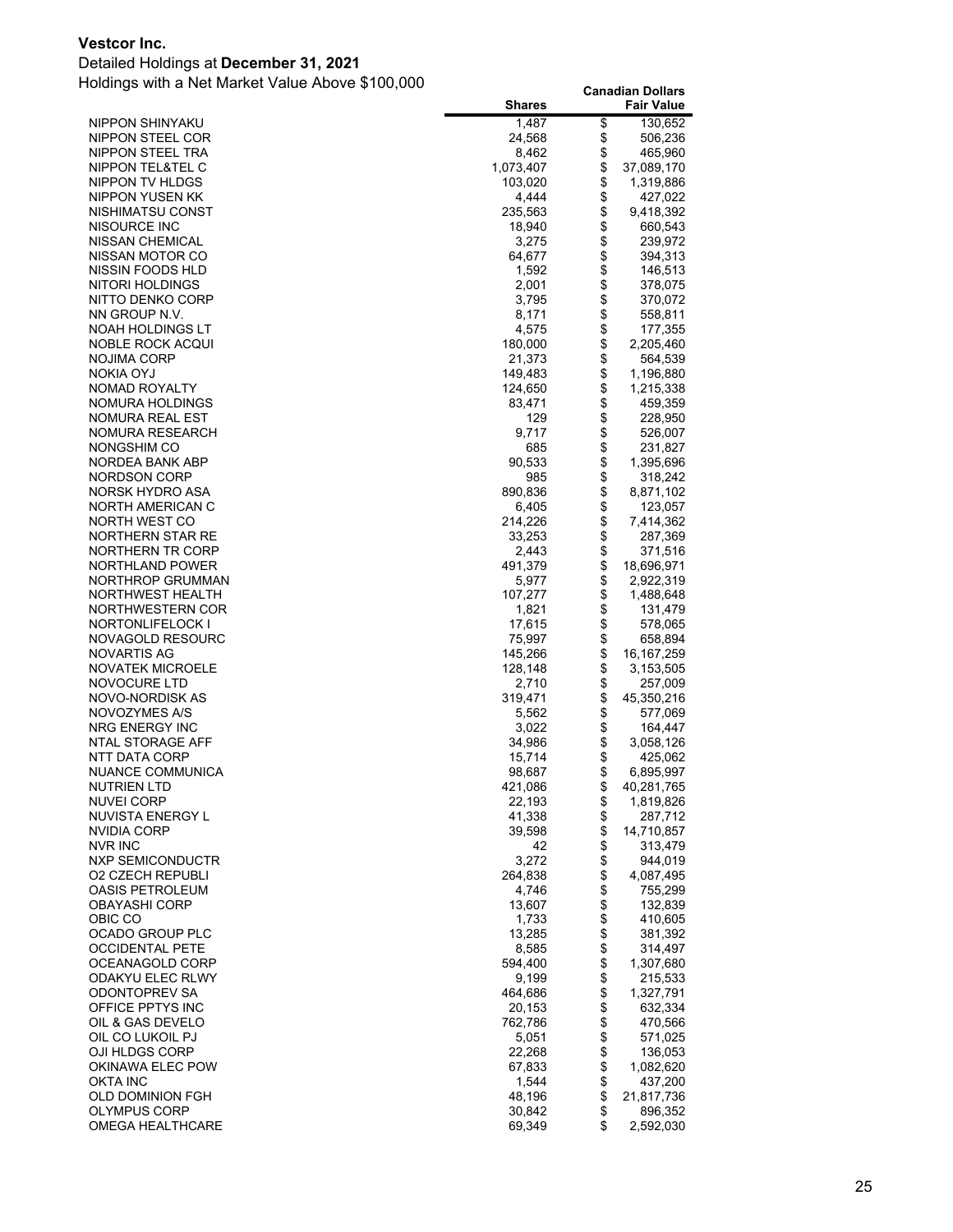#### Detailed Holdings at **December 31, 2021**

| \$<br>2,646<br>247,230<br>OMNICOM GROUP IN<br>\$<br><b>OMRON CORP</b><br>5,041<br>633,685<br>\$<br>OMV AG<br>3,830<br>274,806<br>\$<br>ON SEMICONDUCTOR<br>5,313<br>455,819<br>\$<br>ONE EQUITY PARTN<br>200,000<br>2,458,090<br>\$<br>ONE GAS INC<br>1,915<br>187,685<br>\$<br><b>ONEOK INC</b><br>21,449<br>1,592,003<br>\$<br>ONEX CORP<br>23,910<br>2,373,785<br>\$<br>11,270<br>ONO PHARMACEUTIC<br>353,065<br>\$<br>ONYX ACQ CO I<br>100,000<br>1,281,466<br>\$<br>OPEN HOUSE GROUP<br>2,328<br>153,728<br>\$<br>19,331,739<br>OPEN TEXT CORP<br>321,981<br>\$<br>ORACLE CORP<br>203,464<br>22,413,454<br>\$<br>ORACLE CORP JAPA<br>100,376<br>1,047<br>\$<br>1,017,966<br>ORANGE<br>13,764,268<br>\$<br>OREILLY AUTOMOTI<br>1,516<br>1,352,385<br>$\ddot{\$}$<br>ORGANIGRAM HOLDI<br>56,894<br>126,305<br>\$<br>537,404<br>ORGANON & CO<br>13,972<br>\$<br>ORICA LIMITED<br>10,517<br>132,225<br>\$<br>ORIENTAL LAND CO<br>5,471<br>1,163,935<br>\$<br><b>ORIGIN ENERGY</b><br>45,858<br>220,681<br>\$<br>ORION ACQUISITIO<br>125,000<br>1,544,201<br>\$<br>ORION CORPORATIO<br>2,564<br>134,506<br>\$<br>ORIX CORP<br>33,404<br>860,154<br>\$<br>ORIX JREIT INC<br>68<br>134,113<br>\$<br>ORKLA ASA<br>18,070<br>228,709<br>\$<br>ORLA MINING LTD<br>35,187<br>169,953<br>\$<br><b>ORPEA</b><br>1,397<br>176,793<br>\$<br>ORSTED A/S<br>5,199<br>838,631<br>\$<br>ORTHO CLINICAL D<br>150,105<br>4,055,654<br>\$<br>OSAKA GAS CO<br>11,959<br>249,373<br>\$<br>OSISKO DEVELOPME<br>524,700<br>2,130,282<br>\$<br>OSISKO GOLD ROYA<br>167,150<br>2,596,675<br>\$<br>OSISKO GREEN ACQ<br>1,250,000<br>12,012,500<br>\$<br>OSISKO MINING<br>160,377<br>611,036<br>\$<br>OTE(HELLENIC TLC<br>183,757<br>4,290,646<br>\$<br>OTIS WORLDWIDE C<br>16,467<br>1,811,081<br>\$<br>OTSUKA CORP<br>3,261<br>196,379<br>\$<br>OTSUKA HLDGS CO<br>10,153<br>464,300<br>\$<br><b>OUTFRONT MEDIA I</b><br>14,702<br>498,070<br>\$<br><b>OVERACTIVE MEDIA</b><br>806,400<br>1,161,216<br>OVERSEA-CHINESE<br>189,820<br>2,027,512<br>\$<br><b>OVINTIV INC</b><br>10,400<br>442,624<br>\$<br><b>OWENS CORNING</b><br>1,273<br>145,523<br>\$<br>PACCAR INC<br>4,285<br>485,835<br>\$<br>PACKAGING CORP A<br>1,173<br>203,212<br>PAE INC<br>100,000<br>\$<br>1,254,308<br>19,576<br>PALANTIR TECH IN<br>450,286<br>\$<br>1,301<br>914,956<br>PALO ALTO NETWOR<br>\$\$<br><b>PAN AMERICAN SIL</b><br>90,472<br>2,855,296<br>12,112<br><b>PAN PACIFIC INTL</b><br>210,846<br>PANASONIC CORP<br>60,811<br>843,810<br>\$\$<br>2,956<br>PANDORA A/S<br>465,517<br>1,023<br>172,470<br>PAPA JOHNS INTL<br>22,827<br>561,316<br>PARAMOUNT RES LT<br>\$<br><b>PAREX RESOURCES</b><br>63,165<br>1,364,996<br>PARK LAWN CORP<br>112,938<br>4,691,219<br>\$<br><b>PARKER HANNIFIN</b><br>5,024<br>2,018,810<br>\$<br>88,204<br>PARKLAND CORP<br>3,075,929<br>\$<br>630<br>1,320,994<br>PARTNERS GROUP H<br><b>PASON SYSTEMS</b><br>42,390<br>489,181<br>\$<br>2,450,511<br>PATHFINDER ACQUI<br>200,000<br>16, 169, 373<br><b>PAYCHEX INC</b><br>93,779<br>\$<br>PAYPAL HLDGS INC<br>13,936<br>3,319,622<br>\$\$<br>3,789,450<br>PEARL HLDGS ACQ<br>300,000<br>17,713<br>PEARLABYSS CORP<br>2,603,028<br>22,730<br><b>PEARSON</b><br>238,462<br>\$<br>3,463<br>156,425<br>PELOTON INTERACT |              | <b>Shares</b> | <b>Fair Value</b> |
|-------------------------------------------------------------------------------------------------------------------------------------------------------------------------------------------------------------------------------------------------------------------------------------------------------------------------------------------------------------------------------------------------------------------------------------------------------------------------------------------------------------------------------------------------------------------------------------------------------------------------------------------------------------------------------------------------------------------------------------------------------------------------------------------------------------------------------------------------------------------------------------------------------------------------------------------------------------------------------------------------------------------------------------------------------------------------------------------------------------------------------------------------------------------------------------------------------------------------------------------------------------------------------------------------------------------------------------------------------------------------------------------------------------------------------------------------------------------------------------------------------------------------------------------------------------------------------------------------------------------------------------------------------------------------------------------------------------------------------------------------------------------------------------------------------------------------------------------------------------------------------------------------------------------------------------------------------------------------------------------------------------------------------------------------------------------------------------------------------------------------------------------------------------------------------------------------------------------------------------------------------------------------------------------------------------------------------------------------------------------------------------------------------------------------------------------------------------------------------------------------------------------------------------------------------------------------------------------------------------------------------------------------------------------------------------------------------------------------------------------------------------------------------------------------------------------------------------------------------------------------------------------------------------------------------------------------------------------------------------------------------------------------------------------------------------------------------------------------------------------------------------------------------------------------------------------------------------------------------------------------------------------|--------------|---------------|-------------------|
|                                                                                                                                                                                                                                                                                                                                                                                                                                                                                                                                                                                                                                                                                                                                                                                                                                                                                                                                                                                                                                                                                                                                                                                                                                                                                                                                                                                                                                                                                                                                                                                                                                                                                                                                                                                                                                                                                                                                                                                                                                                                                                                                                                                                                                                                                                                                                                                                                                                                                                                                                                                                                                                                                                                                                                                                                                                                                                                                                                                                                                                                                                                                                                                                                                                                   |              |               |                   |
|                                                                                                                                                                                                                                                                                                                                                                                                                                                                                                                                                                                                                                                                                                                                                                                                                                                                                                                                                                                                                                                                                                                                                                                                                                                                                                                                                                                                                                                                                                                                                                                                                                                                                                                                                                                                                                                                                                                                                                                                                                                                                                                                                                                                                                                                                                                                                                                                                                                                                                                                                                                                                                                                                                                                                                                                                                                                                                                                                                                                                                                                                                                                                                                                                                                                   |              |               |                   |
|                                                                                                                                                                                                                                                                                                                                                                                                                                                                                                                                                                                                                                                                                                                                                                                                                                                                                                                                                                                                                                                                                                                                                                                                                                                                                                                                                                                                                                                                                                                                                                                                                                                                                                                                                                                                                                                                                                                                                                                                                                                                                                                                                                                                                                                                                                                                                                                                                                                                                                                                                                                                                                                                                                                                                                                                                                                                                                                                                                                                                                                                                                                                                                                                                                                                   |              |               |                   |
|                                                                                                                                                                                                                                                                                                                                                                                                                                                                                                                                                                                                                                                                                                                                                                                                                                                                                                                                                                                                                                                                                                                                                                                                                                                                                                                                                                                                                                                                                                                                                                                                                                                                                                                                                                                                                                                                                                                                                                                                                                                                                                                                                                                                                                                                                                                                                                                                                                                                                                                                                                                                                                                                                                                                                                                                                                                                                                                                                                                                                                                                                                                                                                                                                                                                   |              |               |                   |
|                                                                                                                                                                                                                                                                                                                                                                                                                                                                                                                                                                                                                                                                                                                                                                                                                                                                                                                                                                                                                                                                                                                                                                                                                                                                                                                                                                                                                                                                                                                                                                                                                                                                                                                                                                                                                                                                                                                                                                                                                                                                                                                                                                                                                                                                                                                                                                                                                                                                                                                                                                                                                                                                                                                                                                                                                                                                                                                                                                                                                                                                                                                                                                                                                                                                   |              |               |                   |
|                                                                                                                                                                                                                                                                                                                                                                                                                                                                                                                                                                                                                                                                                                                                                                                                                                                                                                                                                                                                                                                                                                                                                                                                                                                                                                                                                                                                                                                                                                                                                                                                                                                                                                                                                                                                                                                                                                                                                                                                                                                                                                                                                                                                                                                                                                                                                                                                                                                                                                                                                                                                                                                                                                                                                                                                                                                                                                                                                                                                                                                                                                                                                                                                                                                                   |              |               |                   |
|                                                                                                                                                                                                                                                                                                                                                                                                                                                                                                                                                                                                                                                                                                                                                                                                                                                                                                                                                                                                                                                                                                                                                                                                                                                                                                                                                                                                                                                                                                                                                                                                                                                                                                                                                                                                                                                                                                                                                                                                                                                                                                                                                                                                                                                                                                                                                                                                                                                                                                                                                                                                                                                                                                                                                                                                                                                                                                                                                                                                                                                                                                                                                                                                                                                                   |              |               |                   |
|                                                                                                                                                                                                                                                                                                                                                                                                                                                                                                                                                                                                                                                                                                                                                                                                                                                                                                                                                                                                                                                                                                                                                                                                                                                                                                                                                                                                                                                                                                                                                                                                                                                                                                                                                                                                                                                                                                                                                                                                                                                                                                                                                                                                                                                                                                                                                                                                                                                                                                                                                                                                                                                                                                                                                                                                                                                                                                                                                                                                                                                                                                                                                                                                                                                                   |              |               |                   |
|                                                                                                                                                                                                                                                                                                                                                                                                                                                                                                                                                                                                                                                                                                                                                                                                                                                                                                                                                                                                                                                                                                                                                                                                                                                                                                                                                                                                                                                                                                                                                                                                                                                                                                                                                                                                                                                                                                                                                                                                                                                                                                                                                                                                                                                                                                                                                                                                                                                                                                                                                                                                                                                                                                                                                                                                                                                                                                                                                                                                                                                                                                                                                                                                                                                                   |              |               |                   |
|                                                                                                                                                                                                                                                                                                                                                                                                                                                                                                                                                                                                                                                                                                                                                                                                                                                                                                                                                                                                                                                                                                                                                                                                                                                                                                                                                                                                                                                                                                                                                                                                                                                                                                                                                                                                                                                                                                                                                                                                                                                                                                                                                                                                                                                                                                                                                                                                                                                                                                                                                                                                                                                                                                                                                                                                                                                                                                                                                                                                                                                                                                                                                                                                                                                                   |              |               |                   |
|                                                                                                                                                                                                                                                                                                                                                                                                                                                                                                                                                                                                                                                                                                                                                                                                                                                                                                                                                                                                                                                                                                                                                                                                                                                                                                                                                                                                                                                                                                                                                                                                                                                                                                                                                                                                                                                                                                                                                                                                                                                                                                                                                                                                                                                                                                                                                                                                                                                                                                                                                                                                                                                                                                                                                                                                                                                                                                                                                                                                                                                                                                                                                                                                                                                                   |              |               |                   |
|                                                                                                                                                                                                                                                                                                                                                                                                                                                                                                                                                                                                                                                                                                                                                                                                                                                                                                                                                                                                                                                                                                                                                                                                                                                                                                                                                                                                                                                                                                                                                                                                                                                                                                                                                                                                                                                                                                                                                                                                                                                                                                                                                                                                                                                                                                                                                                                                                                                                                                                                                                                                                                                                                                                                                                                                                                                                                                                                                                                                                                                                                                                                                                                                                                                                   |              |               |                   |
|                                                                                                                                                                                                                                                                                                                                                                                                                                                                                                                                                                                                                                                                                                                                                                                                                                                                                                                                                                                                                                                                                                                                                                                                                                                                                                                                                                                                                                                                                                                                                                                                                                                                                                                                                                                                                                                                                                                                                                                                                                                                                                                                                                                                                                                                                                                                                                                                                                                                                                                                                                                                                                                                                                                                                                                                                                                                                                                                                                                                                                                                                                                                                                                                                                                                   |              |               |                   |
|                                                                                                                                                                                                                                                                                                                                                                                                                                                                                                                                                                                                                                                                                                                                                                                                                                                                                                                                                                                                                                                                                                                                                                                                                                                                                                                                                                                                                                                                                                                                                                                                                                                                                                                                                                                                                                                                                                                                                                                                                                                                                                                                                                                                                                                                                                                                                                                                                                                                                                                                                                                                                                                                                                                                                                                                                                                                                                                                                                                                                                                                                                                                                                                                                                                                   |              |               |                   |
|                                                                                                                                                                                                                                                                                                                                                                                                                                                                                                                                                                                                                                                                                                                                                                                                                                                                                                                                                                                                                                                                                                                                                                                                                                                                                                                                                                                                                                                                                                                                                                                                                                                                                                                                                                                                                                                                                                                                                                                                                                                                                                                                                                                                                                                                                                                                                                                                                                                                                                                                                                                                                                                                                                                                                                                                                                                                                                                                                                                                                                                                                                                                                                                                                                                                   |              |               |                   |
|                                                                                                                                                                                                                                                                                                                                                                                                                                                                                                                                                                                                                                                                                                                                                                                                                                                                                                                                                                                                                                                                                                                                                                                                                                                                                                                                                                                                                                                                                                                                                                                                                                                                                                                                                                                                                                                                                                                                                                                                                                                                                                                                                                                                                                                                                                                                                                                                                                                                                                                                                                                                                                                                                                                                                                                                                                                                                                                                                                                                                                                                                                                                                                                                                                                                   |              |               |                   |
|                                                                                                                                                                                                                                                                                                                                                                                                                                                                                                                                                                                                                                                                                                                                                                                                                                                                                                                                                                                                                                                                                                                                                                                                                                                                                                                                                                                                                                                                                                                                                                                                                                                                                                                                                                                                                                                                                                                                                                                                                                                                                                                                                                                                                                                                                                                                                                                                                                                                                                                                                                                                                                                                                                                                                                                                                                                                                                                                                                                                                                                                                                                                                                                                                                                                   |              |               |                   |
|                                                                                                                                                                                                                                                                                                                                                                                                                                                                                                                                                                                                                                                                                                                                                                                                                                                                                                                                                                                                                                                                                                                                                                                                                                                                                                                                                                                                                                                                                                                                                                                                                                                                                                                                                                                                                                                                                                                                                                                                                                                                                                                                                                                                                                                                                                                                                                                                                                                                                                                                                                                                                                                                                                                                                                                                                                                                                                                                                                                                                                                                                                                                                                                                                                                                   |              |               |                   |
|                                                                                                                                                                                                                                                                                                                                                                                                                                                                                                                                                                                                                                                                                                                                                                                                                                                                                                                                                                                                                                                                                                                                                                                                                                                                                                                                                                                                                                                                                                                                                                                                                                                                                                                                                                                                                                                                                                                                                                                                                                                                                                                                                                                                                                                                                                                                                                                                                                                                                                                                                                                                                                                                                                                                                                                                                                                                                                                                                                                                                                                                                                                                                                                                                                                                   |              |               |                   |
|                                                                                                                                                                                                                                                                                                                                                                                                                                                                                                                                                                                                                                                                                                                                                                                                                                                                                                                                                                                                                                                                                                                                                                                                                                                                                                                                                                                                                                                                                                                                                                                                                                                                                                                                                                                                                                                                                                                                                                                                                                                                                                                                                                                                                                                                                                                                                                                                                                                                                                                                                                                                                                                                                                                                                                                                                                                                                                                                                                                                                                                                                                                                                                                                                                                                   |              |               |                   |
|                                                                                                                                                                                                                                                                                                                                                                                                                                                                                                                                                                                                                                                                                                                                                                                                                                                                                                                                                                                                                                                                                                                                                                                                                                                                                                                                                                                                                                                                                                                                                                                                                                                                                                                                                                                                                                                                                                                                                                                                                                                                                                                                                                                                                                                                                                                                                                                                                                                                                                                                                                                                                                                                                                                                                                                                                                                                                                                                                                                                                                                                                                                                                                                                                                                                   |              |               |                   |
|                                                                                                                                                                                                                                                                                                                                                                                                                                                                                                                                                                                                                                                                                                                                                                                                                                                                                                                                                                                                                                                                                                                                                                                                                                                                                                                                                                                                                                                                                                                                                                                                                                                                                                                                                                                                                                                                                                                                                                                                                                                                                                                                                                                                                                                                                                                                                                                                                                                                                                                                                                                                                                                                                                                                                                                                                                                                                                                                                                                                                                                                                                                                                                                                                                                                   |              |               |                   |
|                                                                                                                                                                                                                                                                                                                                                                                                                                                                                                                                                                                                                                                                                                                                                                                                                                                                                                                                                                                                                                                                                                                                                                                                                                                                                                                                                                                                                                                                                                                                                                                                                                                                                                                                                                                                                                                                                                                                                                                                                                                                                                                                                                                                                                                                                                                                                                                                                                                                                                                                                                                                                                                                                                                                                                                                                                                                                                                                                                                                                                                                                                                                                                                                                                                                   |              |               |                   |
|                                                                                                                                                                                                                                                                                                                                                                                                                                                                                                                                                                                                                                                                                                                                                                                                                                                                                                                                                                                                                                                                                                                                                                                                                                                                                                                                                                                                                                                                                                                                                                                                                                                                                                                                                                                                                                                                                                                                                                                                                                                                                                                                                                                                                                                                                                                                                                                                                                                                                                                                                                                                                                                                                                                                                                                                                                                                                                                                                                                                                                                                                                                                                                                                                                                                   |              |               |                   |
|                                                                                                                                                                                                                                                                                                                                                                                                                                                                                                                                                                                                                                                                                                                                                                                                                                                                                                                                                                                                                                                                                                                                                                                                                                                                                                                                                                                                                                                                                                                                                                                                                                                                                                                                                                                                                                                                                                                                                                                                                                                                                                                                                                                                                                                                                                                                                                                                                                                                                                                                                                                                                                                                                                                                                                                                                                                                                                                                                                                                                                                                                                                                                                                                                                                                   |              |               |                   |
|                                                                                                                                                                                                                                                                                                                                                                                                                                                                                                                                                                                                                                                                                                                                                                                                                                                                                                                                                                                                                                                                                                                                                                                                                                                                                                                                                                                                                                                                                                                                                                                                                                                                                                                                                                                                                                                                                                                                                                                                                                                                                                                                                                                                                                                                                                                                                                                                                                                                                                                                                                                                                                                                                                                                                                                                                                                                                                                                                                                                                                                                                                                                                                                                                                                                   |              |               |                   |
|                                                                                                                                                                                                                                                                                                                                                                                                                                                                                                                                                                                                                                                                                                                                                                                                                                                                                                                                                                                                                                                                                                                                                                                                                                                                                                                                                                                                                                                                                                                                                                                                                                                                                                                                                                                                                                                                                                                                                                                                                                                                                                                                                                                                                                                                                                                                                                                                                                                                                                                                                                                                                                                                                                                                                                                                                                                                                                                                                                                                                                                                                                                                                                                                                                                                   |              |               |                   |
|                                                                                                                                                                                                                                                                                                                                                                                                                                                                                                                                                                                                                                                                                                                                                                                                                                                                                                                                                                                                                                                                                                                                                                                                                                                                                                                                                                                                                                                                                                                                                                                                                                                                                                                                                                                                                                                                                                                                                                                                                                                                                                                                                                                                                                                                                                                                                                                                                                                                                                                                                                                                                                                                                                                                                                                                                                                                                                                                                                                                                                                                                                                                                                                                                                                                   |              |               |                   |
|                                                                                                                                                                                                                                                                                                                                                                                                                                                                                                                                                                                                                                                                                                                                                                                                                                                                                                                                                                                                                                                                                                                                                                                                                                                                                                                                                                                                                                                                                                                                                                                                                                                                                                                                                                                                                                                                                                                                                                                                                                                                                                                                                                                                                                                                                                                                                                                                                                                                                                                                                                                                                                                                                                                                                                                                                                                                                                                                                                                                                                                                                                                                                                                                                                                                   |              |               |                   |
|                                                                                                                                                                                                                                                                                                                                                                                                                                                                                                                                                                                                                                                                                                                                                                                                                                                                                                                                                                                                                                                                                                                                                                                                                                                                                                                                                                                                                                                                                                                                                                                                                                                                                                                                                                                                                                                                                                                                                                                                                                                                                                                                                                                                                                                                                                                                                                                                                                                                                                                                                                                                                                                                                                                                                                                                                                                                                                                                                                                                                                                                                                                                                                                                                                                                   |              |               |                   |
|                                                                                                                                                                                                                                                                                                                                                                                                                                                                                                                                                                                                                                                                                                                                                                                                                                                                                                                                                                                                                                                                                                                                                                                                                                                                                                                                                                                                                                                                                                                                                                                                                                                                                                                                                                                                                                                                                                                                                                                                                                                                                                                                                                                                                                                                                                                                                                                                                                                                                                                                                                                                                                                                                                                                                                                                                                                                                                                                                                                                                                                                                                                                                                                                                                                                   |              |               |                   |
|                                                                                                                                                                                                                                                                                                                                                                                                                                                                                                                                                                                                                                                                                                                                                                                                                                                                                                                                                                                                                                                                                                                                                                                                                                                                                                                                                                                                                                                                                                                                                                                                                                                                                                                                                                                                                                                                                                                                                                                                                                                                                                                                                                                                                                                                                                                                                                                                                                                                                                                                                                                                                                                                                                                                                                                                                                                                                                                                                                                                                                                                                                                                                                                                                                                                   |              |               |                   |
|                                                                                                                                                                                                                                                                                                                                                                                                                                                                                                                                                                                                                                                                                                                                                                                                                                                                                                                                                                                                                                                                                                                                                                                                                                                                                                                                                                                                                                                                                                                                                                                                                                                                                                                                                                                                                                                                                                                                                                                                                                                                                                                                                                                                                                                                                                                                                                                                                                                                                                                                                                                                                                                                                                                                                                                                                                                                                                                                                                                                                                                                                                                                                                                                                                                                   |              |               |                   |
|                                                                                                                                                                                                                                                                                                                                                                                                                                                                                                                                                                                                                                                                                                                                                                                                                                                                                                                                                                                                                                                                                                                                                                                                                                                                                                                                                                                                                                                                                                                                                                                                                                                                                                                                                                                                                                                                                                                                                                                                                                                                                                                                                                                                                                                                                                                                                                                                                                                                                                                                                                                                                                                                                                                                                                                                                                                                                                                                                                                                                                                                                                                                                                                                                                                                   |              |               |                   |
|                                                                                                                                                                                                                                                                                                                                                                                                                                                                                                                                                                                                                                                                                                                                                                                                                                                                                                                                                                                                                                                                                                                                                                                                                                                                                                                                                                                                                                                                                                                                                                                                                                                                                                                                                                                                                                                                                                                                                                                                                                                                                                                                                                                                                                                                                                                                                                                                                                                                                                                                                                                                                                                                                                                                                                                                                                                                                                                                                                                                                                                                                                                                                                                                                                                                   |              |               |                   |
|                                                                                                                                                                                                                                                                                                                                                                                                                                                                                                                                                                                                                                                                                                                                                                                                                                                                                                                                                                                                                                                                                                                                                                                                                                                                                                                                                                                                                                                                                                                                                                                                                                                                                                                                                                                                                                                                                                                                                                                                                                                                                                                                                                                                                                                                                                                                                                                                                                                                                                                                                                                                                                                                                                                                                                                                                                                                                                                                                                                                                                                                                                                                                                                                                                                                   |              |               |                   |
|                                                                                                                                                                                                                                                                                                                                                                                                                                                                                                                                                                                                                                                                                                                                                                                                                                                                                                                                                                                                                                                                                                                                                                                                                                                                                                                                                                                                                                                                                                                                                                                                                                                                                                                                                                                                                                                                                                                                                                                                                                                                                                                                                                                                                                                                                                                                                                                                                                                                                                                                                                                                                                                                                                                                                                                                                                                                                                                                                                                                                                                                                                                                                                                                                                                                   |              |               |                   |
|                                                                                                                                                                                                                                                                                                                                                                                                                                                                                                                                                                                                                                                                                                                                                                                                                                                                                                                                                                                                                                                                                                                                                                                                                                                                                                                                                                                                                                                                                                                                                                                                                                                                                                                                                                                                                                                                                                                                                                                                                                                                                                                                                                                                                                                                                                                                                                                                                                                                                                                                                                                                                                                                                                                                                                                                                                                                                                                                                                                                                                                                                                                                                                                                                                                                   |              |               |                   |
|                                                                                                                                                                                                                                                                                                                                                                                                                                                                                                                                                                                                                                                                                                                                                                                                                                                                                                                                                                                                                                                                                                                                                                                                                                                                                                                                                                                                                                                                                                                                                                                                                                                                                                                                                                                                                                                                                                                                                                                                                                                                                                                                                                                                                                                                                                                                                                                                                                                                                                                                                                                                                                                                                                                                                                                                                                                                                                                                                                                                                                                                                                                                                                                                                                                                   |              |               |                   |
|                                                                                                                                                                                                                                                                                                                                                                                                                                                                                                                                                                                                                                                                                                                                                                                                                                                                                                                                                                                                                                                                                                                                                                                                                                                                                                                                                                                                                                                                                                                                                                                                                                                                                                                                                                                                                                                                                                                                                                                                                                                                                                                                                                                                                                                                                                                                                                                                                                                                                                                                                                                                                                                                                                                                                                                                                                                                                                                                                                                                                                                                                                                                                                                                                                                                   |              |               |                   |
|                                                                                                                                                                                                                                                                                                                                                                                                                                                                                                                                                                                                                                                                                                                                                                                                                                                                                                                                                                                                                                                                                                                                                                                                                                                                                                                                                                                                                                                                                                                                                                                                                                                                                                                                                                                                                                                                                                                                                                                                                                                                                                                                                                                                                                                                                                                                                                                                                                                                                                                                                                                                                                                                                                                                                                                                                                                                                                                                                                                                                                                                                                                                                                                                                                                                   |              |               |                   |
|                                                                                                                                                                                                                                                                                                                                                                                                                                                                                                                                                                                                                                                                                                                                                                                                                                                                                                                                                                                                                                                                                                                                                                                                                                                                                                                                                                                                                                                                                                                                                                                                                                                                                                                                                                                                                                                                                                                                                                                                                                                                                                                                                                                                                                                                                                                                                                                                                                                                                                                                                                                                                                                                                                                                                                                                                                                                                                                                                                                                                                                                                                                                                                                                                                                                   |              |               |                   |
|                                                                                                                                                                                                                                                                                                                                                                                                                                                                                                                                                                                                                                                                                                                                                                                                                                                                                                                                                                                                                                                                                                                                                                                                                                                                                                                                                                                                                                                                                                                                                                                                                                                                                                                                                                                                                                                                                                                                                                                                                                                                                                                                                                                                                                                                                                                                                                                                                                                                                                                                                                                                                                                                                                                                                                                                                                                                                                                                                                                                                                                                                                                                                                                                                                                                   |              |               |                   |
|                                                                                                                                                                                                                                                                                                                                                                                                                                                                                                                                                                                                                                                                                                                                                                                                                                                                                                                                                                                                                                                                                                                                                                                                                                                                                                                                                                                                                                                                                                                                                                                                                                                                                                                                                                                                                                                                                                                                                                                                                                                                                                                                                                                                                                                                                                                                                                                                                                                                                                                                                                                                                                                                                                                                                                                                                                                                                                                                                                                                                                                                                                                                                                                                                                                                   |              |               |                   |
|                                                                                                                                                                                                                                                                                                                                                                                                                                                                                                                                                                                                                                                                                                                                                                                                                                                                                                                                                                                                                                                                                                                                                                                                                                                                                                                                                                                                                                                                                                                                                                                                                                                                                                                                                                                                                                                                                                                                                                                                                                                                                                                                                                                                                                                                                                                                                                                                                                                                                                                                                                                                                                                                                                                                                                                                                                                                                                                                                                                                                                                                                                                                                                                                                                                                   |              |               |                   |
|                                                                                                                                                                                                                                                                                                                                                                                                                                                                                                                                                                                                                                                                                                                                                                                                                                                                                                                                                                                                                                                                                                                                                                                                                                                                                                                                                                                                                                                                                                                                                                                                                                                                                                                                                                                                                                                                                                                                                                                                                                                                                                                                                                                                                                                                                                                                                                                                                                                                                                                                                                                                                                                                                                                                                                                                                                                                                                                                                                                                                                                                                                                                                                                                                                                                   |              |               |                   |
|                                                                                                                                                                                                                                                                                                                                                                                                                                                                                                                                                                                                                                                                                                                                                                                                                                                                                                                                                                                                                                                                                                                                                                                                                                                                                                                                                                                                                                                                                                                                                                                                                                                                                                                                                                                                                                                                                                                                                                                                                                                                                                                                                                                                                                                                                                                                                                                                                                                                                                                                                                                                                                                                                                                                                                                                                                                                                                                                                                                                                                                                                                                                                                                                                                                                   |              |               |                   |
|                                                                                                                                                                                                                                                                                                                                                                                                                                                                                                                                                                                                                                                                                                                                                                                                                                                                                                                                                                                                                                                                                                                                                                                                                                                                                                                                                                                                                                                                                                                                                                                                                                                                                                                                                                                                                                                                                                                                                                                                                                                                                                                                                                                                                                                                                                                                                                                                                                                                                                                                                                                                                                                                                                                                                                                                                                                                                                                                                                                                                                                                                                                                                                                                                                                                   |              |               |                   |
|                                                                                                                                                                                                                                                                                                                                                                                                                                                                                                                                                                                                                                                                                                                                                                                                                                                                                                                                                                                                                                                                                                                                                                                                                                                                                                                                                                                                                                                                                                                                                                                                                                                                                                                                                                                                                                                                                                                                                                                                                                                                                                                                                                                                                                                                                                                                                                                                                                                                                                                                                                                                                                                                                                                                                                                                                                                                                                                                                                                                                                                                                                                                                                                                                                                                   |              |               |                   |
|                                                                                                                                                                                                                                                                                                                                                                                                                                                                                                                                                                                                                                                                                                                                                                                                                                                                                                                                                                                                                                                                                                                                                                                                                                                                                                                                                                                                                                                                                                                                                                                                                                                                                                                                                                                                                                                                                                                                                                                                                                                                                                                                                                                                                                                                                                                                                                                                                                                                                                                                                                                                                                                                                                                                                                                                                                                                                                                                                                                                                                                                                                                                                                                                                                                                   |              |               |                   |
|                                                                                                                                                                                                                                                                                                                                                                                                                                                                                                                                                                                                                                                                                                                                                                                                                                                                                                                                                                                                                                                                                                                                                                                                                                                                                                                                                                                                                                                                                                                                                                                                                                                                                                                                                                                                                                                                                                                                                                                                                                                                                                                                                                                                                                                                                                                                                                                                                                                                                                                                                                                                                                                                                                                                                                                                                                                                                                                                                                                                                                                                                                                                                                                                                                                                   |              |               |                   |
|                                                                                                                                                                                                                                                                                                                                                                                                                                                                                                                                                                                                                                                                                                                                                                                                                                                                                                                                                                                                                                                                                                                                                                                                                                                                                                                                                                                                                                                                                                                                                                                                                                                                                                                                                                                                                                                                                                                                                                                                                                                                                                                                                                                                                                                                                                                                                                                                                                                                                                                                                                                                                                                                                                                                                                                                                                                                                                                                                                                                                                                                                                                                                                                                                                                                   |              |               |                   |
|                                                                                                                                                                                                                                                                                                                                                                                                                                                                                                                                                                                                                                                                                                                                                                                                                                                                                                                                                                                                                                                                                                                                                                                                                                                                                                                                                                                                                                                                                                                                                                                                                                                                                                                                                                                                                                                                                                                                                                                                                                                                                                                                                                                                                                                                                                                                                                                                                                                                                                                                                                                                                                                                                                                                                                                                                                                                                                                                                                                                                                                                                                                                                                                                                                                                   |              |               |                   |
|                                                                                                                                                                                                                                                                                                                                                                                                                                                                                                                                                                                                                                                                                                                                                                                                                                                                                                                                                                                                                                                                                                                                                                                                                                                                                                                                                                                                                                                                                                                                                                                                                                                                                                                                                                                                                                                                                                                                                                                                                                                                                                                                                                                                                                                                                                                                                                                                                                                                                                                                                                                                                                                                                                                                                                                                                                                                                                                                                                                                                                                                                                                                                                                                                                                                   |              |               |                   |
|                                                                                                                                                                                                                                                                                                                                                                                                                                                                                                                                                                                                                                                                                                                                                                                                                                                                                                                                                                                                                                                                                                                                                                                                                                                                                                                                                                                                                                                                                                                                                                                                                                                                                                                                                                                                                                                                                                                                                                                                                                                                                                                                                                                                                                                                                                                                                                                                                                                                                                                                                                                                                                                                                                                                                                                                                                                                                                                                                                                                                                                                                                                                                                                                                                                                   |              |               |                   |
|                                                                                                                                                                                                                                                                                                                                                                                                                                                                                                                                                                                                                                                                                                                                                                                                                                                                                                                                                                                                                                                                                                                                                                                                                                                                                                                                                                                                                                                                                                                                                                                                                                                                                                                                                                                                                                                                                                                                                                                                                                                                                                                                                                                                                                                                                                                                                                                                                                                                                                                                                                                                                                                                                                                                                                                                                                                                                                                                                                                                                                                                                                                                                                                                                                                                   |              |               |                   |
|                                                                                                                                                                                                                                                                                                                                                                                                                                                                                                                                                                                                                                                                                                                                                                                                                                                                                                                                                                                                                                                                                                                                                                                                                                                                                                                                                                                                                                                                                                                                                                                                                                                                                                                                                                                                                                                                                                                                                                                                                                                                                                                                                                                                                                                                                                                                                                                                                                                                                                                                                                                                                                                                                                                                                                                                                                                                                                                                                                                                                                                                                                                                                                                                                                                                   |              |               |                   |
|                                                                                                                                                                                                                                                                                                                                                                                                                                                                                                                                                                                                                                                                                                                                                                                                                                                                                                                                                                                                                                                                                                                                                                                                                                                                                                                                                                                                                                                                                                                                                                                                                                                                                                                                                                                                                                                                                                                                                                                                                                                                                                                                                                                                                                                                                                                                                                                                                                                                                                                                                                                                                                                                                                                                                                                                                                                                                                                                                                                                                                                                                                                                                                                                                                                                   |              |               |                   |
|                                                                                                                                                                                                                                                                                                                                                                                                                                                                                                                                                                                                                                                                                                                                                                                                                                                                                                                                                                                                                                                                                                                                                                                                                                                                                                                                                                                                                                                                                                                                                                                                                                                                                                                                                                                                                                                                                                                                                                                                                                                                                                                                                                                                                                                                                                                                                                                                                                                                                                                                                                                                                                                                                                                                                                                                                                                                                                                                                                                                                                                                                                                                                                                                                                                                   |              |               |                   |
|                                                                                                                                                                                                                                                                                                                                                                                                                                                                                                                                                                                                                                                                                                                                                                                                                                                                                                                                                                                                                                                                                                                                                                                                                                                                                                                                                                                                                                                                                                                                                                                                                                                                                                                                                                                                                                                                                                                                                                                                                                                                                                                                                                                                                                                                                                                                                                                                                                                                                                                                                                                                                                                                                                                                                                                                                                                                                                                                                                                                                                                                                                                                                                                                                                                                   |              |               |                   |
|                                                                                                                                                                                                                                                                                                                                                                                                                                                                                                                                                                                                                                                                                                                                                                                                                                                                                                                                                                                                                                                                                                                                                                                                                                                                                                                                                                                                                                                                                                                                                                                                                                                                                                                                                                                                                                                                                                                                                                                                                                                                                                                                                                                                                                                                                                                                                                                                                                                                                                                                                                                                                                                                                                                                                                                                                                                                                                                                                                                                                                                                                                                                                                                                                                                                   |              |               |                   |
|                                                                                                                                                                                                                                                                                                                                                                                                                                                                                                                                                                                                                                                                                                                                                                                                                                                                                                                                                                                                                                                                                                                                                                                                                                                                                                                                                                                                                                                                                                                                                                                                                                                                                                                                                                                                                                                                                                                                                                                                                                                                                                                                                                                                                                                                                                                                                                                                                                                                                                                                                                                                                                                                                                                                                                                                                                                                                                                                                                                                                                                                                                                                                                                                                                                                   |              |               |                   |
|                                                                                                                                                                                                                                                                                                                                                                                                                                                                                                                                                                                                                                                                                                                                                                                                                                                                                                                                                                                                                                                                                                                                                                                                                                                                                                                                                                                                                                                                                                                                                                                                                                                                                                                                                                                                                                                                                                                                                                                                                                                                                                                                                                                                                                                                                                                                                                                                                                                                                                                                                                                                                                                                                                                                                                                                                                                                                                                                                                                                                                                                                                                                                                                                                                                                   |              |               |                   |
|                                                                                                                                                                                                                                                                                                                                                                                                                                                                                                                                                                                                                                                                                                                                                                                                                                                                                                                                                                                                                                                                                                                                                                                                                                                                                                                                                                                                                                                                                                                                                                                                                                                                                                                                                                                                                                                                                                                                                                                                                                                                                                                                                                                                                                                                                                                                                                                                                                                                                                                                                                                                                                                                                                                                                                                                                                                                                                                                                                                                                                                                                                                                                                                                                                                                   |              |               |                   |
|                                                                                                                                                                                                                                                                                                                                                                                                                                                                                                                                                                                                                                                                                                                                                                                                                                                                                                                                                                                                                                                                                                                                                                                                                                                                                                                                                                                                                                                                                                                                                                                                                                                                                                                                                                                                                                                                                                                                                                                                                                                                                                                                                                                                                                                                                                                                                                                                                                                                                                                                                                                                                                                                                                                                                                                                                                                                                                                                                                                                                                                                                                                                                                                                                                                                   | PENNON GROUP | 11,231        | \$<br>224,237     |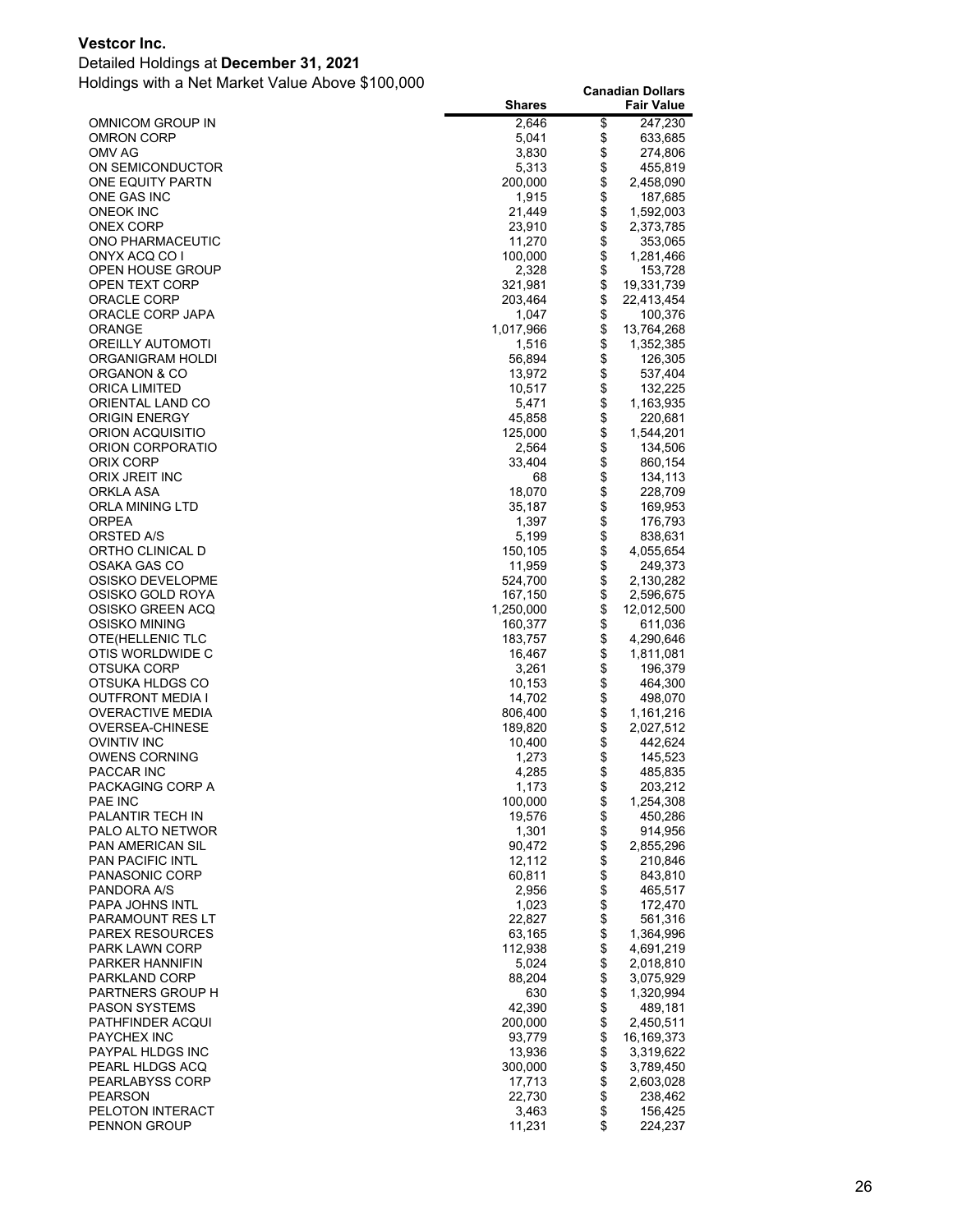#### Detailed Holdings at **December 31, 2021**

|                                                | <b>Shares</b>     |               | <b>Fair Value</b>      |
|------------------------------------------------|-------------------|---------------|------------------------|
| <b>PENTAIR PLC</b>                             | 7,350             | \$            | 678,022                |
| PEPSICO INC                                    | 133,414           | \$            | 29,306,415             |
| PERCEPTION CAPIT                               | 25,000            | \$            | 320,524                |
| PERFICIENT INC                                 | 1,577             | \$            | 257,544                |
| PERIDOT ACQUISIT                               | 100,000           | \$<br>\$      | 1,229,045              |
| PERKINELMER INC<br>PERNOD-RICARD               | 2,578<br>5,817    | \$            | 654,732<br>1,767,263   |
| <b>PERSIMMON</b>                               | 7,949             | \$            | 388,408                |
| PERSOL HOLDINGS                                | 4,682             | \$            | 171,534                |
| PET VALU HOLDING                               | 43,800            | \$            | 1,579,866              |
| PETROCHINA CO                                  | 5,989,603         | \$            | 5,841,740              |
| <b>PETRONAS GAS</b>                            | 105,019           | \$            | 573,160                |
| PFIZER INC                                     | 405,033           | \$            | 30,211,009             |
| PG&E CORP                                      | 71,921            | \$            | 1,102,883              |
| PHARMARON BEIJIN                               | 22,227            | \$            | 433,224                |
| PHILIP MORRIS IN                               | 19,237            | \$            | 2,338,798              |
| PHILLIPS 66<br>PHOENIX GP HLDGS                | 5,406<br>14,166   | \$<br>\$      | 494,800                |
| PICC PROPERTY &                                | 725,990           | \$            | 158,311<br>749,267     |
| PIEDMONT OFFICE                                | 26,587            | \$            | 625,272                |
| PINDUODUO INC                                  | 6,896             | \$            | 507,833                |
| PINTEREST INC                                  | 6,852             | \$            | 314,613                |
| PIONEER NATURAL                                | 16,361            | \$            | 3,771,617              |
| <b>PJSC PHOSAGRO</b>                           | 112,080           | \$            | 3,055,164              |
| PLAINS ALL AMERN                               | 16,399            | \$            | 193,472                |
| <b>PLAZA RETAIL</b>                            | 48,912            | \$            | 232,006                |
| PLDT INC                                       | 52,706            | \$            | 2,365,739              |
| PLUG POWER INC                                 | 6,380             | \$            | 227,503                |
| PLUM ACQ CORP I                                | 148,706           | \$            | 1,823,907              |
| PLUS500 LTD<br>PNC FINL SVCS GR                | 137,241<br>3,645  | \$<br>\$      | 3,194,481<br>923,231   |
| POL GORN NAFT I                                | 904,900           | \$            | 1,786,685              |
| POLISKI KONCERN                                | 12,122            | \$            | 282,425                |
| POLLARD BANKNOTE                               | 2,693             | \$            | 107,424                |
| PONTEM CORPORATI                               | 90,000            | \$            | 1,114,098              |
| POOL CORPORATION                               | 26,931            | \$            | 19,254,127             |
| PORSCHE AUTOMOBI                               | 3,960             | \$            | 474,637                |
| PORTAGE FINTECH                                | 455,000           | \$            | 5,580,660              |
| PORTO SEGURO SA                                | 63,566            | \$            | 301,569                |
| POSTAL SAVINGS B                               | 8,276,960         | \$            | 7,335,413              |
| POSTE ITALIANE S<br><b>POWER &amp; DIGITAL</b> | 13,788<br>330,000 | \$<br>\$      | 228,559<br>4,199,026   |
| POWER ASSETS HLD                               | 1,357,730         | \$            | 10,690,944             |
| POWER CORP OF CD                               | 359,508           | \$            | 15,205,391             |
| POWER INTEGRATIO                               | 3,685             | \$            | 432,376                |
| POWERED BRANDS                                 | 225,000           | \$            | 2,782,404              |
| PPB GROUP BERHAD                               | 516,432           | \$            | 2,677,595              |
| <b>PPG INDUSTRIES I</b>                        | 2,929             | \$            | 637,988                |
| PPL CORP                                       | 23,462            | \$            | 903,743                |
| <b>PRECISION DRILLI</b>                        | 14,155            | \$\$\$\$      | 632,587                |
| PREMIUM BRANDS H<br>PRESIDENT CHAIN            | 10,620<br>539,740 |               | 1,349,536<br>6,739,610 |
| PRESIDENT SECS                                 | 451,202           |               | 487,186                |
| <b>PRETIUM RESOURCE</b>                        | 125,740           |               | 2,240,687              |
| PRIMAVERA CAPITA                               | 90,000            | $\frac{3}{9}$ | 1,103,867              |
| PRIMO WATER CORP                               | 27,543            | $\ddot{\$}$   | 614,760                |
| PRINCIPAL FINANC                               | 15,313            | \$            | 1,399,051              |
| PROCTER AND GAMB                               | 184,242           | \$            | 38,069,202             |
| <b>PROGRESSIVE CORP</b>                        | 14,475            | \$            | 1,876,862              |
| <b>PROLOGIS INC</b>                            | 58,054            | $\ddot{\$}$   | 12,345,992             |
| PROPEL HOLDING                                 | 7,500             |               | 102,225                |
| <b>PROSHARES TRUST</b><br>PROSPECTOR CAPIT     | 71,230<br>244,319 | \$\$          | 4,303,465<br>3,005,876 |
| PROSUS N.V.                                    | 24,957            |               | 2,636,020              |
| PRUDENTIAL                                     | 70,058            |               | 1,527,621              |
| PRUDENTIAL FINL                                | 4,764             | \$\$          | 651,350                |
| PRYSMIAN SPA                                   | 7,549             | \$            | 359,038                |
| PTG ENERGY PUBLI                               | 440,125           | \$            | 252,930                |
| PTT EXPLORTN & P                               | 114,925           | \$            | 516,112                |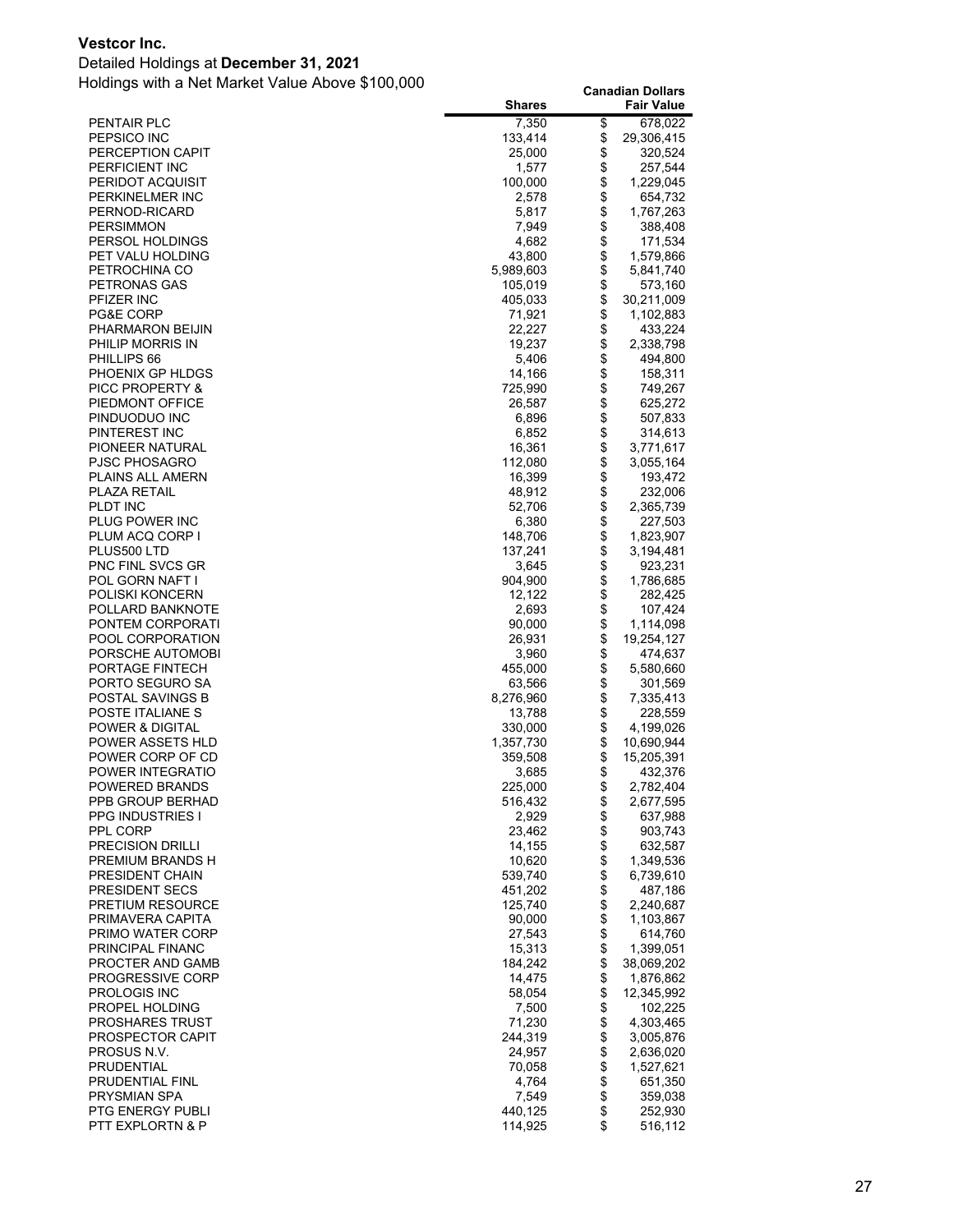#### Detailed Holdings at **December 31, 2021**

|                                            | <b>Shares</b>      |              | <b>Fair Value</b>      |
|--------------------------------------------|--------------------|--------------|------------------------|
| PUBLIC POWER COR                           | 20,378             | \$           | 275,157                |
| <b>PUBLIC STORAGE</b>                      | 56,523             | \$           | 26,742,471             |
| PUBLIC SVC ENTER                           | 46,775             | \$           | 3,942,665              |
| <b>PUBLICIS GROUP S</b>                    | 6,347              | \$           | 539,737                |
| PULTEGROUP INC                             | 18,804             | \$           | 1,358,358              |
| PUMA SE                                    | 2,690              | \$           | 415,387                |
| PUREGOLD PRICE C                           | 546,674            | \$           | 532,194                |
| Q4 INC<br><b>QANTAS AIRWAYS</b>            | 150,000            | \$           | 1,275,000              |
| QATAR ELECT &WAT                           | 25,014<br>856,933  | \$           | 115,091<br>4,935,023   |
| QATAR FUEL - WOQ                           | 99,522             | \$           | 631,146                |
| QATAR GAS TRANSP                           | 1,283,484          | \$           | 1,469,395              |
| QATAR INT ISLAM                            | 263,900            | \$           | 843,205                |
| QATAR ISLAMIC BA                           | 1,263,900          | \$           | 8,037,286              |
| QATAR NATIONAL B                           | 1,416,397          | \$           | 9,921,003              |
| <b>QATAR NAVIGATION</b>                    | 643,346            | \$           | 1,704,741              |
| QBE INSURANCE GR                           | 38,265             | \$           | 398,857                |
| QIAGEN NV                                  | 6,662              | \$           | 468,818                |
| QL RESOURCES BHD                           | 227,418            | \$           | 315,121                |
| QORVO INC                                  | 2,818              | \$           | 556,679                |
| QUALCOMM INC                               | 20,925             |              | 4,833,513              |
| QUALYS INC                                 | 1,155              | \$           | 200,196                |
| <b>QUANEX BUILDING</b>                     | 5,471              | \$<br>\$     | 171,247                |
| <b>QUARTERHILL INC</b><br>QUEBECOR INC     | 880,363<br>260,513 | \$           | 2,388,392<br>7,437,646 |
| QUEST DIAGNOSTIC                           | 4,107              | \$           | 897,534                |
| QUISITIVE TECHNO                           | 2,873,900          | \$           | 3,362,463              |
| RADWARE LTD                                | 43,724             | \$           | 2,299,776              |
| RAIA DROGASIL SA                           | 281,857            | \$           | 1,553,227              |
| RAIFFEISEN BK IN                           | 4,264              |              | 158,516                |
| RAIZEN SA                                  | 683,332            | \$           | 999,519                |
| RAKUTEN GROUP IN                           | 23,718             |              | 300,231                |
| RAMSAY HEALTH CA                           | 5,604              | \$\$         | 367,979                |
| RANDSTAD N.V.                              | 2,862              |              | 246,832                |
| RATIONAL AG                                | 137                | \$           | 177,194                |
| RAYMOND JAMES FI                           | 2,711              | \$<br>\$     | 343,810                |
| RAYTHEON TECHNOL<br>REA GROUP LTD          | 18,610<br>1,312    | \$           | 2,023,031<br>201,990   |
| <b>REAL MATTERS</b>                        | 270,579            | \$           | 2,245,806              |
| REALTY INCOME CO                           | 8,749              | \$           | 793,887                |
| RECIPE UNLIMITED                           | 25,962             | \$           | 460,047                |
| <b>RECKITT BENCKISE</b>                    | 19,066             | \$           | 2,068,730              |
| <b>RECORDATI</b>                           | 2,626              | \$           | 213,125                |
| <b>RECRUIT HLDGS CO</b>                    | 36,454             | \$           | 2,787,884              |
| RED ELECTRICA CO                           | 74,993             | \$           | 2,049,449              |
| <b>REECE LIMITED</b>                       | 10,026             | \$           | 248,882                |
| <b>REGENCY CENTERS</b>                     | 26,043             | \$           | 2,502,749              |
| <b>REGENERON PHARMC</b>                    | 42,312             | \$           | 33,752,472             |
| REGIONAL CONT LI<br>RELX PLC               | 627,750<br>53,748  | \$<br>\$     | 1,176,632              |
| <b>REMY COINTREAU S</b>                    | 692                |              | 2,208,784<br>212,722   |
| RENAULT                                    | 5,837              | \$\$         | 256,107                |
| RENESAS ELECTRON                           | 35,478             |              | 553,779                |
| RENEWABLE ENRGY                            | 2,552              |              | 136,808                |
| RENGO CO                                   | 87,596             | \$\$         | 835,941                |
| RENT A CTR INC N                           | 2,452              |              | 149,845                |
| <b>RENTOKIL INITIAL</b>                    | 49,884             |              | 498,416                |
| REPSOL SA                                  | 39,597             |              | 593,592                |
| REPUBLIC SVCS IN                           | 30,941             |              | 5,453,541              |
| RESIDEO TECHNOLO                           | 7,399              |              | 243,278                |
| <b>RESMED INC</b>                          | 8,763              | \$\$\$\$\$\$ | 2,883,249              |
| <b>RESONA HOLDINGS</b><br>RESTAURANT BRAND | 48,006<br>99,581   | \$           | 235,594<br>7,704,518   |
| RICHARDS PACKAGI                           | 1,965              |              | 121,575                |
| RICHELIEU HARDWA                           | 74,472             | \$           | 3,249,213              |
| RICHEMONT(CIE FI                           | 13,971             | \$           | 2,652,495              |
| RICOH CO                                   | 18,255             | \$           | 214,459                |
| RIGEL RESOURCE A                           | 50,000             | \$           | 640,417                |
| RINGCENTRAL INC                            | 955                | \$           | 226,002                |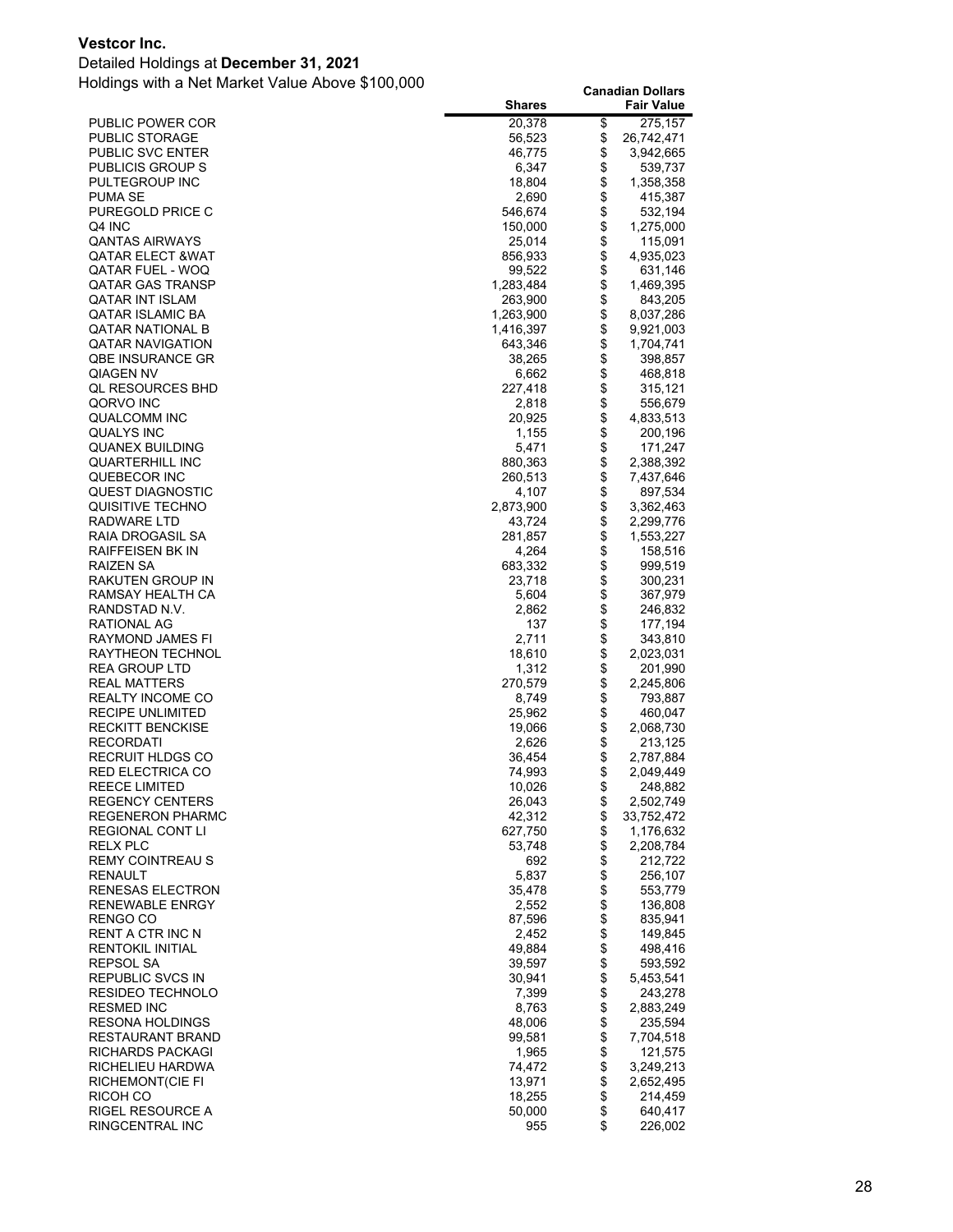#### Detailed Holdings at **December 31, 2021**

|                                            | <b>Shares</b>       |          | <b>Fair Value</b>      |
|--------------------------------------------|---------------------|----------|------------------------|
| <b>RINNAI CORP</b>                         | 1,158               | \$       | 131,849                |
| <b>RIO TINTO LIMITE</b>                    | 245,033             | \$       | 22,527,928             |
| RIO TINTO PLC<br>RIO2 LIMITED              | 30,030<br>715,000   | \$<br>\$ | 2,513,389<br>457,600   |
| <b>RIOCAN</b>                              | 302,819             | \$       | 6,970,893              |
| RITCHIE BROS AUC                           | 57,079              | \$       | 4,418,485              |
| <b>RIVALRY CORP</b>                        | 1,718,517           | \$       | 2,766,812              |
| RIVERSTONE HOLDI                           | 598,929             | \$       | 392,817                |
| RIVIAN AUTOMOTIV                           | 2,131               | \$       | 279,110                |
| <b>RMG ACQUISITION</b><br>ROBERT HALF INTL | 180,055<br>12,655   | \$       | 2,217,506<br>1,782,665 |
| ROCHE HLDGS AG                             | 96,818              | \$<br>\$ | 51,064,344             |
| ROCKWELL AUTOMAT                           | 2,425               | \$       | 1,068,576              |
| ROCKWOOL INTL                              | 214                 | \$<br>\$ | 118,206                |
| ROGERS COMMUNICA                           | 827,393             |          | 50,248,940             |
| ROHM CO                                    | 2,593<br>1,437      | \$<br>\$ | 297,798                |
| ROKU INC<br>ROLLINS INC                    | 29,692              | \$       | 414,216<br>1,283,061   |
| ROLLS ROYCE HLDG                           | 226,509             | \$       | 476,195                |
| ROPER TECHNOLOGI                           | 1,301               | \$       | 808,302                |
| ROSS ACQUISITION                           | 185,523             | \$       | 2,287,191              |
| ROSS STORES INC                            | 4,408               | \$       | 636,307                |
| ROVER GROUP INC                            | 100,000             | \$       | 1,231,571              |
| ROYAL BANK CDA                             | 856,592             | \$<br>\$ | 114,997,476            |
| ROYAL DUTCH SHEL<br>ROYAL GOLD INC         | 5,900<br>19,495     | \$       | 319,956<br>2,590,808   |
| ROYALTY PHARMA P                           | 4,216               | \$       | 212,219                |
| RPM INTERNATIONA                           | 2,618               | \$       | 334,000                |
| <b>RPT REALTY</b>                          | 33,785              | \$       | 576,815                |
| RUBELLITE ENERGY                           | 2,355,500           | \$<br>\$ | 5,276,320              |
| RUSSEL METALS IN                           | 117,735             |          | 3,959,428              |
| RWE AG (NEU)<br>RYMAN HEALTHCARE           | 17,584<br>10,729    | \$<br>\$ | 902,238<br>113,663     |
| RYOHIN KEIKAKU C                           | 6,352               | \$       | 122,212                |
| S&P GLOBAL INC                             | 10,385              | \$       | 6,190,689              |
| S/CONSTRUCTION                             | 293,434             | \$       | 209,834                |
| S-1 CORPORATION                            | 7,259               |          | 570,014                |
| SABIC AGRI-NUTRI                           | 61,754              | \$       | 3,669,190              |
| SABLE RESOURCES<br>SABRA HEALTHCARE        | 3,431,500<br>91,734 | \$<br>\$ | 686,300<br>1,568,931   |
| SAFRAN                                     | 9,424               | \$       | 1,457,409              |
| SAGAX AB                                   | 4,151               | \$       | 176,634                |
| <b>SAGE GROUP</b>                          | 28,709              | \$       | 418,776                |
| SAGICOR FINANCIA                           | 47,564              | \$       | 297,275                |
| <b>SAHARA INTL PETR</b>                    | 40,500              | \$       | 572,293                |
| SAIA INC<br>SAINSBURY(J)                   | 16,490<br>1,649,033 | \$<br>\$ | 7,020,114<br>7,781,109 |
| SALESFORCE.COM                             | 12,082              | \$       | 3,878,374              |
| SAMPO OYJ                                  | 13,619              | \$       | 861,949                |
| <b>SAMSUNG ELECTRON</b>                    | 141,792             | \$       | 10,867,837             |
| SANABY HEALTH AC                           | 25,000              |          | 313,577                |
| <b>SANDERSON FARMS</b>                     | 26,151              | \$       | 6,311,876              |
| SANDS CHINA LTD                            | 71,791<br>309,703   | \$       | 211,228                |
| SANDSTORM GOLD<br><b>SANDVIK</b>           | 30,956              | \$\$     | 2,431,169<br>1,090,937 |
| SANFILIPPO JOHN                            | 46,479              |          | 5,293,289              |
| <b>SANKI ENGINEERIN</b>                    | 67,172              | \$       | 1,060,282              |
| SANOFI                                     | 40,213              | \$       | 5,116,747              |
| SANTEN PHARM. CO                           | 7,521               | \$       | 116,076                |
| <b>SANTOS LIMITED</b>                      | 87,881              | \$       | 509,265                |
| SAP SE<br>SAPUTO INC                       | 28,149<br>80,377    | \$\$     | 5,050,300<br>2,290,745 |
| SARTORIUS                                  | 718                 |          | 613,874                |
| SARTORIUS STEDIM                           | 712                 | \$       | 493,377                |
| SAUDI IND INV GR                           | 41,830              | \$       | 438,390                |
| SAUDI TELECOM                              | 100,888             | \$       | 3,815,225              |
| SAUDIA DAIRY&FOO                           | 4,986               | \$       | 276,790                |
| SAVARIA CORP<br><b>SBA COMMUNICATIO</b>    | 126,672<br>14,902   | \$<br>\$ | 2,432,047<br>7,322,703 |
|                                            |                     |          |                        |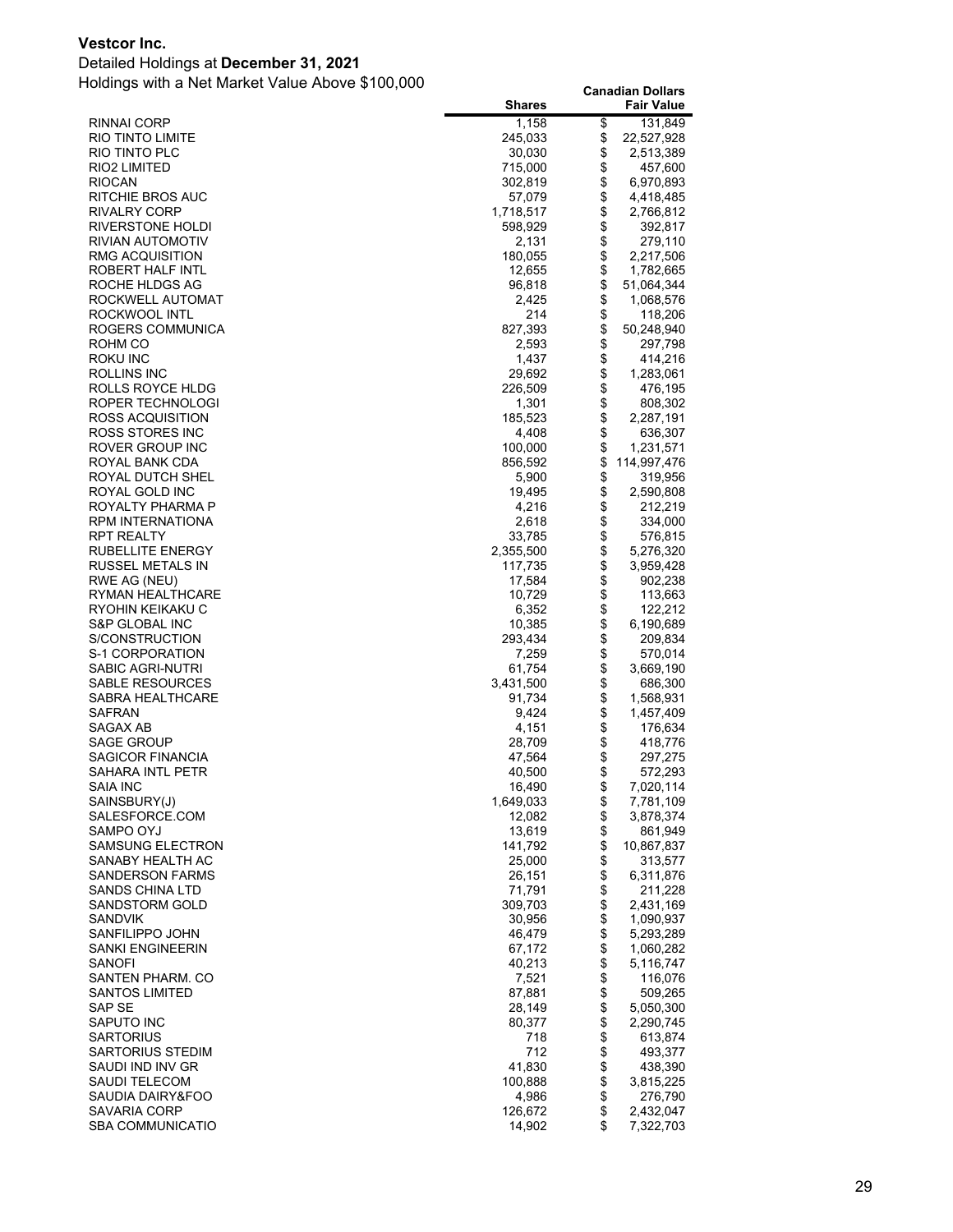#### Detailed Holdings at **December 31, 2021**

|                                                   | <b>Shares</b>      |          | <b>Fair Value</b>    |
|---------------------------------------------------|--------------------|----------|----------------------|
| SBI HOLDINGS INC                                  | 6,345              | \$       | 218,193              |
| <b>SCENTRE GROUP</b>                              | 155,360            | \$       | 450,864              |
| <b>SCG PACKAGING PC</b>                           | 202,737            | \$       | 534,319              |
| <b>SCHIBSTED ASA</b>                              | 3,330              | \$       | 141,668              |
| <b>SCHINDLER HOLDIN</b>                           | 1,748              | \$       | 593,965              |
| <b>SCHLUMBERGER LTD</b>                           | 17,260             | \$       | 656,064              |
| <b>SCHNEIDER ELECTR</b>                           | 14,450             | \$<br>\$ | 3,579,711            |
| <b>SCHNEIDER NATL I</b><br><b>SCHRODERS</b>       | 152,470<br>3,145   | \$       | 5,183,126<br>191,553 |
| <b>SCHWAB CHARLES C</b>                           | 17,859             | \$       | 1,897,178            |
| <b>SCIENCE STRATEGI</b>                           | 157,500            | \$       | 1,939,725            |
| SCOUT24 SE                                        | 2,096              | \$       | 184,924              |
| SCP & CO HEALTHC                                  | 18,000             | \$       | 222,820              |
| <b>SCSK CORP</b>                                  | 4,155              | \$       | 104,325              |
| <b>SCULPTOR ACQUISI</b>                           | 151,000            | \$       | 1,909,264            |
| <b>SDCL EDGE ACQUIS</b>                           | 250,000            |          | 3,135,770            |
| SEA LTD                                           | 3,762              | \$       | 1,063,063            |
| <b>SEABRIDGE GOLD</b>                             | 35,004             | \$       | 731,584              |
| <b>SEAGATE TECH HLD</b>                           | 83,729             | \$       | 11,955,384           |
| <b>SEAGEN INC</b><br><b>SEALED AIR CORP</b>       | 1,684              | \$<br>\$ | 328,857              |
| SEB SA                                            | 1,850<br>921       | \$       | 157,666<br>181,115   |
| <b>SECOM CO</b>                                   | 5,596              | \$       | 490,207              |
| <b>SECURITAS</b>                                  | 7,499              | \$       | 130,412              |
| <b>SEEK LIMITED</b>                               | 8,510              | \$       | 256,187              |
| <b>SEGRO PLC</b>                                  | 30,620             | \$       | 752,539              |
| <b>SEI INVESTMENTS</b>                            | 1,480              | \$       | 114,673              |
| <b>SEIKO EPSON CORP</b>                           | 8,823              | \$       | 200,433              |
| <b>SEKISUI CHEMICAL</b>                           | 11,766             | \$       | 248,059              |
| <b>SEKISUI HOUSE</b>                              | 15,761             | \$       | 426,852              |
| SELECT SECTOR SP - AMEX FINANCIAL INDEX           | 373,600            | \$       | 22, 145, 527         |
| <b>SEMPRA</b>                                     | 15,369             | \$       | 2,573,474            |
| <b>SENKO GROUP HOLD</b><br>SENSATA TECH HLD       | 411,258<br>1,955   | \$       | 4,181,829<br>152,341 |
| <b>SENSIRION AG</b>                               | 10,628             | \$       | 1,965,497            |
| SERVICENOW INC                                    | 2,243              | \$       | 1,839,088            |
| <b>SES SA</b>                                     | 15,239             | \$       | 152,618              |
| SESA S.P.A                                        | 6,212              | \$       | 1,547,292            |
| SEVEN & I HOLDIN                                  | 20,867             | \$       | 1,157,282            |
| <b>SEVERN TRENT</b>                               | 16,622             | \$       | 838,072              |
| SG HOLDINGS CO L                                  | 25,116             | \$       | 741,923              |
| SGS SA                                            | 159                | \$       | 671,637              |
| SHAANXI COAL IND                                  | 300,863            | \$<br>\$ | 729,107              |
| <b>SHANDONG BUCHANG</b><br><b>SHANDONG WEIGAO</b> | 203,593<br>314,200 | \$       | 852,908<br>495,319   |
| SHANGHAI INDL                                     | 263,450            | \$       | 484,890              |
| <b>SHANXI TAIGANG S</b>                           | 1,664,100          |          | 2,327,099            |
| <b>SHANXI XINGHUACU</b>                           | 30,520             | \$       | 1,914,396            |
| <b>SHAW COMMUNICATI</b>                           | 259,486            | \$       | 9,961,668            |
| SHELL PLC                                         | 211,435            |          | 5,867,703            |
| SHENZHEN MINDRAY                                  | 21,985             | \$\$     | 1,662,976            |
| SHENZHOU INTERNA                                  | 292,810            |          | 7,111,381            |
| SHERRITT INTL CO                                  | 292,000            | \$<br>\$ | 118,260              |
| <b>SHERWIN WILLIAMS</b>                           | 3,745              |          | 1,665,892            |
| <b>SHIMADZU CORP</b><br>SHIMANO INC               | 6,844<br>2,022     | \$\$\$\$ | 364,478<br>680,026   |
| <b>SHIMIZU CORP</b>                               | 14,801             |          | 115,758              |
| <b>SHIN-ETSU CHEMIC</b>                           | 9,465              |          | 2,068,150            |
| SHIONOGI & CO                                     | 6,962              | \$       | 620,482              |
| SHISEIDO CO                                       | 11,106             | \$       | 781,374              |
| SHIZUOKA BANK                                     | 173,762            | \$       | 1,566,747            |
| <b>SHOPIFY INC</b>                                | 46,739             | \$       | 81,404,849           |
| <b>SHOUGANG FUSHAN</b>                            | 2,059,607          | \$       | 880,957              |
| <b>SIAM CEMENT CO</b>                             | 18,617             | \$       | 273,492              |
| SICHUAN CHUANTOU                                  | 1,110,611          |          | 2,757,622            |
| <b>SIEMENS AG</b>                                 | 20,620<br>11,876   | \$\$     | 4,522,334            |
| SIEMENS ENERGY A<br>SIEMENS GAMESA R              | 6,873              | \$       | 384,517<br>208,019   |
| SIEMENS HEALTHIN                                  | 7,913              | \$       | 748,154              |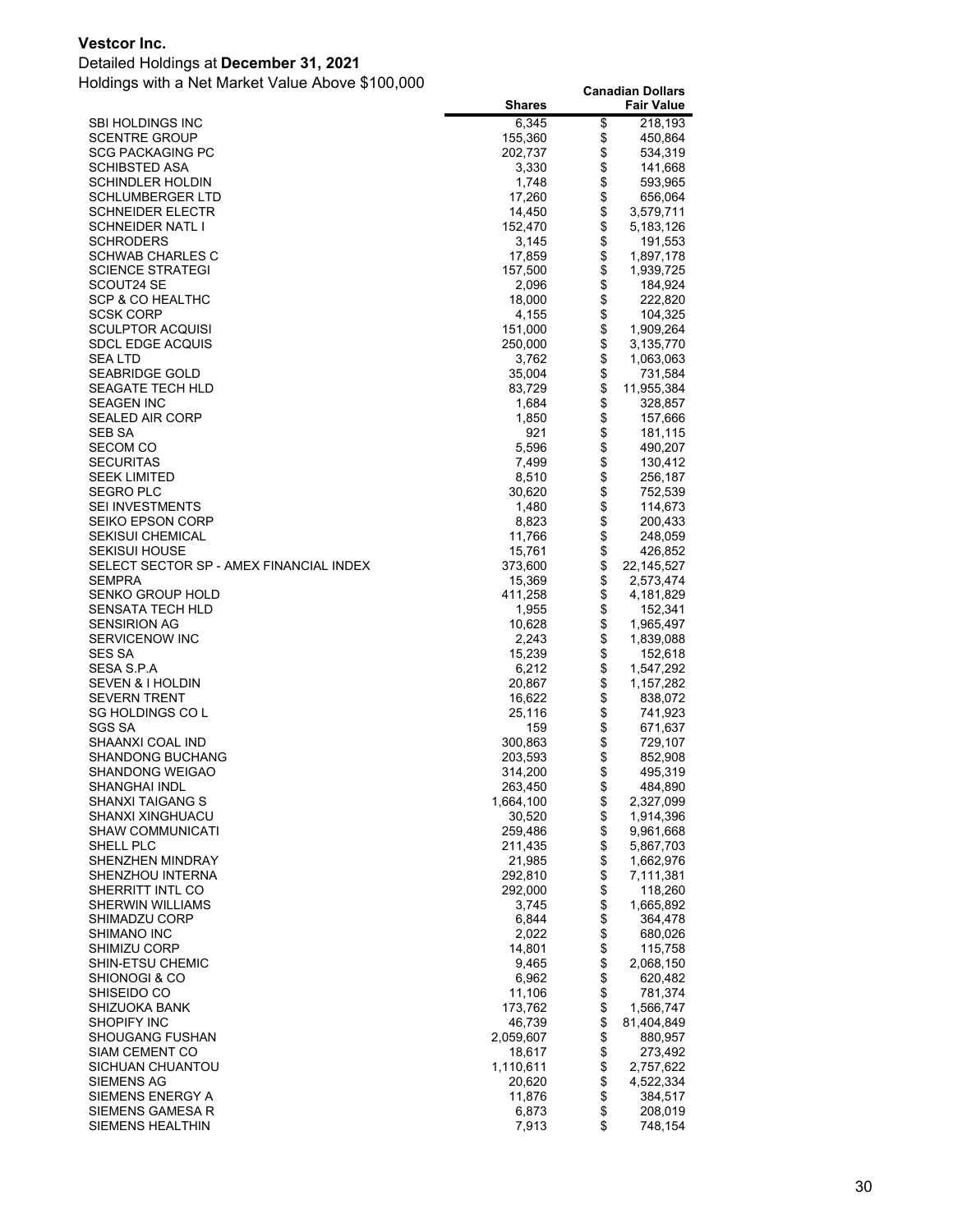#### Detailed Holdings at **December 31, 2021**

|                                          | <b>Shares</b>       |          | <b>Fair Value</b>     |
|------------------------------------------|---------------------|----------|-----------------------|
| SIERRA WIRELESS                          | 8,833               | \$       | 196,976               |
| SIGNATURE BANK N                         | 749                 | \$       | 306,035               |
| SIKA AG                                  | 3,736               | \$       | 1,969,174             |
| SILVER MOUNTAIN                          | 166,667             | \$       | 631,576               |
| SILVER SPIKE ACQ                         | 250,000             | \$       | 3,069,455             |
| SILVERCORP METAL                         | 97,233              | \$       | 459,912               |
| SILVERCREST META                         | 78,383              | \$       | 783,830               |
| SIMON PPTY INC                           | 25,486              | \$       | 5,143,418             |
| SIMON PROPERTY A                         | 10,750              | \$       | 132,258               |
| SIMPSON MANUFACT                         | 1,080               | \$       | 189,720               |
| SINCH SE                                 | 14,400              | \$       | 231,238               |
| SINGAPORE AIRLIN                         | 33,897              | \$       | 158,481               |
| SINGAPORE EXCHAN                         | 755,675             | \$       | 6,584,681             |
| SINGAPORE TECH E                         | 39,808              | \$       | 140,241               |
| SINGAPORE TELECO                         | 208,199             | \$       | 452,567               |
| SINO LAND CO                             | 81,456              | \$       | 128,147               |
| SINOPAC FIN HLDG                         | 6,480,493           | \$       | 4,778,300             |
| SIRIUS XM HLDG                           | 126,192             | \$       | 1,012,186             |
| <b>SITC INTERNATION</b>                  | 1,368,521           | \$       | 6,252,691             |
| SITE CENTERS COR                         | 25,525              | \$       | 515,479               |
| <b>SJW GROUP</b>                         | 3,368               | \$       | 311,414               |
| SK HYNIX INC                             | 19,508              | \$       | 2,715,492             |
| SK SQUARE CO LTD                         | 52,898              | \$       | 3,732,260             |
| <b>SK TELECOM</b>                        | 81,826              | \$       | 5,034,246             |
| SKAND ENSKILDA B                         | 44,888              | \$       | 788,143               |
| SKANSKA SE                               | 8,864               | \$       | 289,626               |
| <b>SKEENA RESOURCES</b>                  | 10,907              | \$       | 143,645               |
| SKF AB                                   | 11,035              | \$       | 330,234               |
| <b>SKYWORKS SOLUTIO</b>                  | 3,765               | \$       | 737,809               |
| <b>SLAM CORP</b>                         | 40,000              | \$       | 492,629               |
| SLEEP COUNTRY CA                         | 35,513              | \$       | 1,332,803             |
| SMARTCENTRES REI                         | 3,651               | \$       | 118,089               |
| <b>SMC CORP</b>                          | 1,582               | \$<br>\$ | 1,346,432             |
| <b>SMITH &amp; NEPHEW</b>                | 22,453              | \$       | 496,888               |
| SMITH A O                                | 1,644               |          | 178,278               |
| SMITHS GROUP<br>SMUCKER J M CO           | 11,635<br>156,979   | \$<br>\$ | 314,415<br>26,931,479 |
| SMURFIT KAPPA GR                         | 7,072               | \$       | 492,083               |
| <b>SNAM</b>                              | 132,704             | \$       | 1,010,303             |
| <b>SNAP INC</b>                          | 13,091              | \$       | 777,683               |
| SNAP-ON INC                              | 2,439               | \$       | 663,548               |
| <b>SNOWFLAKE INC</b>                     | 2,600               | \$       | 1,112,519             |
| <b>SOAR TECHNOLOGY</b>                   | 150,000             | \$       | 1,915,548             |
| <b>SOC GENERALE</b>                      | 22,216              | \$       | 963,910               |
| SOCIAL CAP SUVRE                         | 350,000             | \$       | 4,383,446             |
| SOCIAL CAPITAL S                         | 350,000             | \$       | 4,356,920             |
| SODEXO                                   | 2,172               | \$       | 240,426               |
| <b>SOFI TECHNOLOGIE</b>                  | 6,376               | \$       | 127,331               |
| <b>SOFINA</b>                            | 15,250              | \$       | 9,463,360             |
| SOFTBANK CORP                            | 683,859             | \$       | 10,910,695            |
| SOFTBANK GROUP C                         | 32,813              | \$       | 1,955,860             |
| SOFTCHOICE CORP                          | 10,693              | \$       | 229,044               |
| SOLAREDGE TECHNO                         | 645                 | \$       | 228,589               |
| <b>SOLARIS RESOURCE</b>                  | 161,050             | \$       | 2,728,187             |
| SOLVAY SA                                | 1,897               | \$       | 278,490               |
| SOMPO HOLDINGS I                         | 8,654               | \$       | 461,250               |
| SONIC HEALTHCARE                         | 11,625              | \$       | 497,826               |
| SONOVA HOLDING A                         | 1,446               | \$\$     | 717,255               |
| SONY GROUP CORPO                         | 34,066              |          | 5,408,936             |
| SOUL PATTINSON(W                         | 6,117               |          | 166,340               |
| SOUTH32 LIMITED                          | 125,661             | \$       | 462,769               |
| SOUTHERN CO                              | 13,069              | \$       | 1,132,126             |
| SOUTHERN COPPER                          | 24,105              |          | 1,878,960             |
| SOUTHERN ENERGY                          | 4,220,776           | \$       | 1,266,233             |
| SOUTHWEST GAS HL                         | 2,104               | \$       | 186,170               |
| <b>SPARK NEW ZEALAN</b>                  | 2,071,501           | \$       | 8,097,428             |
| SPARTAN ACQUISIT<br><b>SPARTAN DELTA</b> | 68,000<br>6,020,796 | \$<br>\$ | 847,776<br>35,944,152 |
| SPARTANNASH CO                           | 244,838             | \$       | 7,966,721             |
|                                          |                     |          |                       |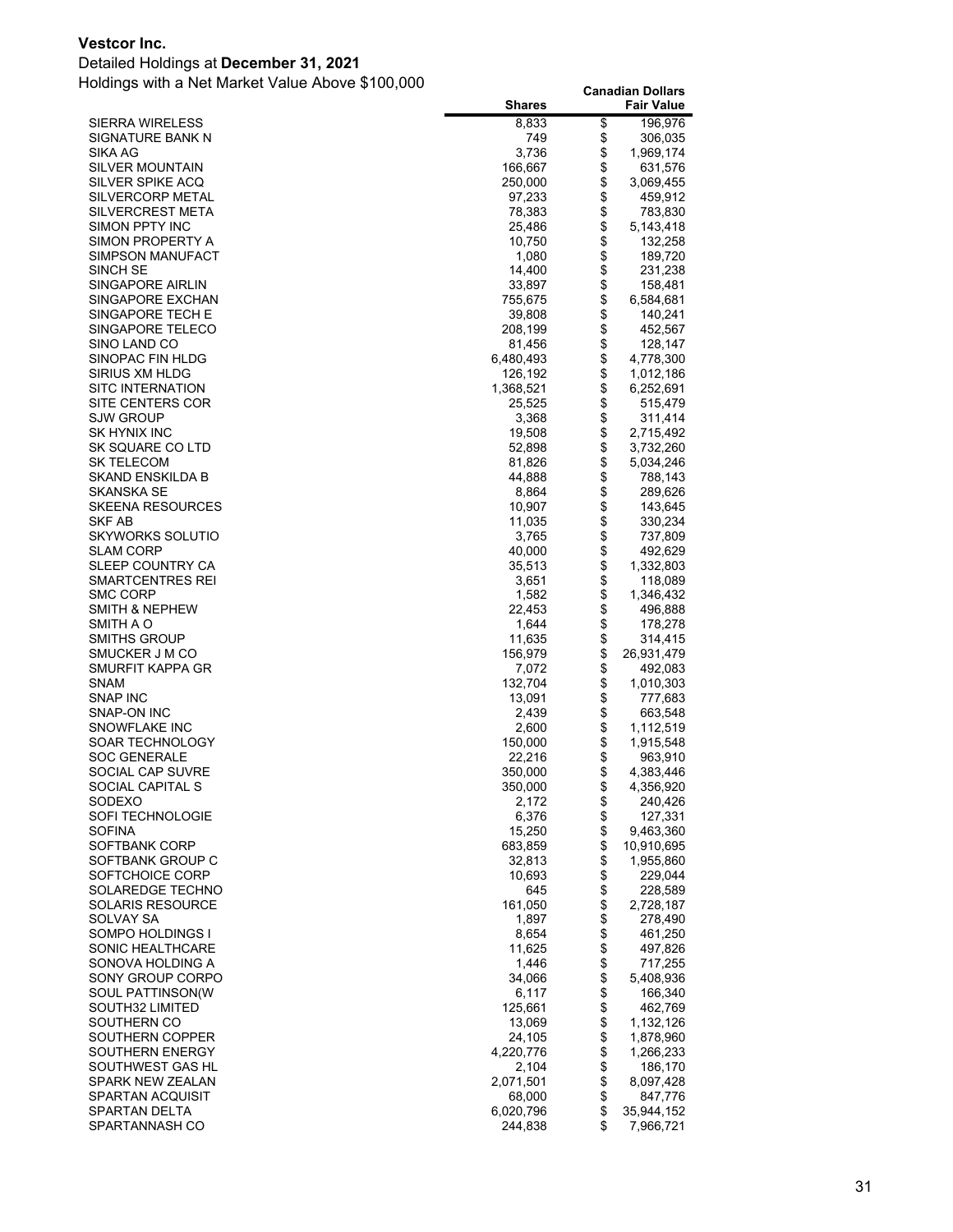#### Detailed Holdings at **December 31, 2021**

|                                      | <b>Shares</b>    |            | <b>Fair Value</b>  |
|--------------------------------------|------------------|------------|--------------------|
| <b>SPDR SERIES TRUS</b>              | 78,670           | \$         | 9,526,795          |
| SPIN MASTER CORP                     | 9,966            | \$         | 477,770            |
| SPINDLETOP HEALT                     | 200,000          | \$         | 2,538,932          |
| SPIRAX-SARCO ENG                     | 2,002            | \$         | 549,740            |
| <b>SPIRE INC</b>                     | 1,858            | \$         | 153,067            |
| SPIRIT REALTY CA                     | 21,021           | \$         | 1,296,514          |
| SPLUNK INC                           | 2,023            | \$         | 295,705            |
| <b>SPORTS VENTURES</b>               | 193,587          | \$         | 2,381,717          |
| SPORTSTEK ACQUIS                     | 75,000           | \$         | 922,731            |
| SPREE ACQUISITIO                     | 200,000          | \$         | 2,526,300          |
| <b>SPROTT INC</b>                    | 11,480           | \$         | 655,278            |
| SPROTT PHYSICAL                      | 76,371           | \$         | 1,063,848          |
| SPROUTS FMRS MKT                     | 216,154          | \$         | 8,103,677          |
| SPS COMMERCE INC                     | 13,563           | \$         | 2,438,755          |
| SPX CORP                             | 2,757            | \$         | 207,836            |
| SQUARE ENIX HOLD                     | 2,461            | \$         | 159,271            |
| SRI TRANG AGRO I                     | 321,746          | \$         | 379,597            |
| SRI TRANG GLOVES                     | 179,913          | \$         | 207,126            |
| <b>SS&amp;C TECH HLDGS</b>           | 2,835            | \$         | 293,573            |
| SSE PLC                              | 27,615           | \$         | 779,083            |
| <b>SSR MINING</b>                    | 91,158           | \$         | 2,041,028          |
| ST JAMES PLACE                       | 13,338           | \$         | 384,168            |
| STACK CAPITAL GR                     | 126,570          | \$         | 1,150,521          |
| <b>STAG INDL INC</b>                 | 59,979           | \$         | 3,642,723          |
| STANDARD CHARTER                     | 68,726           | \$         | 527,235            |
| STANLEY BLACK&DE                     | 2,011            | \$         | 479,132            |
| <b>STANTEC INC</b>                   | 215,339          | \$         | 15,339,674         |
| <b>STARBUCKS CORP</b>                | 59,346           | \$         | 8,768,410          |
| <b>STATE STREET COR</b>              | 4,513            | \$         | 533,405            |
| <b>STELCO HOLDINGS</b>               | 2,172,616        | \$         | 89,555,232         |
| STELLA JONES INC                     | 20,723           | \$         | 829,127            |
| STELLANTIS N V                       | 56,391           | \$         | 1,351,618          |
| STEPAN CO                            | 1,359            | \$         | 213,359            |
| STERLING BANCORP                     | 179,029          | \$<br>\$   | 5,832,163          |
| STMICROELECTRONI                     | 19,039           |            | 1,186,111          |
| STOCKLAND TRUST<br>STORA ENSO OYJ    | 65,873<br>16,755 | \$<br>\$   | 256,503<br>388,454 |
| STRAUMANN HLDG                       | 280              | \$         | 751,887            |
| <b>STRYKER CORP</b>                  | 4,189            | \$         | 1,418,686          |
| STURM RUGER & CO                     | 19,432           | \$         | 1,669,587          |
| SUBARU CORPORATI                     | 15,699           | \$         | 354,224            |
| SUEZ                                 | 10,551           | \$         | 300,241            |
| SUGI HOLDINGS                        | 58,903           | \$         | 4,503,419          |
| SUMCO CORPORATIO                     | 8,072            | \$         | 207,987            |
| SUMITOMO CHEM CO                     | 34,124           | \$         | 202,876            |
| SUMITOMO CORP                        | 616,701          | \$         | 11,503,326         |
| SUMITOMO ELECTRI                     | 19,329           | \$         | 317,927            |
| SUMITOMO METAL M                     | 7,039            | \$         | 335,871            |
| SUMITOMO MITSUI                      | 45,015           | \$         | 1,937,289          |
| <b>SUMITOMO RLTY&amp;DE</b>          | 9,061            |            | 336,241            |
| <b>SUMITOMO RUBBER</b>               | 206,704          | \$         | 2,657,349          |
| SUMMIT INDUSTRIA                     | 163,999          | \$         | 3,861,684          |
| SUN ART RETAIL G                     | 1,181,303        | \$         | 599,062            |
| SUN COMMUNITIES                      | 19,888           | \$         | 5,295,618          |
| SUN HUNG KAI CO                      | 4,142,028        | \$         | 2,791,726          |
| SUN HUNG KAI PRO                     | 1,074,119        | \$         | 16,463,036         |
| SUN LIFE FNCL IN                     | 423,113          | \$         | 29,791,386         |
| SUNCOR ENERGY IN                     | 412,749          | \$         | 13,063,506         |
| SUNCORP GROUP LT                     | 34,184           | \$         | 347,528            |
| SUNTORY BEVERAGE                     | 4,588            | \$         | 209,358            |
| SUPALAI PUBLIC C                     | 1,023,049        | \$         | 883,833            |
| SUPER MICRO COMP                     | 3,951            |            | 219,342            |
| SUPERIOR PLUS                        | 39,748           |            | 519,109            |
| <b>SUSTAINABLE DEVE</b>              | 18,000           |            | 221,455            |
| SUZUKI MOTOR COR                     | 9,561            |            | 464,495            |
| SVB FINANCIAL GR                     | 724              | \$\$\$\$\$ | 620,264<br>402,902 |
| SVENSKA CELLULOS<br>SVENSKA HANDELSB | 17,965<br>39,873 | \$         | 544,385            |
| SVOLDER GB                           | 7,647            | \$         | 391,542            |
|                                      |                  |            |                    |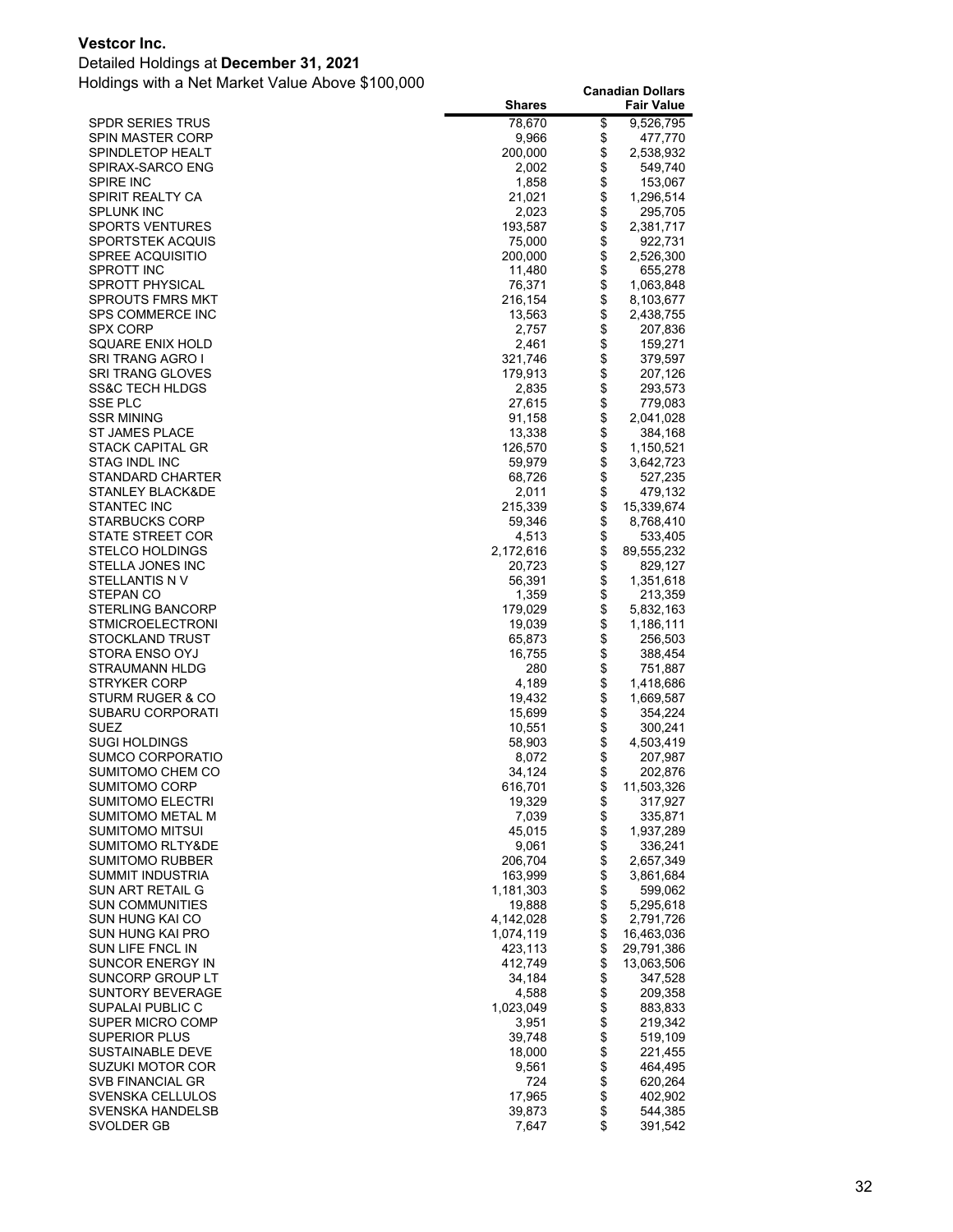#### Detailed Holdings at **December 31, 2021**

|                                                 | <b>Shares</b>     |              | <b>Fair Value</b>    |
|-------------------------------------------------|-------------------|--------------|----------------------|
| <b>SWATCH GROUP</b>                             | 1,904             | \$           | 388,419              |
| SWEDBANK AB                                     | 25,750            | \$           | 654,197              |
| SWEDISH MATCH                                   | 43,444            | \$           | 436,520              |
| SWIFTMERGE ACQ C                                | 200,000           | \$           | 2,512,405            |
| <b>SWIRE PACIFIC</b>                            | 154,056           | \$           | 1,106,977            |
| SWISS LIFE HLDG                                 | 900               | \$           | 697,460              |
| <b>SWISS PRIME SITE</b>                         | 1,860             | \$           | 231,168              |
| SWISS RE AG                                     | 8,350             | \$           | 1,044,833            |
| SWISSCOM AG                                     | 33,653            | \$           | 24,008,145           |
| SY HOLDINGS GROU                                | 160,959           | \$           | 202,108              |
| <b>SYDNEY AIRPORT</b>                           | 92,183            | \$           | 734,835              |
| SYMRISE AG                                      | 3,473             | \$           | 650,041              |
| <b>SYNCHRONY FINL</b>                           | 22,778            | \$           | 1,334,735            |
| <b>SYNNEX TECH INTL</b>                         | 1,568,676         | \$           | 4,741,154            |
| SYNOPSYS INC                                    | 2,274             | \$           | 1,058,481            |
| SYSCO CORP                                      | 8,514             | \$           | 844,763              |
| <b>SYSMEX CORP</b>                              | 4,649             | \$           | 792,980              |
| <b>T ROWE PRICE GRP</b>                         | 31,616            | \$           | 7,852,966            |
| T&D HOLDINGS INC                                | 14,012            | \$           | 226,246              |
| <b>TABCORP HOLDINGS</b>                         | 56,064            | \$           | 258,468              |
| <b>TAICHUNG COMM BA</b>                         | 831,783           | \$           | 461,402              |
| 'TAILWIND INTL A                                | 100,000           | \$           | 1,231,571            |
| <b>TAISEI CORP</b>                              | 5,135             | \$           | 196,861              |
| <b>TAIWAN BUSINESS</b>                          | 12,380,229        | \$           | 5,595,730            |
| <b>TAIWAN COGENERAT</b>                         | 610,987           | \$           | 1,057,217            |
| <b>TAIWAN COOPERATI</b>                         | 10,469,504        | \$           | 12,164,850           |
| <b>TAIWAN MOBILE CO</b>                         | 1,875,966         | \$           | 8,564,812            |
| TAIWAN SEMICON M                                | 709,768           | \$           | 19,928,949           |
| <b>TAIWAN SEMICONDU</b>                         | 44,546            | \$           | 6,769,637            |
| TAKEDA PHARMACEU                                | 43,582            | \$           | 1,499,663            |
| TAKE-TWO INTERAC                                | 1,949             | \$           | 437,525              |
| TALON 1 ACQ CORP                                | 150,000           | \$           | 1,914,620            |
| <b>TAMARACK VALLEY</b>                          | 14,486,462        | \$           | 55,772,879           |
| TANGSHAN PORT GR                                | 886,167           | \$           | 484,073              |
| <b>TARGET CORPORATI</b>                         | 96,945            | \$           | 28,341,234           |
| TASEKO MINES LTD                                | 67,349            | \$           | 175,107              |
| TASTEMAKER ACQUI                                | 80,000            | \$           | 999,404              |
| <b>TAYLOR WIMPEY</b>                            | 96,232            | \$           | 288,945              |
| TB SA ACQUISITIO                                | 200,000           | \$           | 2,475,774            |
| <b>TC ENERGY</b>                                | 342,824           | \$           | 20,434,282           |
| <b>TC ENERGY CORP</b>                           | 1,787             | \$           | 105,052              |
| <b>TCW SPECIAL PURP</b>                         | 25,000            | \$           | 308,209              |
| <b>TDK CORP</b>                                 | 10,691            | \$           | 526,547              |
| <b>TE CONNECTIVITY</b>                          | 4,048             | \$<br>\$     | 824,969              |
| <b>TECH AND ENERGY</b><br><b>TECHTARGET INC</b> | 75,000<br>2,078   | \$           | 920,836<br>251,091   |
|                                                 |                   |              |                      |
| TECHTRONIC INDUS<br><b>TECK RESOURCES L</b>     | 37,731<br>242,884 | \$           | 948,760<br>8,848,264 |
| <b>TECSYS INC</b>                               | 2,694             | \$           | 141,848              |
| <b>TEGNA INC</b>                                | 55,252            |              | 1,300,731            |
| <b>TELADOC HEALTH</b>                           | 1,769             | \$\$         | 205,173              |
| TELE2 AB                                        | 12,997            |              | 234,094              |
| <b>TELECOM ITALIA</b>                           | 3,271,366         | \$           | 2,040,378            |
| <b>TELEDYNE TECH IN</b>                         | 575               |              | 317,318              |
| <b>TELEFLEX INC</b>                             | 577               | \$<br>\$     | 239,409              |
| <b>TELEFONICA BRASI</b>                         | 76,317            |              | 834,023              |
| <b>TELEFONICA DEUTS</b>                         | 35,863            | <b>88888</b> | 125,749              |
| <b>TELEFONICA SA</b>                            | 147,759           |              | 817,583              |
| <b>TELEKOM MALAYSIA</b>                         | 2,600,946         |              | 4,337,402            |
| <b>TELENOR GROUP</b>                            | 17,507            |              | 347,572              |
| TELEPERFORMANCE                                 | 1,611             |              | 907,138              |
| TELIA COMPANY AB                                | 75,867            | \$           | 374,748              |
| <b>TELSTRA CORP</b>                             | 111,459           | \$           | 427,869              |
| <b>TELUS CORP</b>                               | 1,563,826         | \$           | 47,088,750           |
| TELUS INTL (CDA)                                | 176,992           | \$           | 7,392,246            |
| TEMENOS AG                                      | 2,029             | \$           | 354,560              |
| TEN SQUARE GAMES                                | 10,078            | \$           | 1,102,317            |
| TENAGA NASIONL B                                | 1,347,531         | \$           | 3,816,114            |
| <b>TENARIS S A</b>                              | 13,148            | \$           | 173,945              |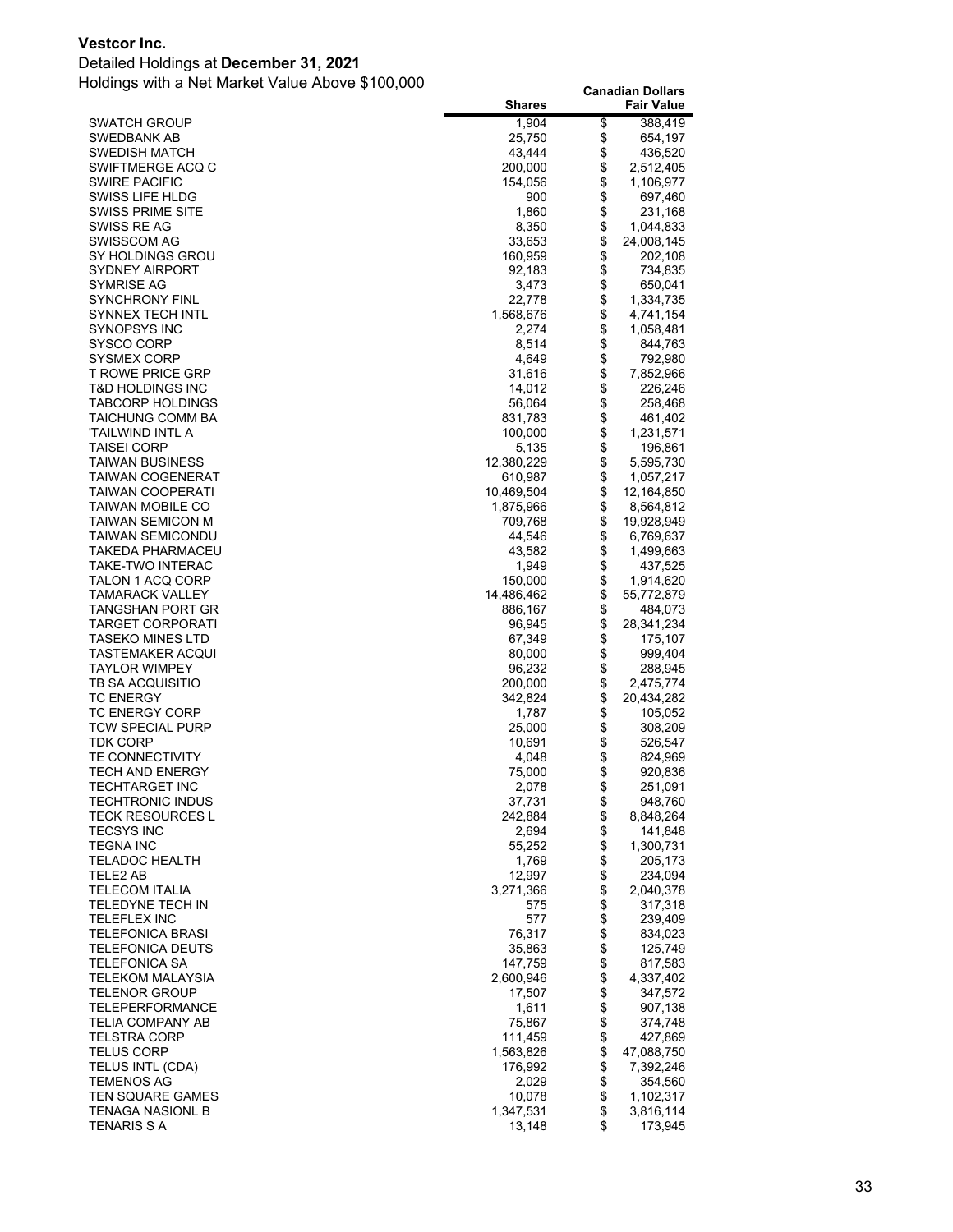#### Detailed Holdings at **December 31, 2021**

|                                             | <b>Shares</b>      |          | <b>Fair Value</b>      |
|---------------------------------------------|--------------------|----------|------------------------|
| <b>TENAZ ENERGY</b>                         | 1,128,899          | \$       | 3,635,244              |
| TENCENT HLDGS LI                            | 4,864              | \$       | 359,986                |
| TENCENT HLDGS LT                            | 45,124             | \$       | 3,323,006              |
| TERADYNE INC                                | 4,586              | \$       | 947,298                |
| TERNA SPA<br>TERUMO CORP                    | 92,567<br>17,758   | \$<br>\$ | 945,936<br>946,678     |
| TESCO                                       | 213,711            | \$       | 1,059,969              |
| TESLA INC                                   | 10,386             | \$       | 13,863,977             |
| TEVA PHARMACEUTI                            | 29,946             |          | 302,989                |
| TEXAS INSTRUMENT                            | 53,168             | \$\$\$\$ | 12,657,487             |
| <b>TEXAS ROADHOUSE</b>                      | 7,122              |          | 803,177                |
| TEXTRON INC                                 | 2,766              |          | 269,805                |
| TFI INTERNATIONA                            | 49,710             | \$       | 7,069,506              |
| THAI UNION GROUP                            | 3,703,940          | \$       | 2,748,820              |
| THAI VEGETABLE O                            | 170,671            | \$       | 201,358                |
| THALES                                      | 3,212              | \$       | 345,119                |
| THANACHART CAPIT<br>THE BEAUTY HEALT        | 209,384<br>39,289  | \$       | 300,821<br>1,199,010   |
| THE GROWTH FOR G                            | 325,000            | \$       | 4,097,027              |
| THE HERSHEY COMP                            | 67,057             | \$       | 16,387,499             |
| THE LION ELECTRI                            | 350,927            | \$       | 4,404,415              |
| THE TRADE DESK                              | 5,358              | \$       | 620,216                |
| THE WENDY'S COMP                            | 5,900              | \$       | 177,744                |
| THE WESTERN UNIO                            | 27,895             | \$       | 628,603                |
| THERMO FISHER SC                            | 4,856              | \$       | 4,094,537              |
| THOMSON REUTERS                             | 330,058            | \$       | 49,927,874             |
| THREE VALLEY COP                            | 2,290,000          | \$       | 389,300                |
| THUNDER BRIDGE C<br>TIANNENG POWER I        | 120,900<br>295,041 | \$<br>\$ | 1,489,498<br>394,369   |
| TIDEWATER MIDSTR                            | 2,245,729          | \$       | 2,941,905              |
| TIDEWATER RENEWA                            | 533,000            | \$       | 7,845,760              |
| TILRAY INC                                  | 140,050            | \$       | 1,249,246              |
| TIM S.A.                                    | 70,500             | \$       | 210,240                |
| TIMBERCREEK FINA                            | 19,561             | \$<br>\$ | 189,106                |
| TIME DOTCOM BHD                             | 3,116,727          |          | 4,347,026              |
| TIS INC.                                    | 5,910              | \$       | 222,034                |
| <b>TISCO FINANCIAL</b>                      | 214,323            | \$<br>\$ | 783,047                |
| TJX COMPANIES IN<br>TLG ACQUIS ONE C        | 14,842<br>530,000  | \$       | 1,423,323<br>6,513,938 |
| T-MOBILE US INC                             | 246,815            |          | 36, 158, 431           |
| TMX GROUP LIMITE                            | 79,323             | \$       | 10,173,175             |
| TOBU RAILWAY CO                             | 4,912              | \$       | 141,274                |
| <b>TOEI ANIMATION</b>                       | 8,542              | \$       | 1,072,846              |
| <b>TOFAS OTOMOBIL F</b>                     | 34,449             | \$       | 248,049                |
| TOHO CO(FILM)                               | 2,822              | \$       | 152,453                |
| TOHO GAS CO                                 | 3,926              | \$       | 126,137                |
| TOHOKU ELEC POWE<br>TOKIO MARINE HLD        | 730,215            | \$<br>\$ | 6,536,015              |
| <b>TOKYO ELEC POWER</b>                     | 17,505<br>37,189   | \$       | 1,227,357<br>121,155   |
| <b>TOKYO ELECTRON</b>                       | 4,023              |          | 2,924,857              |
| TOKYO GAS CO                                | 28,131             | \$\$     | 636,277                |
| TOKYO STEEL MFG                             | 94,822             |          | 1,432,238              |
| TOKYU CORP                                  | 12,487             |          | 209,292                |
| <b>TOPAZ ENERGY COR</b>                     | 1,968,623          | \$\$\$\$ | 35,139,921             |
| TOPCHOICE MEDICA                            | 18,300             |          | 723,381                |
| TOPICUS.COM                                 | 2,558              |          | 296,984                |
| TOPPAN INC                                  | 6,878              | \$       | 162,661                |
| TORAY INDS INC<br>TOREX GOLD RESOU          | 41,825<br>228,679  | \$       | 312,799<br>3,007,129   |
| TORO CO                                     | 5,088              | \$       | 642,683                |
| TOROMONT INDS LT                            | 144,732            | \$       | 16,602,559             |
| TORONTO DOMINION                            | 1,108,814          | \$       | 107,532,782            |
| <b>TOSHIBA CORP</b>                         | 11,608             | \$       | 602,269                |
| TOSOH CORP                                  | 8,560              | \$       | 160,186                |
| TOTALENERGIES SE                            | 67,483             | \$       | 4,326,264              |
| тото                                        | 4,323              |          | 250,849                |
| TOURMALINE OIL C                            | 1,343,758          | \$<br>\$ | 54,879,077             |
| TOWNGAS SMART EN<br><b>TOYO SUISAN KAIS</b> | 566,713<br>93,612  | \$       | 622,529<br>5,005,855   |
|                                             |                    |          |                        |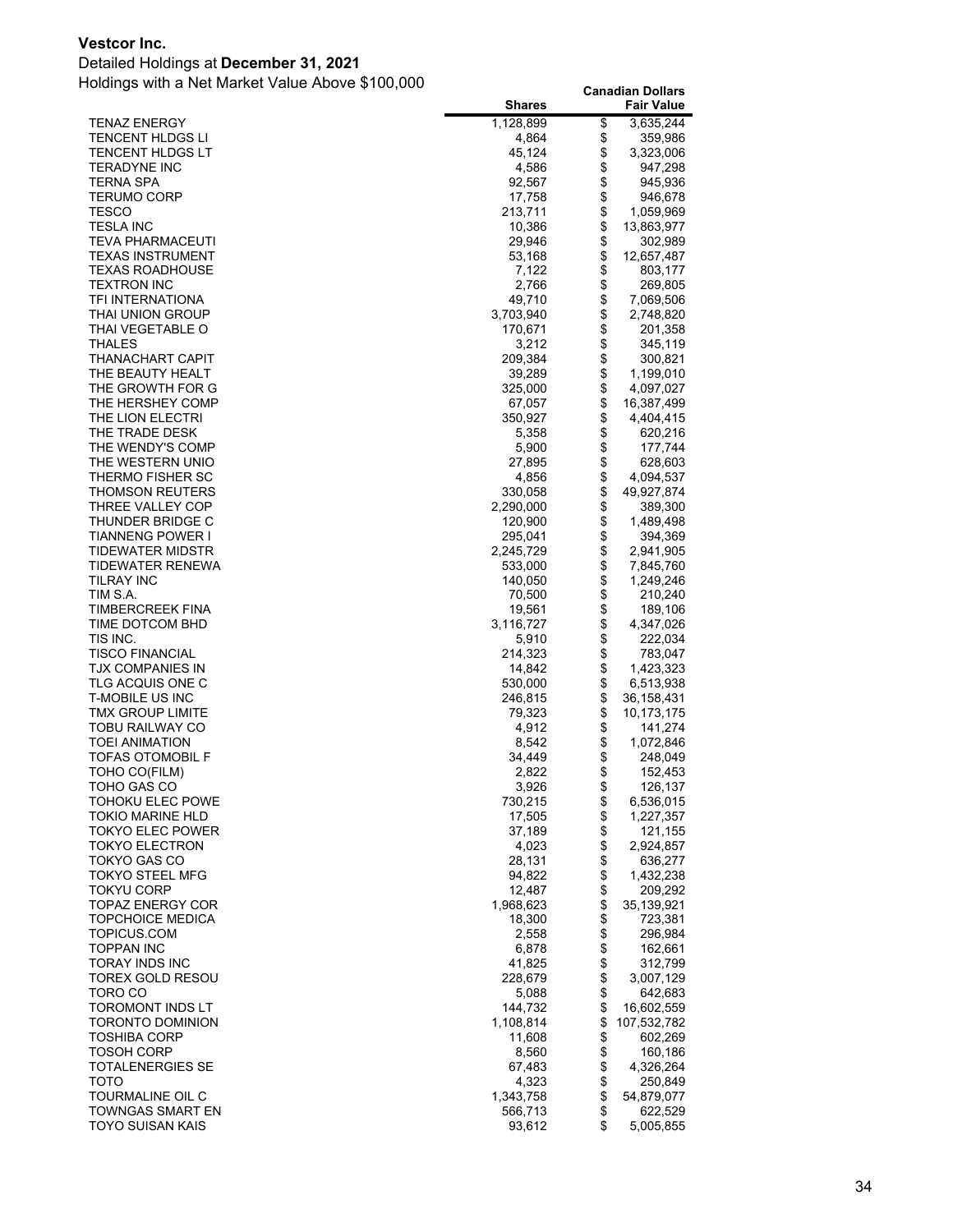#### Detailed Holdings at **December 31, 2021**

|                         | <b>Shares</b> |                | <b>Fair Value</b> |
|-------------------------|---------------|----------------|-------------------|
| TOYOTA INDUSTRIE        | 3,721         | \$             | 375,100           |
| TOYOTA MOTOR COR        | 286,483       | \$             | 6,616,468         |
| TOYOTA TSUSHO CO        | 5,132         | \$             | 298,356           |
| TPI POLENE              | 3,496,726     | \$             | 228,896           |
| TPI POLENE POWER        | 4,047,405     | \$             | 640,793           |
| TQM CORPORATION         | 95,505        | \$             | 352,570           |
| TRACTOR SUPPLY C        | 3,977         | \$             | 1,198,618         |
| TRADEWEB MARKETS        | 1,300         | \$             | 164,439           |
| TRANE TECHNOLOGI        | 2,932         | \$             | 748,229           |
| TRANSALTA CORP          | 133,160       | \$             | 1,875,559         |
| TRANSCONTINENTAL        | 133,311       | \$             | 2,707,546         |
| TRANSM ALIAN ENE        | 141,699       | \$             | 1,168,718         |
| TRANSUNION              | 7,829         | \$             | 1,172,661         |
| TRANSURBAN GROUP        | 205,813       | \$             | 2,612,162         |
| TRAVELERS CO(THE        | 3,079         | \$             | 608,394           |
| TREASURY WINE ES        | 18,367        | \$             | 208,823           |
| TREND MICRO INC         | 3,620         | \$             | 253,736           |
| TREPONT ACQUIS C        | 119,474       | \$             | 1,506,118         |
| TRICON RESIDENTI        | 85,498        | \$             | 1,661,397         |
| TRIMBLE INC             | 2,092         | \$             | 230,400           |
| TRIPLE FLAG PREC        | 150,000       | \$             | 2,273,670         |
| TRISURA GROUP           | 72,979        | \$             | 3,480,369         |
| TRONOX HOLDINGS         | 7,852         | \$             | 238,336           |
| TRYG A/S                | 10,451        | \$             | 325,980           |
| TSURUHA HOLDINGS        | 974           | \$             | 117,951           |
| <b>TTW PUBLIC COMPA</b> | 1,438,999     | \$             | 624,328           |
| TUNG HO STEEL           | 138,064       | \$             | 422,957           |
| TURKCELL ILETISI        | 298,401       | \$             | 523,959           |
| TURKIYE HALK BAN        | 279,219       |                | 119,781           |
| TURMERIC ACQUISI        | 40,787        | \$\$           | 504,897           |
| TURQUOISE HILL R        | 107,766       |                | 2,241,533         |
| TWILIO INC              | 2,060         | \$             | 685,234           |
| TWIN RIDGE CAPIT        | 100,000       | \$             | 1,223,992         |
| TWITTER INC             | 9,848         | \$             | 537,635           |
| TYLER TECHN INC         | 13,404        | \$             | 9,108,173         |
| TYSON FOODS INC         | 5,539         | \$             | 609,823           |
| TZP STRATEGIES A        | 180,000       | \$             | 2,210,007         |
| <b>UBER TECHNOLOGIE</b> | 15,117        | \$             | 800,655           |
| UBISOFT ENTERTAI        | 2,333         | \$             | 144,338           |
| UBS GROUP               | 98,372        | \$             | 2,239,287         |
| UCB                     | 3,652         | \$             | 526,429           |
| UDR INC                 | 8,524         | \$             | 645,918           |
| UGI CORP                | 2,581         | \$             | 150,932           |
| ULTA BEAUTY INC         | 637           | \$             | 331,780           |
| UMH PROPERTIES I        | 20,055        | \$             | 692,337           |
| UMICORE                 | 5,872         | \$             | 301,546           |
| UNDER ARMOUR INC        | 334,150       |                | 7,614,352         |
| UNI SELECT INC          | 14,549        |                | 374,491           |
| UNIBAIL-RODAMCO-        | 3,394         |                | 300,418           |
| UNI-CHARM CORP          | 10,446        | <b>8888888</b> | 572,803           |
| UNICREDIT SPA           | 58,860        |                | 1,145,141         |
| UNILEVER PLC            | 70,794        |                | 4,778,773         |
| UNION PAC CORP          | 7,266         |                | 2,312,226         |
| UNIPER SE               | 2,060         |                | 123,690           |
| UNI-PRESIDENT CH        | 168,028       |                | 205,812           |
| UNITED ELECTRON         | 15,132        | \$\$\$\$\$\$   | 689,333           |
| UNITED NAT FOODS        | 19,544        |                | 1,211,638         |
| UNITED PARCEL SE        | 8,989         |                | 2,433,714         |
| UNITED RENTALS I        | 894           |                | 375,241           |
| UNITED THERAPEUT        | 651           |                | 177,685           |
| UNITED UTILITIES        | 45,075        |                | 839,811           |
| UNITEDHEALTH GRP        | 21,575        | \$\$\$\$       | 13,684,551        |
| UNITY SOFTWARE I        | 697           |                | 125,891           |
| UNIVERSAL HEALTH        | 7,536         |                | 1,234,246         |
| UNIVERSAL MUSIC         | 19,610        |                | 698,025           |
| UPM-KYMMENE OY          | 14,278        | \$\$\$\$       | 686,254           |
| URBANEDGE PROPER        | 42,226        |                | 1,013,418         |
| URSTADT BIDDLE P        | 11,127        | \$             | 299,373           |
| US BANCORP DEL          | 17,384        | \$             | 1,243,516         |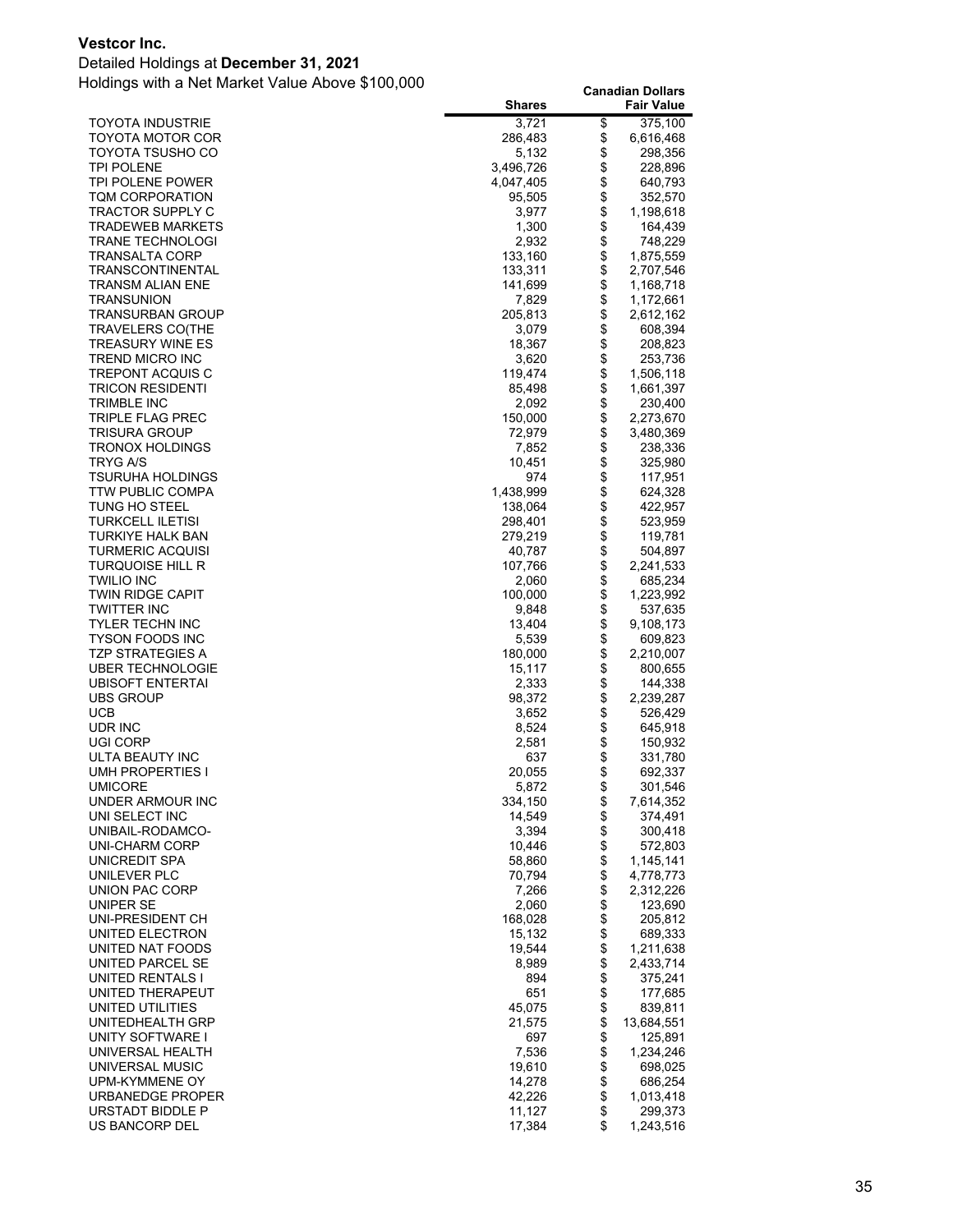Detailed Holdings at **December 31, 2021**

|                                             | <b>Shares</b>     |                   | <b>Fair Value</b>    |
|---------------------------------------------|-------------------|-------------------|----------------------|
| UTA ACQ CORP                                | 200,000           | \$                | 2,538,932            |
| UTD INTERNET AG                             | 2,735             | \$                | 137,269              |
| UTD MICRO ELECT                             | 2,813,649         | \$                | 8,349,801            |
| UTD O/S BANK                                | 129,611           | \$                | 3,266,712            |
| UWC BHD                                     | 173,168           | \$                | 326,058              |
| V F CORP                                    | 4,120             | \$                | 381,050              |
| <b>VAIL RESORTS INC</b>                     | 497               | \$<br>\$          | 206,403              |
| VALEO<br>VALERO ENERGY CO                   | 6,019<br>5,046    | \$                | 229,811<br>478,740   |
| VALMONT INDS INC                            | 917               | \$                | 290,156              |
| <b>VANGUARD INDEX T</b>                     | 833               |                   | 237,809              |
| <b>VANGUARD SPECIAL</b>                     | 117,250           | \$                | 17,181,584           |
| VAT GROUP AG                                | 719               | \$                | 452,931              |
| <b>VECTOR ACQUISITI</b>                     | 450,000           | \$                | 5,553,439            |
| VEEVA SYSTEMS IN                            | 3,090             | \$                | 997,173              |
| <b>VENTURE CORP LTD</b>                     | 6,852             | \$                | 117,550              |
| <b>VEOLIA ENVIRONNE</b>                     | 16,296            | \$                | 755,157              |
| VERBUND (OEST)                              | 2,003             | \$                | 284,557              |
| <b>VERISIGN INC</b>                         | 6,558             | \$                | 2,102,578            |
| <b>VERISK ANALYTICS</b>                     | 1,892             | \$                | 546,637              |
| <b>VERIZON COMMUNIC</b>                     | 599,822           | \$                | 39,368,282           |
| <b>VERTEX PHARMACEU</b>                     | 6,157             | \$                | 1,707,876            |
| <b>VESTAS WIND SYST</b>                     | 27,949            | \$                | 1,079,585            |
| <b>VIACOMCBS INC</b>                        | 7,477             | \$                | 287,571              |
| <b>VIATRIS INC</b><br><b>VICI PPTYS INC</b> | 47,710            | \$<br>$\ddot{\$}$ | 815,384              |
| <b>VICINITY CENTRES</b>                     | 40,215<br>109,952 | \$                | 1,547,802<br>170,651 |
| <b>VICTORIA GOLD</b>                        | 128,921           | \$                | 1,837,124            |
| <b>VIEMED HEALTHCAR</b>                     | 36,878            |                   | 243,395              |
| VIFOR PHARMA AG                             | 1,232             | \$                | 277,115              |
| <b>VINCI</b>                                | 35,061            | \$                | 4,679,275            |
| <b>VINYTHAI</b>                             | 242,828           | \$                | 355,801              |
| <b>VIPSHOP HLDGS LT</b>                     | 16,275            | \$                | 172,685              |
| <b>VIRGIN GROUP ACQ</b>                     | 100,000           | \$                | 1,246,729            |
| <b>VIRTU FINANCIAL</b>                      | 21,895            | \$                | 797,342              |
| VISA INC                                    | 53,078            | \$                | 14,529,425           |
| VISCOFAN SA                                 | 12,990            | \$                | 1,061,728            |
| <b>VISHAY INTERTECH</b>                     | 8,230             | \$                | 227,354              |
| <b>VISTEON CORP</b>                         | 796               | \$                | 111,748              |
| VISTRA CORP<br>VIVENDI SE                   | 5,360<br>137,243  | \$<br>\$          | 154,164<br>2,344,034 |
| VIVID SEATS INC                             | 38,563            | \$                | 529,974              |
| VMG CONSUMER ACQ                            | 125,000           | \$                | 1,602,622            |
| <b>VMWARE INC</b>                           | 2,585             | \$                | 378,376              |
| VODACOM GROUP LI                            | 132,980           | \$                | 1,416,831            |
| <b>VODAFONE GROUP</b>                       | 772,435           | \$                | 1,483,559            |
| VODAFONE QATAR                              | 702,616           | \$                | 406,338              |
| VOESTALPINE AG                              | 3,651             | $\ddot{\$}$       | 167,824              |
| VOLKSWAGEN AG                               | 6,062             | \$                | 1,657,860            |
| <b>VOLVO</b>                                | 45,149            | \$<br>\$          | 1,322,908            |
| <b>VONAGE HOLDINGS</b>                      | 100,000           |                   | 2,626,089            |
| VONOVIA SE                                  | 25,687            | \$                | 1,789,563            |
| <b>VONTIER CORPORAT</b>                     | 57,705            |                   | 2,239,912            |
| VOPAK (KON)<br><b>VORNADO RLTY TR</b>       | 2,565<br>2,010    | \$                | 113,483<br>106,280   |
| <b>VTECH HLDGS</b>                          | 251,177           | \$                | 2,484,459            |
| <b>VULCAN MATERIALS</b>                     | 1,638             | \$                | 429,491              |
| <b>WABTEC</b>                               | 2,216             | \$                | 257,829              |
| WAJAX CORP                                  | 22,507            | \$                | 551,316              |
| WAKITA & CO                                 | 95,702            | \$                | 1,129,550            |
| <b>WALDENCAST ACQ C</b>                     | 50,000            | $\ddot{\$}$       | 627,154              |
| <b>WALGREENS BOOTS</b>                      | 17,518            | \$                | 1,154,189            |
| WAL-MART DE MEXI                            | 598,867           | \$                | 2,812,556            |
| <b>WALMART INC</b>                          | 242,830           | \$                | 44,417,748           |
| <b>WALT DISNEY CO</b>                       | 22,428            | \$                | 4,388,023            |
| <b>WALVAX BIOTECHNO</b>                     | 69,900            | \$                | 780,326              |
| <b>WARRIOR TECHN AC</b>                     | 400,000           | $\ddot{\$}$       | 4,966,706            |
| <b>WARTSILA OYJ ABP</b><br>WASTE CONNECTION | 14,318            | \$<br>\$          | 254,210              |
|                                             | 146,597           |                   | 25,256,898           |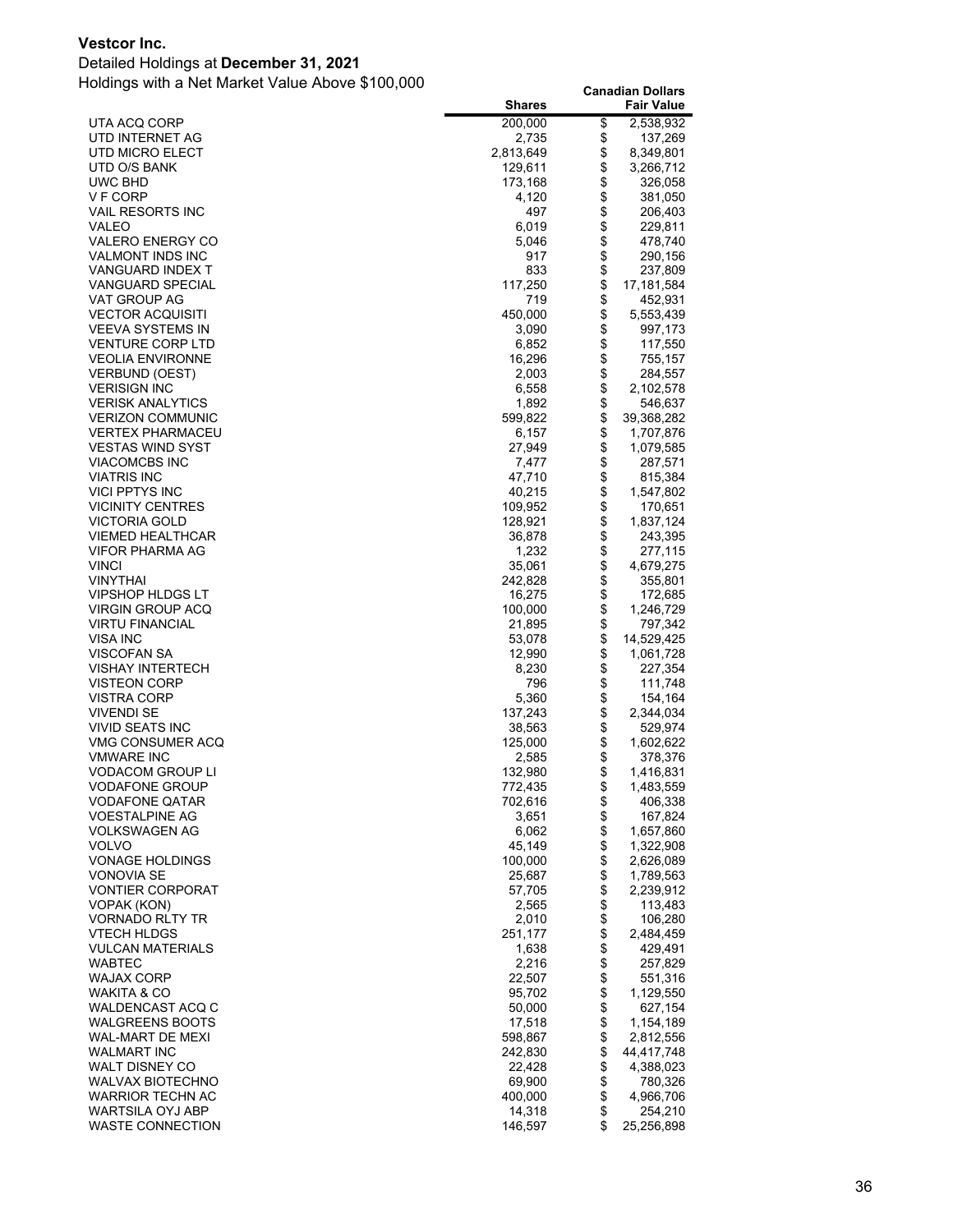#### Detailed Holdings at **December 31, 2021**

|                                     | <b>Shares</b>     |             | <b>Fair Value</b>      |
|-------------------------------------|-------------------|-------------|------------------------|
| WASTE MANAGEMENT                    | 34,078            | \$          | 7,184,315              |
| WATERS CORP                         | 23,746            | \$          | 11,176,048             |
| WATSCO INC                          | 26,747            | \$          | 10,570,799             |
| WAYFAIR INC                         | 907               | \$          | 217,644                |
| WD 40 CO                            | 7,935             | \$          | 2,452,050              |
| WEC ENERGY GROUP                    | 64,535            | \$          | 7,912,893              |
| WEIS MKTS INC                       | 141,494           | \$          | 11,774,610             |
| WELL HEALTH TECH                    | 1,374,041         | \$          | 6,746,541              |
| WELLS FARGO & CO<br>WELLTOWER INC   | 156,550<br>10,485 | \$<br>\$    | 9,487,859<br>1,135,949 |
| <b>WERNER ENTERPRIS</b>             | 258,774           | \$          | 15,588,043             |
| WESCO INTL INC                      | 4,111             | \$          | 683,322                |
| WESDOME MINES                       | 108,684           | \$          | 1,250,953              |
| <b>WESFARMERS</b>                   | 31,539            | \$          | 1,717,599              |
| WEST FRASER TIMB                    | 136,242           | \$          | 16,479,527             |
| WEST JAPAN RAILW                    | 5,800             | \$          | 306,017                |
| <b>WEST PHARMACEUT</b>              | 62,720            | \$          | 37, 157, 208           |
| <b>WESTERN DIGITAL</b>              | 3,810             | \$          | 313,830                |
| WESTERN FOREST P                    | 218,442           | \$          | 460,913                |
| WESTERN MIDSTREA                    | 7,122             | \$          | 200,344                |
| WESTPAC BANKING                     | 98,643            |             | 1,934,120              |
| WESTPORT FUEL SY                    | 35,251            | \$          | 106,106                |
| WESTPORTS HOLDIN                    | 1,380,266         | \$          | 1,694,937              |
| WESTROCK CO                         | 7,491             | \$          | 419,746                |
| WESTSHORE TERMIN                    | 24,353            | \$<br>\$    | 658,839                |
| WEYERHAEUSER CO<br>WH GROUP LTD     | 9,254<br>196,530  | \$          | 481,361<br>155,706     |
| WHARF REAL ESTAT                    | 49,283            | \$          | 316,198                |
| <b>WHEATON PRECIOUS</b>             | 464,282           | \$          | 25,201,227             |
| <b>WHIRLPOOL CORP</b>               | 4,374             | \$          | 1,296,501              |
| WHITBREAD                           | 5,980             | \$          | 306,419                |
| WILEY JOHN & SON                    | 2,798             |             | 203,628                |
| WILLIAMS COS INC                    | 58,475            | \$\$        | 1,923,385              |
| WILLIAMS SONOMA                     | 1,196             |             | 255,509                |
| WILLIS TOWERS WA                    | 14,912            | \$          | 4,488,453              |
| WILMAR INTERL LT                    | 58,341            | \$          | 226,303                |
| WINGSTOP INC                        | 800               | \$          | 174,618                |
| WINPAK LTD                          | 26,686            | \$          | 992,719                |
| WIPRO LTD                           | 1,051,509         | \$          | 12,963,365             |
| WISETECH GLOBAL<br>WISTRON CORP     | 3,942<br>782,402  | \$          | 212,073<br>1,041,265   |
| WIX COM LTD                         | 1,519             | \$          | 302,756                |
| WOLTERS KLUWER                      | 7,368             | \$          | 1,096,481              |
| WOLVERINE ENERGY                    | 1,746,500         | \$          | 340,568                |
| WOODSIDE PETROLE                    | 25,690            | \$          | 517,395                |
| WOODWARD INC                        | 1,993             | \$          | 275,561                |
| WOOLWORTHS GROUP                    | 35,291            | \$          | 1,231,916              |
| WORKDAY INC                         | 2,357             | \$          | 813,324                |
| WORLDLINE                           | 6,461             | \$          | 454,858                |
| WP CAREY INC                        | 2,282             | \$          | 239,551                |
| WPG HOLDINGS                        | 3,329,670         | \$          | 7,996,129              |
| WPP PLC                             | 31,610            | $\ddot{\$}$ | 605,434                |
| <b>WSP GLOBAL INC</b>               | 151,183           | \$          | 27,818,428             |
| WUHU SANQI INTER<br>WUXI APPTEC COL | 136,333<br>12,916 | \$<br>\$    | 731,727<br>282,506     |
| WUXI BIOLOGICS (                    | 98,855            | \$          | 1,482,318              |
| XCEL ENERGY INC                     | 146,967           | \$          | 12,571,761             |
| XENIA HOTELS & R                    | 11,131            | \$          | 254,629                |
| XERO LIMITED                        | 3,676             | \$          | 477,493                |
| XIAOMI CORPORATI                    | 187,256           | \$          | 573,408                |
| XILINX INC                          | 32,554            | \$          | 8,718,798              |
| XINYI GLASS HLDG                    | 1,137,736         | \$          | 3,594,533              |
| XOS INC                             | 39,090            | \$          | 155,536                |
| XYLEM INC                           | 2,223             | \$          | 336,733                |
| YAKULT HONSHA CO                    | 3,919             |             | 257,928                |
| YAMAHA CORP                         | 3,523             | \$          | 219,113                |
| YAMAHA MOTOR CO                     | 7,660             |             | 231,821                |
| YAMANA GOLD INC                     | 947,741           | \$<br>\$    | 5,077,896              |
| YAMATO HOLDINGS                     | 7,722             |             | 228,954                |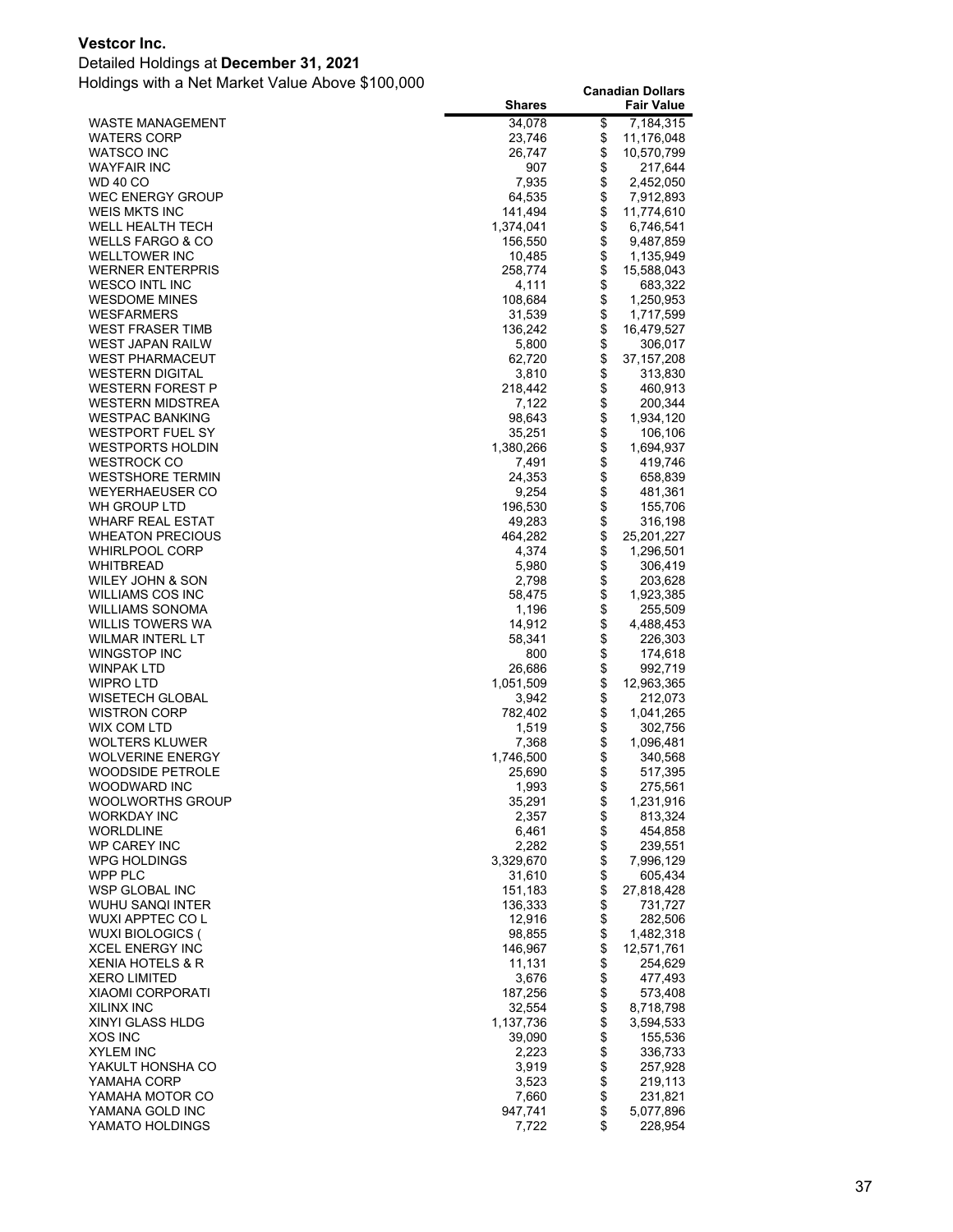#### Detailed Holdings at **December 31, 2021**

|                         | <b>Shares</b> | <b>Fair Value</b> |
|-------------------------|---------------|-------------------|
| YANGZIJIANG SHIP        | 3,583,593     | \$<br>4,499,251   |
| YANKUANG ENERGY         | 130,725       | \$<br>328,289     |
| YARA INTERNATION        | 5,167         | \$<br>329,358     |
| YASKAWA ELEC COR        | 5.770         | \$<br>356.966     |
| <b>YFY INC</b>          | 199,411       | \$<br>323,654     |
| YIFENG PHARMACY         | 48,234        | \$<br>528,015     |
| YOKOGAWA ELECTRI        | 6.027         | \$<br>137.114     |
| <b>YTL POWER INTL</b>   | 3,256,654     | \$<br>607.271     |
| YUEXIU TRANSPORT        | 812,282       | \$<br>608,016     |
| YUM CHINA HOLDIN        | 78,038        | \$<br>4,912,913   |
| <b>Z HOLDINGS CORP</b>  | 73,370        | \$<br>537,127     |
| <b>ZALANDO SE</b>       | 6.108         | \$<br>624.173     |
| <b>ZEBRA TECHNOLOGI</b> | 1,483         | \$<br>1,114,959   |
| <b>ZENDESK INC</b>      | 1.481         | \$<br>195,098     |
| <b>ZENTEK LTD</b>       | 75,388        | \$<br>375,432     |
| ZHANGZHOU PIENTZ        | 6.500         | \$<br>564.425     |
| <b>ZHAOJIN MINING I</b> | 171,680       | \$<br>185,251     |
| ZHONGSHENG GROUP        | 400.176       | \$<br>3,942,040   |
| <b>ZIJIN MINING GRO</b> | 184,699       | \$<br>277,702     |
| ZILLOW GROUP INC        | 7,882         | \$<br>849,424     |
| ZIMMER BIOMET HL        | 2,578         | \$<br>414,475     |
| <b>ZIONS BANCORP N</b>  | 19.826        | \$<br>1,581,729   |
| <b>ZOETIS INC</b>       | 7,959         | \$<br>2,453,334   |
| ZOOM VIDEO COMMU        | 2,675         | \$<br>621,418     |
| <b>ZOOMINFO TECHNOL</b> | 2.774         | \$<br>224.955     |
| <b>ZOZO INC</b>         | 3,820         | \$<br>150,428     |
| <b>ZSCALER INC</b>      | 1.015         | \$<br>411,976     |
| <b>ZTO EXPRESS (CAY</b> | 52,017        | \$<br>1,854,203   |
| <b>ZURICH INSURANCE</b> | 4,072         | \$<br>2,260,304   |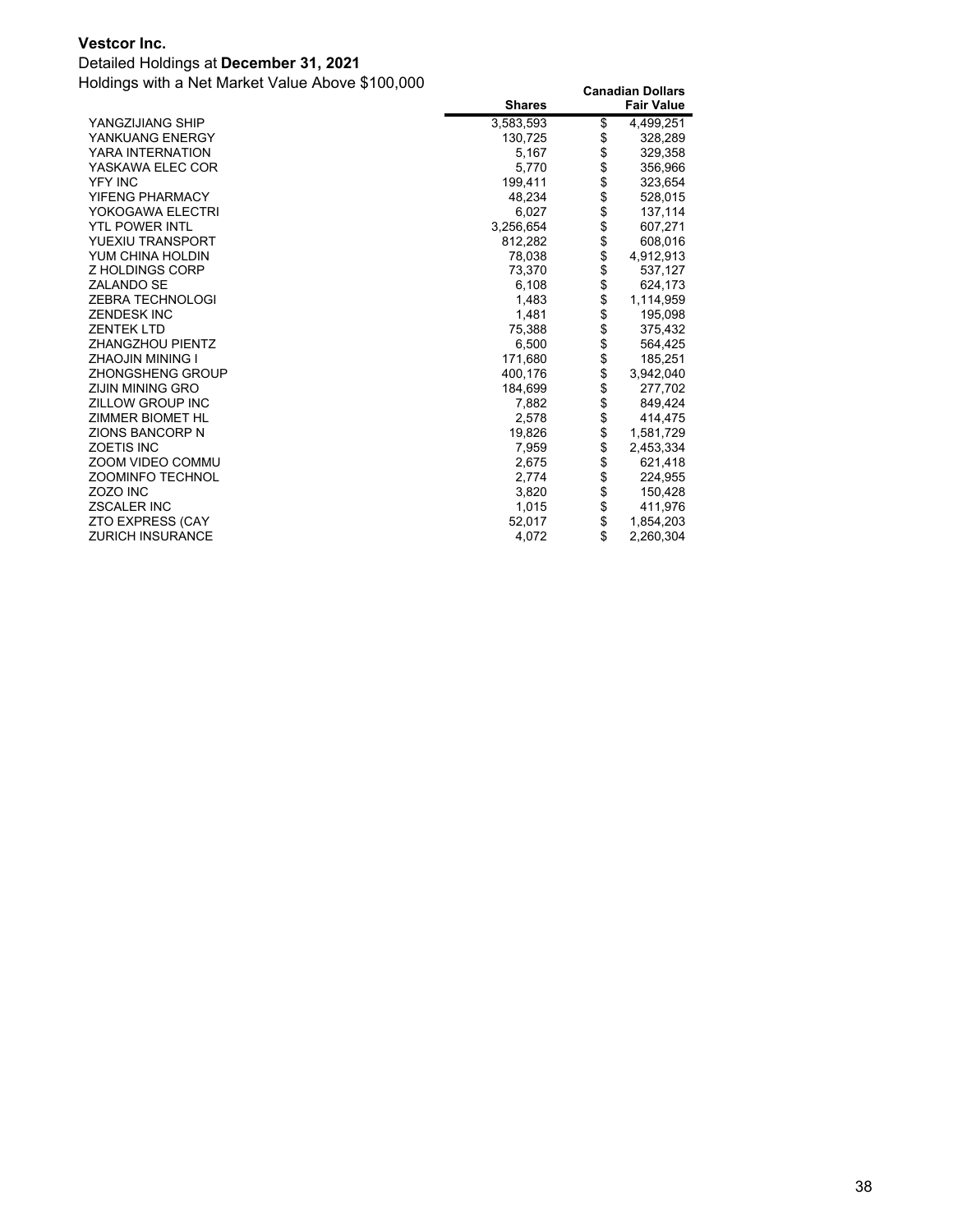| Detailed Holdings at December 31, 2021           |                         |
|--------------------------------------------------|-------------------------|
| Holdings with a Net Market Value Above \$100,000 | <b>Canadian Dollars</b> |
|                                                  |                         |

|                          | <b>Fair Value</b>   |
|--------------------------|---------------------|
| <b>FIXED INCOME</b>      |                     |
| <b>407 INTERNATIONAL</b> | \$<br>41,544,614    |
| 407 INTL INC             | \$<br>85,019,116    |
| 55 SCHOOL BOARD          | \$<br>9,368,224     |
| AEROPORTS DE MON         | \$<br>23,468,196    |
| AIMCO REALTY INV         | \$<br>10,426,505    |
| <b>ALBERTA PROV</b>      | \$<br>215,800,307   |
| ALECTRA INC              | \$<br>12,842,134    |
| ALGONQUIN PWR CO         | \$<br>11,223,429    |
| ALIMEN.COUCHE-TA         | \$<br>10,547,203    |
| ALLIED PPTYS REA         | \$<br>12,172,838    |
| ALTAGAS CANADA I         | \$<br>4,141,845     |
| <b>ALTAGAS LTD</b>       | \$<br>16,834,861    |
| <b>ALTALINK LP</b>       | \$<br>34,468,480    |
| ARC RES LTD CDA          | \$<br>17,269,520    |
| <b>BANK MONTREAL</b>     | \$<br>136,247,601   |
| <b>BANK NOVA SCOTIA</b>  | \$<br>210,046,517   |
| <b>BC FERRY SVCS</b>     | \$<br>9,460,478     |
| <b>BC GAS UTIL LTD</b>   | \$<br>5,350,566     |
| <b>BC MUNI FINANCE</b>   | \$<br>29,946,405    |
| <b>BC PROV</b>           | \$<br>91,652,576    |
| <b>BCI QUADREAL RLT</b>  | \$<br>21,176,148    |
| <b>BCIMC RLTY CORP</b>   | \$<br>8,303,162     |
| <b>BELL CANADA</b>       | \$<br>110,758,463   |
| BK OF NOVA SCOTI         | \$<br>3,926,356     |
| <b>BROOKFIELD ASSET</b>  | \$<br>14,348,642    |
| <b>BROOKFIELD INFRA</b>  | \$<br>36,721,943    |
| <b>BROOKFIELD PPTY</b>   | \$<br>3,073,159     |
| <b>BROOKFIELD REN E</b>  | \$<br>36,533,919    |
| <b>BROOKFIELD RW</b>     | \$<br>391,350       |
| <b>BRUCE POWER L.P.</b>  | \$<br>43,756,888    |
| <b>CALGARY AIRPORT</b>   | \$<br>11,286,784    |
| <b>CALLOWAY REIT</b>     | \$<br>4,228,446     |
| <b>CAMECO CORP</b>       | \$<br>3,352,555     |
| <b>CANADA GOVT</b>       | \$<br>1,397,185,439 |
| <b>CANADA HOUSING T</b>  | \$<br>877,564,379   |
| <b>CANADIAN IMP BK</b>   | \$<br>203,632,672   |
| <b>CANADIAN NAT RES</b>  | \$<br>25,393,923    |
| <b>CANADIAN NATL RY</b>  | \$<br>26,907,599    |
| <b>CANADIAN PAC RWY</b>  | \$<br>18,560,700    |
| <b>CANADIAN TIRE LT</b>  | \$<br>7,017,992     |
| <b>CANADIAN WESTERN</b>  | \$<br>15, 187, 146  |
| <b>CAPITAL POWER L</b>   | \$<br>24,929,155    |
| <b>CENOVUS ENERGY I</b>  | \$<br>26,464,488    |
| <b>CENTRAL 1 CR UN</b>   | \$<br>5,576,718     |
| <b>CGI INC</b>           | \$<br>1,978,217     |
| <b>CHOICE PPTYS REA</b>  | \$<br>37,624,064    |
| CI FINL CORP             | \$<br>2,732,201     |
| <b>CITY OF TORONTO</b>   | \$<br>27,276,659    |
| CNH INDUSTRIAL C         | \$<br>2,978,559     |
| COGECO CABLE INC         | \$<br>511,528       |
| COGECO COMMUNICA         | \$<br>3,008,635     |
| <b>CONSUMERS GAS</b>     | \$<br>2,952,930     |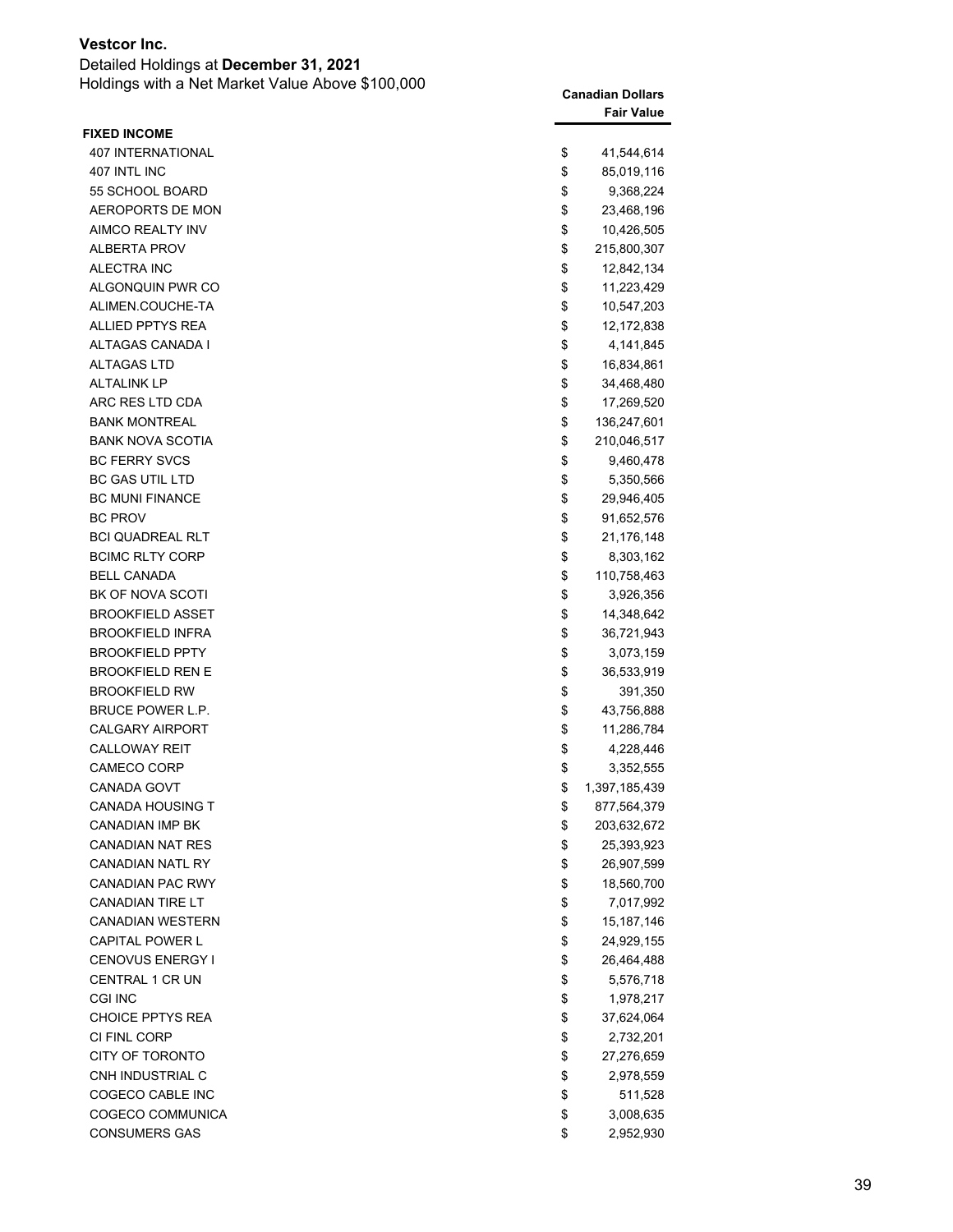Detailed Holdings at **December 31, 2021**

|                         | <b>Fair Value</b> |
|-------------------------|-------------------|
| <b>CPPIB CAPITAL IN</b> | \$<br>27,013,127  |
| <b>CROMBIE REIT</b>     | \$<br>21,798,196  |
| <b>CROSSLINX TRAN</b>   | \$<br>4,427,852   |
| <b>CT REAL ESTATE I</b> | \$<br>21,127,307  |
| CU INC                  | \$<br>80,823,334  |
| DAIMLER CDA FIN         | \$<br>14,993,560  |
| <b>DAIMLER TRUCKS F</b> | \$<br>8,052,114   |
| DOLLARAMA INC           | \$<br>30,562,461  |
| DREAM INDL REAL         | \$<br>3,994,996   |
| <b>EAGLE CR CARD TR</b> | \$<br>7,671,552   |
| <b>EMPIRE LIFE INS</b>  | \$<br>3,110,133   |
| <b>ENBRIDGE GAS DIS</b> | \$<br>14,795,699  |
| <b>ENBRIDGE GAS INC</b> | \$<br>35,270,876  |
| <b>ENBRIDGE INC</b>     | \$<br>92,863,669  |
| <b>ENBRIDGE PIPELIN</b> | \$<br>67,095,904  |
| <b>ENMAX CORP</b>       | \$<br>7,310,994   |
| <b>EPCOR UTILITIES</b>  | \$<br>13,268,641  |
| <b>EPCOR UTILS INC</b>  | \$<br>7,900,147   |
| <b>FAIR HYDRO TRUST</b> | \$<br>17,424,834  |
| <b>FAIRFAX FINL HLD</b> | \$<br>21,271,293  |
| <b>FED DES CAISSES</b>  | \$<br>3,074,996   |
| <b>FIRST CAP RLTY I</b> | \$<br>13,462,956  |
| <b>FIRST NATL FINL</b>  | \$<br>1,015,689   |
| <b>FORTIFIED TRUST</b>  | \$<br>10,131,297  |
| <b>FORTIS ALBERTA I</b> | \$<br>15,720,116  |
| <b>FORTIS INC</b>       | \$<br>2,003,555   |
| <b>FORTISBC ENERGY</b>  | \$<br>5,300,592   |
| <b>FORTISBC INC</b>     | \$<br>7,919,454   |
| <b>GAZ METRO INC</b>    | \$<br>1,659,884   |
| <b>GENERAL MTRS FIN</b> | \$<br>36,636,552  |
| <b>GIBSON ENERGY IN</b> | \$<br>35,371,713  |
| <b>GLACIER CR CARD</b>  | \$<br>21,137,915  |
| <b>GRANITE REIT HLD</b> | \$<br>26,856,116  |
| <b>GREAT WEST LIFEC</b> | \$<br>18,570,384  |
| <b>GREATER TOR AIRP</b> | \$<br>52,473,923  |
| <b>HEATHROW FDG LTD</b> | \$<br>1,309,443   |
| HONDA CANADA FIN        | \$<br>27,924,136  |
| <b>HSBC BANK CDA</b>    | \$<br>9,108,984   |
| <b>HYDRO ONE</b>        | \$<br>113,903,228 |
| <b>HYDRO OTTAWA HLD</b> | \$<br>6,365,113   |
| <b>HYDRO QUEBEC</b>     | \$<br>43,377,130  |
| <b>HYUNDAI CAPITAL</b>  | \$<br>3,974,623   |
| IGM FINL INC            | \$<br>7,448,469   |
| <b>INTACT FINL CORP</b> | \$<br>18,814,773  |
| <b>INTER PIPELINE L</b> | \$<br>22,377,939  |
| <b>JOHN DEERE FINAN</b> | \$<br>7,798,057   |
| <b>KEYERA CORP</b>      | \$<br>21,356,553  |
| <b>LAURENTIAN BANK</b>  | \$<br>2,367,461   |
| LAURENTIAN BK CD        | \$<br>4,993,621   |
| <b>LIBERTY UTILITIE</b> | \$<br>1,005,754   |
| LOBLAW COS LTD          | \$<br>56,903,706  |
| <b>LOWER MATTAGAMI</b>  | \$<br>2,038,466   |
| <b>MANITOBA PROV</b>    | \$<br>116,184,622 |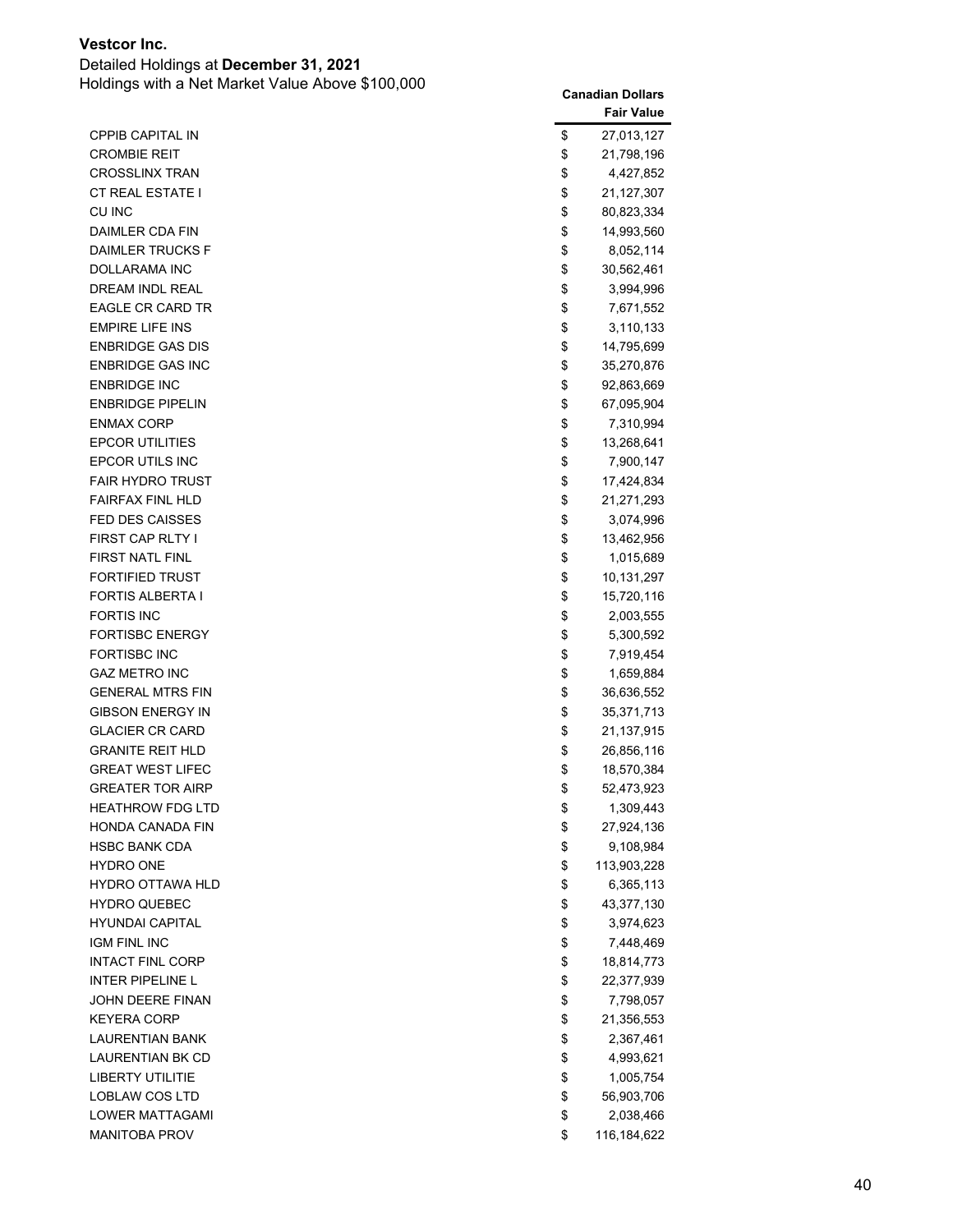Detailed Holdings at **December 31, 2021**

|                         | <b>Fair Value</b>   |
|-------------------------|---------------------|
| <b>MANITOBA TELECOM</b> | \$<br>1,682,538     |
| <b>MANUFACTURERS LI</b> | \$<br>10,213,389    |
| MANULIFE BANK CD        | \$<br>9,108,931     |
| <b>MANULIFE FIN</b>     | \$<br>30,416,549    |
| <b>METRO INC</b>        | \$<br>30,683,026    |
| <b>METROPOLITAN LIF</b> | \$<br>9,899,193     |
| <b>MONTREAL QUE</b>     | \$<br>8,271,863     |
| NATIONAL BK CDA         | \$<br>30,777,524    |
| <b>NAV CANADA</b>       | \$<br>11,345,902    |
| <b>NB MUNI FINANCE</b>  | \$<br>4,621,478     |
| <b>NEW BRUNSWICK PR</b> | \$<br>44,842,838    |
| NEWFOUNDLAND PRO        | \$<br>82,417,107    |
| NISSAN CANADA IN        | \$<br>6,470,200     |
| NORTH WEST REDWA        | \$<br>62,892,063    |
| <b>NOVA SCOTIA POWE</b> | \$<br>34,460,563    |
| <b>NOVA SCOTIA PROV</b> | \$<br>86,655,702    |
| <b>OMERS FINANCE TR</b> | \$<br>14,864,776    |
| <b>OMERS RLTY CORP</b>  | \$<br>7,989,273     |
| ONTARIO HYDRO           | \$<br>192,670       |
| <b>ONTARIO PROV</b>     | \$<br>737,754,574   |
| <b>ONTARIO PWR GEN</b>  | \$<br>38,852,093    |
| <b>ONTARIO TEACHERS</b> | \$<br>7,232,325     |
| PEEL ON                 | \$<br>13,640,595    |
| PEI PROV                | \$<br>7,999,820     |
| PEMBINA PIPELINE        | \$<br>74,257,377    |
| POWER CORP CDA          | \$<br>1,849,714     |
| PSP CAP INC             | \$<br>62,002,508    |
| QUEBEC PROV             | \$<br>145,747,739   |
| QUEENS UNIV ONT         | \$<br>2,437,187     |
| <b>RELIANCE LP</b>      | \$<br>11,859,604    |
| RIOCAN REIT             | \$<br>22,068,890    |
| ROGERS COMMUNICA        | \$<br>40,447,569    |
| ROYAL BANK CDA          | \$<br>185, 161, 159 |
| ROYAL OFFICE FIN        | \$<br>12,286,236    |
| SAGEN MI CANADA         | \$<br>3,580,476     |
| SAPUTO INC MEDIU        | \$<br>2,228,887     |
| SASKATCHEWAN PRO        | \$<br>37,754,458    |
| SHAW COMMUNICATI        | \$<br>49,003,058    |
| <b>SMART REAL ESTAT</b> | \$<br>4,759,355     |
| SOBEYS INC              | \$<br>10,610,212    |
| <b>SSL FINANCE INC</b>  | \$<br>8,480,305     |
| ST JOHN'S NEWF          | \$<br>1,013,077     |
| <b>SUMMIT INDL INCO</b> | \$<br>19,691,125    |
| <b>SUN LIFE FINANCI</b> | \$<br>35,551,777    |
| SUNCOR ENERGY IN        | \$<br>44,951,258    |
| <b>TD BANK</b>          | \$<br>209,865,832   |
| <b>TELUS CORP</b>       | \$<br>85,179,914    |
| TERASEN GAS INC         | \$<br>11,373,691    |
| TMX GROUP LTD           | \$<br>976,768       |
| <b>TOROMONT INDS LT</b> | \$<br>1,895,271     |
| TORONTO HYDRO CO        | \$<br>15,593,865    |
| <b>TORONTO ONT</b>      | \$<br>107,034,816   |
| <b>TOURMALINE OIL</b>   | \$<br>14,751,566    |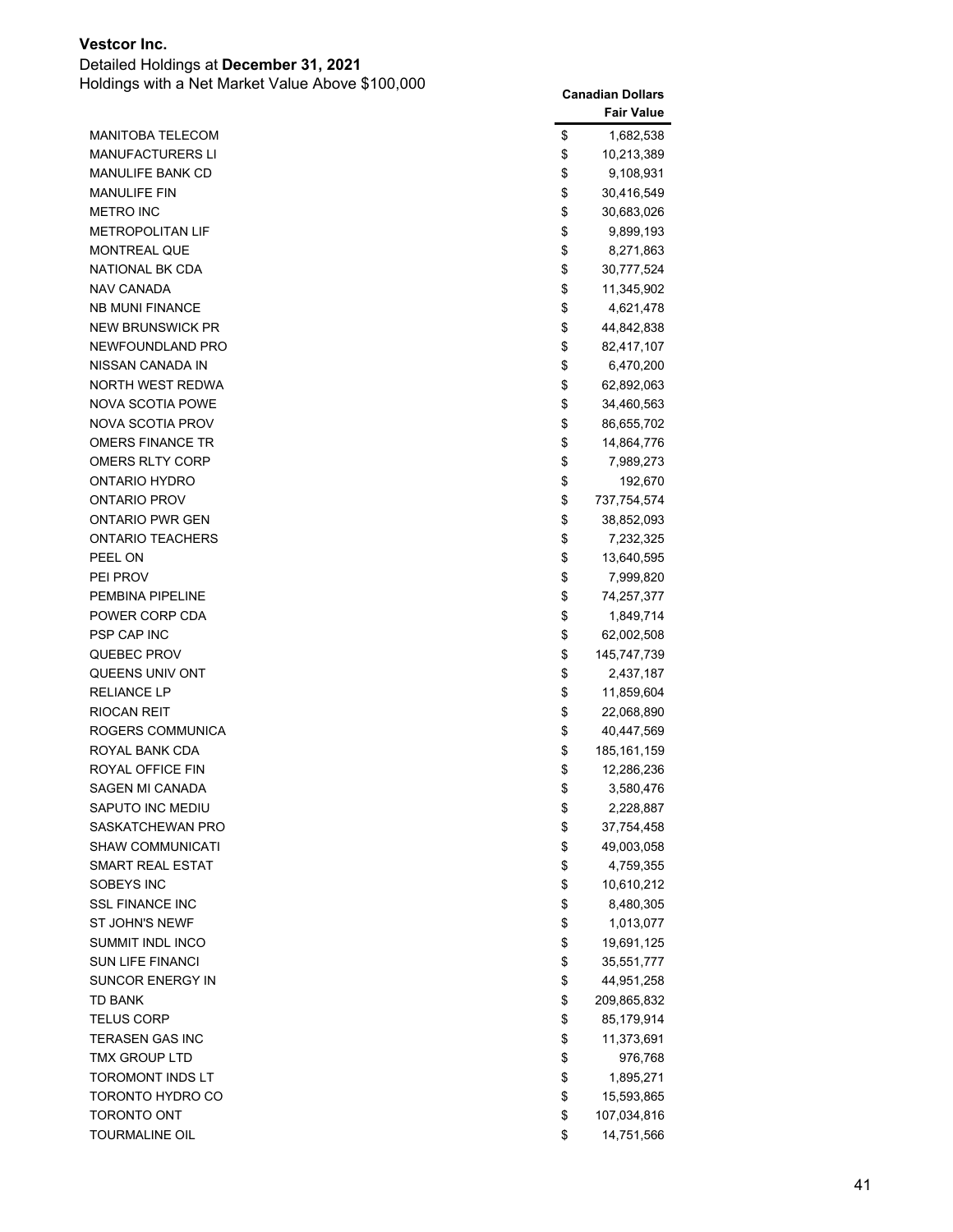Detailed Holdings at **December 31, 2021** Holdings with a Net Market Value Above \$100,000 **Canadian Dollars**

|                             | <b>Fair Value</b> |
|-----------------------------|-------------------|
| TOYOTA CR CDA IN            | \$<br>26,500,011  |
| <b>TRANSCANADA PIPE</b>     | \$<br>97,793,348  |
| <b>TRANSCANADA TR</b>       | \$<br>7,765,861   |
| <b>TRANSCONTINENTAL</b>     | \$<br>1,006,170   |
| <b>TRANSED PARTNERS</b>     | \$<br>5,075,790   |
| UNION GAS LTD               | \$<br>24,219,634  |
| UNIVERSITY HEALT            | \$<br>881,515     |
| UNIVERSITY OTTAW            | \$<br>915,627     |
| VANCOUVER ARPT A            | \$<br>9,716,779   |
| <b>VENTAS CDA FIN L</b>     | \$<br>11,935,490  |
| VW CR CDA INC               | \$<br>21,368,891  |
| <b>WELLS FARGO &amp; CO</b> | \$<br>3,183,766   |
| <b>WESTCOAST ENERGY</b>     | \$<br>6,153,739   |
| <b>WINNIPEG AIRPORT</b>     | \$<br>2,982,297   |
| <b>WSP GLOBAL INC</b>       | \$<br>4,010,784   |
| <b>YORK ONT</b>             | \$<br>10.347.634  |